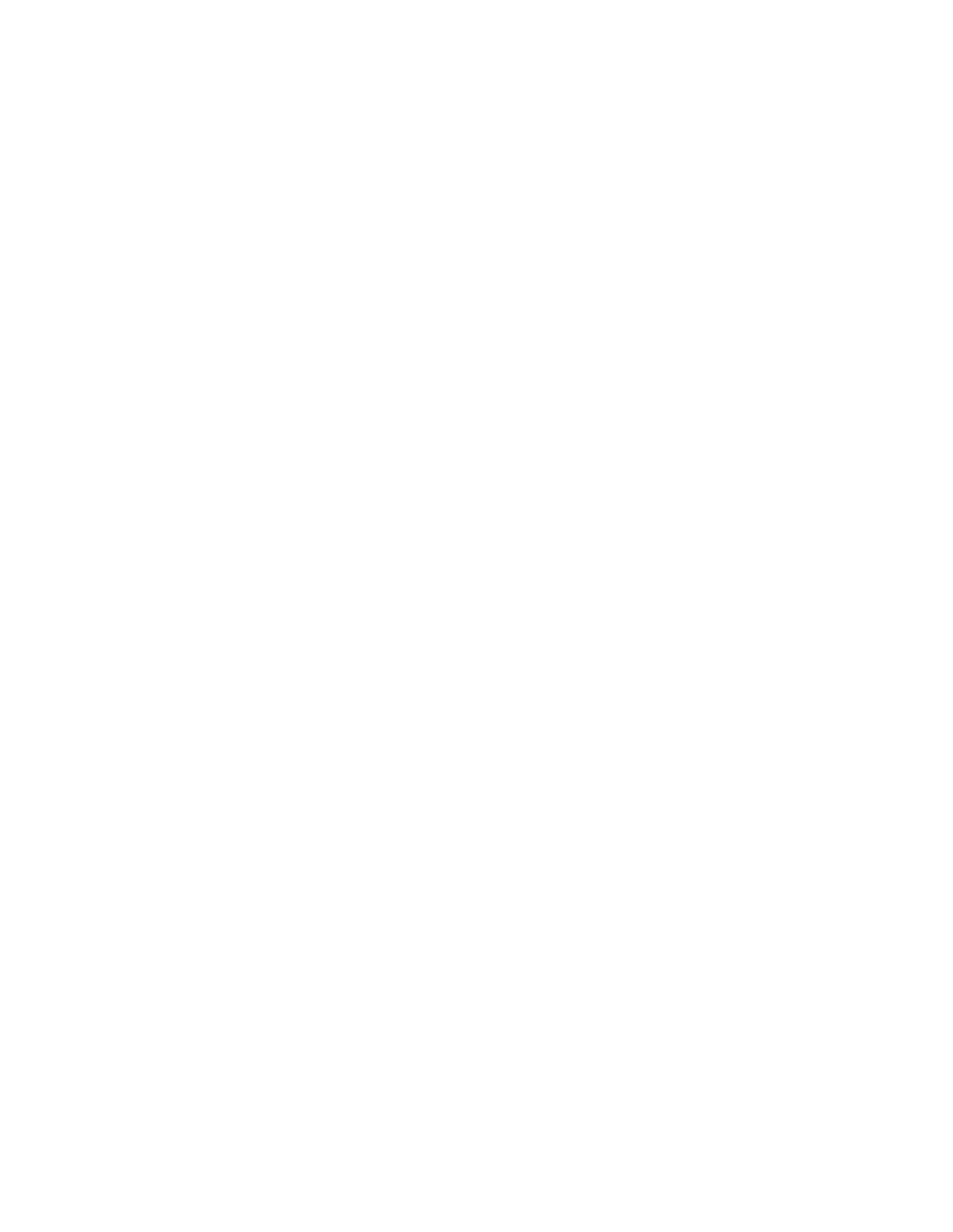#### **COMMITTEE REPORT**

#### **H. 490**

An act relating to making appropriations for the support of government.

**Reported favorably with recommendation of proposal of amendment by Senator Kitchel for the Committee on Appropriations.**

The Committee recommends that the Senate propose to the House to amend the bill by striking out all after the enacting clause and inserting in lieu thereof the following:

#### Sec. A.100 SHORT TITLE

(a) This bill may be referred to as the BIG BILL – Fiscal Year 2016 Appropriations Act.

Sec. A.100.1 INTENT

(a) This fiscal year 2016 appropriations bill represents the beginning of a multiyear process to align State spending and bring revenues and spending into a long-term balance. The fiscal year 2016 Appropriations Bill contains difficult choices; however, without a concerted effort to create a sustainable budget, these types of decisions will continue to occur annually.

(b) It is the intent to move forward on the following goals:

(1) reduce the reliance on one-time funding for base budget needs;

(2) create an ongoing expectation that Administration and Legislative proposals for budget changes and new programs contain a multiyear analysis of what the changes will cost;

(3) move toward budgeting based on using less than 100 percent of forecasted revenue to build a reserve which can help offset the variability of revenues that comes with a progressive tax system and the risk of reliance on federal funds;

(4) explore moving to a two-year budget presentation where the budget proposed by the Governor includes at least one subsequent fiscal year base funding estimate; and

(5) extend the inclusion of key outcome and performance measures comprehensively across programs.

#### Sec. A.101 PURPOSE

(a) The purpose of this act is to provide appropriations for the operations of State government during fiscal year 2016. It is the express intent of the General Assembly that activities of the various agencies, departments, divisions, boards, and commissions be limited to those which can be supported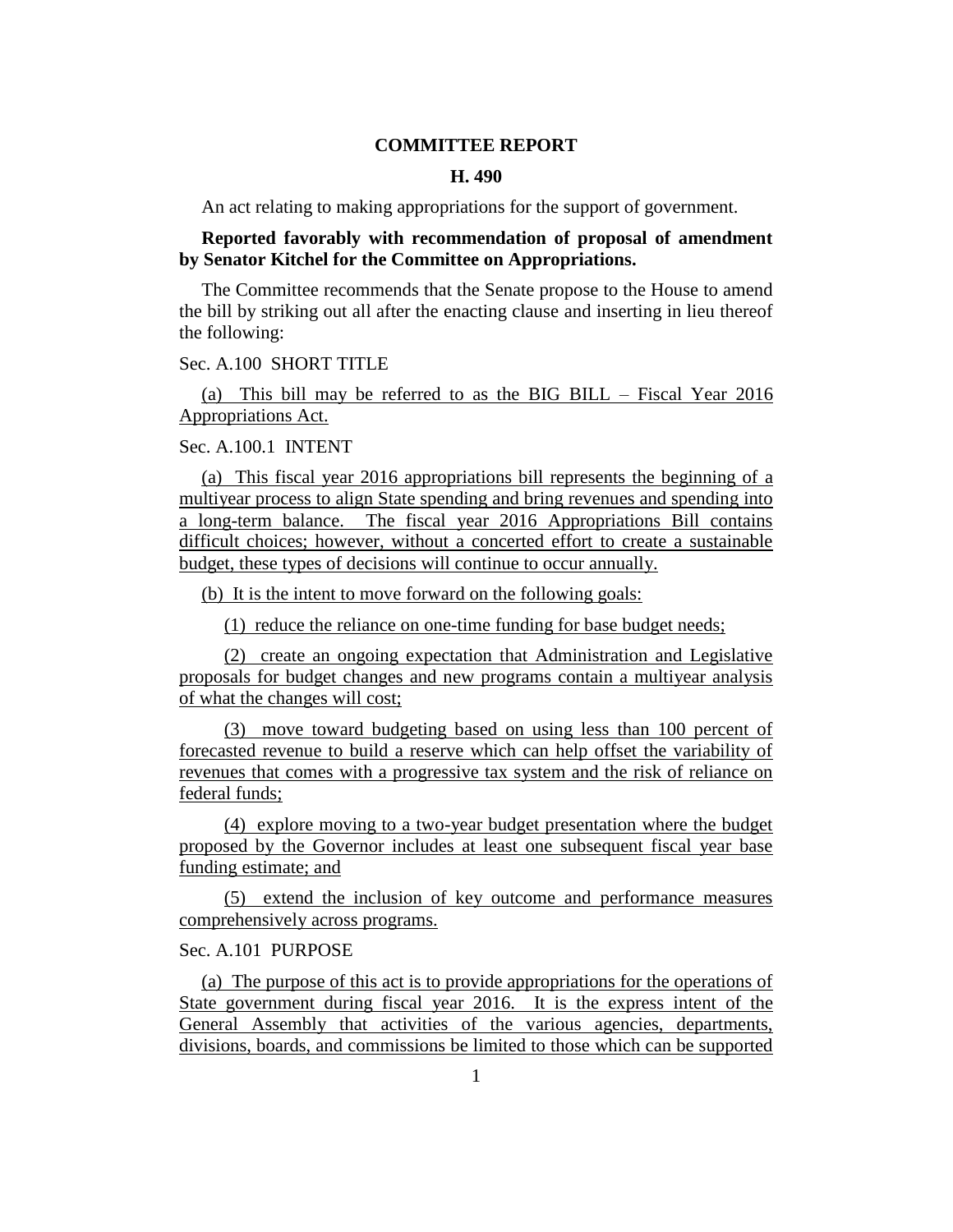by funds appropriated in this act or other acts passed prior to June 30, 2015. Agency and department heads are directed to implement staffing and service levels at the beginning of fiscal year 2016 so as to meet this condition unless otherwise directed by specific language in this act or other acts of the General Assembly.

#### Sec. A.102 APPROPRIATIONS

(a) It is the intent of the General Assembly that this act serve as the primary source and reference for appropriations for fiscal year 2016.

(b) The sums herein stated are appropriated for the purposes specified in the following sections of this act. When no time is expressly stated during which any of the appropriations are to continue, the appropriations are single-year appropriations and only for the purpose indicated and shall be paid from funds shown as the source of funds. If in this act there is an error in either addition or subtraction, the totals shall be adjusted accordingly. Apparent errors in referring to section numbers of statutory titles within this act may be disregarded by the Commissioner of Finance and Management.

(c) Unless codified or otherwise specified, all narrative portions of this act apply only to the fiscal year ending on June 30, 2016.

#### Sec. A.103 DEFINITIONS

(a) As used in this act:

(1) "Encumbrances" means a portion of an appropriation reserved for the subsequent payment of existing purchase orders or contracts. The Commissioner of Finance and Management shall make final decisions on the appropriateness of encumbrances.

(2) "Grants" means subsidies, aid, or payments to local governments, to community and quasi-public agencies for providing local services, and to persons who are not wards of the State for services or supplies and means cash or other direct assistance, including pension contributions.

(3) "Operating expenses" means property management, repair and maintenance, rental expenses, insurance, postage, travel, energy and utilities, office and other supplies, equipment, including motor vehicles, highway materials, and construction, expenditures for the purchase of land and construction of new buildings and permanent improvements, and similar items.

(4) "Personal services" means wages and salaries, fringe benefits, per diems, and contracted third-party services, and similar items.

#### Sec. A.104 RELATIONSHIP TO EXISTING LAWS

(a) Except as specifically provided, this act shall not be construed in any way to negate or impair the full force and effect of existing laws.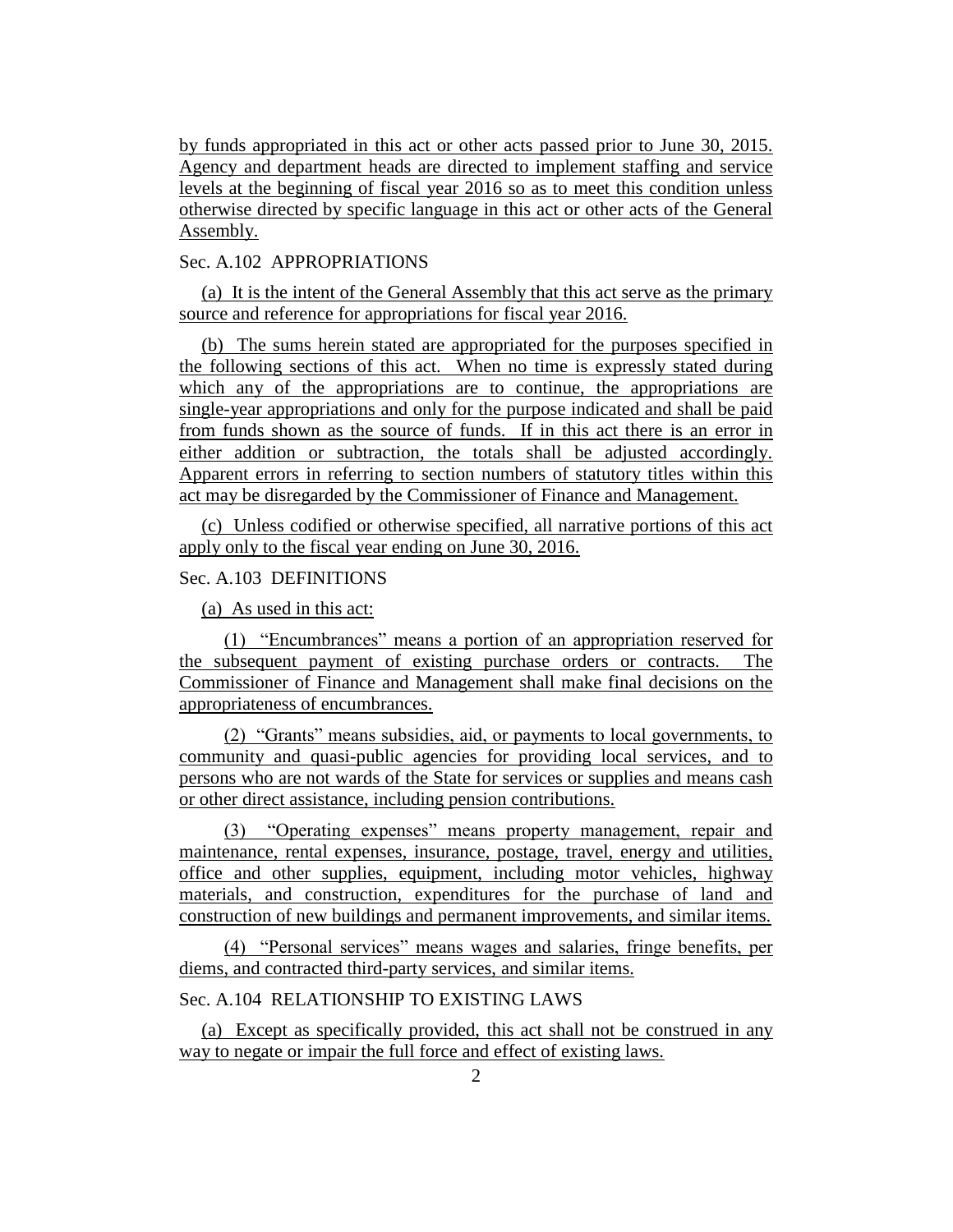#### Sec. A.105 OFFSETTING APPROPRIATIONS

(a) In the absence of specific provisions to the contrary in this act, when total appropriations are offset by estimated receipts, the State appropriations shall control, notwithstanding receipts being greater or less than anticipated.

#### Sec. A.106 FEDERAL FUNDS

(a) In fiscal year 2016, the Governor, with the approval of the Legislature or the Joint Fiscal Committee if the Legislature is not in session, may accept federal funds available to the State of Vermont, including block grants in lieu of or in addition to funds herein designated as federal. The Governor, with the approval of the Legislature or the Joint Fiscal Committee if the Legislature is not in session, may allocate all or any portion of such federal funds for any purpose consistent with the purposes for which the basic appropriations in this act have been made.

(b) If, during fiscal year 2016, federal funds available to the State of Vermont and designated as federal in this and other acts of the 2015 session of the Vermont General Assembly are converted into block grants or are abolished under their current title in federal law and reestablished under a new title in federal law, the Governor may continue to accept such federal funds for any purpose consistent with the purposes for which the federal funds were appropriated. The Governor may spend such funds for such purposes for no more than 45 days prior to legislative or Joint Fiscal Committee approval. Notice shall be given to the Joint Fiscal Committee without delay if the Governor intends to use the authority granted by this section, and the Joint Fiscal Committee shall meet in an expedited manner to review the Governor's request for approval.

#### Sec. A.107 NEW POSITIONS

(a) Notwithstanding any other provision of law, the total number of authorized State positions, both classified and exempt, excluding temporary positions as defined in  $3 \text{ V.S.A. }$  §  $311(11)$ , shall not be increased during fiscal year 2016 except for new positions authorized by the 2015 session. Limited service positions approved pursuant to 32 V.S.A. § 5 shall not be subject to this restriction, nor shall positions created pursuant to the Position Pilot Program authorized in 2014 Acts and Resolves No. 179, Sec. E.100(d).

#### Sec. A.108 LEGEND

(a) The bill is organized by functions of government. The sections between B.100 and B.9999 contain appropriations of funds for the upcoming budget year. The sections between E.100 and E.9999 contain language that relates to specific appropriations or government functions, or both. The function areas by section numbers are as follows: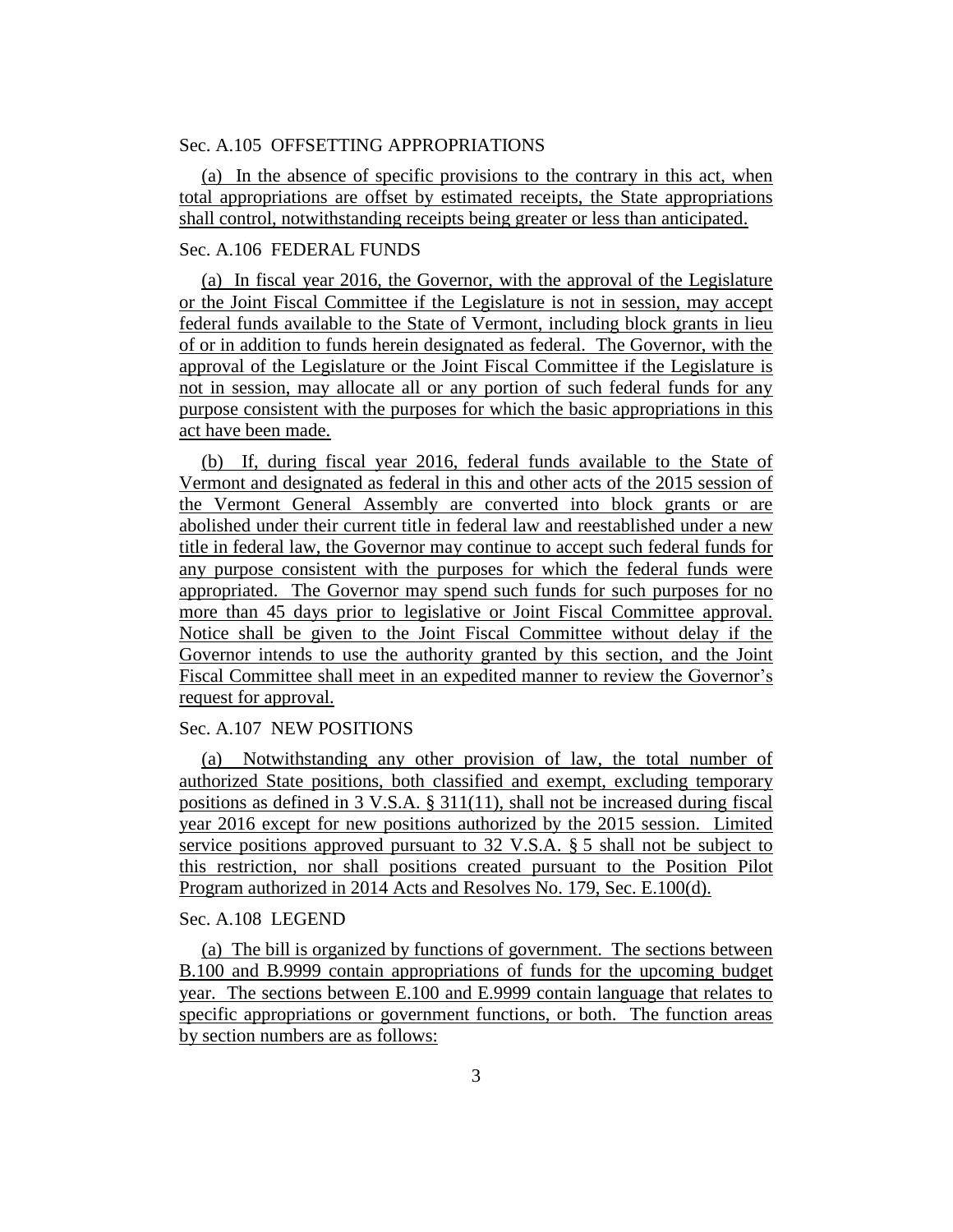| B.100-B.199 and E.100-E.199     | <b>General Government</b>                   |
|---------------------------------|---------------------------------------------|
| B.200–B.299 and E.200–E.299     | Protection to Persons and Property          |
| B.300-B.399 and E.300-E.399     | <b>Human Services</b>                       |
| B.400-B.499 and E.400-E.499     | Labor                                       |
| B.500–B.599 and E.500–E.599     | <b>General Education</b>                    |
| B.600-B.699 and E.600-E.699     | <b>Higher Education</b>                     |
| B.700–B.799 and E.700–E.799     | <b>Natural Resources</b>                    |
| B.800-B.899 and E.800-E.899     | Commerce and Community<br>Development       |
| B.900-B.999 and E.900-E.999     | Transportation                              |
| B.1000-B.1099 and E.1000-E.1099 | Debt Service                                |
| B.1100-B.1199 and E.1100-E.1199 | One-time and other appropriation<br>actions |

(b) The C sections contain any amendments to the current fiscal year and the D sections contain fund transfers and reserve allocations for the upcoming budget year.

Sec. B.100 Secretary of administration - secretary's office

| Personal services                                                        | 3,054,675 |
|--------------------------------------------------------------------------|-----------|
| Operating expenses                                                       | 132,239   |
| Total                                                                    | 3,186,914 |
| Source of funds                                                          |           |
| General fund                                                             | 1,371,774 |
| Interdepartmental transfers                                              | 1,815,140 |
| Total                                                                    | 3,186,914 |
| Sec. B.101 Secretary of administration - finance                         |           |
| Personal services                                                        | 1,310,972 |
| Operating expenses                                                       | 132,091   |
| Total                                                                    | 1,443,063 |
| Source of funds                                                          |           |
| Interdepartmental transfers                                              | 1,443,063 |
| Total                                                                    | 1,443,063 |
| Sec. B.102 Secretary of administration - workers' compensation insurance |           |
| Personal services                                                        | 1,218,587 |
|                                                                          |           |

| i visunai svivivus        | 1, 210, 001 |
|---------------------------|-------------|
| <b>Operating expenses</b> | 282,937     |
| Total                     | 1,501,524   |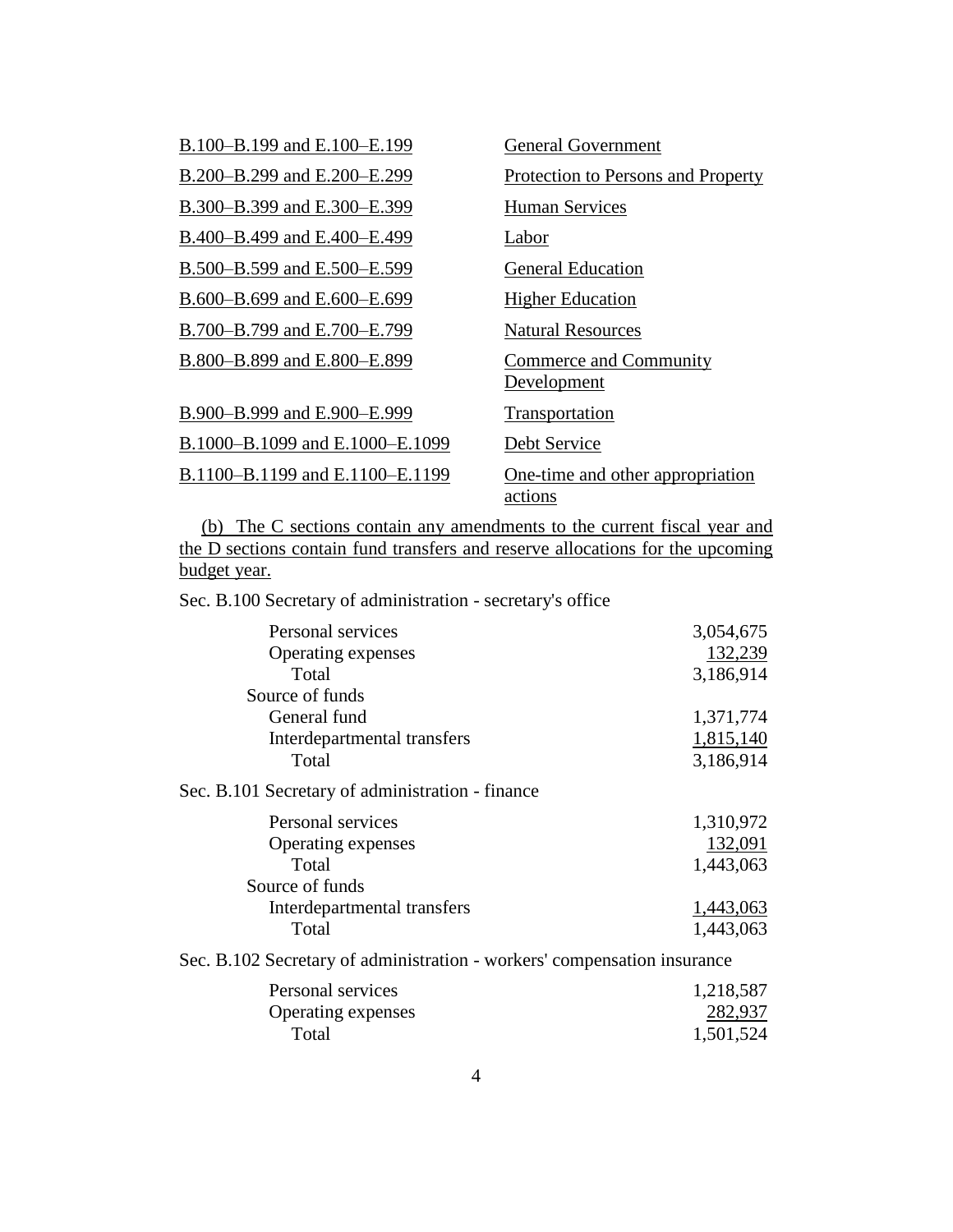| Source of funds                                                                      |                          |
|--------------------------------------------------------------------------------------|--------------------------|
| Internal service funds                                                               | 1,501,524                |
| Total                                                                                | 1,501,524                |
| Sec. B.103 Secretary of administration - general liability insurance                 |                          |
| Personal services                                                                    | 243,597                  |
| Operating expenses                                                                   | 63,231                   |
| Total                                                                                | 306,828                  |
| Source of funds                                                                      |                          |
| Internal service funds                                                               | <u>306,828</u>           |
| Total                                                                                | 306,828                  |
| Sec. B.104 Secretary of administration - all other insurance                         |                          |
| Personal services                                                                    | 13,677                   |
| Operating expenses                                                                   | 19,263                   |
| Total                                                                                | 32,940                   |
| Source of funds                                                                      |                          |
| Internal service funds                                                               | 32,940                   |
| Total                                                                                | 32,940                   |
| Sec. B.104.1 Secretary of administration - VTHR operations                           |                          |
| Personal services                                                                    | 1,825,561                |
| Operating expenses                                                                   | 623,105                  |
| Total                                                                                | 2,448,666                |
| Source of funds                                                                      |                          |
| Internal service funds                                                               | 2,448,666                |
| Total                                                                                | 2,448,666                |
| Sec. B.105 Information and innovation - communications and information<br>technology |                          |
| Personal services                                                                    |                          |
| Operating expenses                                                                   | 18,249,018<br>16,924,990 |
| Total                                                                                | 35,174,008               |
| Source of funds                                                                      |                          |
| Internal service funds                                                               | <u>35,174,008</u>        |
| Total                                                                                | 35,174,008               |
| Sec. B.106 Finance and management - budget and management                            |                          |
| Personal services                                                                    | 1,120,501                |
| Operating expenses                                                                   | 256,147                  |
| Total                                                                                | 1,376,648                |
| Source of funds                                                                      |                          |
| General fund                                                                         | 1,109,412                |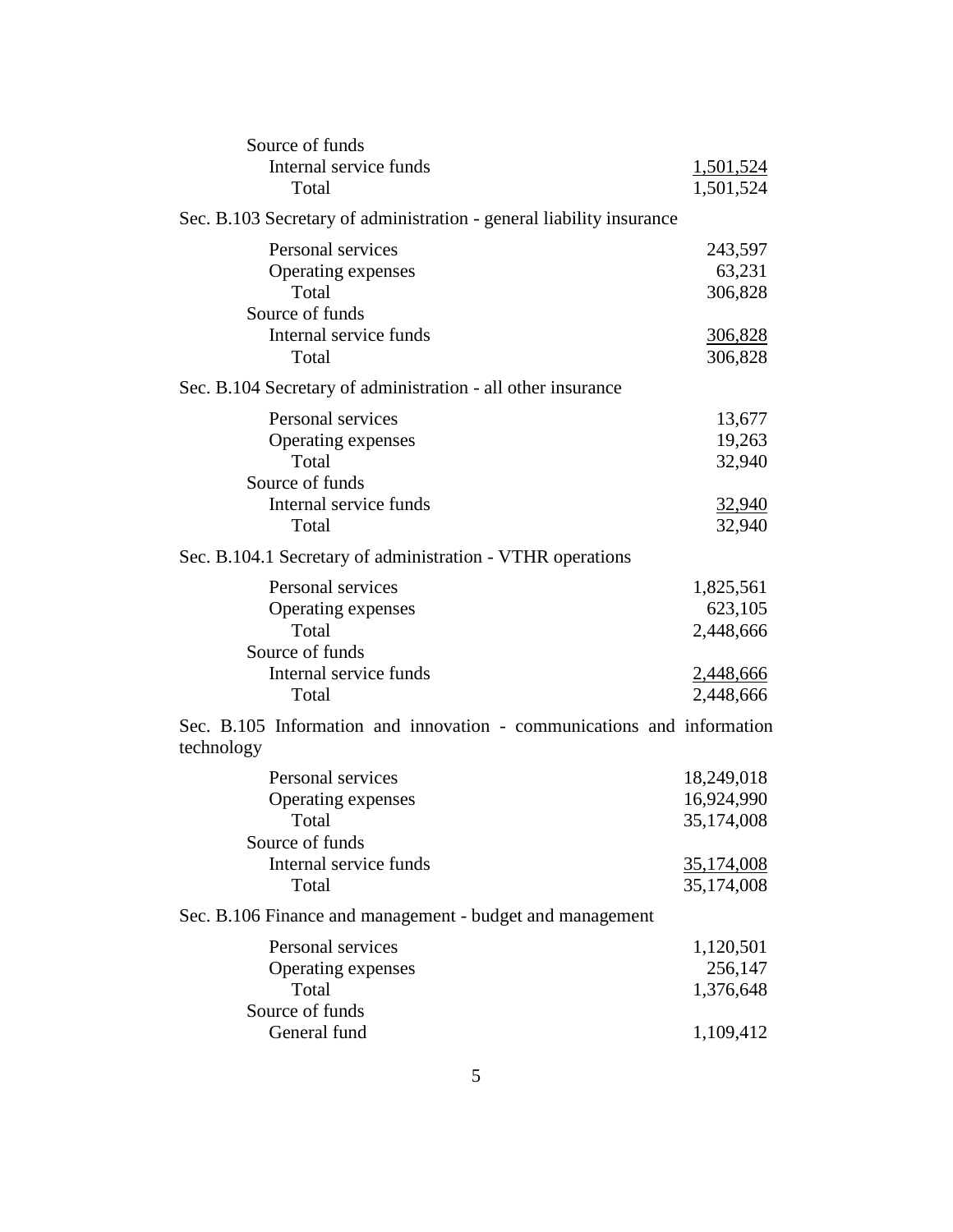| Interdepartmental transfers<br>Total                      | 267,236<br>1,376,648 |
|-----------------------------------------------------------|----------------------|
| Sec. B.107 Finance and management - financial operations  |                      |
| Personal services                                         | 2,324,110            |
| Operating expenses                                        | 495,220              |
| Total                                                     | 2,819,330            |
| Source of funds                                           |                      |
| Internal service funds                                    | <u>2,819,330</u>     |
| Total                                                     | 2,819,330            |
| Sec. B.108 Human resources - operations                   |                      |
| Personal services                                         | 7,205,166            |
| Operating expenses                                        | 1,074,570            |
| Total                                                     | 8,279,736            |
| Source of funds                                           |                      |
| General fund                                              | 1,863,255            |
| Special funds                                             | 244,912              |
| Internal service funds                                    | 5,634,261            |
| Interdepartmental transfers                               | 537,308              |
| Total                                                     | 8,279,736            |
| Sec. B.109 Human resources - employee benefits & wellness |                      |
| Personal services                                         | 1,200,821            |
| Operating expenses                                        | 559,846              |
| Total                                                     | 1,760,667            |
| Source of funds                                           |                      |
| Internal service funds                                    | <u>1,760,667</u>     |
| Total                                                     | 1,760,667            |
| Sec. B.110 Libraries                                      |                      |
| Personal services                                         | 1,757,183            |
| Operating expenses                                        | 1,658,074            |
| Grants                                                    | 165,576              |
| Total                                                     | 3,580,833            |
| Source of funds                                           |                      |
| General fund                                              | 2,342,682            |
| Special funds                                             | 102,563              |
| Federal funds                                             | 1,040,195            |
| Interdepartmental transfers                               | 95,393               |
| Total                                                     | 3,580,833            |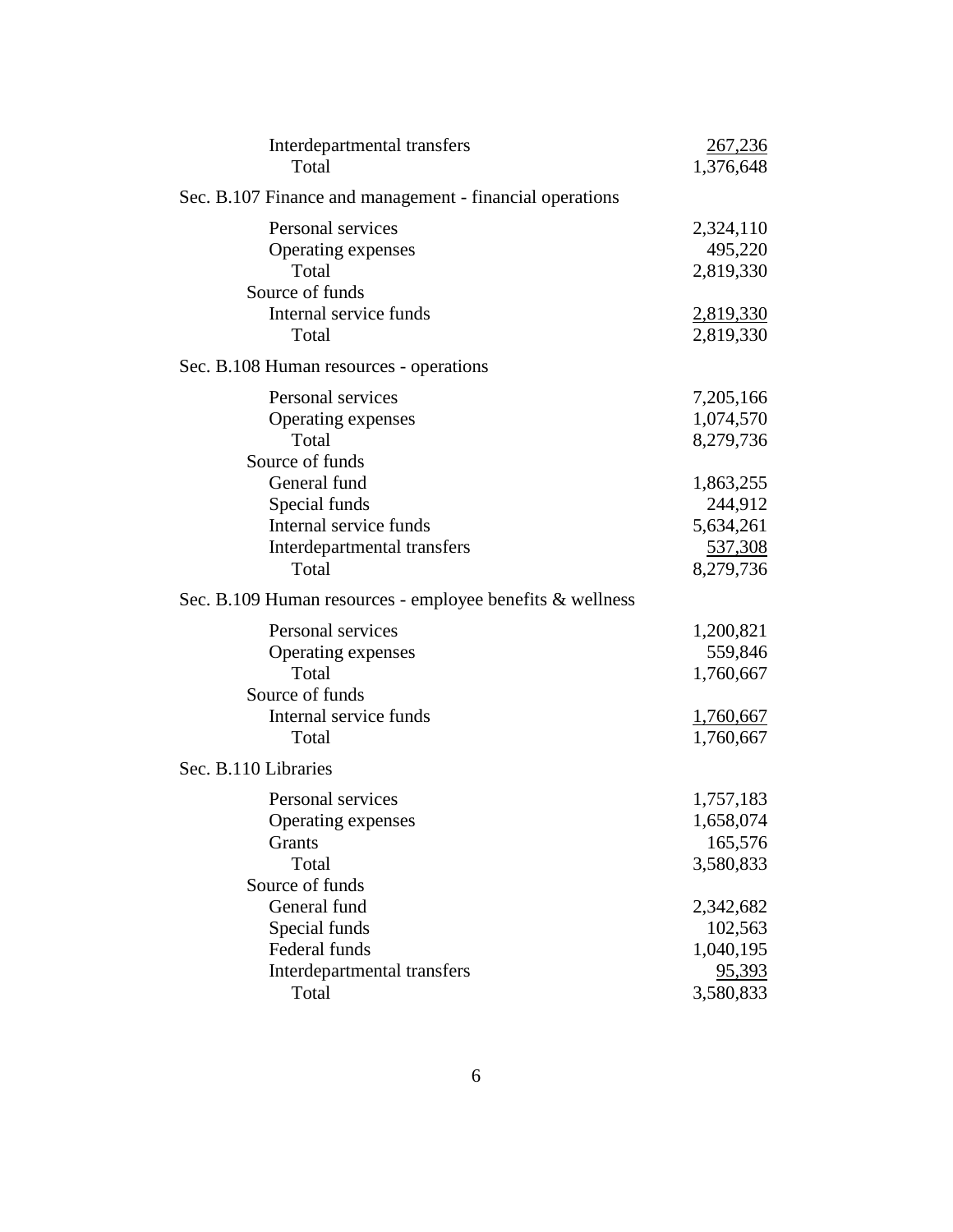| Sec. B.111 Tax - administration/collection                                                                  |                                                                    |
|-------------------------------------------------------------------------------------------------------------|--------------------------------------------------------------------|
| Personal services<br>Operating expenses<br>Total                                                            | 14,064,412<br>3,927,031<br>17,991,443                              |
| Source of funds<br>General fund<br>Special funds<br>Interdepartmental transfers<br>Total                    | 16,477,989<br>1,370,888<br>142,566<br>17,991,443                   |
| Sec. B.112 Buildings and general services - administration                                                  |                                                                    |
| Personal services<br>Operating expenses<br>Total<br>Source of funds<br>Interdepartmental transfers<br>Total | 678,557<br>106,104<br>784,661<br><u>784,661</u><br>784,661         |
| Sec. B.113 Buildings and general services - engineering                                                     |                                                                    |
| Personal services<br>Operating expenses<br>Total<br>Source of funds<br>Interdepartmental transfers<br>Total | 2,689,779<br>878,012<br>3,567,791<br><u>3,567,791</u><br>3,567,791 |
| Sec. B.114 Buildings and general services - information centers                                             |                                                                    |
| Personal services<br>Operating expenses<br>Grants<br>Total                                                  | 3,557,425<br>1,208,041<br>33,000<br>4,798,466                      |
| Source of funds<br>General fund<br><b>Transportation fund</b><br>Special funds<br>Total                     | 680,248<br>4,034,714<br>83,504<br>4,798,466                        |
| Sec. B.115 Buildings and general services - purchasing                                                      |                                                                    |
| Personal services<br>Operating expenses<br>Total<br>Source of funds                                         | 1,060,369<br>168,790<br>1,229,159                                  |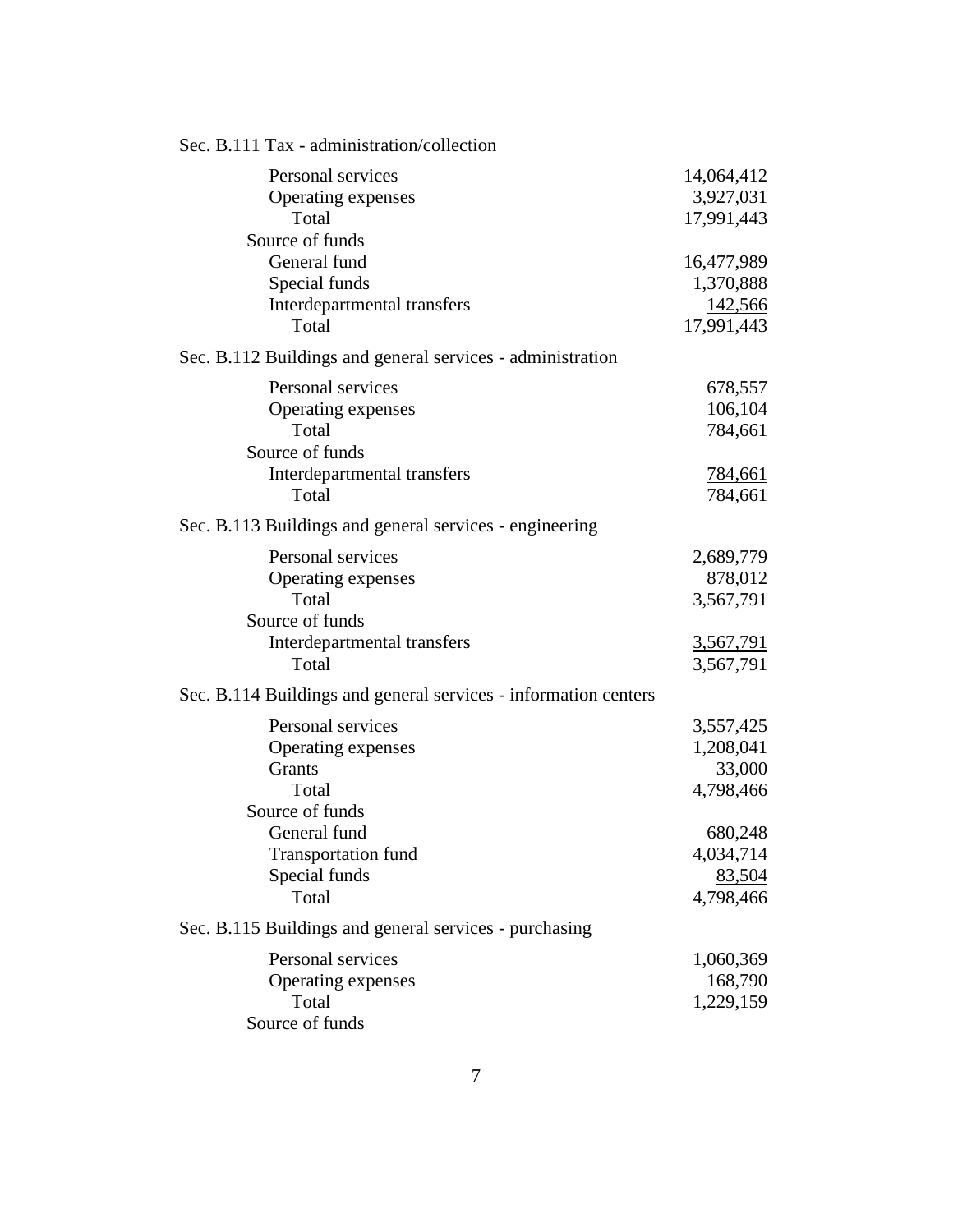| General fund<br>Total                                                                                  | 1,229,159<br>1,229,159                                     |
|--------------------------------------------------------------------------------------------------------|------------------------------------------------------------|
| Sec. B.116 Buildings and general services - postal services                                            |                                                            |
| Personal services<br>Operating expenses<br>Total                                                       | 659,813<br>139,700<br>799,513                              |
| Source of funds<br>General fund<br>Internal service funds<br>Total                                     | 83,221<br>716,292<br>799,513                               |
| Sec. B.117 Buildings and general services - copy center                                                |                                                            |
| Personal services<br>Operating expenses<br>Total<br>Source of funds<br>Internal service funds<br>Total | 682,547<br>155,713<br>838,260<br>838,260<br>838,260        |
| Sec. B.118 Buildings and general services - fleet management services                                  |                                                            |
| Personal services<br>Operating expenses<br>Total<br>Source of funds<br>Internal service funds<br>Total | 811,437<br>185,822<br>997,259<br><u>997,259</u><br>997,259 |
| Sec. B.119 Buildings and general services - federal surplus property                                   |                                                            |
| Personal services<br>Operating expenses<br>Total<br>Source of funds<br>Enterprise funds<br>Total       | 937<br>15,399<br>16,336<br>16,336<br>16,336                |
| Sec. B.120 Buildings and general services - state surplus property                                     |                                                            |
| Personal services<br>Operating expenses<br>Total<br>Source of funds                                    | 224,967<br>104,471<br>329,438                              |
| Internal service funds<br>Enterprise funds<br>Total                                                    | 305,454<br>23,984<br>329,438                               |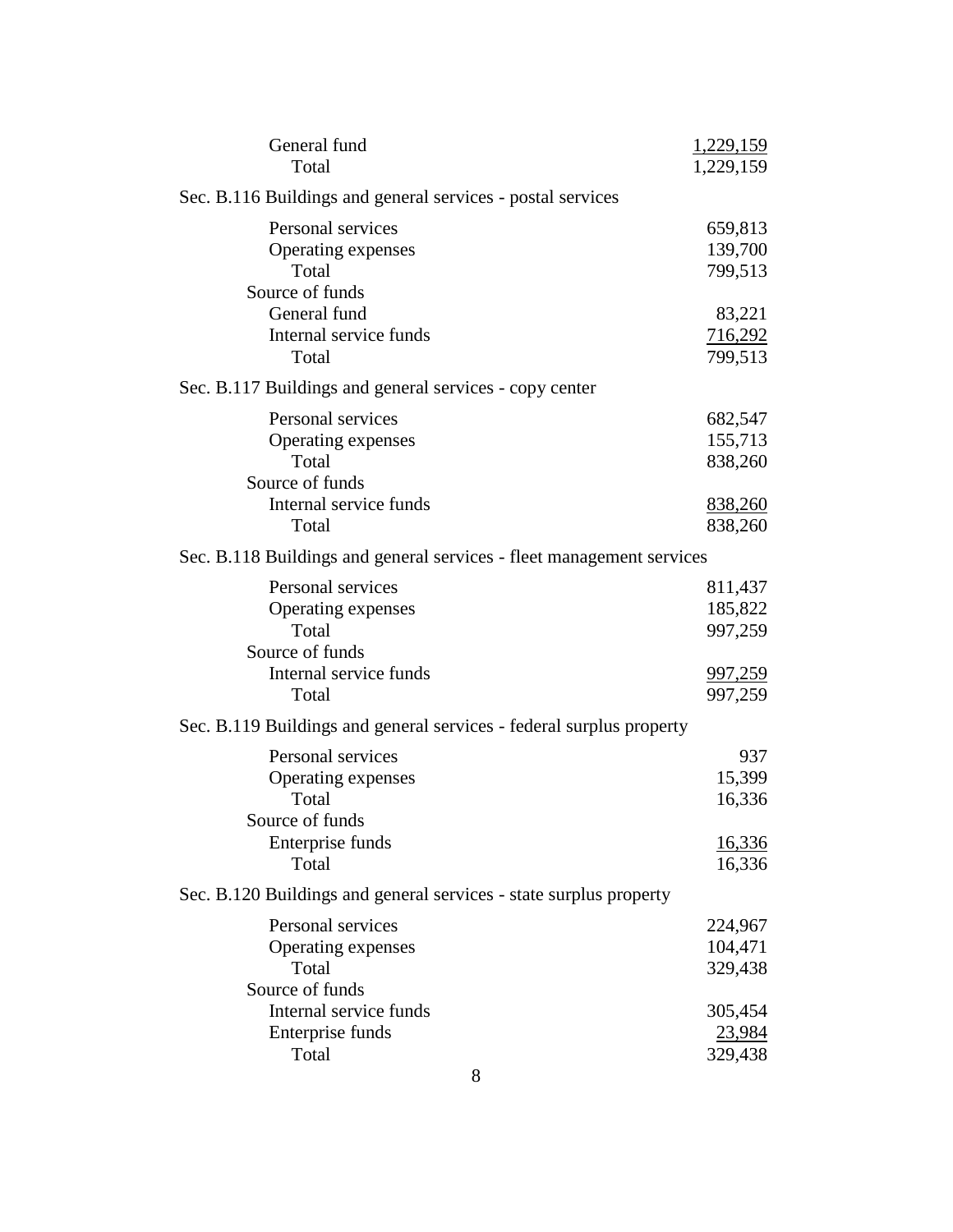| Sec. B.121 Buildings and general services - property management |            |
|-----------------------------------------------------------------|------------|
| Personal services                                               | 1,010,552  |
| Operating expenses                                              | 1,175,607  |
| Total                                                           | 2,186,159  |
| Source of funds                                                 |            |
| Internal service funds                                          | 2,186,159  |
| Total                                                           | 2,186,159  |
|                                                                 |            |
| Sec. B.122 Buildings and general services - fee for space       |            |
| Personal services                                               | 14,777,935 |
| Operating expenses                                              | 13,947,277 |
| Total                                                           | 28,725,212 |
| Source of funds                                                 |            |
| Internal service funds                                          | 28,725,212 |
| Total                                                           | 28,725,212 |
| Sec. B.124 Executive office - governor's office                 |            |
|                                                                 |            |
| Personal services                                               | 1,599,215  |
| Operating expenses                                              | 473,014    |
| Total                                                           | 2,072,229  |
| Source of funds                                                 |            |
| General fund                                                    | 1,658,841  |
| Interdepartmental transfers                                     | 413,388    |
| Total                                                           | 2,072,229  |
| Sec. B.125 Legislative council                                  |            |
| Personal services                                               | 3,410,872  |
| Operating expenses                                              | 689,954    |
| Total                                                           | 4,100,826  |
| Source of funds                                                 |            |
| General fund                                                    | 4,100,826  |
| Total                                                           | 4,100,826  |
|                                                                 |            |
| Sec. B.126 Legislature                                          |            |
| Personal services                                               | 3,725,991  |
| Operating expenses                                              | 3,417,835  |
| Total                                                           | 7,143,826  |
| Source of funds                                                 |            |
| General fund                                                    | 7,143,826  |
| Total                                                           | 7,143,826  |
|                                                                 |            |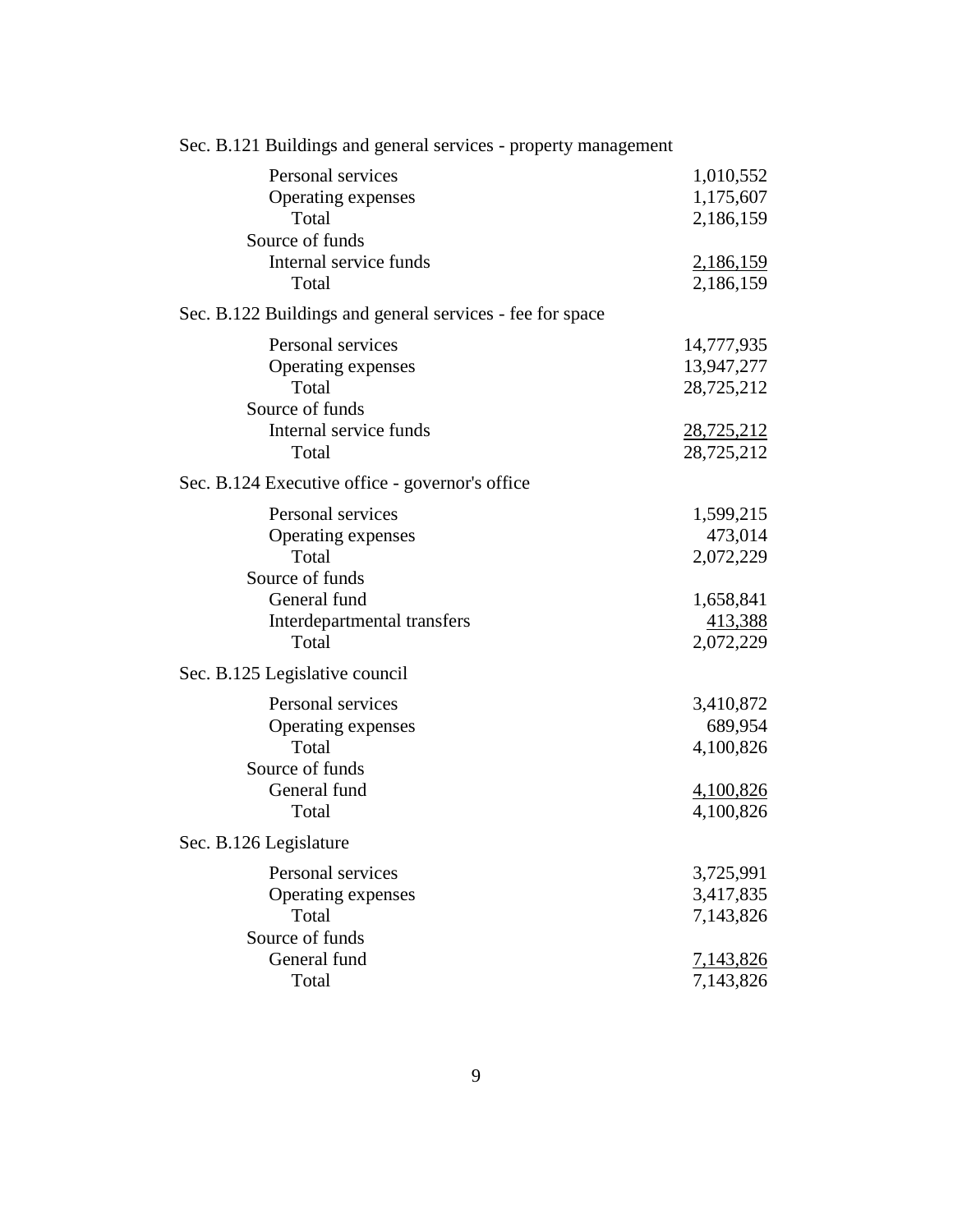| Sec. B.127 Joint fiscal committee |             |
|-----------------------------------|-------------|
| Personal services                 | 1,508,581   |
| Operating expenses                | 112,793     |
| Total                             | 1,621,374   |
| Source of funds                   |             |
| General fund                      | 1,621,374   |
| Total                             | 1,621,374   |
| Sec. B.128 Sergeant at arms       |             |
| Personal services                 | 574,589     |
| Operating expenses                | 71,767      |
| Total                             | 646,356     |
| Source of funds                   |             |
| General fund                      | 646,356     |
| Total                             | 646,356     |
| Sec. B.129 Lieutenant governor    |             |
| Personal services                 | 155,084     |
| Operating expenses                | 30,380      |
| Total                             | 185,464     |
| Source of funds                   |             |
| General fund                      | 185,464     |
| Total                             | 185,464     |
| Sec. B.130 Auditor of accounts    |             |
| Personal services                 | 3,523,421   |
| Operating expenses                | 159,831     |
| Total                             | 3,683,252   |
| Source of funds                   |             |
| General fund                      | 394,171     |
| Special funds                     | 53,145      |
| Internal service funds            | 3,235,936   |
| Total                             | 3,683,252   |
| Sec. B.131 State treasurer        |             |
| Personal services                 | 3, 194, 143 |
| Operating expenses                | 250,778     |
| Total                             | 3,444,921   |
| Source of funds                   |             |
| General fund                      | 998,306     |
| Special funds                     | 2,338,561   |
| Interdepartmental transfers       | 108,054     |
| Total                             | 3,444,921   |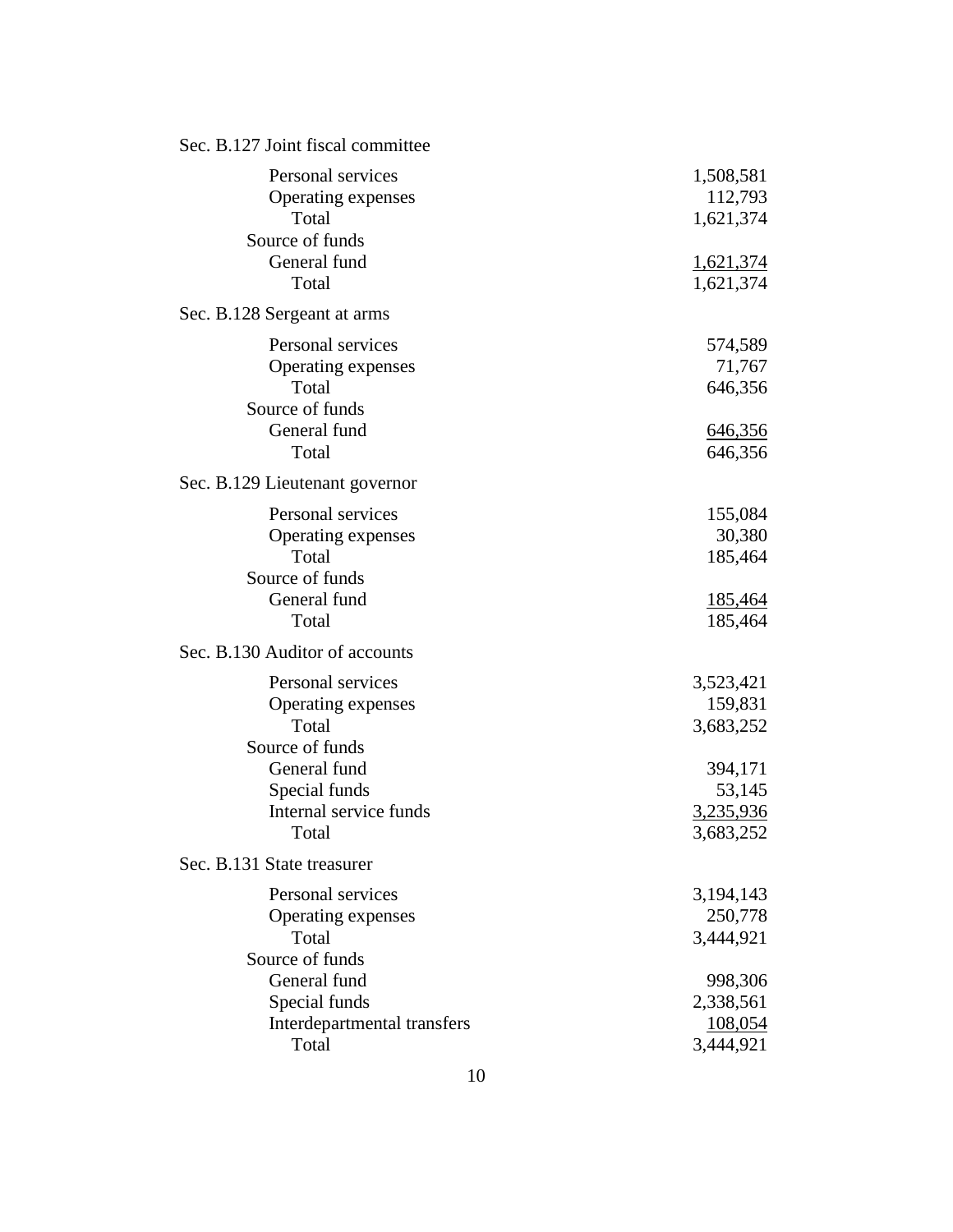| Sec. B.132 State treasurer - unclaimed property                                                                                                                    |                                                                        |
|--------------------------------------------------------------------------------------------------------------------------------------------------------------------|------------------------------------------------------------------------|
| Personal services<br>Operating expenses<br>Total<br>Source of funds                                                                                                | 870,217<br>268,976<br>1,139,193                                        |
| Private purpose trust funds<br>Total                                                                                                                               | 1,139,193<br>1,139,193                                                 |
| Sec. B.133 Vermont state retirement system                                                                                                                         |                                                                        |
| Personal services<br>Operating expenses<br>Total<br>Source of funds                                                                                                | 7,716,353<br>1,108,471<br>8,824,824                                    |
| Pension trust funds<br>Total                                                                                                                                       | 8,824,824<br>8,824,824                                                 |
| Sec. B.134 Municipal employees' retirement system                                                                                                                  |                                                                        |
| Personal services<br>Operating expenses<br>Total<br>Source of funds<br>Pension trust funds<br>Total<br>Sec. B.135 State labor relations board<br>Personal services | 2,585,489<br>655,390<br>3,240,879<br>3,240,879<br>3,240,879<br>197,431 |
| Operating expenses<br>Total<br>Source of funds<br>General fund                                                                                                     | 43,972<br>241,403<br>231,827                                           |
| Special funds<br>Interdepartmental transfers<br>Total                                                                                                              | 6,788<br>2,788<br>241,403                                              |
| Sec. B.136 VOSHA review board                                                                                                                                      |                                                                        |
| Personal services<br>Operating expenses<br>Total<br>Source of funds                                                                                                | 44,903<br>15,403<br>60,306                                             |
| General fund<br>Interdepartmental transfers<br>Total                                                                                                               | 30,153<br><u>30,153</u><br>60,306                                      |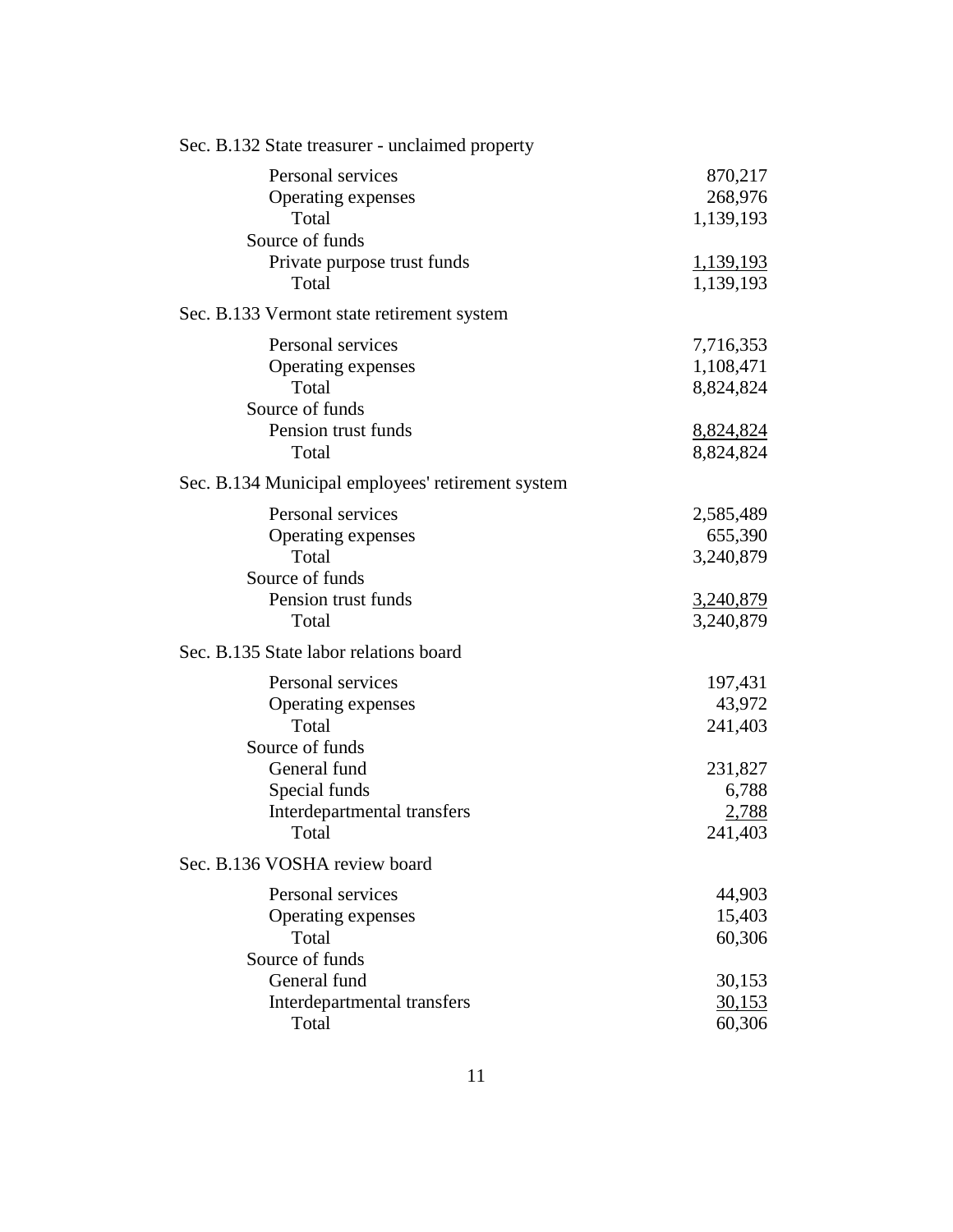| Sec. B.137 Homeowner rebate                                  |                               |
|--------------------------------------------------------------|-------------------------------|
| Grants                                                       | 18,200,000                    |
| Total                                                        | 18,200,000                    |
| Source of funds                                              |                               |
| General fund                                                 | 18,200,000                    |
| Total                                                        | 18,200,000                    |
| Sec. B.138 Renter rebate                                     |                               |
| Grants                                                       | 9,700,000                     |
| Total                                                        | 9,700,000                     |
| Source of funds                                              |                               |
| General fund                                                 | 2,910,000                     |
| <b>Education</b> fund                                        | 6,790,000                     |
| Total                                                        | 9,700,000                     |
| Sec. B.139 Tax department - reappraisal and listing payments |                               |
| Grants                                                       | 3,425,000                     |
| Total                                                        | 3,425,000                     |
| Source of funds                                              |                               |
| <b>Education</b> fund                                        | <u>3,425,000</u>              |
| Total                                                        | 3,425,000                     |
| Sec. B.140 Municipal current use                             |                               |
| Grants                                                       | 14,978,851                    |
| Total                                                        | 14,978,851                    |
| Source of funds                                              |                               |
| General fund                                                 | 14,978,851                    |
| Total                                                        | 14,978,851                    |
| Sec. B.141 Lottery commission                                |                               |
| Personal services                                            | 1,882,272                     |
| Operating expenses                                           | 1,385,171                     |
| Grants                                                       | 150,000                       |
| Total                                                        | 3,417,443                     |
| Source of funds                                              |                               |
| Enterprise funds                                             |                               |
| Total                                                        | $\frac{3,417,443}{3,417,443}$ |
| Sec. B.142 Payments in lieu of taxes                         |                               |
| Grants                                                       | 6,400,000                     |
| Total                                                        | 6,400,000                     |
| Source of funds                                              |                               |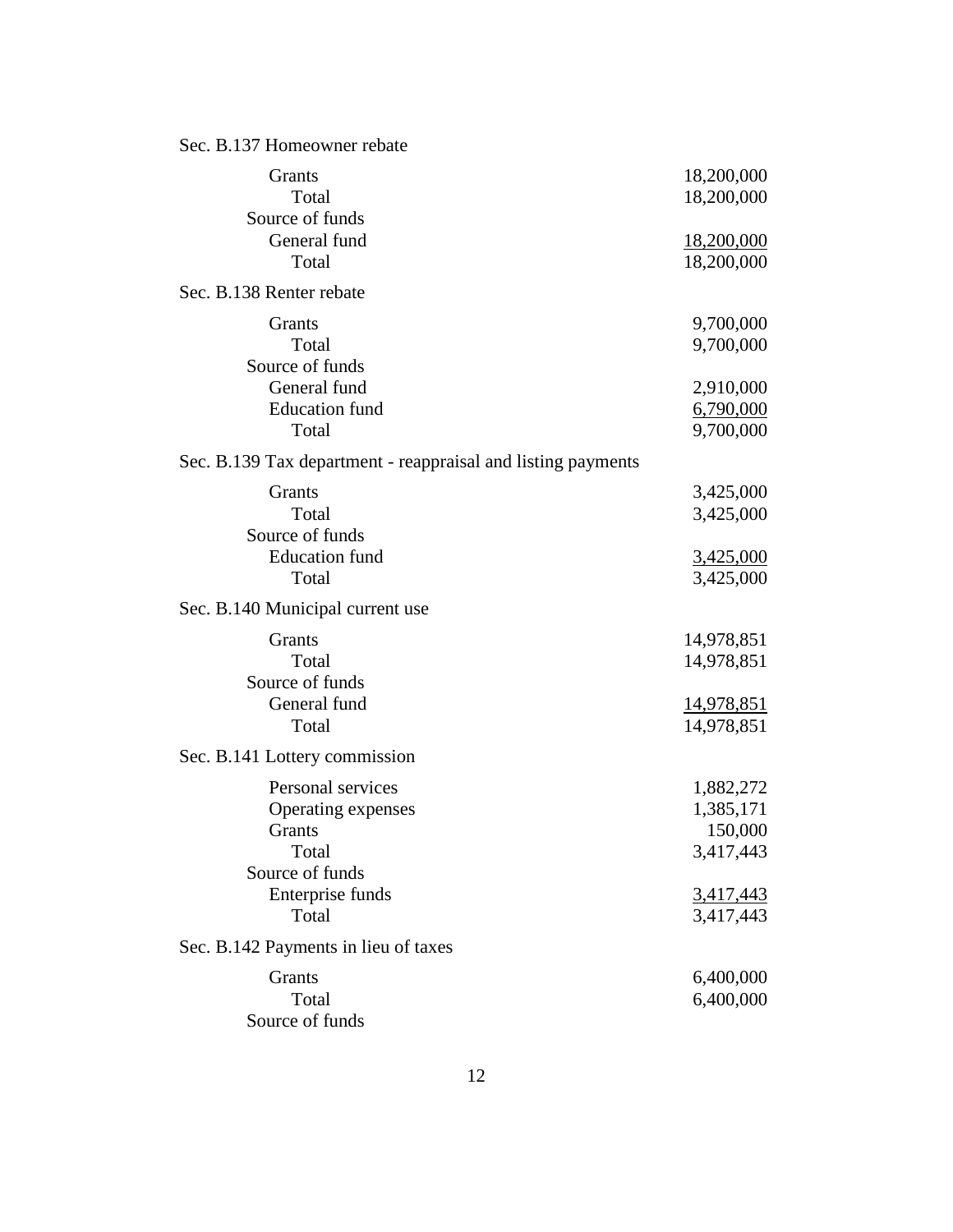| Special funds                                                  | 6,400,000   |
|----------------------------------------------------------------|-------------|
| Total                                                          | 6,400,000   |
| Sec. B.143 Payments in lieu of taxes - Montpelier              |             |
| Grants                                                         | 184,000     |
| Total                                                          | 184,000     |
| Source of funds                                                |             |
| Special funds                                                  | 184,000     |
| Total                                                          | 184,000     |
| Sec. B.144 Payments in lieu of taxes - correctional facilities |             |
| Grants                                                         | 40,000      |
| Total                                                          | 40,000      |
| Source of funds                                                |             |
| Special funds                                                  | 40,000      |
| Total                                                          | 40,000      |
| Sec. B.145 Total general government                            |             |
| Source of funds                                                |             |
| General fund                                                   | 78,257,735  |
| <b>Transportation fund</b>                                     | 4,034,714   |
| Special funds                                                  | 10,824,361  |
| <b>Education</b> fund                                          | 10,215,000  |
| Federal funds                                                  | 1,040,195   |
| Internal service funds                                         | 86,682,796  |
| Interdepartmental transfers                                    | 9,207,541   |
| Enterprise funds                                               | 3,457,763   |
| Pension trust funds                                            | 12,065,703  |
| Private purpose trust funds                                    | 1,139,193   |
| Total                                                          | 216,925,001 |
| Sec. B.200 Attorney general                                    |             |
| Personal services                                              | 8,491,876   |
| Operating expenses                                             | 1,223,677   |
| Total                                                          | 9,715,553   |
| Source of funds                                                |             |
| General fund                                                   | 4,232,072   |
| Special funds                                                  | 2,017,819   |
| Tobacco fund                                                   | 348,000     |
| Federal funds                                                  | 829,609     |
| Interdepartmental transfers                                    | 2,288,053   |
| Total                                                          | 9,715,553   |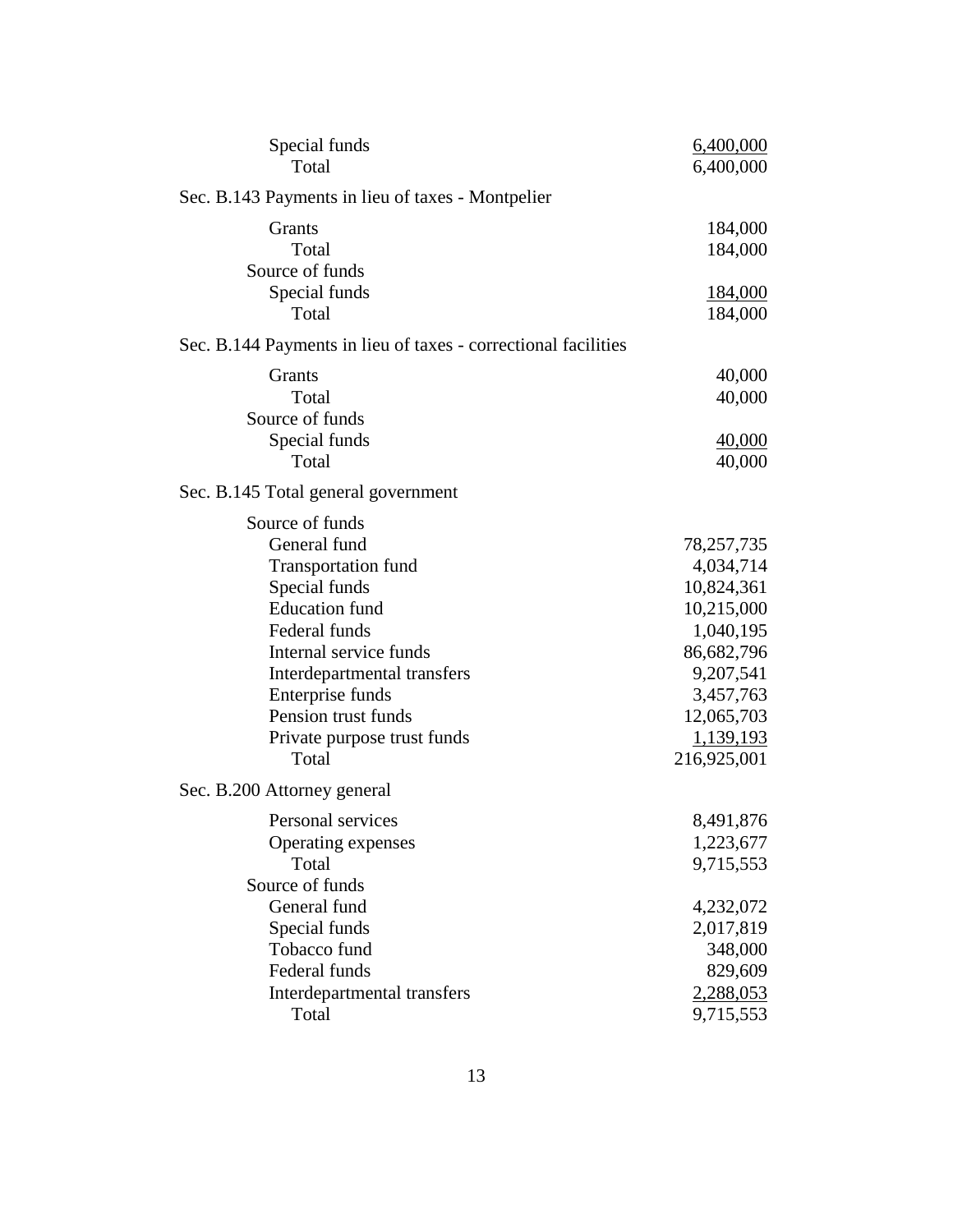| Sec. B.201 Vermont court diversion                                                                     |                                                                         |
|--------------------------------------------------------------------------------------------------------|-------------------------------------------------------------------------|
| Grants<br>Total<br>Source of funds                                                                     | 1,996,483<br>1,996,483                                                  |
| General fund<br>Special funds<br>Total                                                                 | 1,396,486<br>599,997<br>1,996,483                                       |
| Sec. B.202 Defender general - public defense                                                           |                                                                         |
| Personal services<br>Operating expenses<br>Total<br>Source of funds                                    | 9,875,845<br>1,027,999<br>10,903,844                                    |
| General fund<br>Special funds<br>Total                                                                 | 10,265,292<br>638,552<br>10,903,844                                     |
| Sec. B.203 Defender general - assigned counsel                                                         |                                                                         |
| Personal services<br>Operating expenses<br>Total                                                       | 4,799,403<br>49,819<br>4,849,222                                        |
| Source of funds<br>General fund<br>Total                                                               | 4,849,222<br>4,849,222                                                  |
| Sec. B.204 Judiciary                                                                                   |                                                                         |
| Personal services<br>Operating expenses<br>Grants<br>Total<br>Source of funds                          | 35,212,260<br>8,683,467<br>76,030<br>43,971,757                         |
| General fund<br>Special funds<br>Tobacco fund<br>Federal funds<br>Interdepartmental transfers<br>Total | 38,465,850<br>2,667,462<br>39,871<br>473,301<br>2,325,273<br>43,971,757 |
| Sec. B.205 State's attorneys                                                                           |                                                                         |
| Personal services<br>Operating expenses<br>Total<br>Source of funds                                    | 11,190,808<br>1,807,815<br>12,998,623                                   |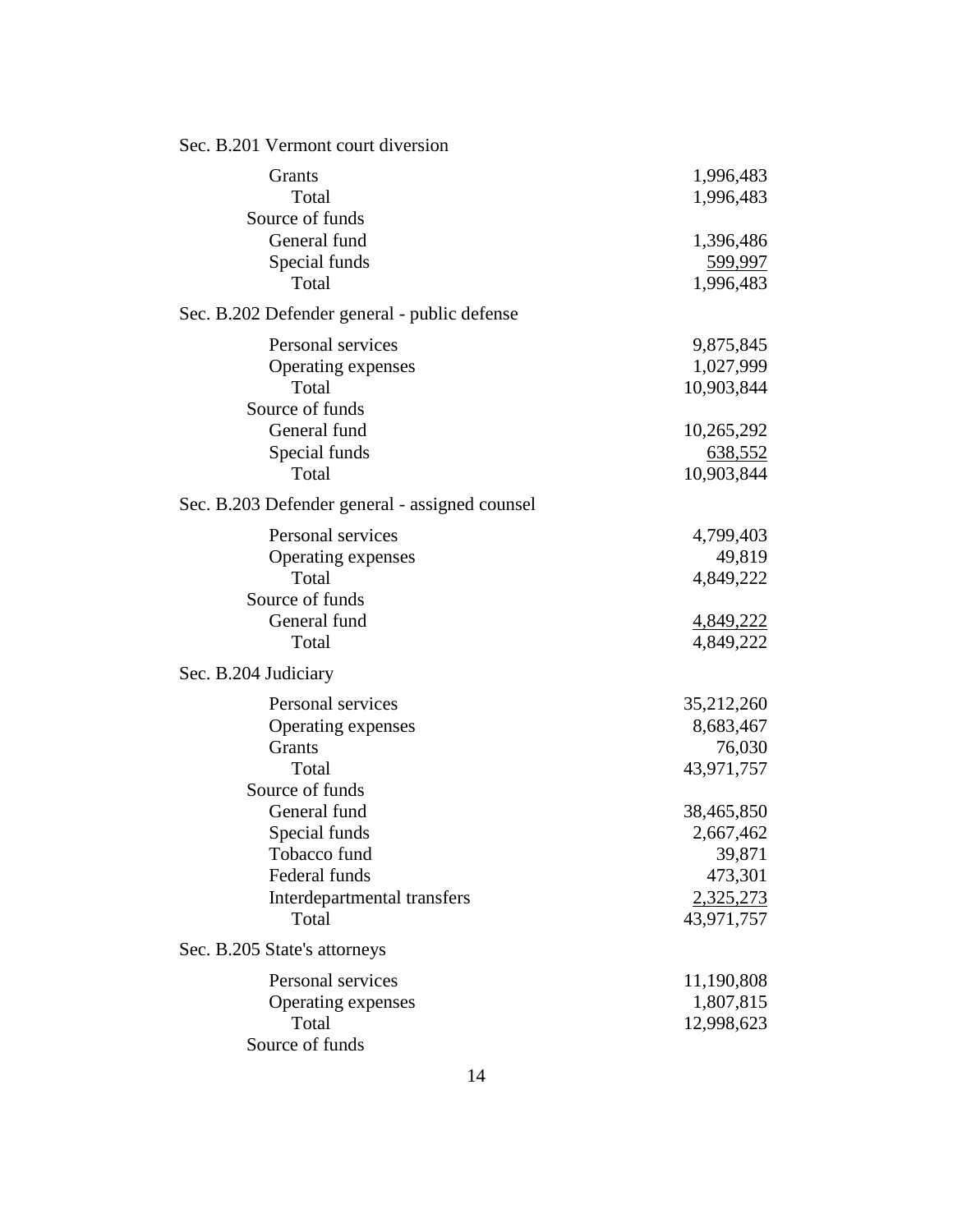| General fund                              | 10,328,495       |
|-------------------------------------------|------------------|
| Special funds                             | 102,785          |
| Federal funds                             | 31,000           |
| Interdepartmental transfers               | 2,536,343        |
| Total                                     | 12,998,623       |
| Sec. B.206 Special investigative unit     |                  |
| Personal services                         | 88,000           |
| Grants                                    | 1,590,000        |
| Total                                     | 1,678,000        |
| Source of funds                           |                  |
| General fund                              | 1,678,000        |
| Total                                     | 1,678,000        |
| Sec. B.207 Sheriffs                       |                  |
| Personal services                         | 3,827,009        |
| Operating expenses                        | 445,493          |
| Total                                     | 4,272,502        |
| Source of funds                           |                  |
| General fund                              | <u>4,272,502</u> |
| Total                                     | 4,272,502        |
| Sec. B.208 Public safety - administration |                  |
| Personal services                         | 2,495,022        |
| Operating expenses                        | 2,669,588        |
| Total                                     | 5,164,610        |
| Source of funds                           |                  |
| General fund                              | 3,367,381        |
| Federal funds                             | 296,229          |
| Interdepartmental transfers               | 1,501,000        |
| Total                                     | 5,164,610        |
| Sec. B.209 Public safety - state police   |                  |
| Personal services                         | 49,451,041       |
| Operating expenses                        | 8,542,245        |
| Grants                                    | 896,000          |
| Total                                     | 58,889,286       |
| Source of funds                           |                  |
| General fund                              | 29,298,898       |
| <b>Transportation fund</b>                | 22,750,000       |
| Special funds                             | 2,965,856        |
| Federal funds                             | 2,294,098        |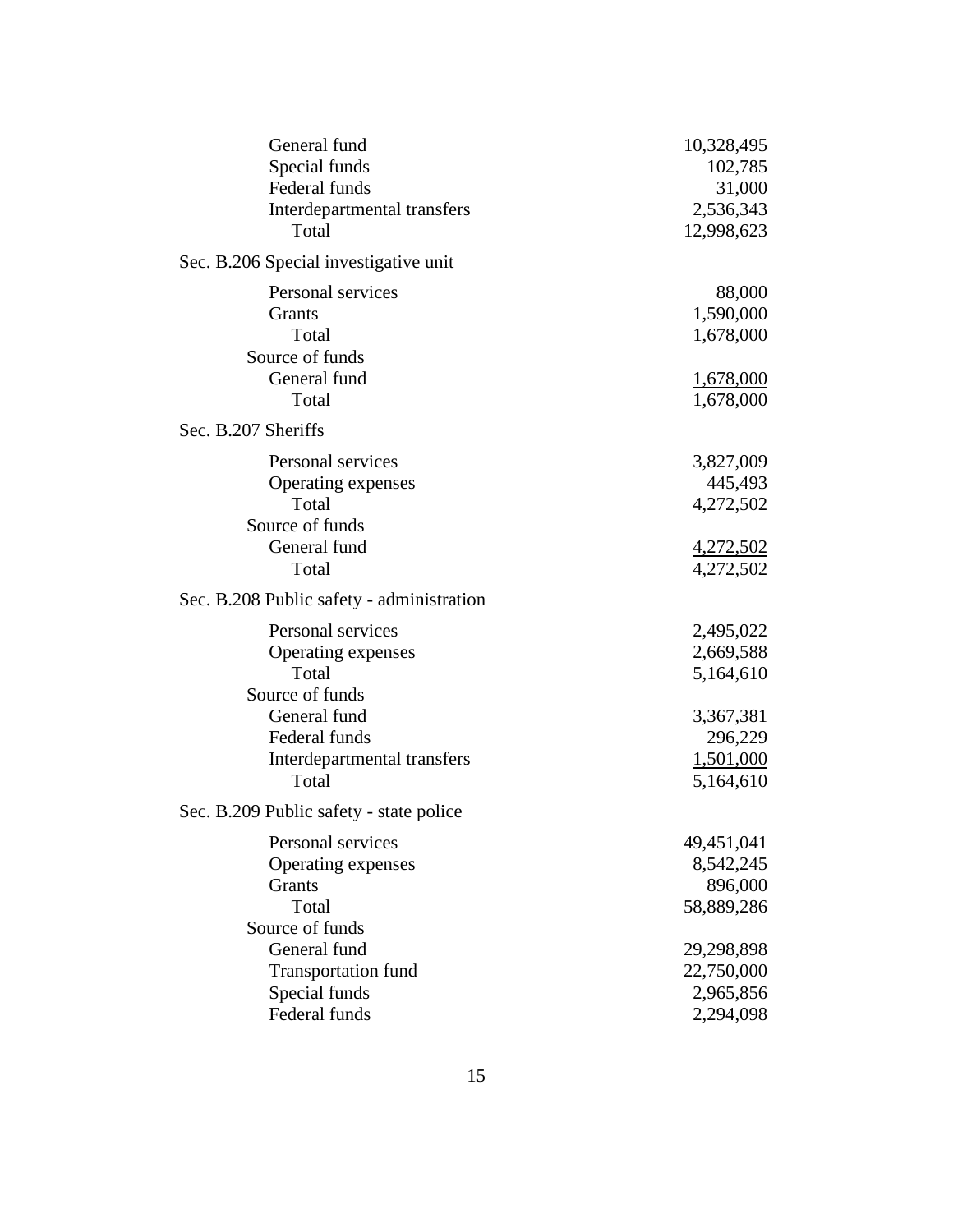| Interdepartmental transfers<br>Total                                                                      | 1,580,434<br>58,889,286                                       |
|-----------------------------------------------------------------------------------------------------------|---------------------------------------------------------------|
| Sec. B.210 Public safety - criminal justice services                                                      |                                                               |
| Personal services<br>Operating expenses<br>Total                                                          | 7,871,533<br>2,503,895<br>10,375,428                          |
| Source of funds<br>General fund<br>Special funds<br>Federal funds<br>Interdepartmental transfers<br>Total | 7,056,952<br>1,719,236<br>1,240,065<br>359,175<br>10,375,428  |
| Sec. B.211 Public safety - emergency management and homeland security                                     |                                                               |
| Personal services<br>Operating expenses<br>Grants<br>Total<br>Source of funds<br>General fund             | 3,935,145<br>1,302,179<br>14,754,210<br>19,991,534<br>621,885 |
| Federal funds<br>Interdepartmental transfers<br>Total                                                     | 19,189,575<br>180,074<br>19,991,534                           |
| Sec. B.212 Public safety - fire safety                                                                    |                                                               |
| Personal services<br>Operating expenses<br>Grants<br>Total<br>Source of funds                             | 5,865,973<br>2,091,159<br>107,000<br>8,064,132                |
| General fund<br>Special funds<br>Federal funds<br>Interdepartmental transfers<br>Total                    | 633,349<br>7,048,803<br>356,980<br>25,000<br>8,064,132        |
| Sec. B.214 Radiological emergency response plan                                                           |                                                               |
| Personal services<br>Operating expenses<br>Grants<br>Total<br>Source of funds                             | 352,238<br>235,710<br>1,051,195<br>1,639,143                  |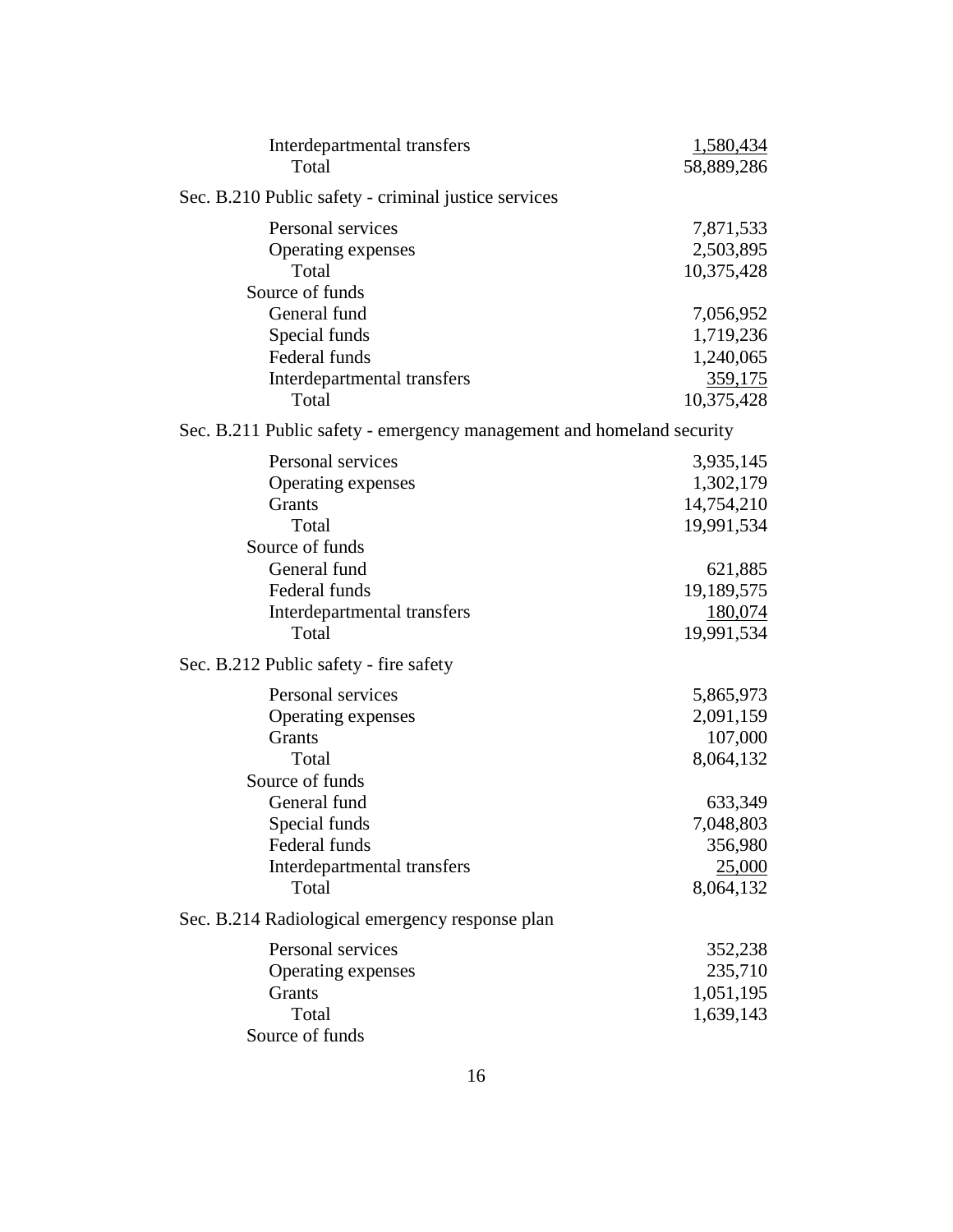| Special funds                               | 1,639,143         |
|---------------------------------------------|-------------------|
| Total                                       | 1,639,143         |
| Sec. B.215 Military - administration        |                   |
| Personal services                           | 682,752           |
| Operating expenses                          | 354,292           |
| Grants                                      | 100,000           |
| Total                                       | 1,137,044         |
| Source of funds                             |                   |
| General fund                                | 1,137,044         |
| Total                                       | 1,137,044         |
| Sec. B.216 Military - air service contract  |                   |
| Personal services                           | 4,896,594         |
| Operating expenses                          | 935,308           |
| Total                                       | 5,831,902         |
| Source of funds                             |                   |
| General fund                                | 471,320           |
| Federal funds                               | 5,360,582         |
| Total                                       | 5,831,902         |
| Sec. B.217 Military - army service contract |                   |
| Personal services                           | 6,304,421         |
| Operating expenses                          | 6,805,910         |
| Total                                       | 13,110,331        |
| Source of funds                             |                   |
| Federal funds                               | <u>13,110,331</u> |
| Total                                       | 13,110,331        |
| Sec. B.218 Military - building maintenance  |                   |
| Personal services                           | 678,770           |
| Operating expenses                          | 819,404           |
| Total                                       | 1,498,174         |
| Source of funds                             |                   |
| General fund                                | <u>1,498,174</u>  |
| Total                                       | 1,498,174         |
| Sec. B.219 Military - veterans' affairs     |                   |
| Personal services                           | 722,415           |
| Operating expenses                          | 184,693           |
| Grants                                      | 118,984           |
| Total                                       | 1,026,092         |
| Source of funds                             |                   |
| General fund                                | 796,084           |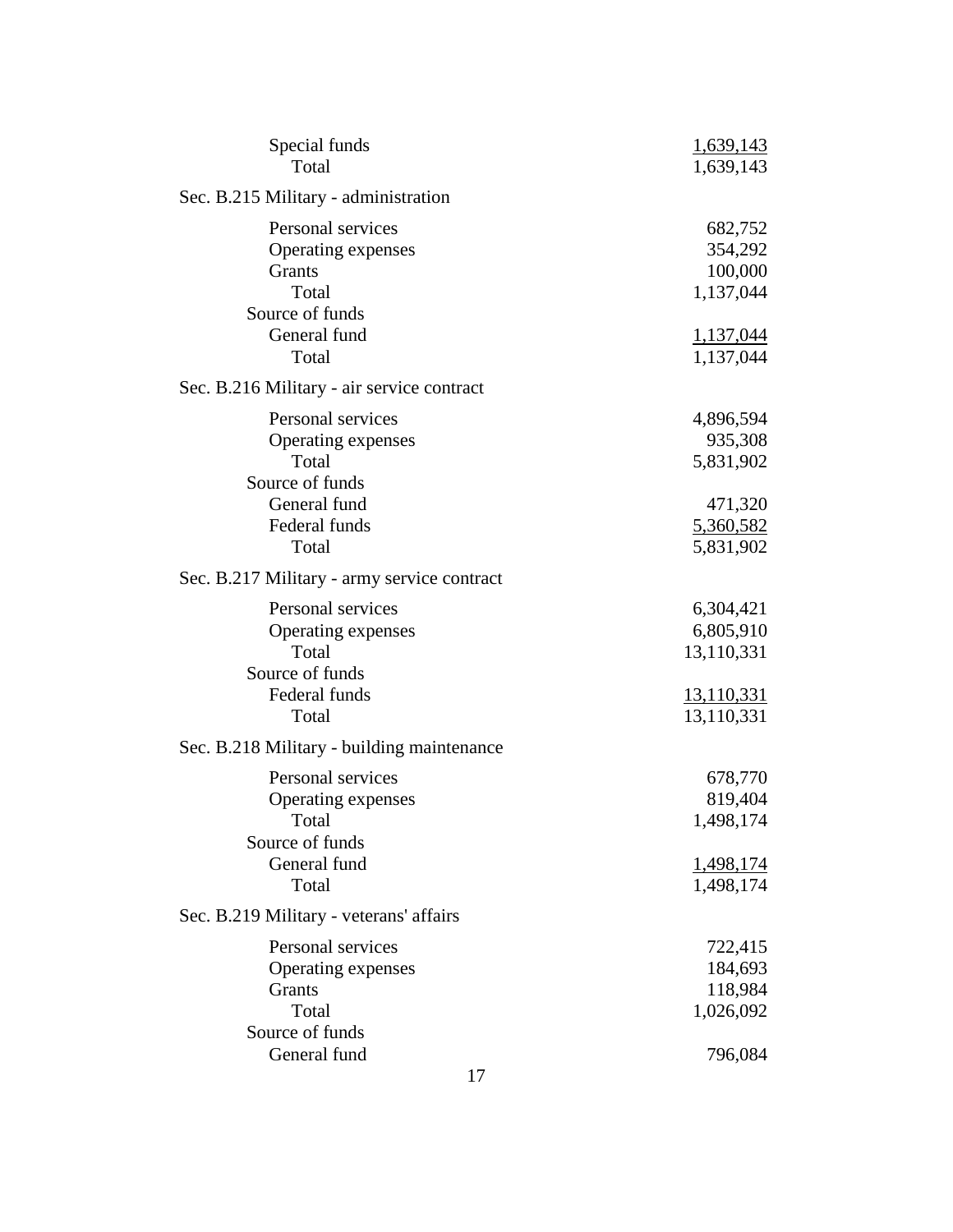| Special funds<br>Federal funds<br>Total                                           | 130,008<br>100,000<br>1,026,092                   |
|-----------------------------------------------------------------------------------|---------------------------------------------------|
| Sec. B.220 Center for crime victim services                                       |                                                   |
| Personal services<br>Operating expenses<br>Grants<br>Total<br>Source of funds     | 1,497,512<br>253,927<br>8,840,240<br>10,591,679   |
| General fund<br>Special funds<br>Federal funds<br>Total                           | 1,264,008<br>4,914,287<br>4,413,384<br>10,591,679 |
| Sec. B.221 Criminal justice training council                                      |                                                   |
| Personal services<br>Operating expenses<br>Total                                  | 1,096,826<br>1,409,569<br>2,506,395               |
| Source of funds<br>General fund<br>Interdepartmental transfers<br>Total           | 2,372,753<br>133,642<br>2,506,395                 |
| Sec. B.222 Agriculture, food and markets - administration                         |                                                   |
| Personal services<br>Operating expenses<br>Grants<br>Total<br>Source of funds     | 1,324,661<br>249,202<br>189,722<br>1,763,585      |
| General fund<br>Special funds<br>Federal funds<br>Total                           | 944,681<br>488,972<br>329,932<br>1,763,585        |
| Sec. B.223 Agriculture, food and markets - food safety and consumer<br>protection |                                                   |
| Personal services<br>Operating expenses<br>Grants<br>Total                        | 3,586,427<br>737,012<br>2,600,000<br>6,923,439    |
| Source of funds<br>General fund                                                   | 2,696,919                                         |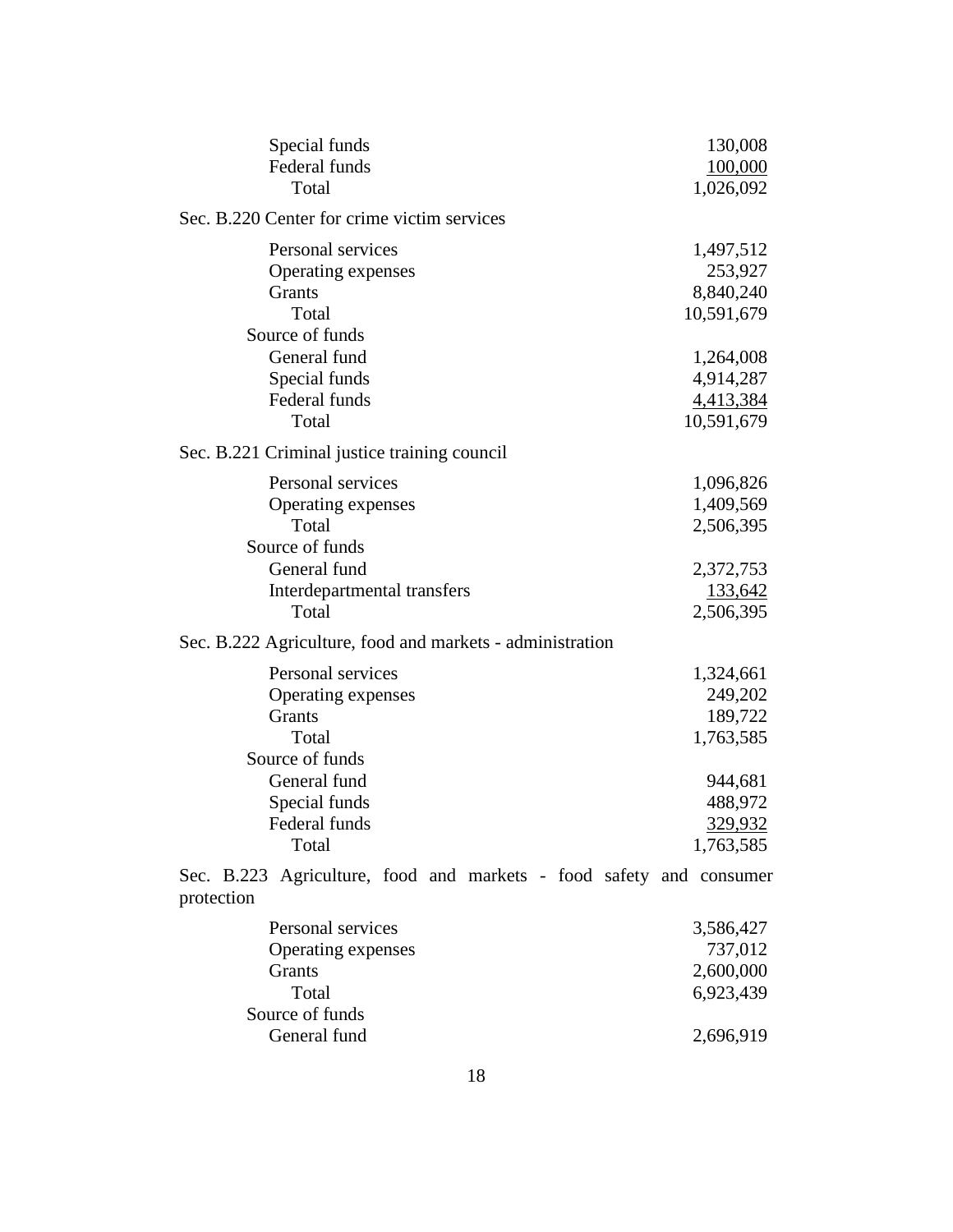| Special funds               | 3,296,653 |
|-----------------------------|-----------|
| Federal funds               | 888,939   |
| Global Commitment fund      | 34,006    |
| Interdepartmental transfers | 6.922     |
| Total                       | 6,923,439 |

Sec. B.224 Agriculture, food and markets - agricultural development

| Personal services           | 1,246,225 |
|-----------------------------|-----------|
| Operating expenses          | 690,516   |
| <b>Grants</b>               | 936,562   |
| Total                       | 2,873,303 |
| Source of funds             |           |
| General fund                | 1,743,909 |
| Special funds               | 609,016   |
| Federal funds               | 478,711   |
| Interdepartmental transfers | 41,667    |
| Total                       | 2,873,303 |
|                             |           |

Sec. B.225 Agriculture, food and markets - laboratories, agricultural resource management and environmental stewardship

| Personal services           | 3,205,184 |
|-----------------------------|-----------|
| Operating expenses          | 681,603   |
| Grants                      | 1,203,080 |
| Total                       | 5,089,867 |
| Source of funds             |           |
| General fund                | 1,940,380 |
| Special funds               | 1,793,932 |
| Federal funds               | 1,071,852 |
| Global Commitment fund      | 56,272    |
| Interdepartmental transfers | 227,431   |
| Total                       | 5,089,867 |

Sec. B.225.1 Agriculture, food and markets - Vermont Agricultural and Environmental

| Personal services  | 1,298,702 |
|--------------------|-----------|
| Operating expenses | 508,830   |
| Total              | 1,807,532 |
| Source of funds    |           |
| General fund       | 776,525   |
| Special funds      | 1,031,007 |
| Total              | 1,807,532 |
|                    |           |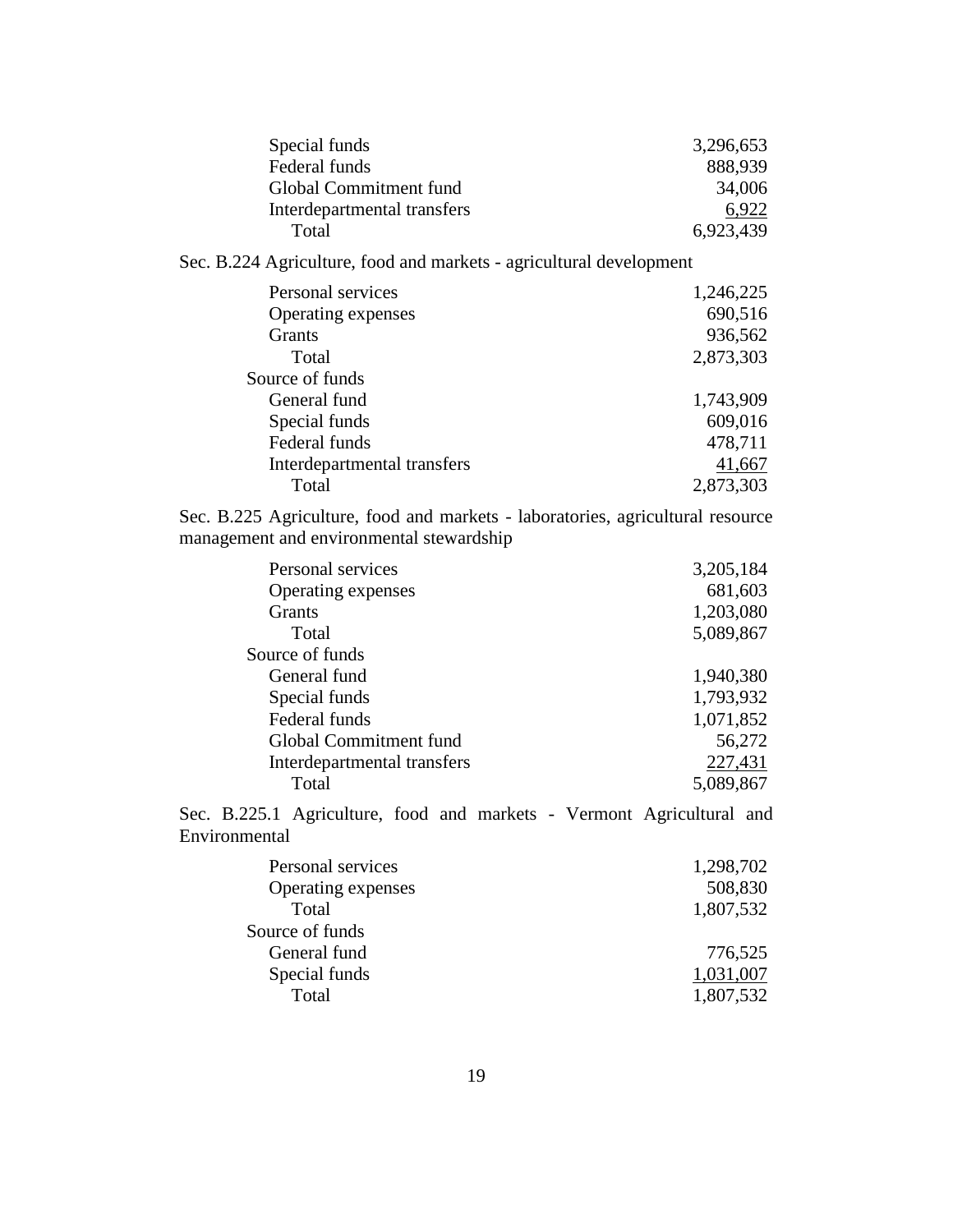| Sec. B.226 Financial regulation - administration                                                                                     |                                                                     |
|--------------------------------------------------------------------------------------------------------------------------------------|---------------------------------------------------------------------|
| Personal services<br>Operating expenses<br>Total                                                                                     | 1,915,204<br>169,190<br>2,084,394                                   |
| Source of funds<br>Special funds<br>Total                                                                                            | 2,084,394<br>2,084,394                                              |
| Sec. B.227 Financial regulation - banking                                                                                            |                                                                     |
| Personal services<br>Operating expenses<br>Total<br>Source of funds<br>Special funds<br>Total                                        | 1,617,418<br>309,540<br>1,926,958<br><u>1,926,958</u><br>1,926,958  |
| Sec. B.228 Financial regulation - insurance                                                                                          |                                                                     |
| Personal services<br>Operating expenses<br>Total<br>Source of funds<br>Special funds<br>Federal funds<br>Interdepartmental transfers | 5,058,364<br>503,064<br>5,561,428<br>5,383,512<br>110,716<br>67,200 |
| Total                                                                                                                                | 5,561,428                                                           |
| Sec. B.229 Financial regulation - captive insurance                                                                                  |                                                                     |
| Personal services<br>Operating expenses<br>Total<br>Source of funds<br>Special funds<br>Total                                        | 3,893,968<br>485,238<br>4,379,206<br><u>4,379,206</u><br>4,379,206  |
| Sec. B.230 Financial regulation - securities                                                                                         |                                                                     |
| Personal services<br>Operating expenses<br>Total<br>Source of funds                                                                  | 768,759<br>176,701<br>945,460                                       |
| Special funds<br>Total                                                                                                               | 945,460<br>945,460                                                  |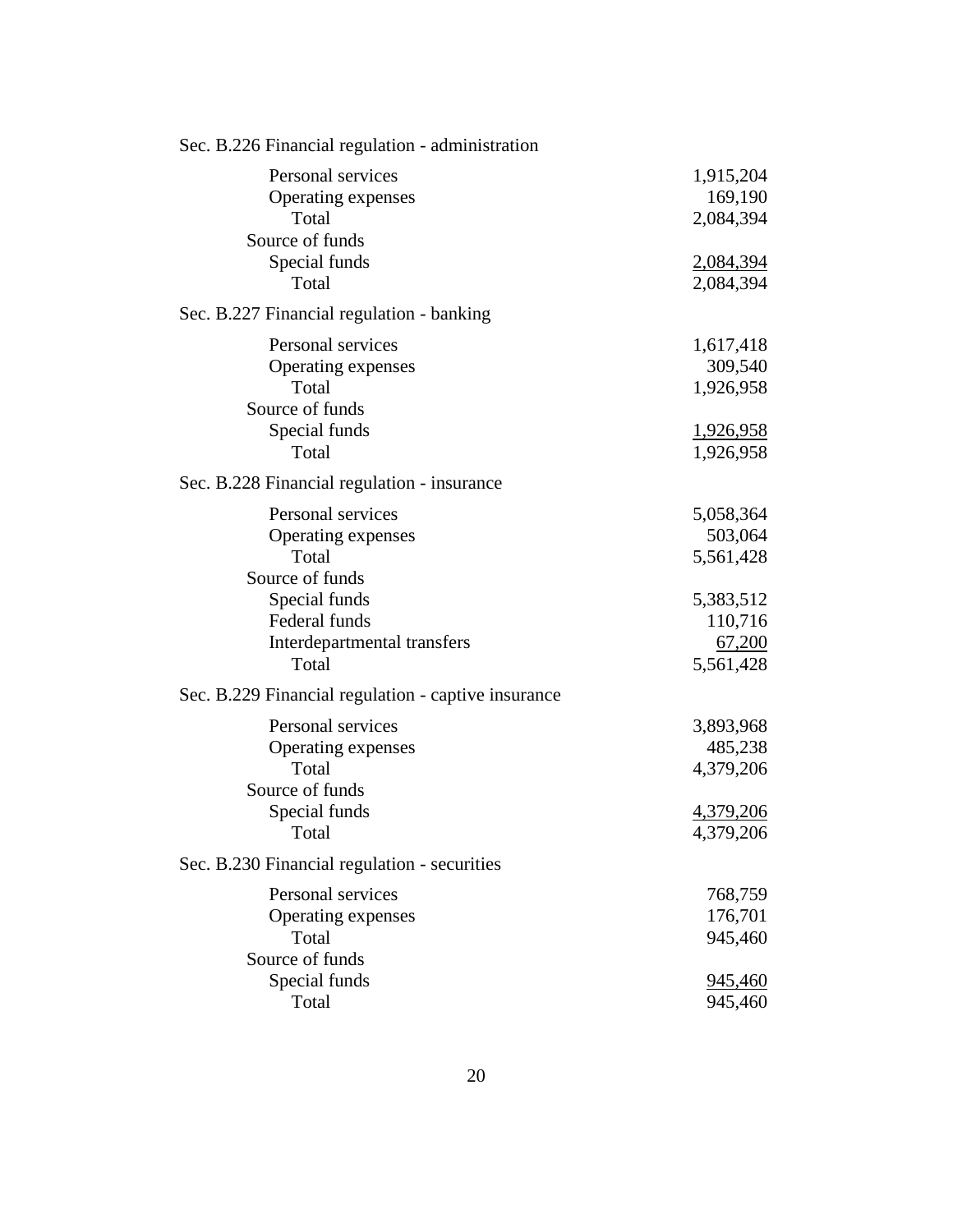|  | Sec. B.232 Secretary of state |  |
|--|-------------------------------|--|
|  |                               |  |

| Personal services                                 | 7,843,350        |
|---------------------------------------------------|------------------|
| Operating expenses                                | 2,158,749        |
| Total                                             | 10,002,099       |
| Source of funds                                   |                  |
| Special funds                                     | 8,994,697        |
| Federal funds                                     | 932,402          |
| Interdepartmental transfers                       | <u>75,000</u>    |
| Total                                             | 10,002,099       |
| Sec. B.233 Public service - regulation and energy |                  |
| Personal services                                 | 10,430,192       |
| Operating expenses                                | 2,047,077        |
| Grants                                            | 3,791,667        |
| Total                                             | 16,268,936       |
| Source of funds                                   |                  |
| Special funds                                     | 14,964,433       |
| Federal funds                                     | 1,002,268        |
| <b>ARRA</b> funds                                 | 238,000          |
| Interdepartmental transfers                       | 41,667           |
| Enterprise funds                                  | 22,568           |
| Total                                             | 16,268,936       |
| Sec. B.234 Public service board                   |                  |
| Personal services                                 | 3,027,893        |
| Operating expenses                                | 452,288          |
| Total                                             | 3,480,181        |
| Source of funds                                   |                  |
| Special funds                                     | <u>3,480,181</u> |
| Total                                             | 3,480,181        |
| Sec. B.235 Enhanced 9-1-1 Board                   |                  |
| Personal services                                 | 3,511,243        |
| Operating expenses                                | 283,587          |
| <b>Grants</b>                                     | 810,000          |
| Total                                             | 4,604,830        |
| Source of funds                                   |                  |
| Special funds                                     | 4,604,830        |
| Total                                             | 4,604,830        |
| Sec. B.236 Human rights commission                |                  |
| Personal services                                 | 441,968          |
| Operating expenses                                | 74,904           |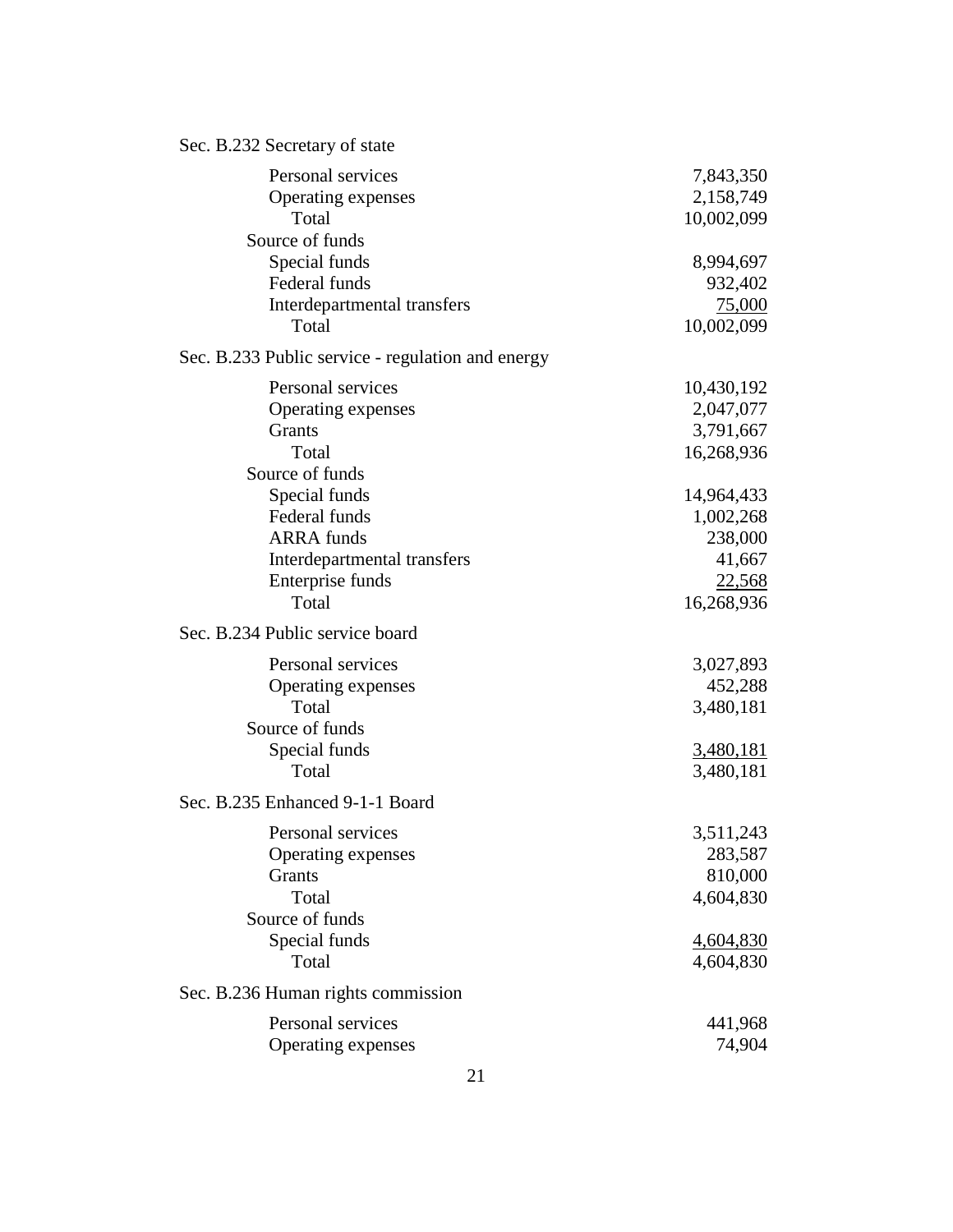| Total                                                    | 516,872     |
|----------------------------------------------------------|-------------|
| Source of funds                                          |             |
| General fund                                             | 450,152     |
| Federal funds                                            | 66,720      |
| Total                                                    | 516,872     |
| Sec. B.237 Liquor control - administration               |             |
| Personal services                                        | 3,529,058   |
| Operating expenses                                       | 497,522     |
| Total                                                    | 4,026,580   |
| Source of funds                                          |             |
| Enterprise funds                                         | 4,026,580   |
| Total                                                    | 4,026,580   |
| Sec. B.238 Liquor control - enforcement and licensing    |             |
| Personal services                                        | 2,461,479   |
| Operating expenses                                       | 520,453     |
| Total                                                    | 2,981,932   |
| Source of funds                                          |             |
| Special funds                                            | 154,500     |
| Tobacco fund                                             | 218,444     |
| Federal funds                                            | 254,841     |
| Interdepartmental transfers                              | 46,000      |
| Enterprise funds                                         | 2,308,147   |
| Total                                                    | 2,981,932   |
| Sec. B.239 Liquor control - warehousing and distribution |             |
| Personal services                                        | 1,041,590   |
| Operating expenses                                       | 457,706     |
| Total                                                    | 1,499,296   |
| Source of funds                                          |             |
| Enterprise funds                                         | 1,499,296   |
| Total                                                    | 1,499,296   |
| Sec. B.240 Total protection to persons and property      |             |
| Source of funds                                          |             |
| General fund                                             | 132,558,333 |
| <b>Transportation fund</b>                               | 22,750,000  |
| Special funds                                            | 78,581,699  |
| Tobacco fund                                             | 606,315     |
| Federal funds                                            | 52,831,535  |
| <b>ARRA</b> funds                                        | 238,000     |
| Global Commitment fund                                   | 90,278      |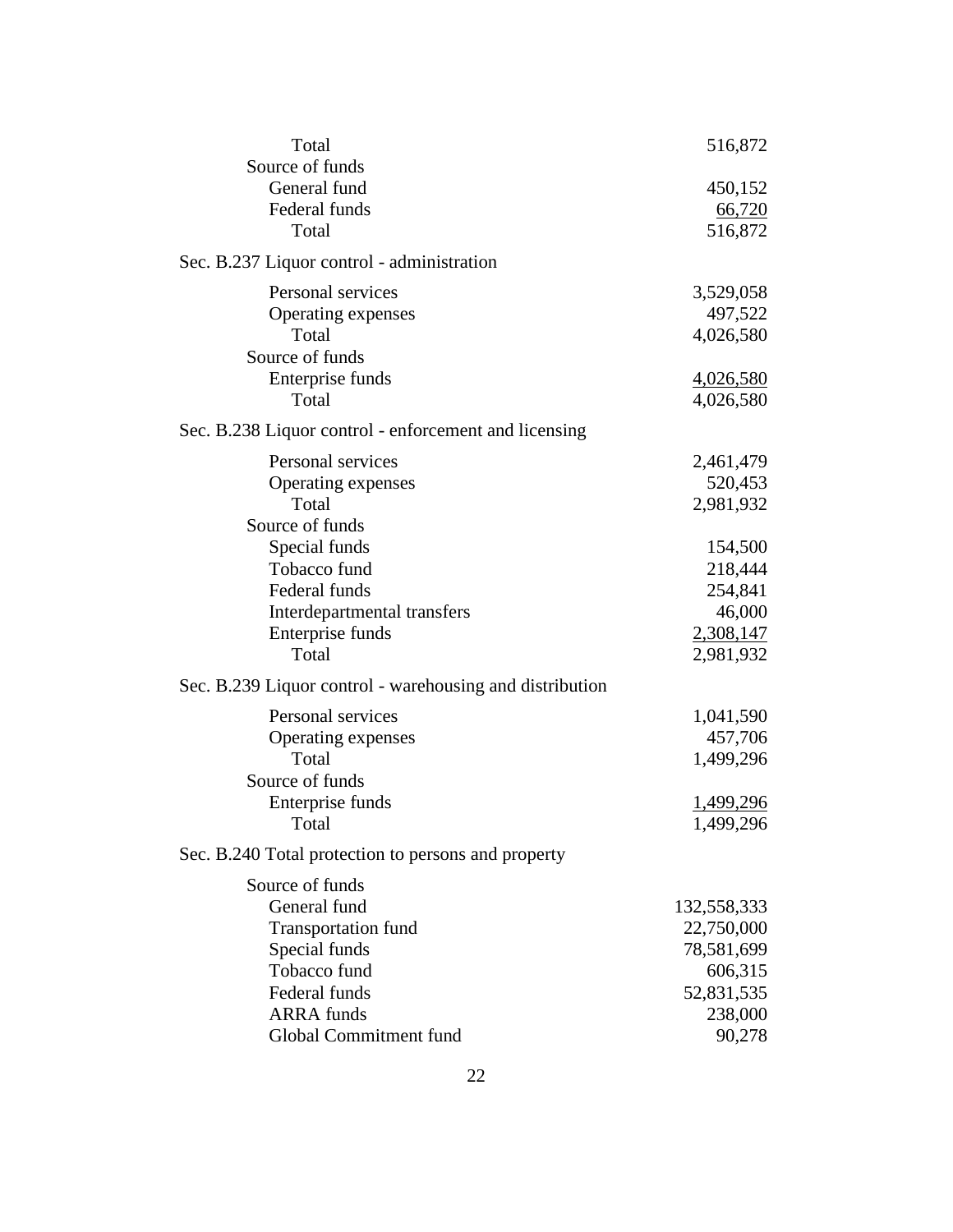| Interdepartmental transfers                                               | 11,434,881     |
|---------------------------------------------------------------------------|----------------|
| Enterprise funds                                                          | 7,856,591      |
| Total                                                                     | 306,947,632    |
| Sec. B.300 Human services - agency of human services - secretary's office |                |
| Personal services                                                         | 16,664,613     |
| Operating expenses                                                        | 3,866,535      |
| Grants                                                                    | 3,226,454      |
| Total                                                                     | 23,757,602     |
| Source of funds                                                           |                |
| General fund                                                              | 6,082,747      |
| Special funds                                                             | 91,017         |
| Tobacco fund                                                              | 25,000         |
| Federal funds                                                             | 12,396,153     |
| Global Commitment fund                                                    | 499,667        |
| Interdepartmental transfers                                               | 4,663,018      |
| Total                                                                     | 23,757,602     |
| Sec. B.301 Secretary's office - global commitment                         |                |
| Operating expenses                                                        | 8,041,736      |
| Grants                                                                    | 1,373,418,178  |
| Total                                                                     | 1,381,459,914  |
| Source of funds                                                           |                |
| General fund                                                              | 210,641,819    |
| Special funds                                                             | 26,550,179     |
| Tobacco fund                                                              | 28,747,141     |
| State health care resources fund                                          | 270,712,781    |
| Federal funds                                                             | 844,568,235    |
| Interdepartmental transfers                                               | 40,000         |
| Total                                                                     | 1,381,260,155  |
| Sec. B.302 Rate setting                                                   |                |
| Personal services                                                         | 898,044        |
| Operating expenses                                                        | 98,596         |
| Total                                                                     | 996,640        |
| Source of funds                                                           |                |
| Global Commitment fund                                                    | <u>996,640</u> |
| Total                                                                     | 996,640        |
| Sec. B.303 Developmental disabilities council                             |                |
| Personal services                                                         | 246,454        |
| Operating expenses                                                        | 67,012         |
| Grants                                                                    | 248,388        |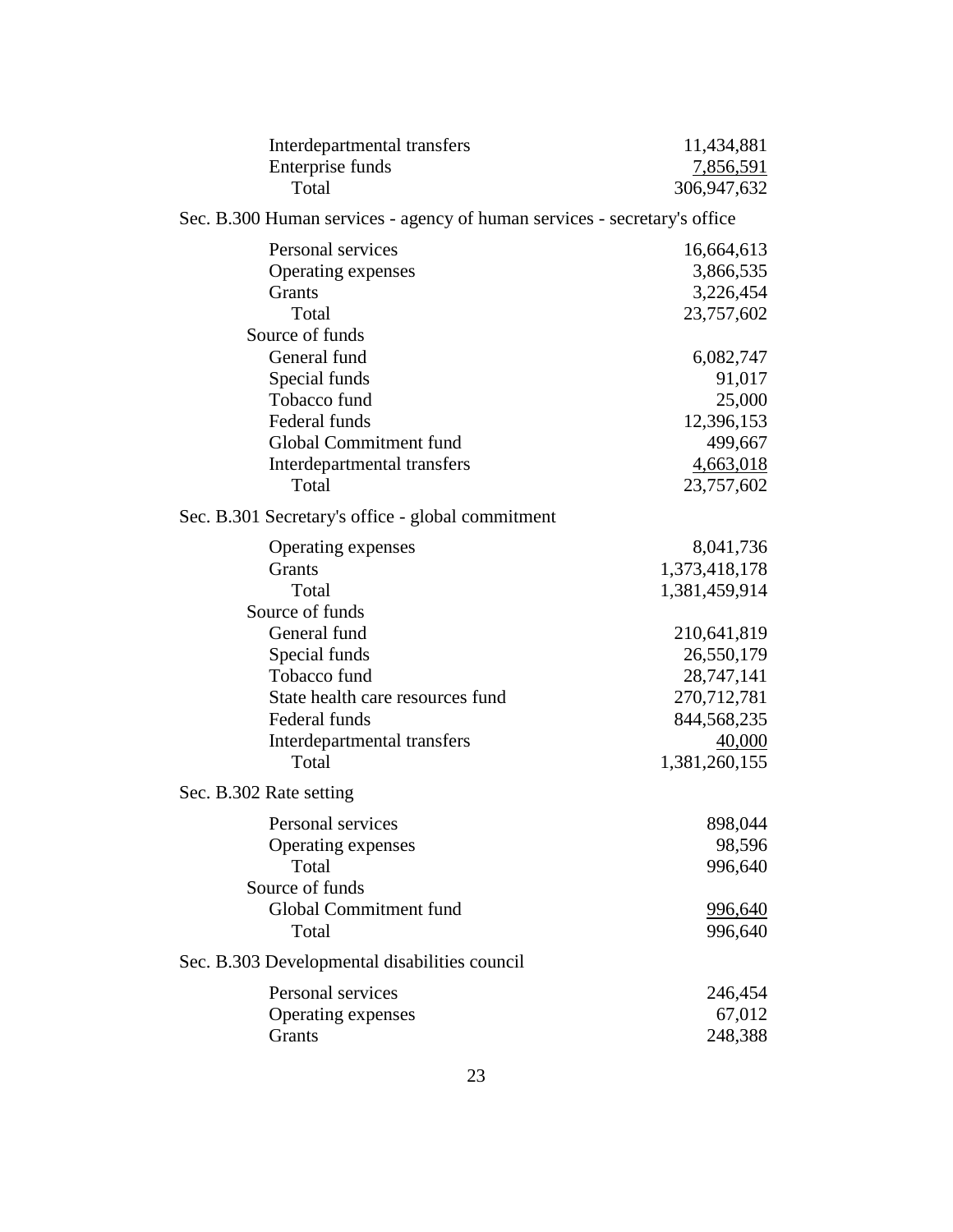| Total                                                                                    | 561,854        |
|------------------------------------------------------------------------------------------|----------------|
| Source of funds                                                                          |                |
| Federal funds                                                                            | <u>561,854</u> |
| Total                                                                                    | 561,854        |
| Sec. B.304 Human services board                                                          |                |
| Personal services                                                                        | 693,325        |
| Operating expenses                                                                       | 89,986         |
| Total                                                                                    | 783,311        |
| Source of funds                                                                          |                |
| General fund                                                                             | 223,361        |
| Federal funds                                                                            | 262,858        |
| Interdepartmental transfers                                                              | 297,092        |
| Total                                                                                    | 783,311        |
| Sec. B.305 AHS - administrative fund                                                     |                |
| Personal services                                                                        | 350,000        |
| Operating expenses                                                                       | 4,650,000      |
| Total                                                                                    | 5,000,000      |
| Source of funds                                                                          |                |
| Interdepartmental transfers                                                              | 5,000,000      |
| Total                                                                                    | 5,000,000      |
| Sec. B.306 Department of Vermont health access - administration                          |                |
|                                                                                          |                |
| Personal services                                                                        | 159,623,571    |
| Operating expenses                                                                       | 4,538,736      |
| <b>Grants</b>                                                                            | 18,136,469     |
| Total                                                                                    | 182,298,776    |
| Source of funds                                                                          |                |
| General fund                                                                             | 1,447,997      |
| Special funds                                                                            | 797,332        |
| Federal funds                                                                            | 84, 243, 588   |
| Global Commitment fund                                                                   | 86,608,315     |
| Interdepartmental transfers                                                              | 9,201,544      |
| Total                                                                                    | 182,298,776    |
| Sec. B.307 Department of Vermont health access - Medicaid program - global<br>commitment |                |
|                                                                                          |                |
| Grants                                                                                   | 662,533,970    |
| Total                                                                                    | 662,533,970    |
| Source of funds                                                                          |                |
| Global Commitment fund                                                                   | 662,533,970    |
| Total                                                                                    | 662,533,970    |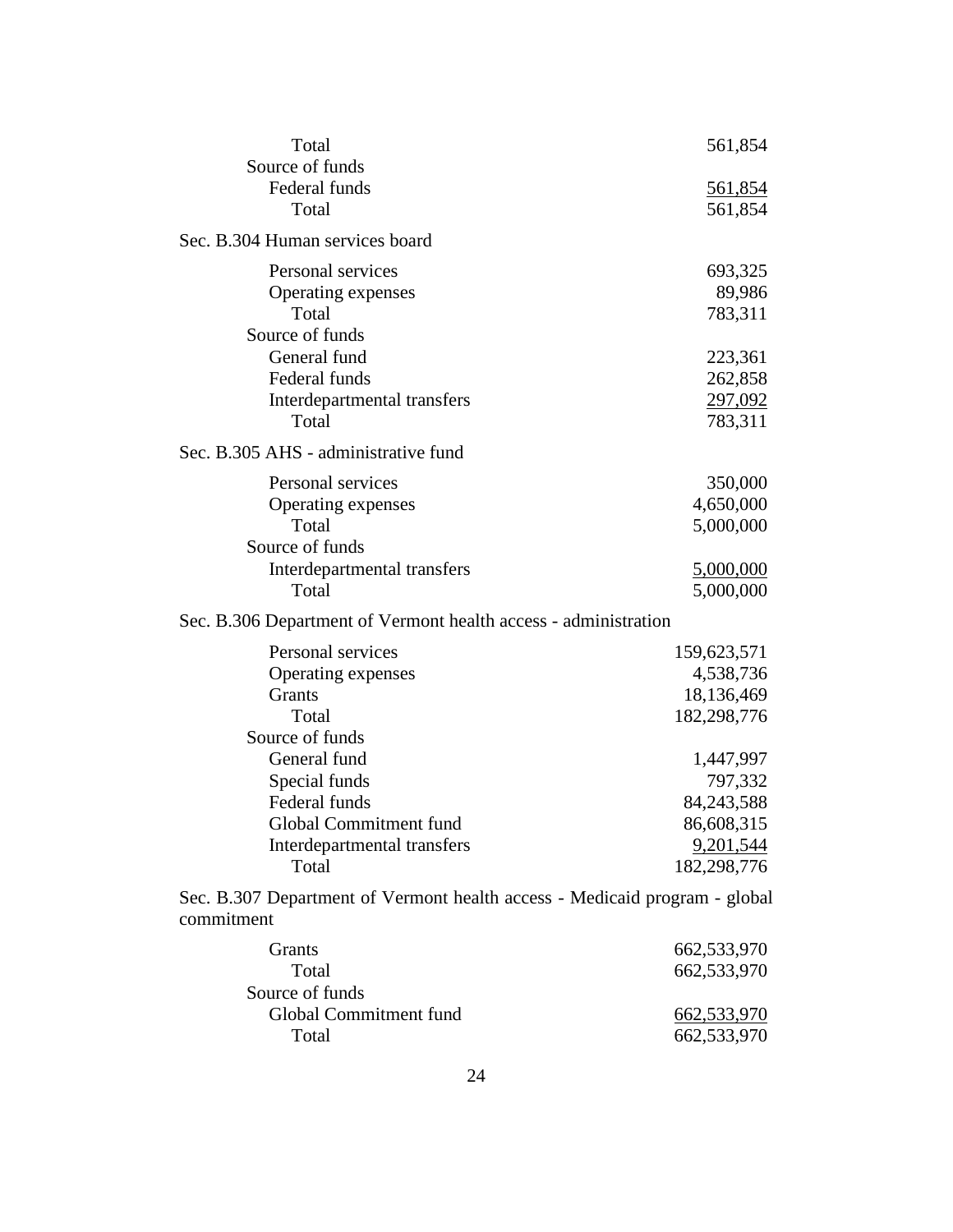Sec. B.308 Department of Vermont health access - Medicaid program - long term care waiver

| <b>Grants</b>   | 210, 124, 188 |
|-----------------|---------------|
| Total           | 210, 124, 188 |
| Source of funds |               |
| General fund    | 94,492,829    |
| Federal funds   | 115,631,359   |
| Total           | 210, 124, 188 |

Sec. B.309 Department of Vermont health access - Medicaid program - state only

| <b>Grants</b>          | 39,415,040 |
|------------------------|------------|
| Total                  | 39,415,040 |
| Source of funds        |            |
| General fund           | 31,425,153 |
| Global Commitment fund | 7,989,887  |
| Total                  | 39,415,040 |
|                        |            |

Sec. B.310 Department of Vermont health access - Medicaid non-waiver matched

| <b>Grants</b>   | 45,030,389   |
|-----------------|--------------|
| Total           | 45,030,389   |
| Source of funds |              |
| General fund    | 18,868,848   |
| Federal funds   | 26, 161, 541 |
| Total           | 45,030,389   |
|                 |              |

#### Sec. B.311 Health - administration and support

| Personal services                 | 7,070,805  |
|-----------------------------------|------------|
| Operating expenses                | 3,280,471  |
| <b>Grants</b>                     | 2,595,000  |
| Total                             | 12,946,276 |
| Source of funds                   |            |
| General fund                      | 2,579,027  |
| Special funds                     | 1,022,719  |
| Federal funds                     | 5,668,282  |
| Global Commitment fund            | 3,676,248  |
| Total                             | 12,946,276 |
| Sec. B.312 Health - public health |            |
| Personal services                 | 37,391,426 |
| Operating expenses                | 8,229,404  |
| Grants                            | 39,972,373 |
|                                   |            |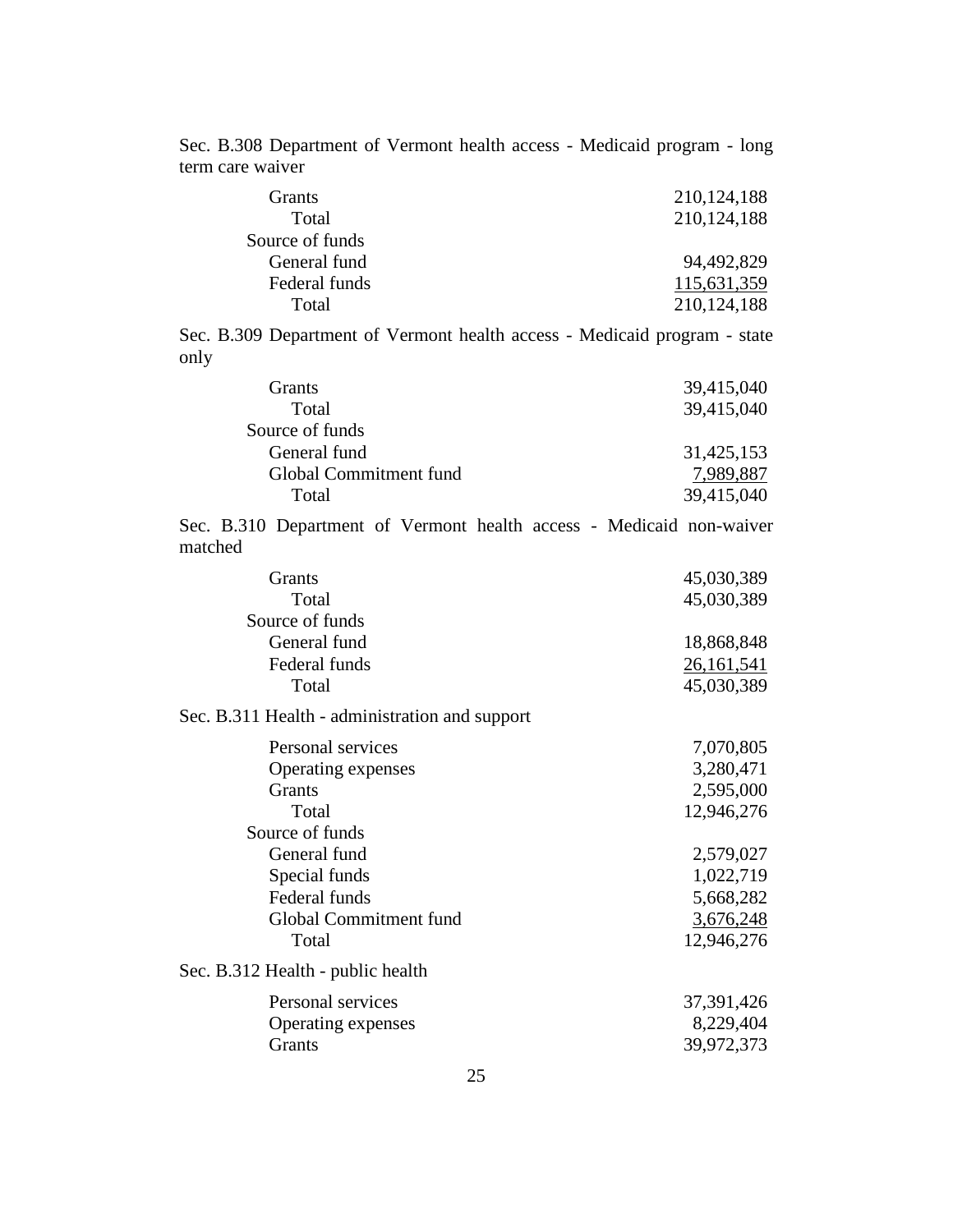| Total                                                                                     | 85,593,203  |  |
|-------------------------------------------------------------------------------------------|-------------|--|
| Source of funds                                                                           |             |  |
| General fund                                                                              | 8,544,109   |  |
| Special funds                                                                             | 16,854,895  |  |
| Tobacco fund                                                                              | 2,461,377   |  |
| Federal funds                                                                             | 38,184,687  |  |
| Global Commitment fund                                                                    | 18,401,274  |  |
| Interdepartmental transfers                                                               | 1,121,861   |  |
| Permanent trust funds                                                                     | 25,000      |  |
| Total                                                                                     | 85,593,203  |  |
| Sec. B.313 Health - alcohol and drug abuse programs                                       |             |  |
| Personal services                                                                         | 3,995,245   |  |
| Operating expenses                                                                        | 392,203     |  |
| Grants                                                                                    | 43,932,842  |  |
| Total                                                                                     | 48,320,290  |  |
| Source of funds                                                                           |             |  |
| General fund                                                                              | 2,873,238   |  |
| Special funds                                                                             | 442,829     |  |
| Tobacco fund                                                                              | 1,386,234   |  |
| Federal funds                                                                             | 9,865,175   |  |
| Global Commitment fund                                                                    | 33,752,814  |  |
| Total                                                                                     | 48,320,290  |  |
| Sec. B.314 Mental health - mental health                                                  |             |  |
| Personal services                                                                         | 28,575,903  |  |
| Operating expenses                                                                        | 3,927,176   |  |
| Grants                                                                                    | 184,594,398 |  |
| Total                                                                                     | 217,097,477 |  |
| Source of funds                                                                           |             |  |
| General fund                                                                              | 1,703,391   |  |
| Special funds                                                                             | 434,904     |  |
| Federal funds                                                                             | 4,881,255   |  |
| Global Commitment fund                                                                    | 210,057,927 |  |
| Interdepartmental transfers                                                               | 20,000      |  |
| Total                                                                                     | 217,097,477 |  |
| Sec. B.316 Department for children and families - administration $\&$ support<br>services |             |  |

| Personal services  | 45,539,991 |
|--------------------|------------|
| Operating expenses | 10,743,788 |
| Grants             | 1,242,998  |
| Total              | 57,526,777 |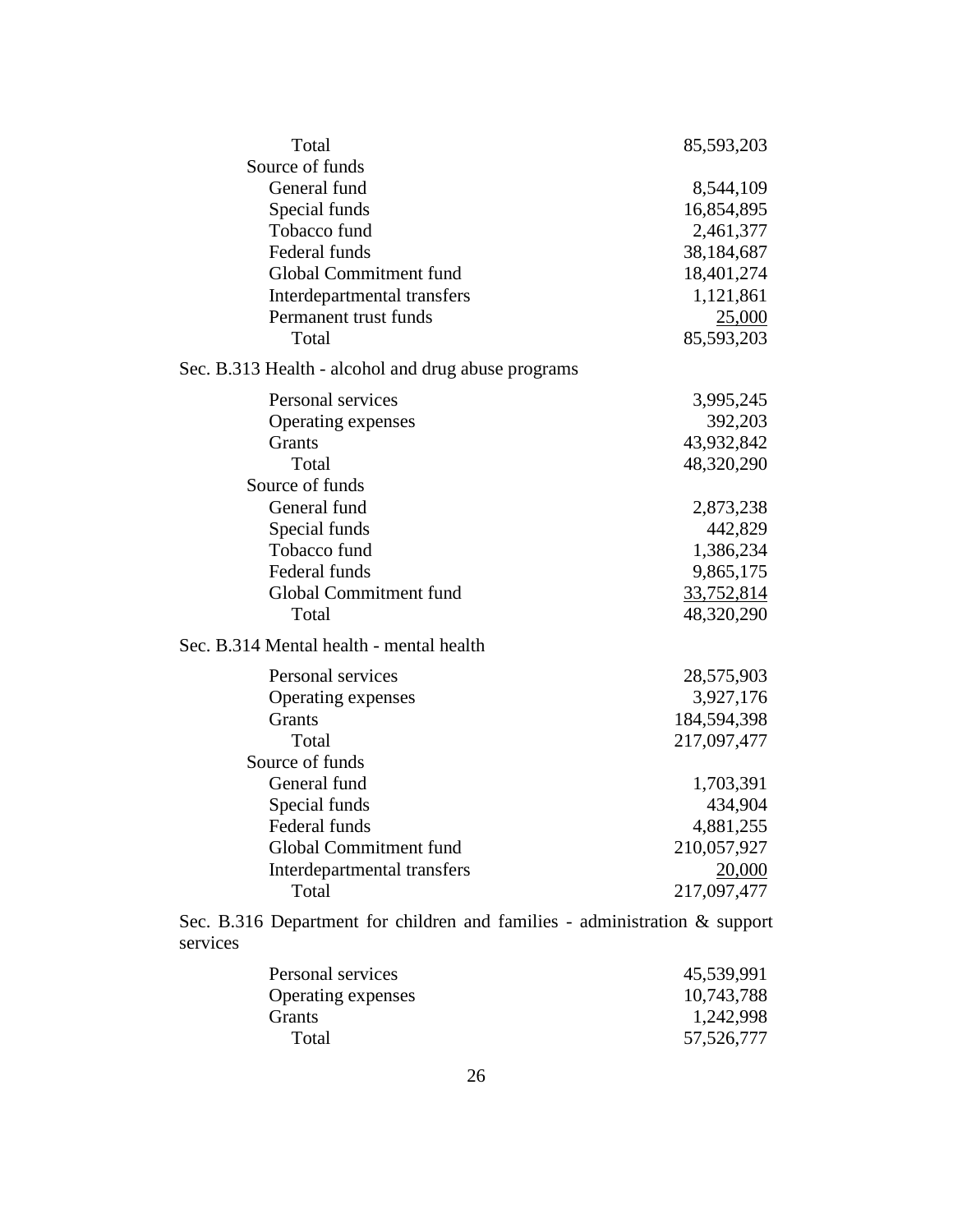| Source of funds                                                           |                       |  |
|---------------------------------------------------------------------------|-----------------------|--|
| General fund                                                              | 21,705,290            |  |
| Special funds                                                             | 638,986               |  |
| Federal funds                                                             | 21,060,049            |  |
| Global Commitment fund                                                    | 13,456,637            |  |
| Interdepartmental transfers                                               | 665,815               |  |
| Total                                                                     | 57,526,777            |  |
| Sec. B.317 Department for children and families - family services         |                       |  |
| Personal services                                                         | 27,279,227            |  |
| Operating expenses                                                        | 4,144,297             |  |
| Grants                                                                    | 68,290,537            |  |
| Total                                                                     | 99,714,061            |  |
| Source of funds                                                           |                       |  |
| General fund                                                              | 29,264,732            |  |
| Special funds                                                             | 1,691,637             |  |
| Federal funds                                                             | 23,442,723            |  |
| Global Commitment fund                                                    | 45,178,915            |  |
| Interdepartmental transfers                                               | 136,054               |  |
| Total                                                                     | 99,714,061            |  |
| Sec. B.318 Department for children and families - child development       |                       |  |
| Personal services                                                         | 6,160,505             |  |
| Operating expenses                                                        | 712,850               |  |
| Grants                                                                    | 74,243,412            |  |
| Total                                                                     | 81,116,767            |  |
| Source of funds                                                           |                       |  |
| General fund                                                              | 29,743,122            |  |
| Special funds                                                             | 1,820,000             |  |
| Federal funds                                                             | 38,248,914            |  |
| Global Commitment fund                                                    | 11,304,731            |  |
| Total                                                                     | 81,116,767            |  |
| Sec. B.319 Department for children and families - office of child support |                       |  |
| Personal services                                                         | 10,216,130            |  |
| Operating expenses                                                        | 3,515,641             |  |
| Total                                                                     | 13,731,771            |  |
| Source of funds                                                           |                       |  |
| General fund                                                              | 3,430,564             |  |
| Special funds                                                             | 455,718               |  |
| Federal funds                                                             |                       |  |
|                                                                           | 9,457,889             |  |
| Interdepartmental transfers<br>Total                                      | 387,600<br>13,731,771 |  |
|                                                                           |                       |  |
| 27                                                                        |                       |  |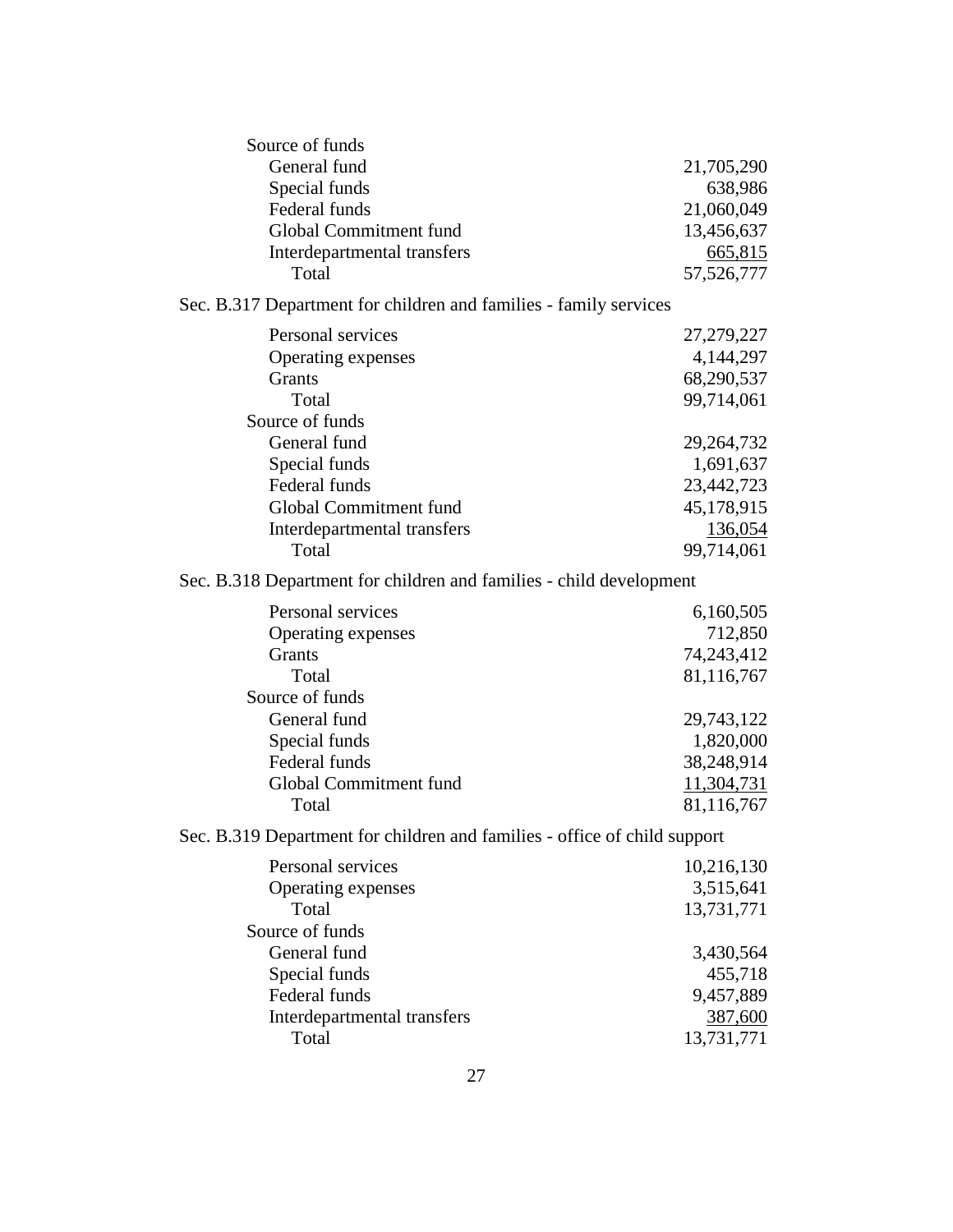| Personal services                                                                        | 2,221,542    |  |
|------------------------------------------------------------------------------------------|--------------|--|
| Grants                                                                                   | 11,217,094   |  |
| Total                                                                                    | 13,438,636   |  |
| Source of funds                                                                          |              |  |
| General fund                                                                             | 9,688,636    |  |
| Global Commitment fund                                                                   | 3,750,000    |  |
| Total                                                                                    | 13,438,636   |  |
| Sec. B.321 Department for children and families - general assistance                     |              |  |
| Grants                                                                                   | 6,087,010    |  |
| Total                                                                                    | 6,087,010    |  |
| Source of funds                                                                          |              |  |
| General fund                                                                             | 4,680,025    |  |
| Federal funds                                                                            | 1,111,320    |  |
| Global Commitment fund                                                                   | 295,665      |  |
| Total                                                                                    | 6,087,010    |  |
| Sec. B.322 Department for children and families - 3Squares VT                            |              |  |
| Grants                                                                                   | 28,217,770   |  |
| Total                                                                                    | 28, 217, 770 |  |
| Source of funds                                                                          |              |  |
| Federal funds                                                                            | 28,217,770   |  |
| Total                                                                                    | 28,217,770   |  |
| Sec. B.323 Department for children and families - reach up                               |              |  |
| Operating expenses                                                                       | 86,891       |  |
| Grants                                                                                   | 42,534,036   |  |
| Total                                                                                    | 42,620,927   |  |
| Source of funds                                                                          |              |  |
| General fund                                                                             | 12,308,629   |  |
| Special funds                                                                            | 23,401,676   |  |
| Federal funds                                                                            | 4,152,222    |  |
| Global Commitment fund                                                                   | 2,758,400    |  |
| Total                                                                                    | 42,620,927   |  |
| Sec. B.324 Department for children and families - home heating fuel<br>assistance/LIHEAP |              |  |
| Grants                                                                                   | 17,351,664   |  |
| Total                                                                                    | 17,351,664   |  |
| Source of funds                                                                          |              |  |

Sec. B.320 Department for children and families - aid to aged, blind and disabled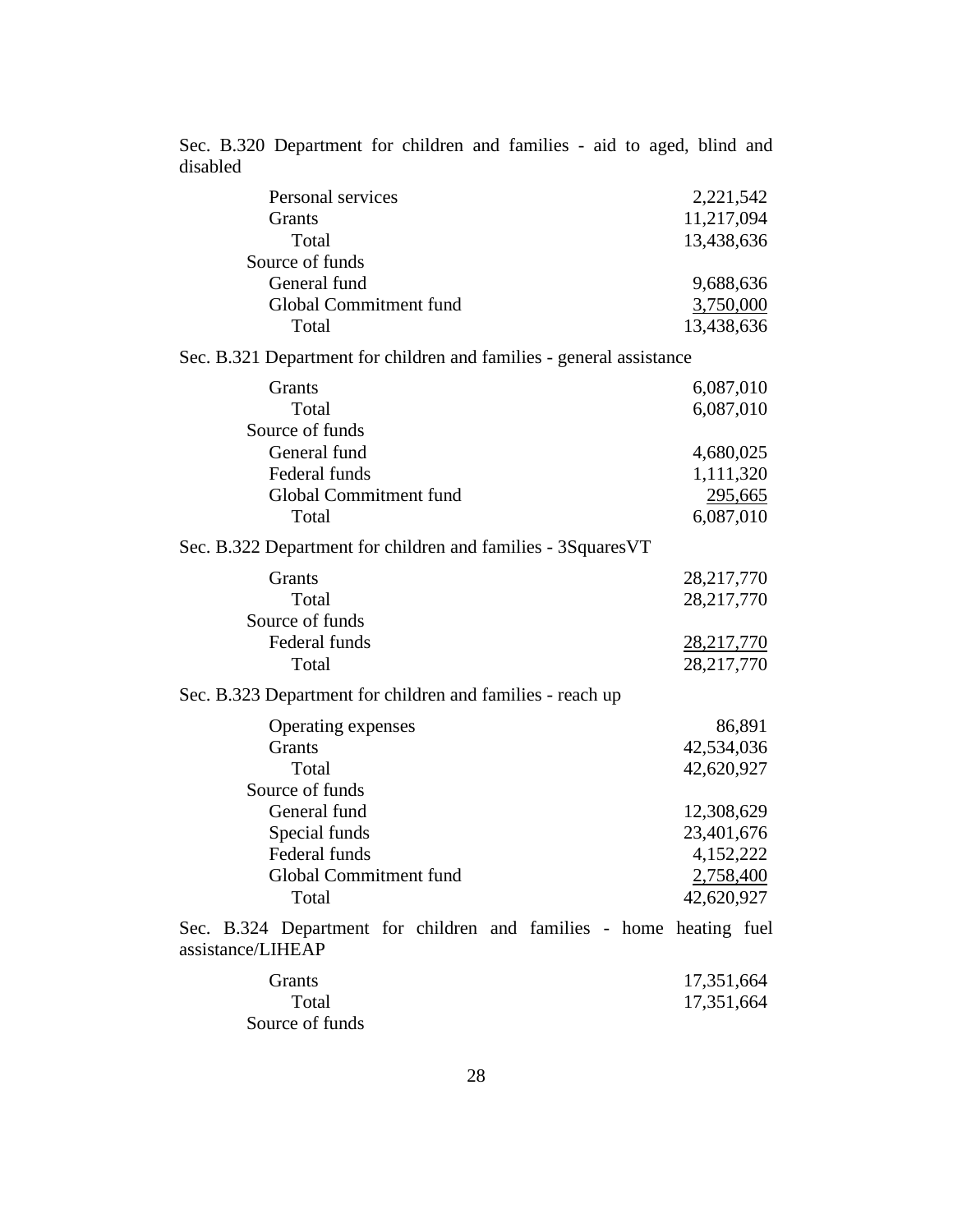| Federal funds<br>Total                                                              | 17,351,664<br>17,351,664 |
|-------------------------------------------------------------------------------------|--------------------------|
| Sec. B.325 Department for children and families - office of economic<br>opportunity |                          |
| Personal services                                                                   | 285,158                  |
| Operating expenses                                                                  | 28,069                   |
| Grants                                                                              | 8,605,335                |
| Total                                                                               | 8,918,562                |
| Source of funds                                                                     |                          |
| General fund                                                                        | 4,729,667                |
| Special funds                                                                       | 57,990                   |
| Federal funds                                                                       | 3,928,417                |
| Global Commitment fund                                                              | 202,488                  |
| Total                                                                               | 8,918,562                |

Sec. B.326 Department for children and families - OEO - weatherization assistance

| Personal services  | 404,273   |
|--------------------|-----------|
| Operating expenses | 53,717    |
| <b>Grants</b>      | 8,649,961 |
| Total              | 9,107,951 |
| Source of funds    |           |
| Special funds      | 8,107,951 |
| Federal funds      | 1,000,000 |
| Total              | 9,107,951 |

Sec. B.327 Department for children and families - Woodside rehabilitation center

| Personal services           | 4,143,010 |
|-----------------------------|-----------|
| Operating expenses          | 656,181   |
| Total                       | 4,799,191 |
| Source of funds             |           |
| General fund                | 913,411   |
| Global Commitment fund      | 3,788,780 |
| Interdepartmental transfers | 97,000    |
| Total                       | 4,799,191 |

Sec. B.328 Department for children and families - disability determination services

| Personal services  | 5,691,593 |
|--------------------|-----------|
| Operating expenses | 524,133   |
| Total              | 6,215,726 |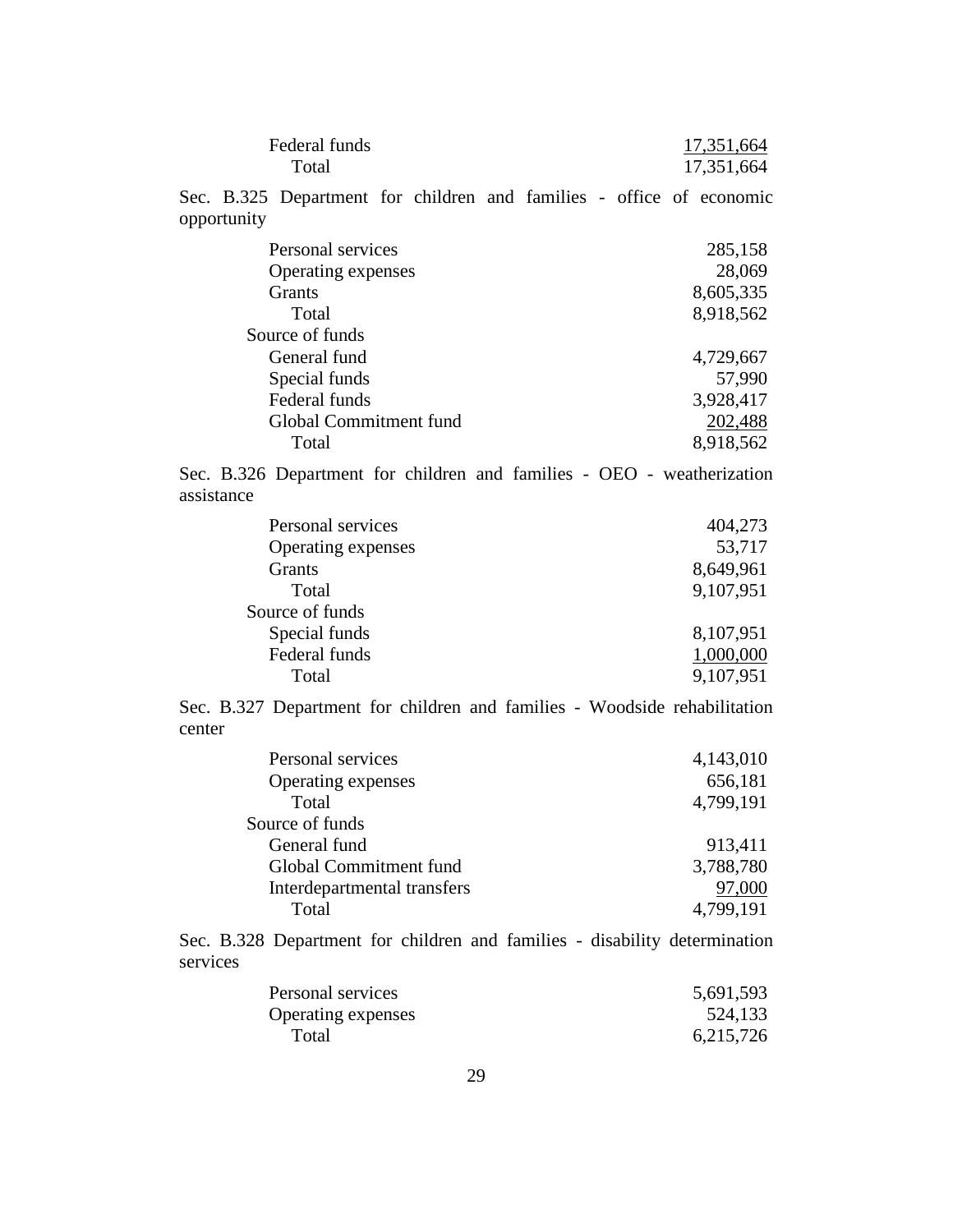| Source of funds        |           |
|------------------------|-----------|
| Federal funds          | 5,959,659 |
| Global Commitment fund | 256,067   |
| Total                  | 6,215,726 |

Sec. B.329 Disabilities, aging, and independent living - administration & support

| Personal services           | 29,024,981 |
|-----------------------------|------------|
| Operating expenses          | 4,985,917  |
| Total                       | 34,010,898 |
| Source of funds             |            |
| General fund                | 11,213,165 |
| Special funds               | 1,390,457  |
| Federal funds               | 12,992,255 |
| Global Commitment fund      | 5,740,234  |
| Interdepartmental transfers | 2,674,787  |
| Total                       | 34,010,898 |
|                             |            |

Sec. B.330 Disabilities, aging, and independent living - advocacy and independent living grants

| 20,560,309 |
|------------|
| 20,560,309 |
|            |
| 7,862,665  |
| 6,992,730  |
| 5,534,924  |
| 169,990    |
| 20,560,309 |
|            |

Sec. B.331 Disabilities, aging, and independent living - blind and visually impaired

| <b>Grants</b>          | 1,411,457 |
|------------------------|-----------|
| Total                  | 1,411,457 |
| Source of funds        |           |
| General fund           | 349,154   |
| Special funds          | 223,450   |
| Federal funds          | 593,853   |
| Global Commitment fund | 245,000   |
| Total                  | 1,411,457 |
|                        |           |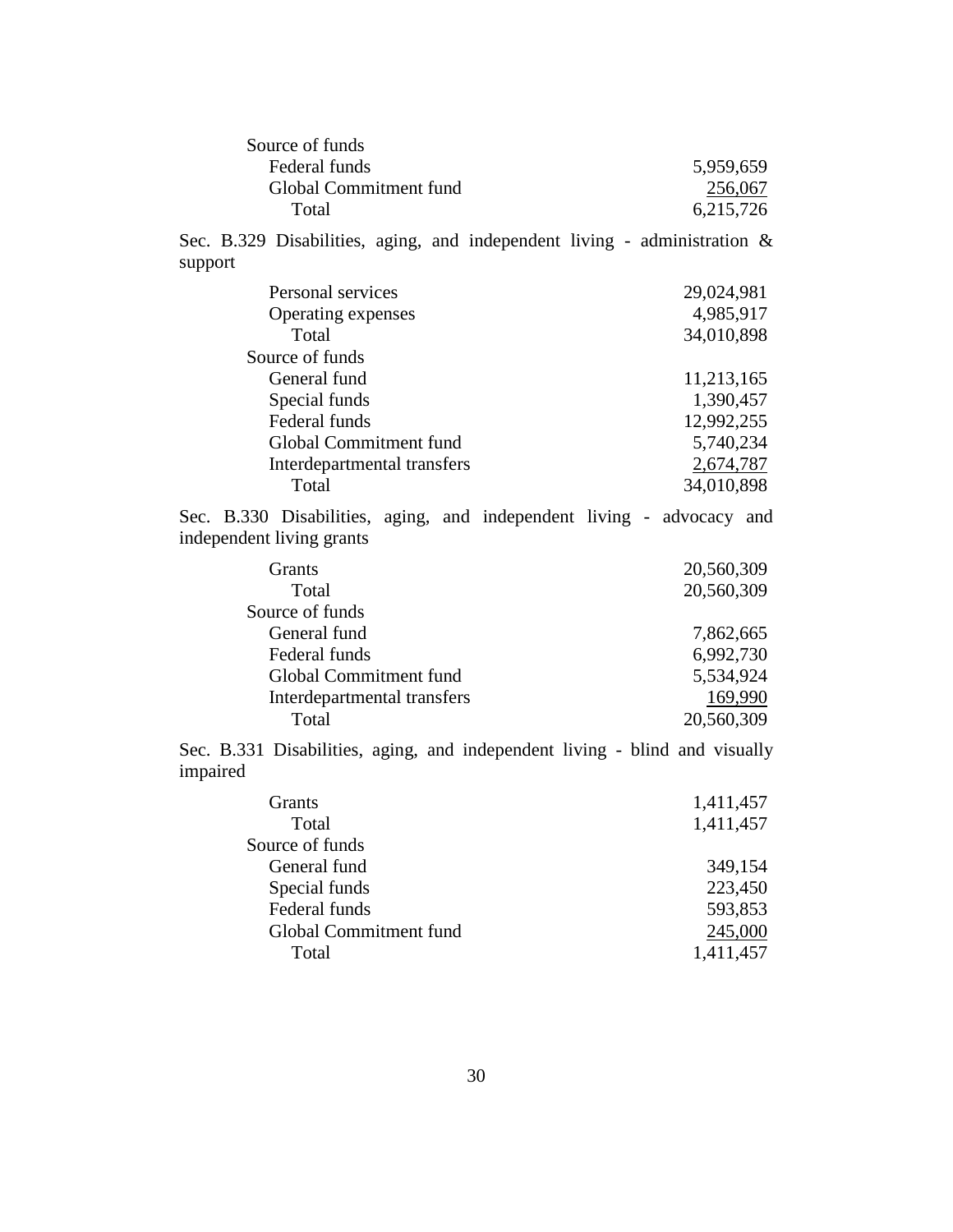| Sec. B.332 Disabilities, aging, and independent living - vocational<br>rehabilitation           |                             |  |                        |
|-------------------------------------------------------------------------------------------------|-----------------------------|--|------------------------|
| Grants<br>Total                                                                                 |                             |  | 8,972,255<br>8,972,255 |
| Source of funds                                                                                 |                             |  |                        |
| General fund                                                                                    |                             |  | 1,371,845              |
| Special funds                                                                                   |                             |  | 70,000                 |
| Federal funds                                                                                   |                             |  | 4,552,523              |
|                                                                                                 | Global Commitment fund      |  | 7,500                  |
| Total                                                                                           | Interdepartmental transfers |  | 2,970,387<br>8,972,255 |
| Sec. B.333 Disabilities, aging, and independent living - developmental services                 |                             |  |                        |
|                                                                                                 |                             |  |                        |
| Grants                                                                                          |                             |  | 185,990,025            |
| Total                                                                                           |                             |  | 185,990,025            |
| Source of funds                                                                                 |                             |  |                        |
| General fund                                                                                    |                             |  | 155,125                |
| Special funds<br>Federal funds                                                                  |                             |  | 15,463<br>359,857      |
|                                                                                                 | Global Commitment fund      |  | <u>185,459,580</u>     |
| Total                                                                                           |                             |  | 185,990,025            |
|                                                                                                 |                             |  |                        |
| Sec. B.334 Disabilities, aging, and independent living - TBI home and<br>community based waiver |                             |  |                        |
| Grants                                                                                          |                             |  |                        |
| Total                                                                                           |                             |  | 5,647,336<br>5,647,336 |
| Source of funds                                                                                 |                             |  |                        |
|                                                                                                 | Global Commitment fund      |  | 5,647,336              |
| Total                                                                                           |                             |  | 5,647,336              |
| Sec. B.335 Corrections - administration                                                         |                             |  |                        |
|                                                                                                 | Personal services           |  | 2,335,909              |
|                                                                                                 | Operating expenses          |  | 218,683                |
| Total                                                                                           |                             |  | 2,554,592              |
| Source of funds                                                                                 |                             |  |                        |
| General fund                                                                                    |                             |  | 2,554,592              |
| Total                                                                                           |                             |  | 2,554,592              |
| Sec. B.336 Corrections - parole board                                                           |                             |  |                        |
|                                                                                                 | Personal services           |  | 241,447                |
|                                                                                                 | Operating expenses          |  | 80,783                 |
| Total<br>Source of funds                                                                        |                             |  | 322,230                |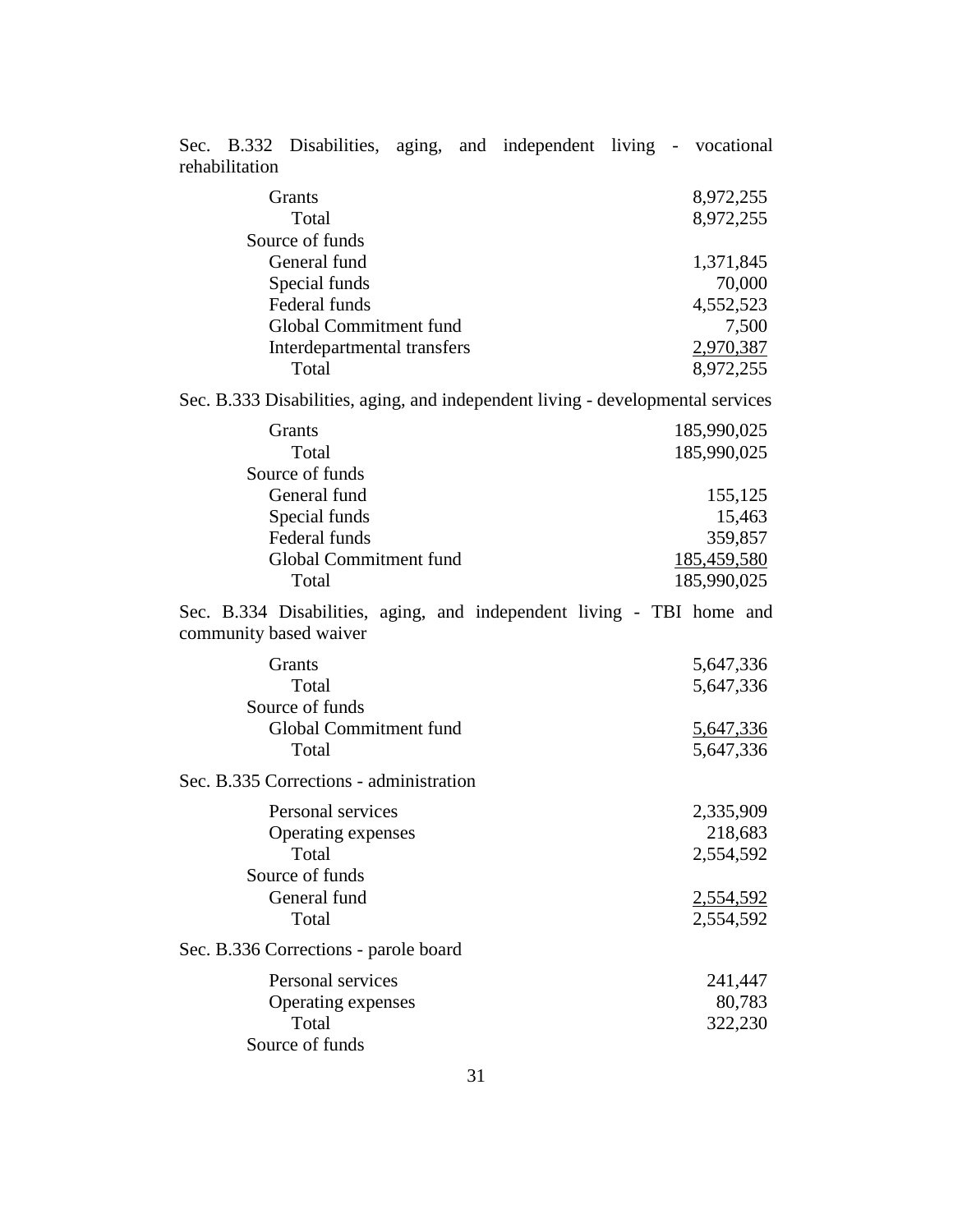| General fund                                                     | <u>322,230</u> |
|------------------------------------------------------------------|----------------|
| Total                                                            | 322,230        |
| Sec. B.337 Corrections - correctional education                  |                |
| Personal services                                                | 3,252,135      |
| Operating expenses                                               | 780,774        |
| Total                                                            | 4,032,909      |
| Source of funds                                                  |                |
| <b>Education</b> fund                                            | 3,804,425      |
| Interdepartmental transfers                                      | 228,484        |
| Total                                                            | 4,032,909      |
| Sec. B.338 Corrections - correctional services                   |                |
| Personal services                                                | 102,457,834    |
| Operating expenses                                               | 21,691,183     |
| <b>Grants</b>                                                    | 9,872,638      |
| Total                                                            | 134,021,655    |
| Source of funds                                                  |                |
| General fund                                                     | 127,282,546    |
| Special funds                                                    | 483,963        |
| Federal funds                                                    | 470,962        |
| Global Commitment fund                                           | 5,387,869      |
| Interdepartmental transfers                                      | 396,315        |
| Total                                                            | 134,021,655    |
| Sec. B.339 Corrections - Correctional services-out of state beds |                |
| Personal services                                                | 8,009,061      |
| Total                                                            | 8,009,061      |
| Source of funds                                                  |                |
| General fund                                                     | 8,009,061      |
| Total                                                            | 8,009,061      |
| Sec. B.340 Corrections - correctional facilities - recreation    |                |
| Personal services                                                | 541,428        |
| Operating expenses                                               | 345,501        |
| Total                                                            | 886,929        |
| Source of funds                                                  |                |
| Special funds                                                    | <u>886,929</u> |
| Total                                                            | 886,929        |
| Sec. B.341 Corrections - Vermont offender work program           |                |
| Personal services                                                | 1,267,964      |
| Operating expenses                                               | 548,231        |
| Total                                                            | 1,816,195      |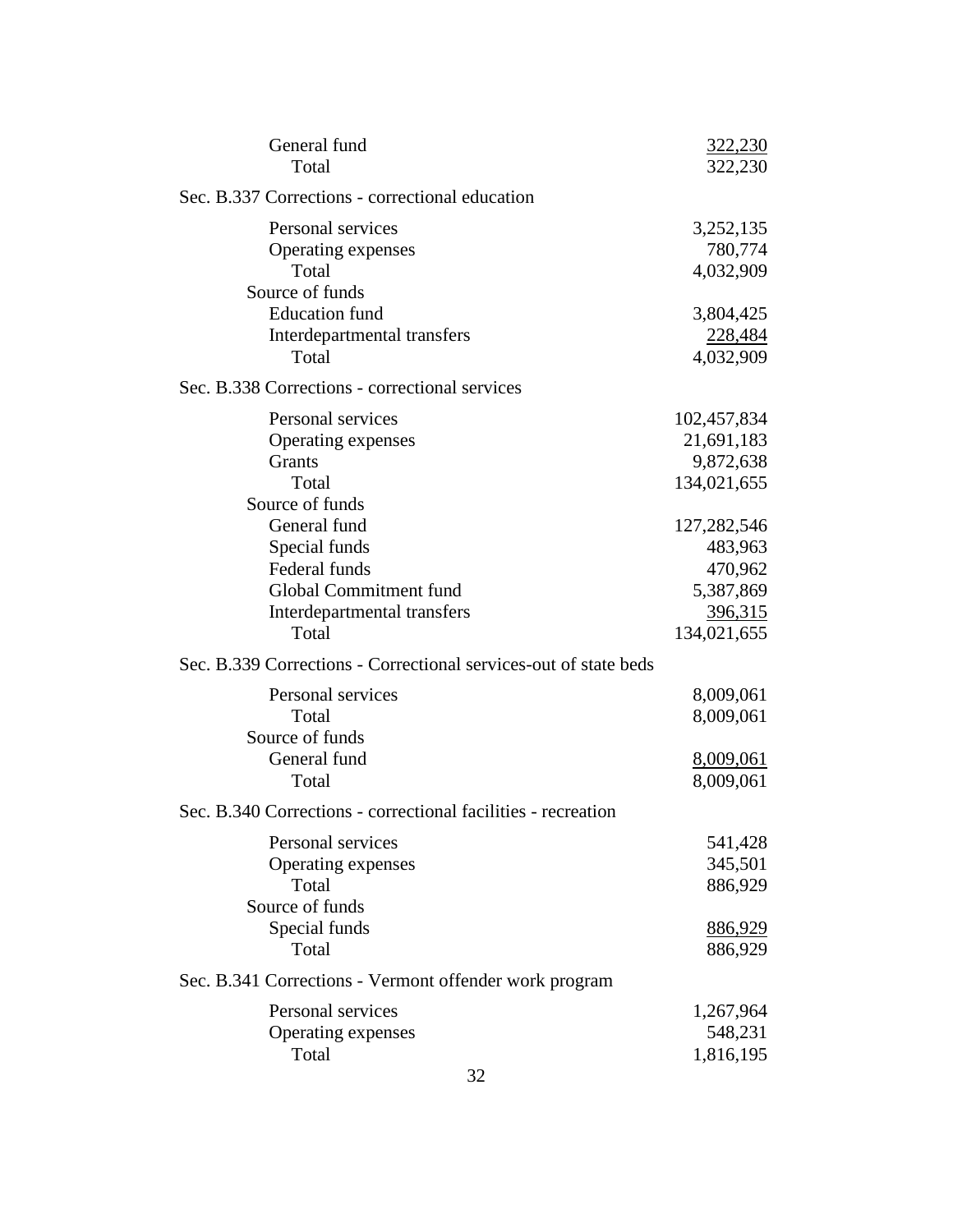| Source of funds                                               |                  |
|---------------------------------------------------------------|------------------|
| Internal service funds                                        | <u>1,816,195</u> |
| Total                                                         | 1,816,195        |
| Sec. B.342 Vermont veterans' home - care and support services |                  |
| Personal services                                             | 16,173,696       |
| Operating expenses                                            | 4,852,498        |
| Total                                                         | 21,026,194       |
| Source of funds                                               |                  |
| General fund                                                  | 4,482,923        |
| Special funds                                                 | 8,732,204        |
| Federal funds                                                 | 7,400,081        |
| Global Commitment fund                                        | 410,986          |
| Total                                                         | 21,026,194       |
| Sec. B.343 Commission on women                                |                  |
| Personal services                                             | 273,960          |
| Operating expenses                                            | 82,404           |
| Total                                                         | 356,364          |
| Source of funds                                               |                  |
| General fund                                                  | 351,364          |
| Special funds                                                 | 5,000            |
| Total                                                         | 356,364          |
| Sec. B.344 Retired senior volunteer program                   |                  |
| Grants                                                        | 151,096          |
| Total                                                         | 151,096          |
| Source of funds                                               |                  |
| General fund                                                  | <u>151,096</u>   |
| Total                                                         | 151,096          |
| Sec. B.345 Green Mountain Care Board                          |                  |
| Personal services                                             | 8,508,778        |
| Operating expenses                                            | 637,600          |
| Total                                                         | 9,146,378        |
| Source of funds                                               |                  |
| General fund                                                  | 921,851          |
| Special funds                                                 | 1,412,836        |
| Federal funds                                                 | 928,466          |
| Global Commitment fund                                        | 3,154,685        |
| Interdepartmental transfers                                   | 2,728,540        |
| Total                                                         | 9,146,378        |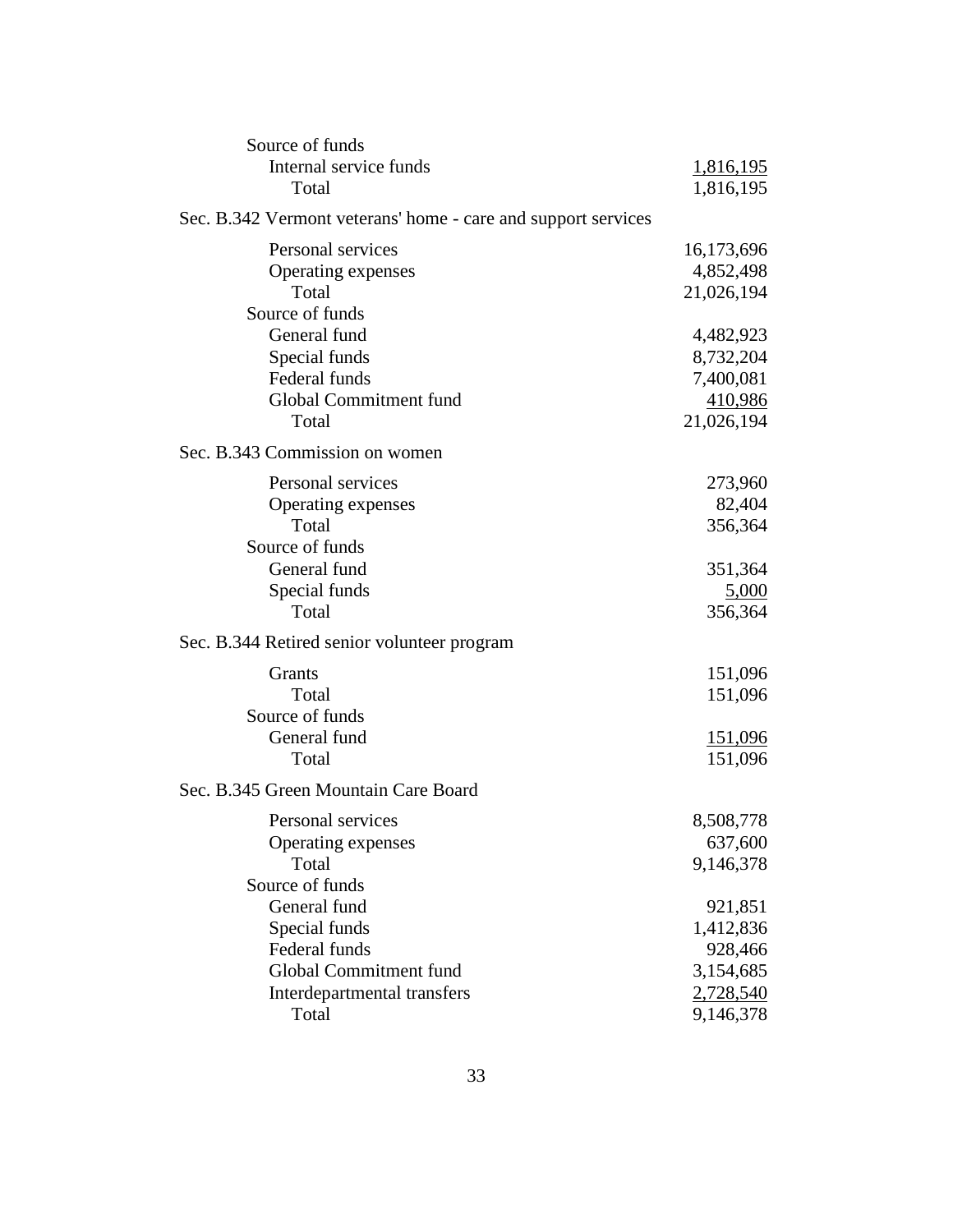#### Sec. B.346 Total human services

| Source of funds                                   |               |
|---------------------------------------------------|---------------|
| General fund                                      | 660, 374, 212 |
| Special funds                                     | 95,588,135    |
| Tobacco fund                                      | 32,619,752    |
| State health care resources fund                  | 270,712,781   |
| <b>Education</b> fund                             | 3,804,425     |
| Federal funds                                     | 1,330,646,341 |
| Global Commitment fund                            | 1,317,096,539 |
| Internal service funds                            | 1,816,195     |
| Interdepartmental transfers                       | 30,798,487    |
| Permanent trust funds                             | 25,000        |
| Total                                             | 3,743,481,867 |
| Sec. B.400 Labor - programs                       |               |
| Personal services                                 | 26,785,755    |
| Operating expenses                                | 7,609,922     |
| Grants                                            | 330,482       |
| Total                                             | 34,726,159    |
| Source of funds                                   |               |
| General fund                                      | 3,264,327     |
| Special funds                                     | 3,363,869     |
| Federal funds                                     | 26,941,460    |
| Interdepartmental transfers                       | 1,156,503     |
| Total                                             | 34,726,159    |
| Sec. B.401 Total labor                            |               |
| Source of funds                                   |               |
| General fund                                      | 3,264,327     |
| Special funds                                     | 3,363,869     |
| Federal funds                                     | 26,941,460    |
| Interdepartmental transfers                       | 1,156,503     |
| Total                                             | 34,726,159    |
| Sec. B.500 Education - finance and administration |               |
| Personal services                                 | 8,452,624     |
| Operating expenses                                | 2,409,879     |
| Grants                                            | 15,811,200    |
| Total                                             | 26,673,703    |
| Source of funds                                   |               |
| General fund                                      | 3,338,940     |
| Special funds                                     | 16,656,256    |
| <b>Education</b> fund                             | 962,145       |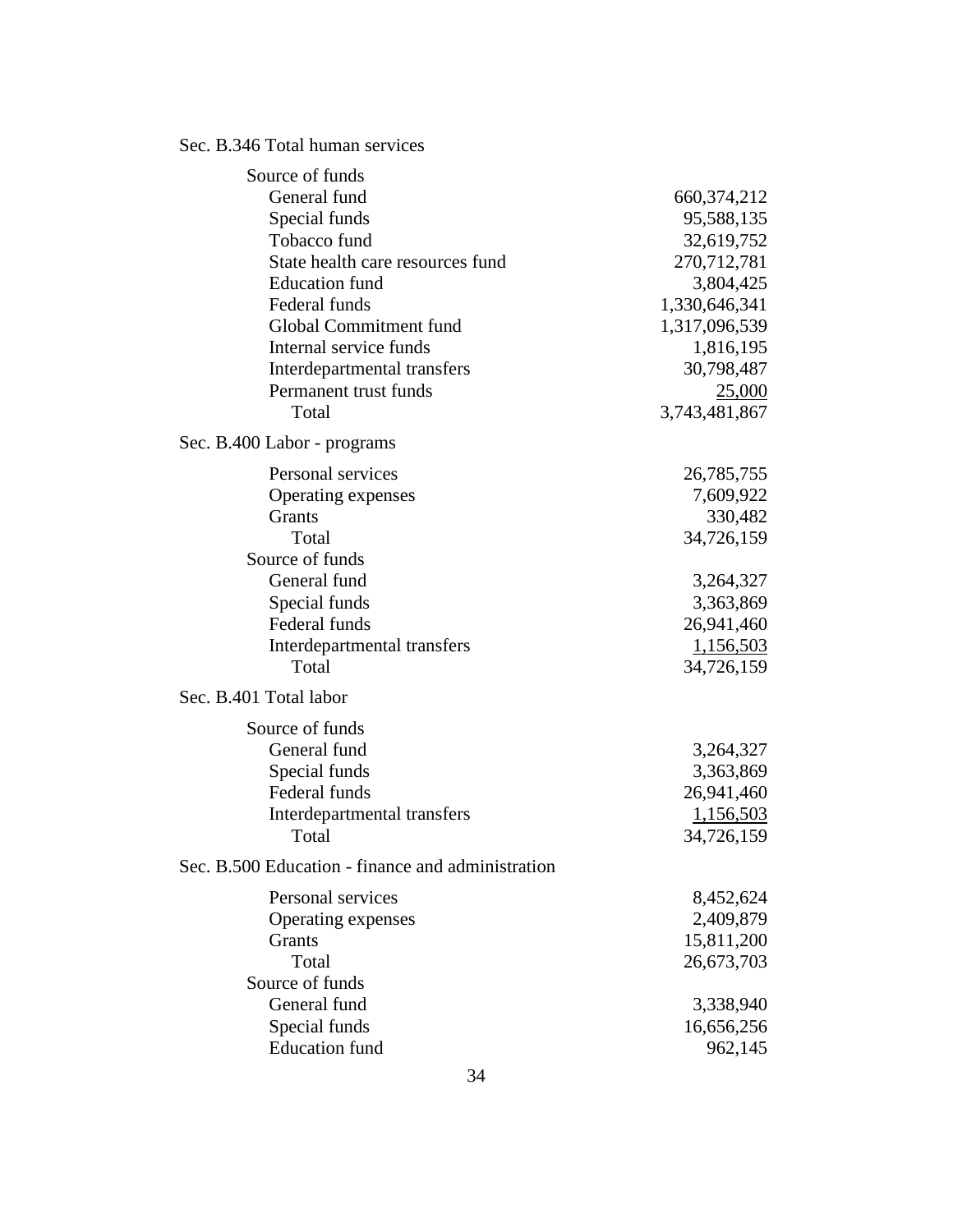| Federal funds                                            | 4,778,175          |
|----------------------------------------------------------|--------------------|
| Global Commitment fund                                   | 938,187            |
| Total                                                    | 26,673,703         |
| Sec. B.501 Education - education services                |                    |
| Personal services                                        | 16,454,867         |
| Operating expenses                                       | 1,382,706          |
| <b>Grants</b>                                            | 114,299,730        |
| Total                                                    | 132, 137, 303      |
| Source of funds                                          |                    |
| General fund                                             | 5,440,726          |
| Special funds                                            | 2,425,480          |
| Federal funds                                            | 123,005,164        |
| Interdepartmental transfers                              | 1,265,933          |
| Total                                                    | 132, 137, 303      |
| Sec. B.502 Education - special education: formula grants |                    |
| Grants                                                   | 179,823,434        |
| Total                                                    | 179,823,434        |
| Source of funds                                          |                    |
| <b>Education</b> fund                                    | <u>179,823,434</u> |
| Total                                                    | 179,823,434        |
| Sec. B.503 Education - state-placed students             |                    |
| <b>Grants</b>                                            | 16,400,000         |
| Total                                                    | 16,400,000         |
| Source of funds                                          |                    |
| <b>Education</b> fund                                    | 16,400,000         |
| Total                                                    | 16,400,000         |
| Sec. B.504 Education - adult education and literacy      |                    |
| <b>Grants</b>                                            | 7,351,468          |
| Total                                                    | 7,351,468          |
| Source of funds                                          |                    |
| General fund                                             | 787,995            |
| <b>Education</b> fund                                    | 5,800,000          |
| Federal funds                                            | 763,473            |
| Total                                                    | 7,351,468          |
| Sec. B.505 Education - adjusted education payment        |                    |
| Grants                                                   | 1,289,600,000      |
| Total                                                    | 1,289,600,000      |
| Source of funds                                          |                    |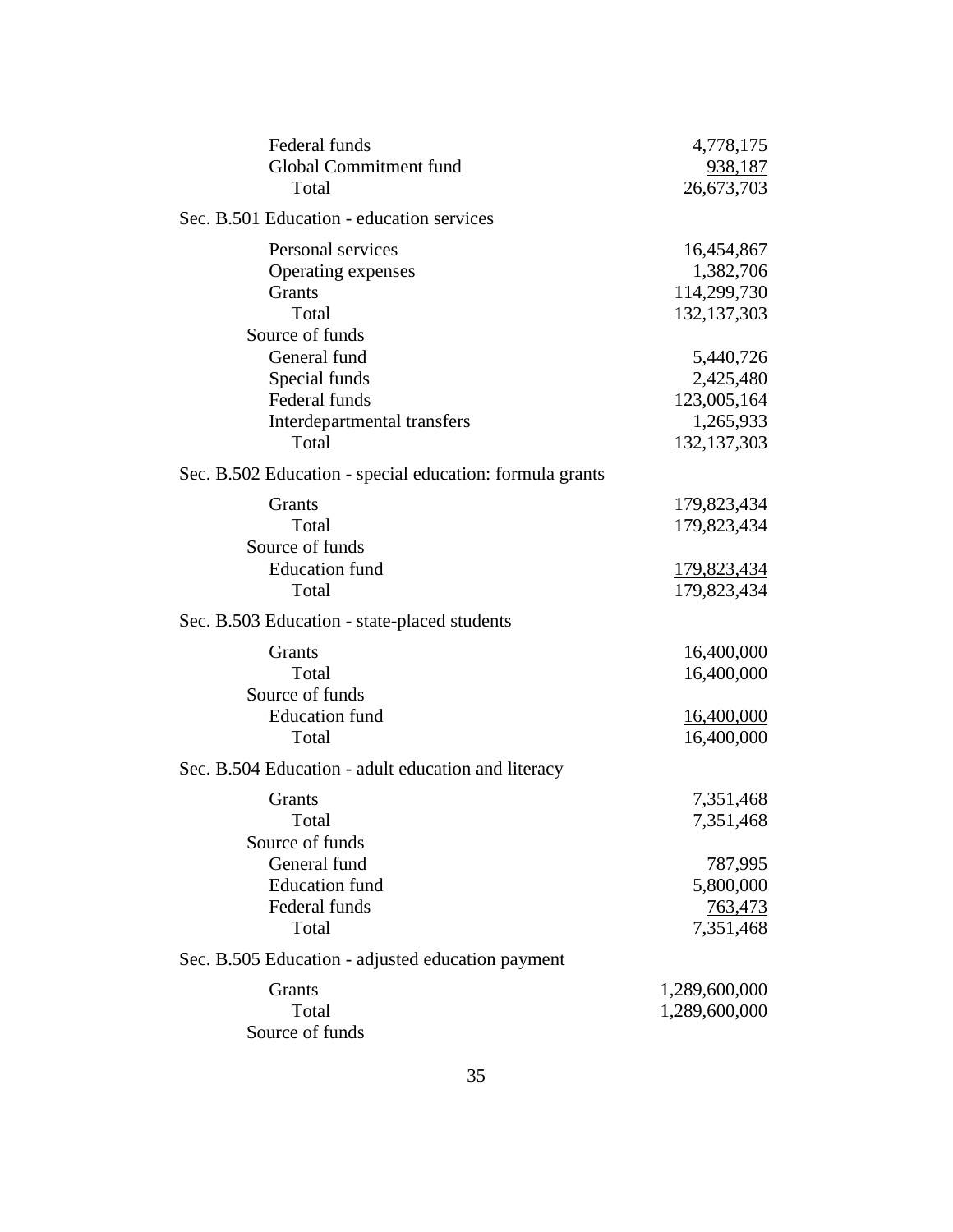| <b>Education</b> fund                                  | 1,289,600,000     |
|--------------------------------------------------------|-------------------|
| Total                                                  | 1,289,600,000     |
| Sec. B.506 Education - transportation                  |                   |
| Grants                                                 | 17,734,913        |
| Total                                                  | 17,734,913        |
| Source of funds                                        |                   |
| <b>Education</b> fund                                  | <u>17,734,913</u> |
| Total                                                  | 17,734,913        |
| Sec. B.507 Education - small school grants             |                   |
| Grants                                                 | 7,615,000         |
| Total                                                  | 7,615,000         |
| Source of funds                                        |                   |
| <b>Education</b> fund                                  | 7,615,000         |
| Total                                                  | 7,615,000         |
| Sec. B.508 Education - capital debt service aid        |                   |
| Grants                                                 | 122,000           |
| Total                                                  | 122,000           |
| Source of funds                                        |                   |
| <b>Education</b> fund                                  | <u>122,000</u>    |
| Total                                                  | 122,000           |
| Sec. B.509 Education - tobacco litigation              |                   |
| Personal services                                      | 101,707           |
| Operating expenses                                     | 29,115            |
| Grants                                                 | 635,719           |
| Total                                                  | 766,541           |
| Source of funds                                        |                   |
| Tobacco fund                                           | <u>766,541</u>    |
| Total                                                  | 766,541           |
| Sec. B.510 Education - essential early education grant |                   |
| <b>Grants</b>                                          | 6,356,188         |
| Total                                                  | 6,356,188         |
| Source of funds                                        |                   |
| <b>Education</b> fund                                  | 6,356,188         |
| Total                                                  | 6,356,188         |
| Sec. B.511 Education - technical education             |                   |
| Grants                                                 | 13,331,162        |
| Total                                                  | 13,331,162        |
| Source of funds                                        |                   |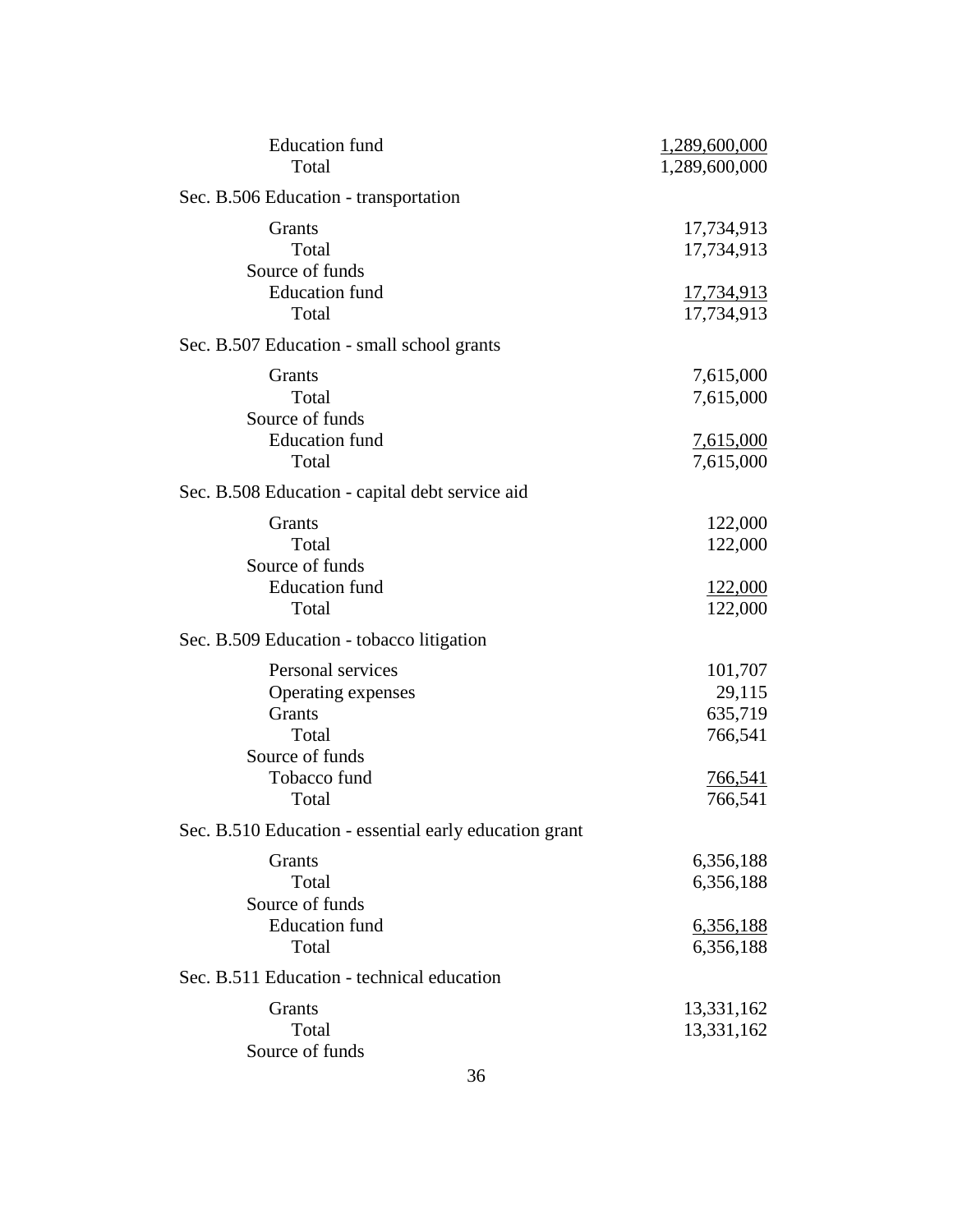| <b>Education</b> fund                                         | 13,331,162        |
|---------------------------------------------------------------|-------------------|
| Total                                                         | 13,331,162        |
| Sec. B.512 Education - Act 117 cost containment               |                   |
| Personal services                                             | 1,086,783         |
| Operating expenses                                            | 148,207           |
| <b>Grants</b>                                                 | 91,000            |
| Total                                                         | 1,325,990         |
| Source of funds                                               |                   |
| Special funds                                                 | 1,325,990         |
| Total                                                         | 1,325,990         |
| Sec. B.513 Appropriation and transfer to education fund       |                   |
| Grants                                                        | 303, 343, 381     |
| Total                                                         | 303, 343, 381     |
| Source of funds                                               |                   |
| General fund                                                  | 303,343,381       |
| Total                                                         | 303, 343, 381     |
| Sec. B.514 State teachers' retirement system                  |                   |
| Grants                                                        | 73,102,909        |
| Total                                                         | 73,102,909        |
| Source of funds                                               |                   |
| General fund                                                  | <u>73,102,909</u> |
| Total                                                         | 73,102,909        |
| Sec. B.514.1 State teachers' retirement system administration |                   |
| Personal services                                             | 7,978,983         |
| Operating expenses                                            | 1,325,835         |
| Total                                                         | 9,304,818         |
| Source of funds                                               |                   |
| Pension trust funds                                           | 9,304,818         |
| Total                                                         | 9,304,818         |
| Sec. B.515 Retired teachers' health care and medical benefits |                   |
| <b>Grants</b>                                                 | 15,576,468        |
| Total                                                         | 15,576,468        |
| Source of funds                                               |                   |
| General fund                                                  | 15,576,468        |
| Total                                                         | 15,576,468        |
| Sec. B.516 Total general education                            |                   |
| Source of funds                                               |                   |
| General fund                                                  | 401,590,419       |
|                                                               |                   |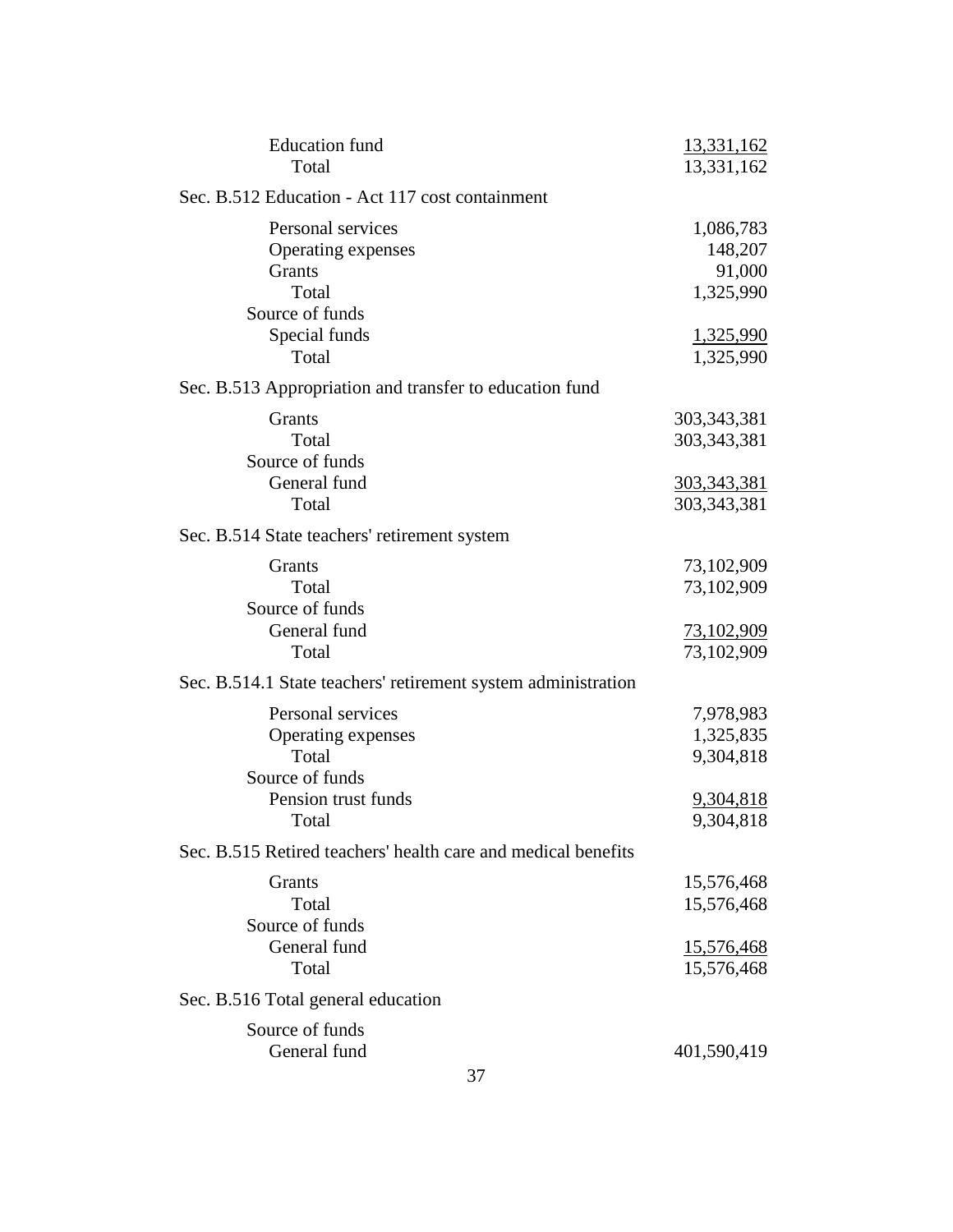| Special funds                                     | 20,407,726     |
|---------------------------------------------------|----------------|
| Tobacco fund                                      | 766,541        |
| <b>Education</b> fund                             | 1,537,744,842  |
| Federal funds                                     | 128,546,812    |
| Global Commitment fund                            | 938,187        |
| Interdepartmental transfers                       | 1,265,933      |
| Pension trust funds                               | 9,304,818      |
| Total                                             | 2,100,565,278  |
| Sec. B.600 University of Vermont                  |                |
| Grants                                            | 42,509,093     |
| Total                                             | 42,509,093     |
| Source of funds                                   |                |
| General fund                                      | 38,462,876     |
| Global Commitment fund                            | 4,046,217      |
| Total                                             | 42,509,093     |
| Sec. B.601 Vermont Public Television              |                |
| Grants                                            | 365,140        |
| Total                                             | 365,140        |
| Source of funds                                   |                |
|                                                   |                |
| General fund                                      | <u>365,140</u> |
| Total                                             | 365,140        |
| Sec. B.602 Vermont state colleges                 |                |
| Grants                                            | 24,300,464     |
| Total                                             | 24,300,464     |
| Source of funds                                   |                |
| General fund                                      | 24,300,464     |
| Total                                             | 24,300,464     |
| Sec. B.603 Vermont state colleges - allied health |                |
| <b>Grants</b>                                     | 1,157,775      |
| Total                                             | 1,157,775      |
| Source of funds                                   |                |
| General fund                                      | 748,314        |
| Global Commitment fund                            | 409,461        |
| Total                                             | 1,157,775      |
| Sec. B.604 Vermont interactive technology         |                |
| Grants                                            | 500            |
| Total                                             | 500            |
| Source of funds                                   |                |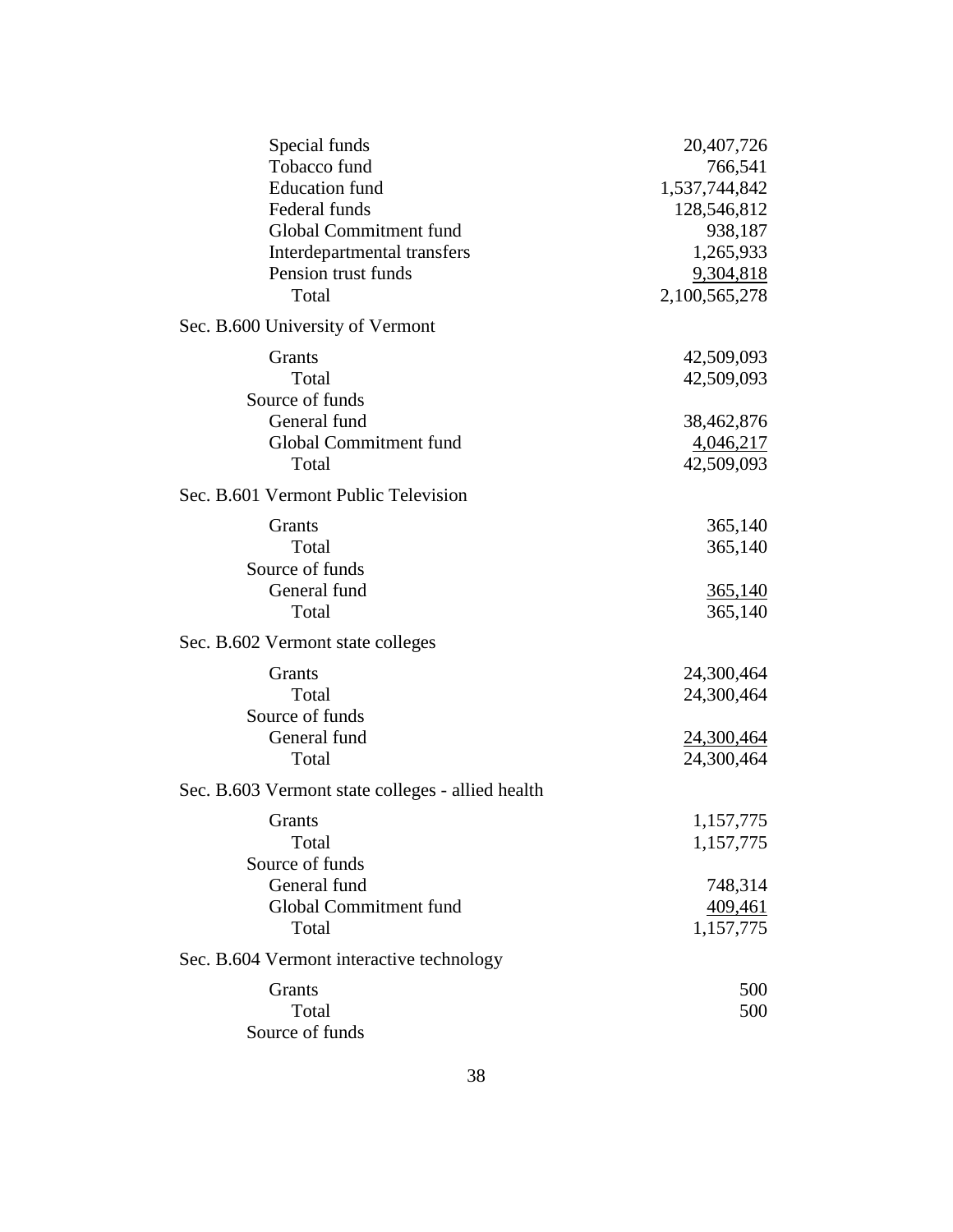| General fund                                                                | 500               |
|-----------------------------------------------------------------------------|-------------------|
| Total                                                                       | 500               |
| Sec. B.605 Vermont student assistance corporation                           |                   |
| Grants                                                                      | 19,414,588        |
| Total                                                                       | 19,414,588        |
| Source of funds                                                             |                   |
| General fund                                                                | <u>19,414,588</u> |
| Total                                                                       | 19,414,588        |
| Sec. B.606 New England higher education compact                             |                   |
| Grants                                                                      | 84,000            |
| Total                                                                       | 84,000            |
| Source of funds                                                             |                   |
| General fund                                                                | 84,000            |
| Total                                                                       | 84,000            |
| Sec. B.607 University of Vermont - Morgan Horse Farm                        |                   |
| Grants                                                                      | 1                 |
| Total                                                                       | $\mathbf{1}$      |
| Source of funds                                                             |                   |
| General fund                                                                | $\overline{1}$    |
| Total                                                                       | $\mathbf{1}$      |
| Sec. B.608 Total higher education                                           |                   |
| Source of funds                                                             |                   |
| General fund                                                                | 83, 375, 883      |
| Global Commitment fund                                                      | <u>4,455,678</u>  |
| Total                                                                       | 87,831,561        |
| Sec. B.700 Natural resources - agency of natural resources - administration |                   |
| Personal services                                                           | 3,450,486         |
| Operating expenses                                                          | 2,144,118         |
| Grants                                                                      | 125,510           |
| Total                                                                       | 5,720,114         |
| Source of funds                                                             |                   |
| General fund                                                                | 4,701,176         |
| Special funds                                                               | 491,800           |
| Federal funds                                                               | 270,000           |
| Interdepartmental transfers                                                 | 257,138           |
| Total                                                                       | 5,720,114         |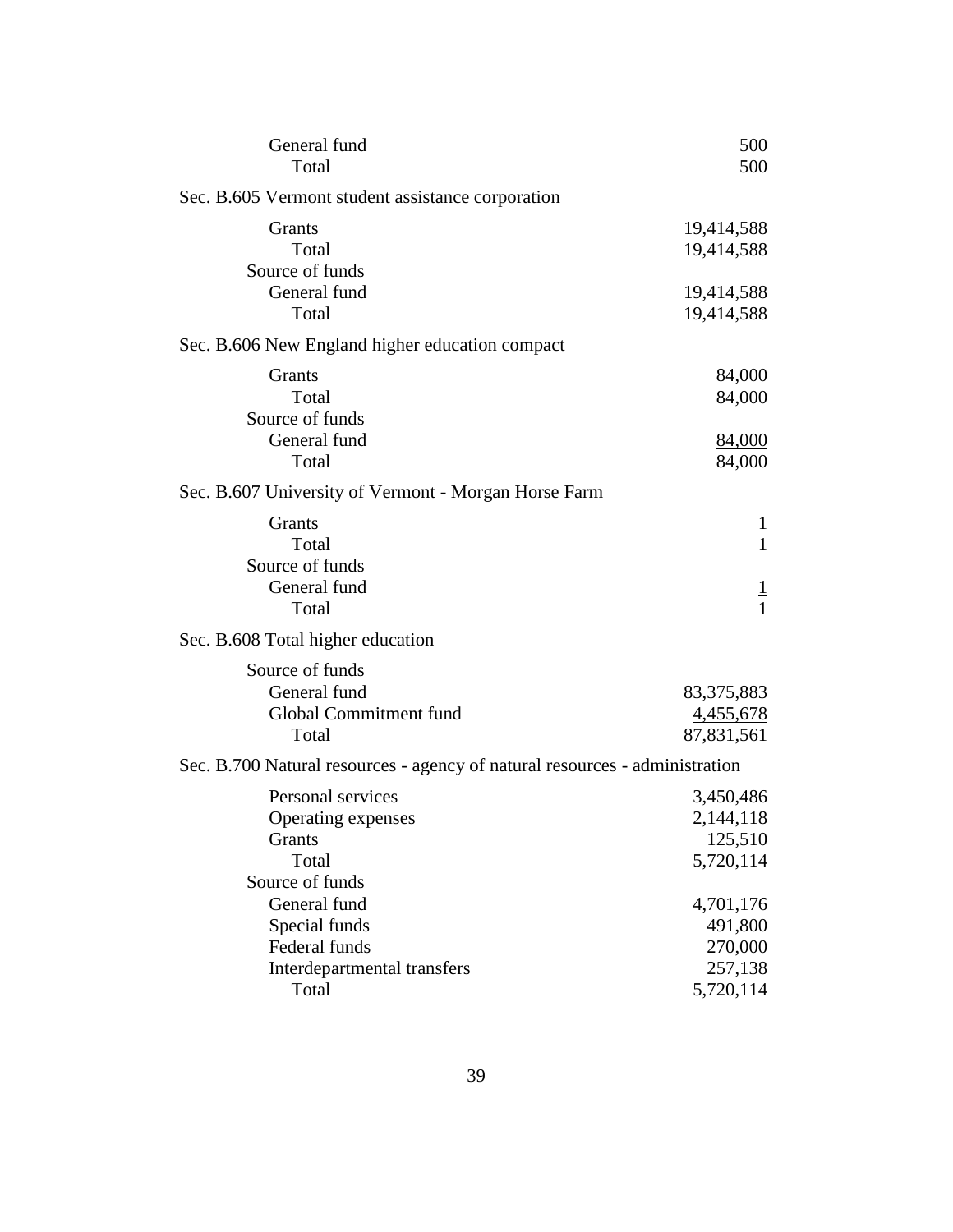| Sec. D./OT I valural resources - state failu focal property tax assessment |            |
|----------------------------------------------------------------------------|------------|
| Operating expenses                                                         | 2,285,299  |
| Total                                                                      | 2,285,299  |
| Source of funds                                                            |            |
| General fund                                                               | 1,863,799  |
| Interdepartmental transfers                                                | 421,500    |
| Total                                                                      | 2,285,299  |
| Sec. B.702 Fish and wildlife - support and field services                  |            |
| Personal services                                                          | 16,199,539 |
| Operating expenses                                                         | 5,399,047  |
| Grants                                                                     | 2,145,000  |
| Total                                                                      | 23,743,586 |
| Source of funds                                                            |            |
| General fund                                                               | 5,162,155  |
| Special funds                                                              | 100,000    |
| Fish and wildlife fund                                                     | 9,291,075  |
| Federal funds                                                              | 8,991,856  |
| Interdepartmental transfers                                                | 197,500    |
| Permanent trust funds                                                      | 1,000      |
| Total                                                                      | 23,743,586 |
| Sec. B.703 Forests, parks and recreation - administration                  |            |
| Personal services                                                          | 1,090,003  |
| Operating expenses                                                         | 663,990    |
| Grants                                                                     | 1,822,730  |
| Total                                                                      | 3,576,723  |
| Source of funds                                                            |            |
| General fund                                                               | 1,099,310  |
| Special funds                                                              | 1,307,878  |
| Federal funds                                                              | 1,169,535  |
| Total                                                                      | 3,576,723  |
| Sec. B.704 Forests, parks and recreation - forestry                        |            |
| Personal services                                                          | 5,230,313  |
| Operating expenses                                                         | 685,288    |
| Grants                                                                     | 500,700    |
| Total                                                                      | 6,416,301  |
| Source of funds                                                            |            |
| General fund                                                               | 3,848,398  |
| Special funds                                                              | 1,130,403  |
| Federal funds                                                              | 1,300,000  |

Sec. B.701 Natural resources - state land local property tax assessment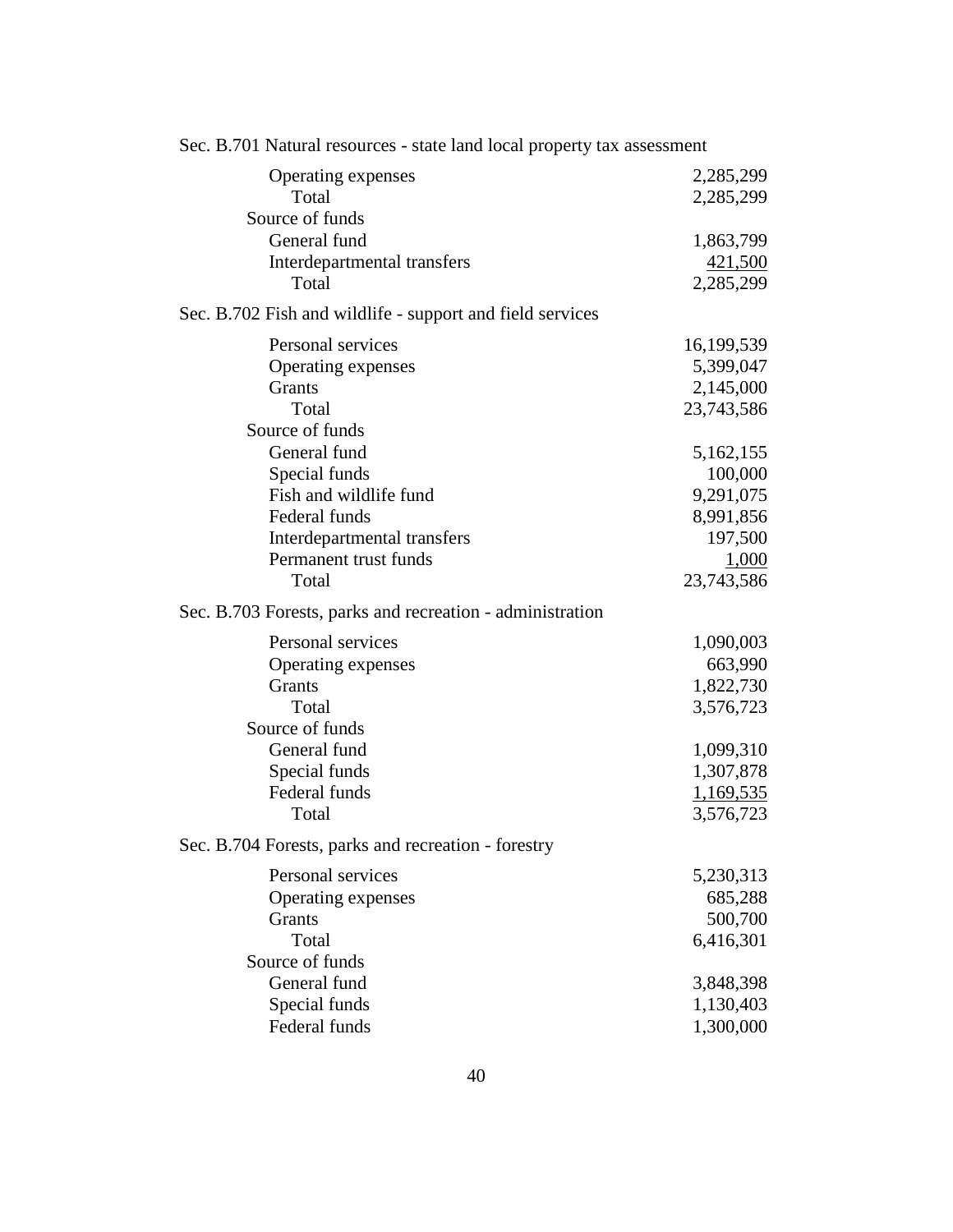| Interdepartmental transfers                                             | 137,500       |
|-------------------------------------------------------------------------|---------------|
| Total                                                                   | 6,416,301     |
| Sec. B.705 Forests, parks and recreation - state parks                  |               |
| Personal services                                                       | 6,845,755     |
| Operating expenses                                                      | 2,622,212     |
| Total                                                                   | 9,467,967     |
| Source of funds                                                         |               |
| General fund                                                            | 637,328       |
| Special funds                                                           | 8,830,639     |
| Total                                                                   | 9,467,967     |
| Sec. B.706 Forests, parks and recreation - lands administration         |               |
| Personal services                                                       | 508,184       |
| Operating expenses                                                      | 1,195,754     |
| Total                                                                   | 1,703,938     |
| Source of funds                                                         |               |
| General fund                                                            | 437,559       |
| Special funds                                                           | 197,629       |
| Federal funds                                                           | 1,050,000     |
| Interdepartmental transfers                                             | <u>18,750</u> |
| Total                                                                   | 1,703,938     |
| Sec. B.707 Forests, parks and recreation - youth conservation corps     |               |
| Grants                                                                  | 520,689       |
| Total                                                                   | 520,689       |
| Source of funds                                                         |               |
| General fund                                                            | 48,307        |
| Special funds                                                           | 188,382       |
| Federal funds                                                           | 94,000        |
| Interdepartmental transfers                                             | 190,000       |
| Total                                                                   | 520,689       |
| Sec. B.708 Forests, parks and recreation - forest highway maintenance   |               |
| Personal services                                                       | 94,000        |
| Operating expenses                                                      | 85,925        |
| Total                                                                   | 179,925       |
| Source of funds                                                         |               |
| General fund                                                            | 179,925       |
| Total                                                                   | 179,925       |
| Sec. B.709 Environmental conservation - management and support services |               |
| Personal services                                                       | 5,608,526     |
| Operating expenses                                                      | 790,399       |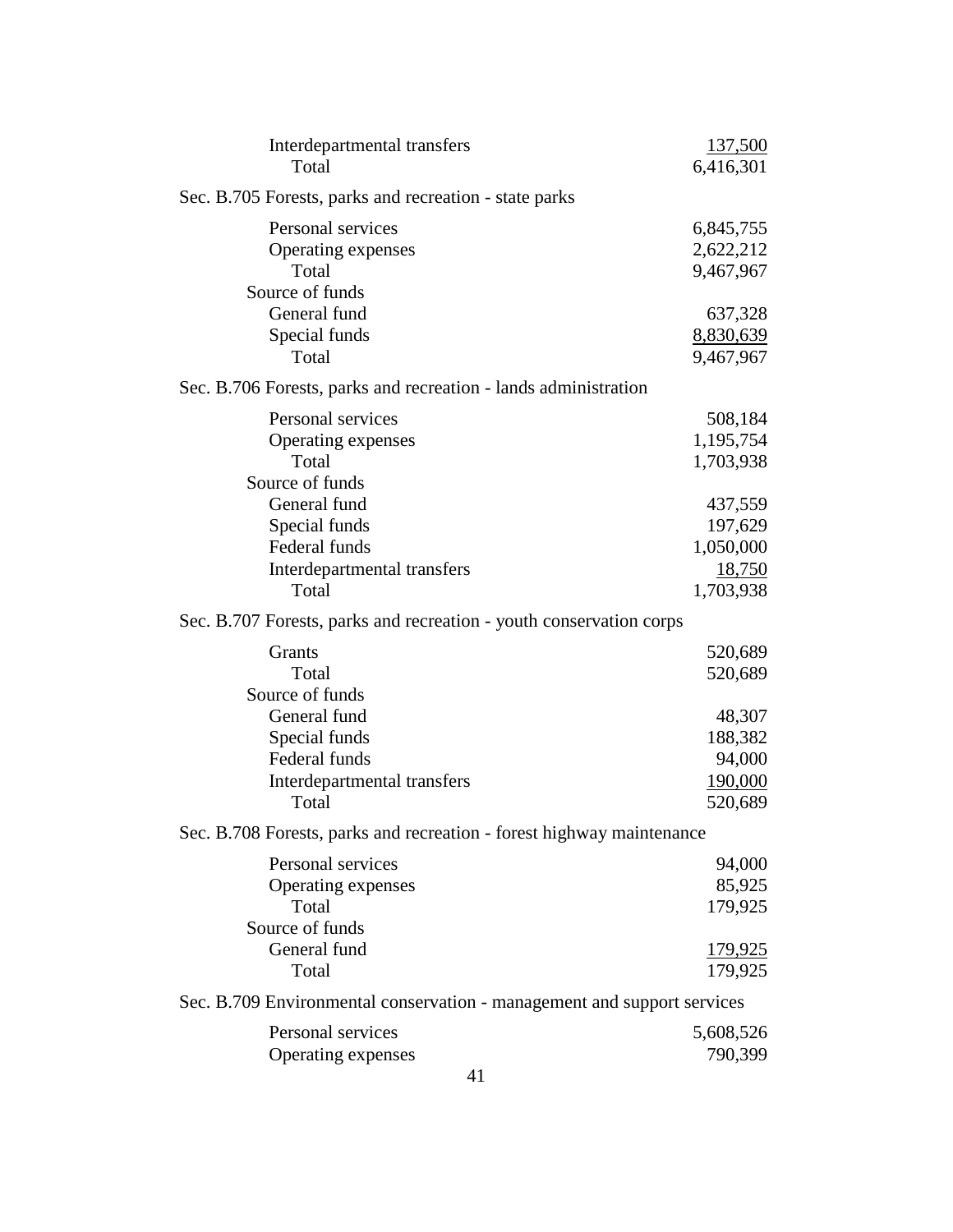| Grants<br>Total                                                                     | 111,280<br>6,510,205 |
|-------------------------------------------------------------------------------------|----------------------|
| Source of funds                                                                     |                      |
| General fund                                                                        | 354,188              |
| Special funds                                                                       | 445,630              |
| Federal funds                                                                       | 1,110,742            |
| Interdepartmental transfers                                                         | 4,599,645            |
| Total                                                                               | 6,510,205            |
| Sec. B.710 Environmental conservation - air and waste management                    |                      |
| Personal services                                                                   | 10,423,688           |
| Operating expenses                                                                  | 8,315,978            |
| Grants                                                                              | 2,044,754            |
| Total                                                                               | 20,784,420           |
| Source of funds                                                                     |                      |
| General fund                                                                        | 442,163              |
| Special funds                                                                       | 16,555,651           |
| Federal funds                                                                       | 3,634,737            |
| Interdepartmental transfers                                                         | 151,869              |
| Total                                                                               | 20,784,420           |
| Sec. B.711 Environmental conservation - office of water programs                    |                      |
| Personal services                                                                   | 16,578,032           |
| Operating expenses                                                                  | 4,911,506            |
| Grants                                                                              | 1,672,015            |
| Total                                                                               | 23, 161, 553         |
| Source of funds                                                                     |                      |
| General fund                                                                        | 8,240,152            |
| Special funds                                                                       | 6,864,180            |
| Federal funds                                                                       | 6,722,123            |
| Interdepartmental transfers                                                         | 1,335,098            |
| Total                                                                               | 23, 161, 553         |
| Sec. B.712 Environmental conservation - tax-loss Connecticut river flood<br>control |                      |
| Operating expenses                                                                  | 34,700               |
| Total                                                                               | 34,700               |
| Source of funds                                                                     |                      |
| General fund                                                                        | 3,470                |
| Special funds                                                                       | 31,230               |
| Total                                                                               | 34,700               |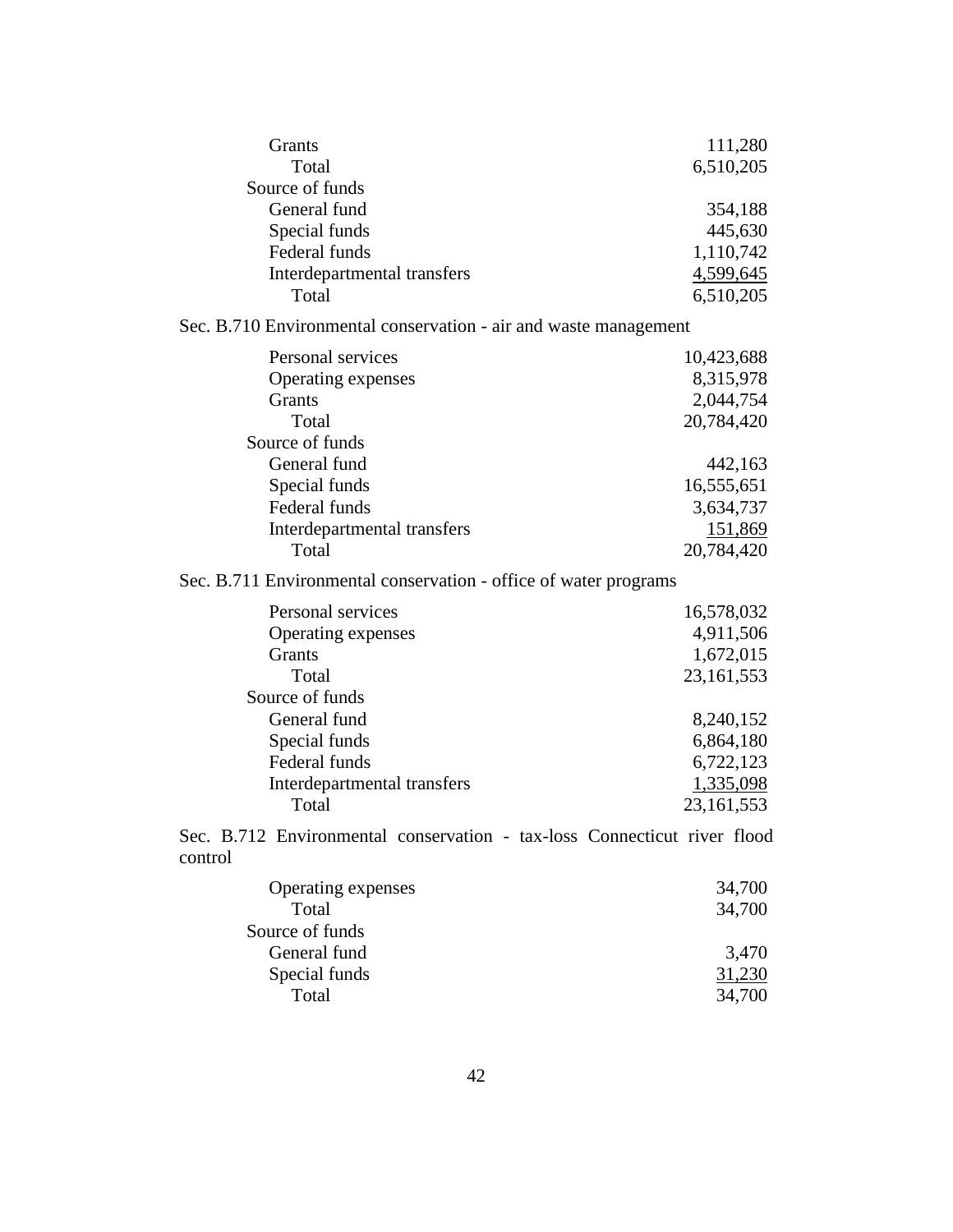# Sec. B.713 Natural resources board

Sec.

| Personal services                  | 2,733,698    |
|------------------------------------|--------------|
| Operating expenses                 | 236,618      |
| Total                              | 2,970,316    |
| Source of funds                    |              |
| General fund                       | 639,419      |
| Special funds                      | 2,330,897    |
| Total                              | 2,970,316    |
| Sec. B.714 Total natural resources |              |
| Source of funds                    |              |
| General fund                       | 27,657,349   |
| Special funds                      | 38,474,319   |
| Fish and wildlife fund             | 9,291,075    |
| Federal funds                      | 24, 342, 993 |
| Interdepartmental transfers        | 7,309,000    |
| Permanent trust funds              | 1,000        |
| Total                              | 107,075,736  |

Sec. B.800 Commerce and community development - agency of commerce and community development - administration

| Personal services                 | 2,794,805 |
|-----------------------------------|-----------|
| Operating expenses                | 813,675   |
| Grants                            | 4,322,627 |
| Total                             | 7,931,107 |
| Source of funds                   |           |
| General fund                      | 3,391,307 |
| Special funds                     | 3,569,800 |
| Federal funds                     | 800,000   |
| Interdepartmental transfers       | 170,000   |
| Total                             | 7,931,107 |
| <b>B.801 Economic development</b> |           |
| Personal services                 | 3,293,135 |
| Operating expenses                | 1,016,566 |
| <b>Grants</b>                     | 1,921,821 |
| Total                             | 6,231,522 |
| Source of funds                   |           |
| General fund                      | 4,563,634 |
| Special funds                     | 929,650   |
| Federal funds                     | 738,238   |
| Total                             | 6,231,522 |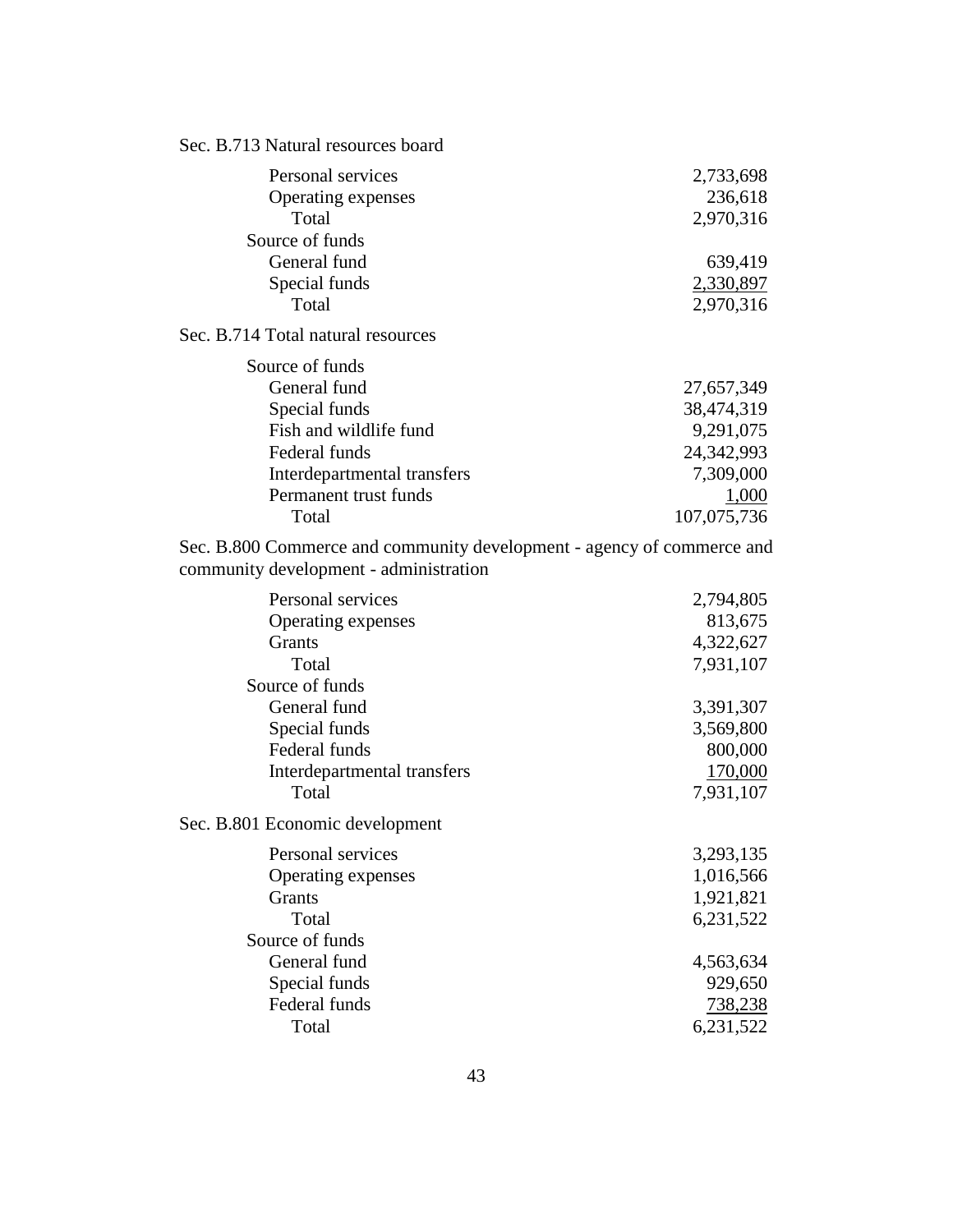| Sec. B.802 Housing & community development                                                    |                                                             |
|-----------------------------------------------------------------------------------------------|-------------------------------------------------------------|
| Personal services<br>Operating expenses<br><b>Grants</b><br>Total<br>Source of funds          | 6,938,851<br>892,571<br>1,441,987<br>9,273,409              |
| General fund<br>Special funds<br>Federal funds<br>Interdepartmental transfers<br>Total        | 2,536,040<br>4,530,732<br>2,064,555<br>142,082<br>9,273,409 |
| Sec. B.804 Community development block grants                                                 |                                                             |
| Grants<br>Total<br>Source of funds                                                            | 6,174,938<br>6,174,938                                      |
| Federal funds<br>Total                                                                        | 6,174,938<br>6,174,938                                      |
| Sec. B.805 Downtown transportation and capital improvement fund                               |                                                             |
| Personal services<br>Grants<br>Total<br>Source of funds<br>Special funds<br>Total             | 88,815<br>335,151<br>423,966<br><u>423,966</u><br>423,966   |
| Sec. B.806 Tourism and marketing                                                              |                                                             |
| Personal services<br>Operating expenses<br>Grants<br>Total<br>Source of funds<br>General fund | 1,220,033<br>1,841,289<br>167,530<br>3,228,852<br>3,128,852 |
| Interdepartmental transfers<br>Total                                                          | 100,000<br>3,228,852                                        |
| Sec. B.807 Vermont life                                                                       |                                                             |
| Personal services<br>Operating expenses<br>Total<br>Source of funds                           | 806,790<br>61,990<br>868,780                                |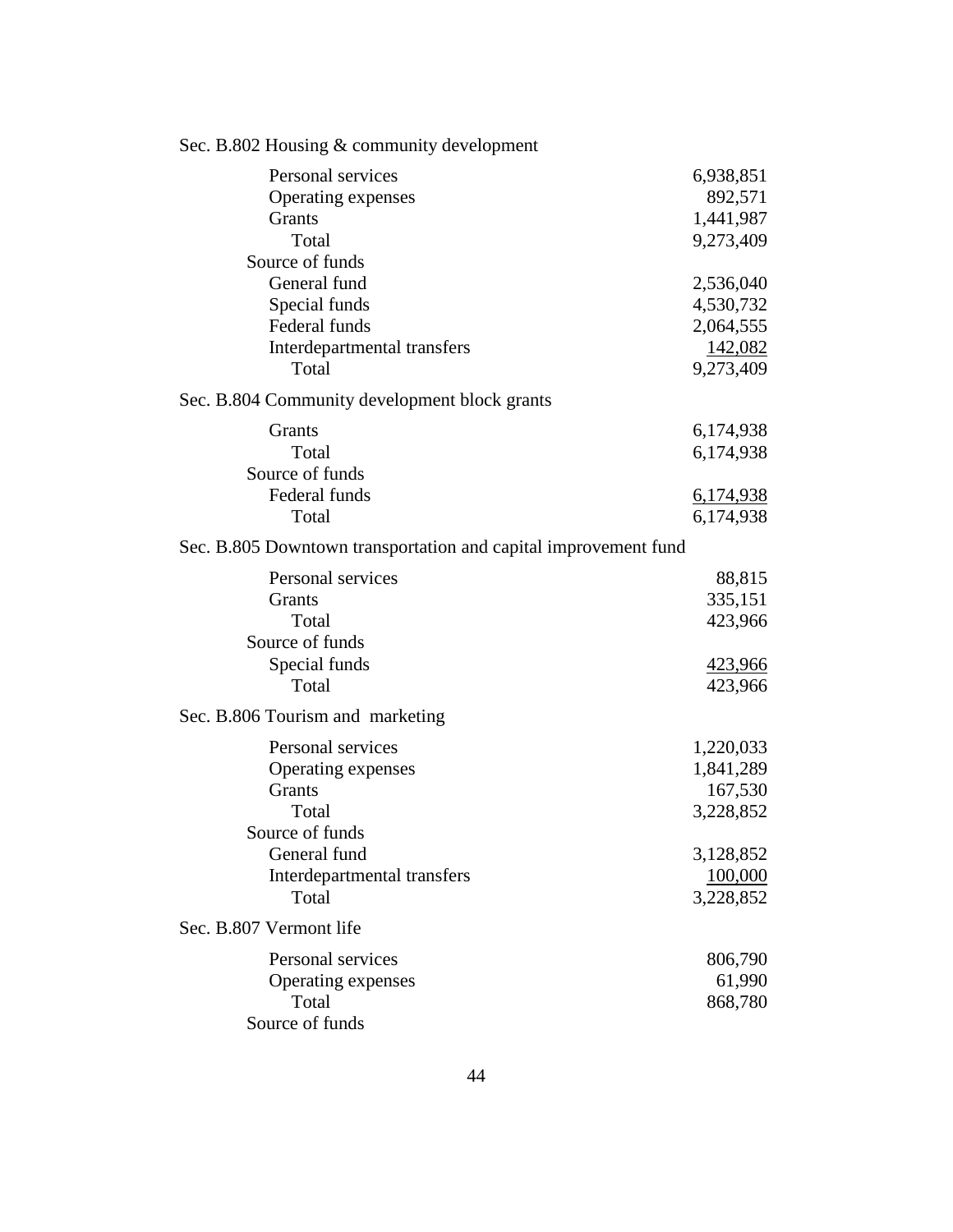| Enterprise funds<br>Total                                         | 868,780<br>868,780                     |
|-------------------------------------------------------------------|----------------------------------------|
| Sec. B.808 Vermont council on the arts                            |                                        |
| Grants<br>Total<br>Source of funds<br>General fund                | 645,307<br>645,307                     |
| Total                                                             | 645,307<br>645,307                     |
| Sec. B.809 Vermont symphony orchestra                             |                                        |
| Grants<br>Total<br>Source of funds                                | 141,214<br>141,214                     |
| General fund<br>Total                                             | <u>141,214</u><br>141,214              |
| Sec. B.810 Vermont historical society                             |                                        |
| Grants<br>Total<br>Source of funds                                | 947,620<br>947,620                     |
| General fund<br>Total                                             | <u>947,620</u><br>947,620              |
| Sec. B.811 Vermont housing and conservation board                 |                                        |
| Grants<br>Total<br>Source of funds                                | 21,785,605<br>21,785,605               |
| Special funds<br>Federal funds<br>Total                           | 10,532,396<br>11,253,209<br>21,785,605 |
| Sec. B.812 Vermont humanities council                             |                                        |
| Grants<br>Total<br>Source of funds                                | 217,959<br>217,959                     |
| General fund<br>Total                                             | 217,959<br>217,959                     |
| Sec. B.813 Total commerce and community development               |                                        |
| Source of funds<br>General fund<br>Special funds<br>Federal funds | 15,571,933<br>19,986,544<br>21,030,940 |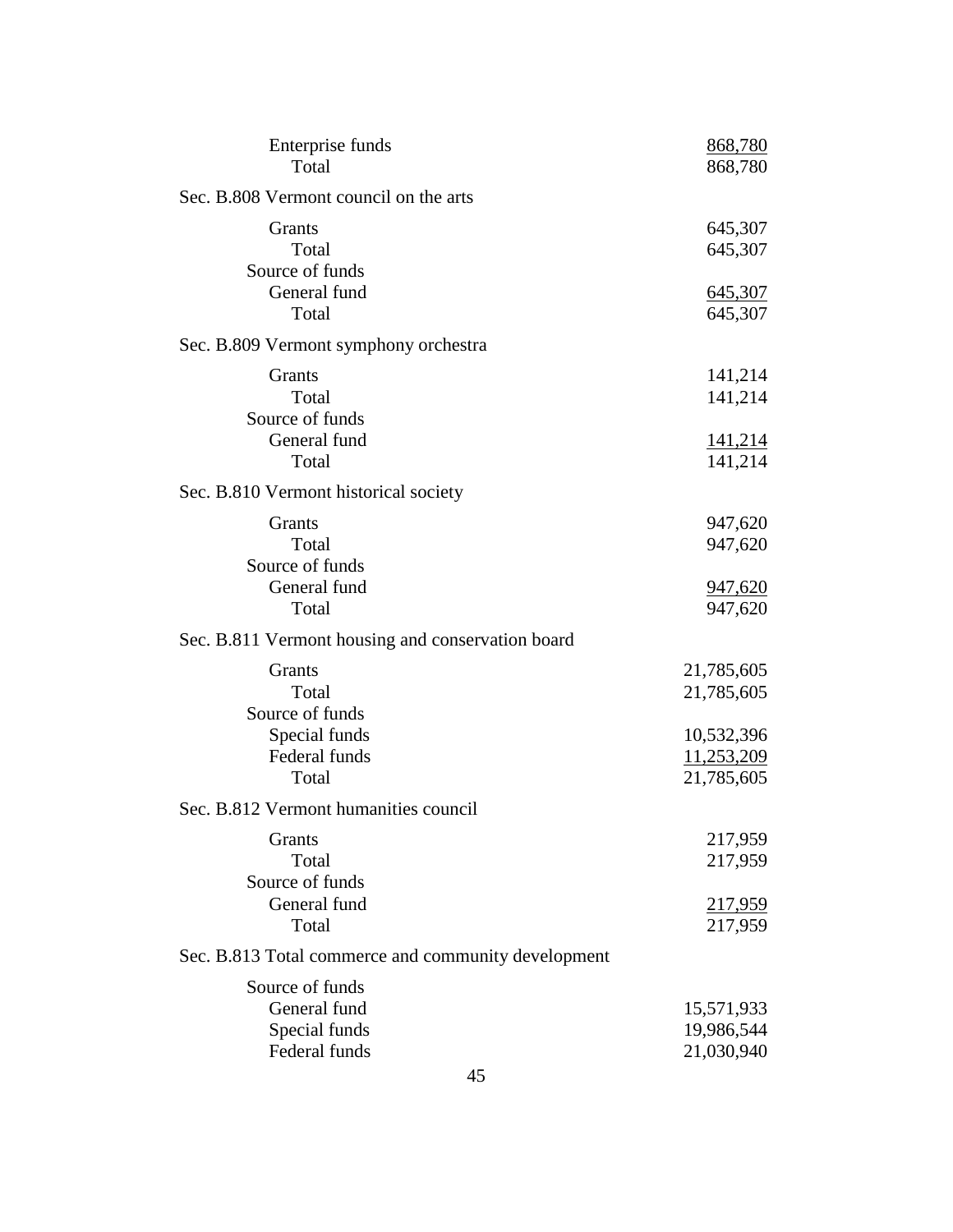| Interdepartmental transfers                            | 412,082       |
|--------------------------------------------------------|---------------|
| Enterprise funds                                       | 868,780       |
| Total                                                  | 57,870,279    |
| Sec. B.900 Transportation - finance and administration |               |
| Personal services                                      | 11,125,599    |
| Operating expenses                                     | 2,359,830     |
| <b>Grants</b>                                          | 245,000       |
| Total                                                  | 13,730,429    |
| Source of funds                                        |               |
| <b>Transportation fund</b>                             | 12,690,489    |
| Federal funds                                          | 1,039,940     |
| Total                                                  | 13,730,429    |
| Sec. B.901 Transportation - aviation                   |               |
| Personal services                                      | 2,669,668     |
| Operating expenses                                     | 11,883,200    |
| Grants                                                 | 204,000       |
| Total                                                  | 14,756,868    |
| Source of funds                                        |               |
| <b>Transportation fund</b>                             | 4,667,668     |
| Federal funds                                          | 9,954,000     |
| Local match                                            | 135,200       |
| Total                                                  | 14,756,868    |
| Sec. B.902 Transportation - buildings                  |               |
| Operating expenses                                     | 2,000,000     |
| Total                                                  | 2,000,000     |
| Source of funds                                        |               |
| <b>Transportation fund</b>                             | 2,000,000     |
| Total                                                  | 2,000,000     |
| Sec. B.903 Transportation - program development        |               |
| Personal services                                      | 45,225,656    |
| Operating expenses                                     | 195,303,472   |
| Grants                                                 | 35,813,117    |
| Total                                                  | 276, 342, 245 |
| Source of funds                                        |               |
| <b>Transportation fund</b>                             | 38,361,065    |
| TIB fund                                               | 11,033,002    |
| Special funds                                          | 25,000        |
| Federal funds                                          | 225,808,772   |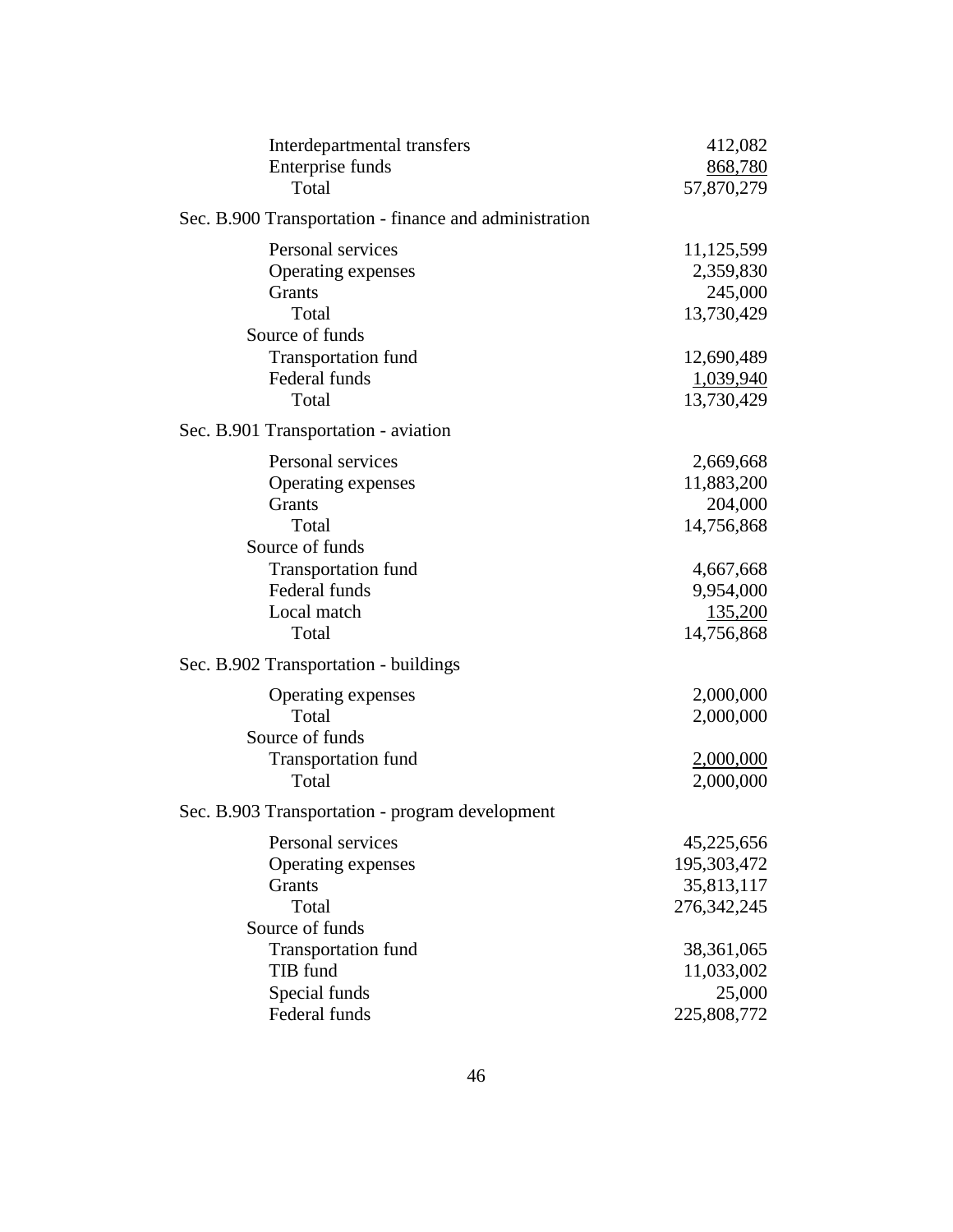| Local match                                          | 1,114,406         |
|------------------------------------------------------|-------------------|
| Total                                                | 276, 342, 245     |
| Sec. B.904 Transportation - rest areas construction  |                   |
| Operating expenses                                   | 625,000           |
| Total                                                | 625,000           |
| Source of funds                                      |                   |
| Transportation fund                                  | 62,500            |
| Federal funds                                        | 562,500           |
| Total                                                | 625,000           |
| Sec. B.905 Transportation - maintenance state system |                   |
| Personal services                                    | 43,784,445        |
| Operating expenses                                   | 43,190,139        |
| <b>Grants</b>                                        | 95,000            |
| Total                                                | 87,069,584        |
| Source of funds                                      |                   |
| <b>Transportation fund</b>                           | 82,469,447        |
| Federal funds                                        | 4,500,137         |
| Interdepartmental transfers                          | 100,000           |
| Total                                                | 87,069,584        |
| Sec. B.906 Transportation - policy and planning      |                   |
| Personal services                                    | 3,209,333         |
| Operating expenses                                   | 685,773           |
| Grants                                               | 6,112,542         |
| Total                                                | 10,007,648        |
| Source of funds                                      |                   |
| <b>Transportation fund</b>                           | 2,065,384         |
| Federal funds                                        | 7,942,264         |
| Total                                                | 10,007,648        |
| Sec. B.907 Transportation - rail                     |                   |
| Personal services                                    | 4,746,680         |
| Operating expenses                                   | 30,032,151        |
| Grants                                               | 370,000           |
| Total                                                | 35,148,831        |
| Source of funds                                      |                   |
| <b>Transportation fund</b>                           | 15,414,997        |
| TIB fund                                             | 564,364           |
| Federal funds                                        | <u>19,169,470</u> |
| Total                                                | 35,148,831        |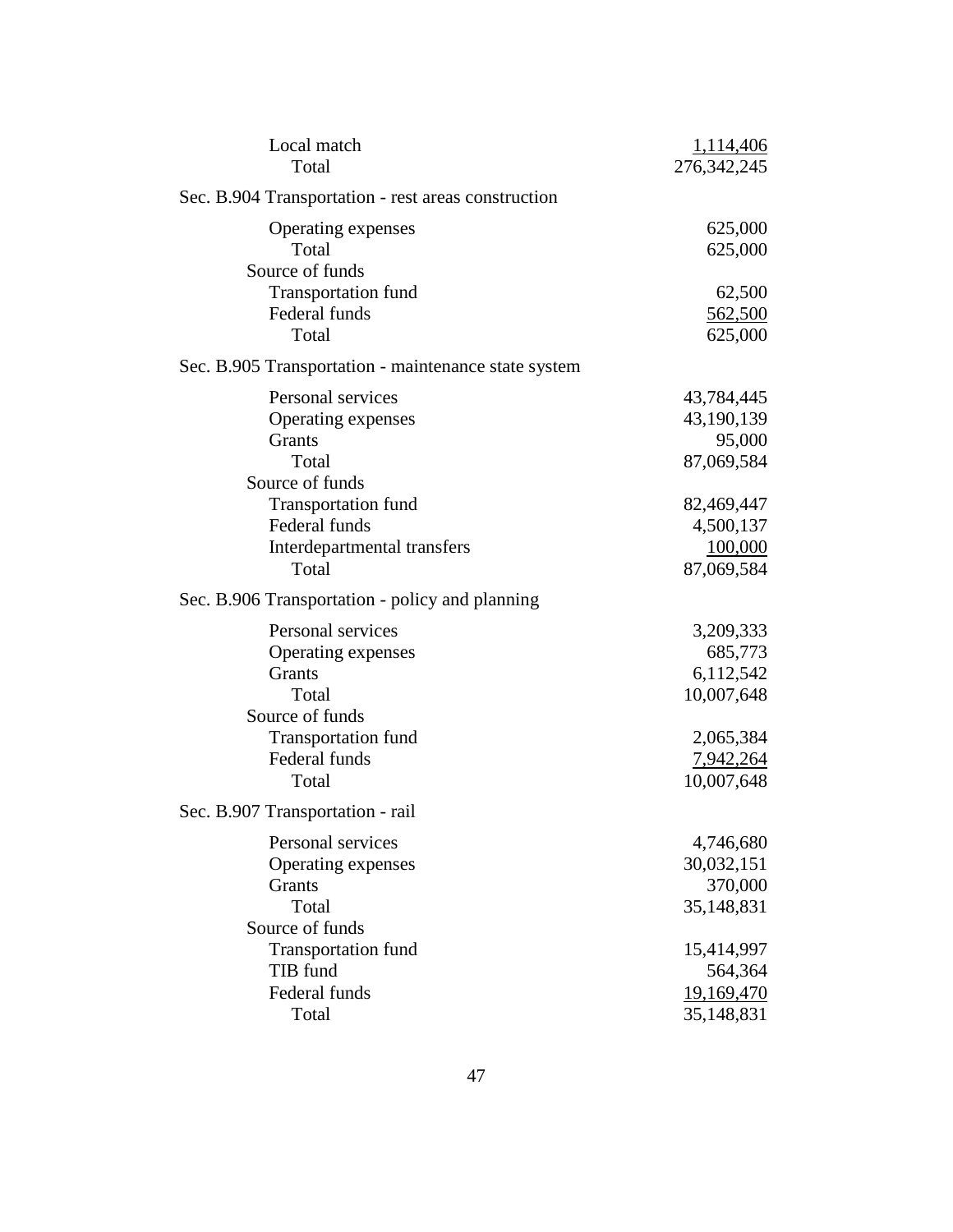| Sec. B.908 Transportation - public transit                                                                                  |                                                                                |
|-----------------------------------------------------------------------------------------------------------------------------|--------------------------------------------------------------------------------|
| Personal services<br>Operating expenses<br>Grants<br>Total<br>Source of funds                                               | 1,100,718<br>187,326<br>25,833,991<br>27,122,035                               |
| <b>Transportation fund</b><br>Federal funds<br>Total                                                                        | 7,669,114<br>19,452,921<br>27,122,035                                          |
| Sec. B.909 Transportation - central garage                                                                                  |                                                                                |
| Personal services<br>Operating expenses<br>Total<br>Source of funds<br>Internal service funds<br>Total                      | 4,508,403<br>15,801,157<br>20,309,560<br>20,309,560<br>20,309,560              |
| Sec. B.910 Department of motor vehicles                                                                                     |                                                                                |
| Personal services<br>Operating expenses<br>Total<br>Source of funds<br><b>Transportation fund</b><br>Federal funds<br>Total | 17,566,584<br>9,426,323<br>26,992,907<br>25,303,741<br>1,689,166<br>26,992,907 |
| Sec. B.911 Transportation - town highway structures                                                                         |                                                                                |
| Grants<br>Total<br>Source of funds                                                                                          | 9,483,500<br>9,483,500                                                         |
| <b>Transportation fund</b><br>Total                                                                                         | 9,483,500<br>9,483,500                                                         |
| Sec. B.912 Transportation - town highway local technical assistance program                                                 |                                                                                |
| Grants<br>Total<br>Source of funds                                                                                          | 394,700<br>394,700                                                             |
| <b>Transportation fund</b><br>Federal funds<br>Total                                                                        | 239,700<br><u>155,000</u><br>394,700                                           |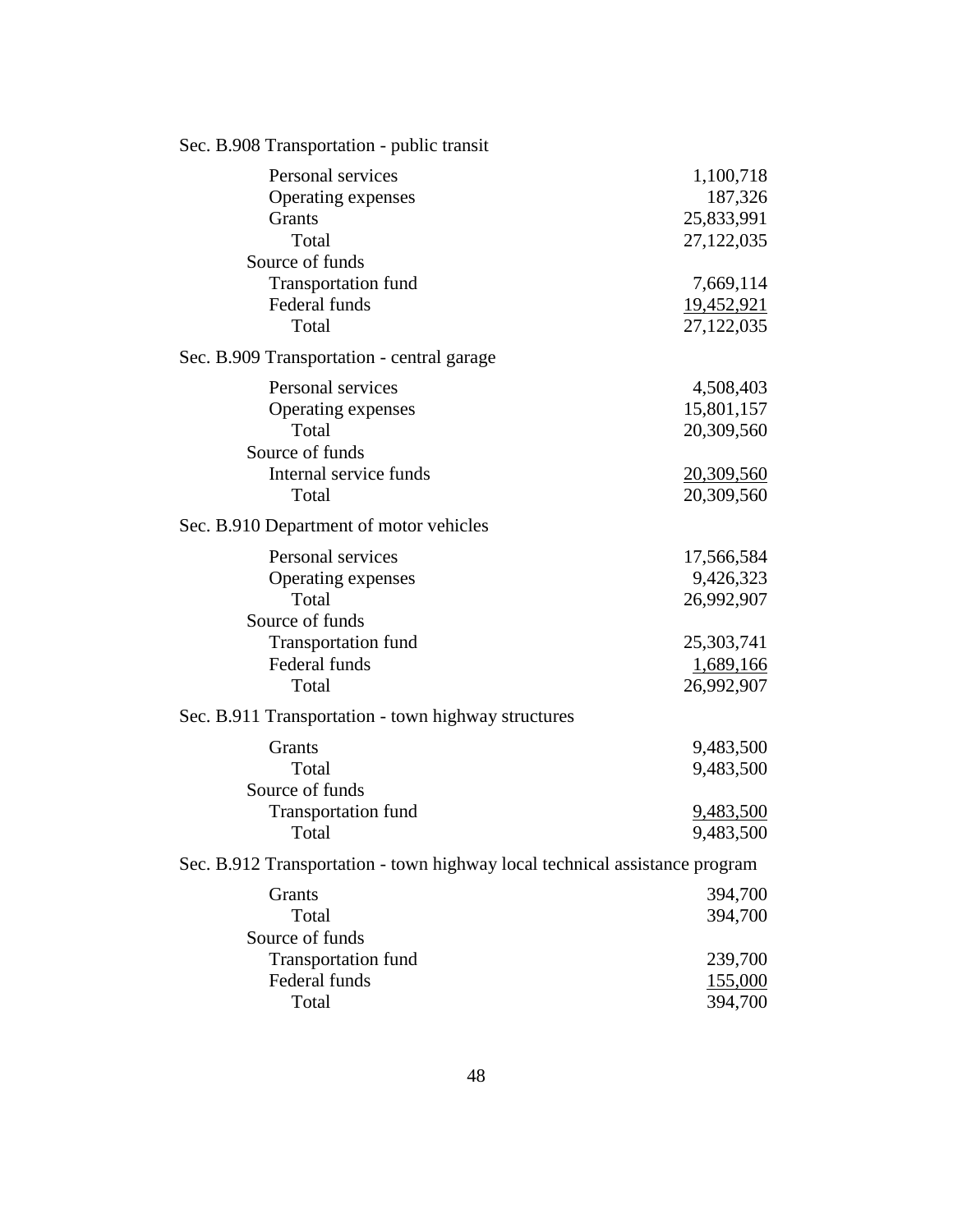| Sec. B.913 Transportation - town highway class 2 roadway                     |                  |
|------------------------------------------------------------------------------|------------------|
| Grants                                                                       | 7,248,750        |
| Total                                                                        | 7,248,750        |
| Source of funds                                                              |                  |
| <b>Transportation fund</b>                                                   | 7,248,750        |
| Total                                                                        | 7,248,750        |
| Sec. B.914 Transportation - town highway bridges                             |                  |
| Personal services                                                            | 4,250,000        |
| Operating expenses                                                           | 18,681,001       |
| <b>Grants</b>                                                                | 25,000           |
| Total                                                                        | 22,956,001       |
| Source of funds                                                              |                  |
| <b>Transportation fund</b>                                                   | 1,058,925        |
| TIB fund                                                                     | 1,901,221        |
| Federal funds                                                                | 18,671,176       |
| Local match                                                                  | 1,324,679        |
| Total                                                                        | 22,956,001       |
| Sec. B.915 Transportation - town highway aid program                         |                  |
| Grants                                                                       | 25,982,744       |
| Total                                                                        | 25,982,744       |
| Source of funds                                                              |                  |
| <b>Transportation fund</b>                                                   | 25,982,744       |
| Total                                                                        | 25,982,744       |
| Sec. B.916 Transportation - town highway class 1 supplemental grants         |                  |
| Grants                                                                       | 128,750          |
| Total                                                                        | 128,750          |
| Source of funds                                                              |                  |
| <b>Transportation fund</b>                                                   | <u>128,750</u>   |
| Total                                                                        | 128,750          |
| Sec. B.917 Transportation - town highway: state aid for nonfederal disasters |                  |
| Grants                                                                       | 1,150,000        |
| Total                                                                        | 1,150,000        |
| Source of funds                                                              |                  |
| <b>Transportation fund</b>                                                   | <u>1,150,000</u> |
| Total                                                                        | 1,150,000        |
| Sec. B.918 Transportation - town highway: state aid for federal disasters    |                  |
| Grants                                                                       | 1,440,000        |
| Total                                                                        | 1,440,000        |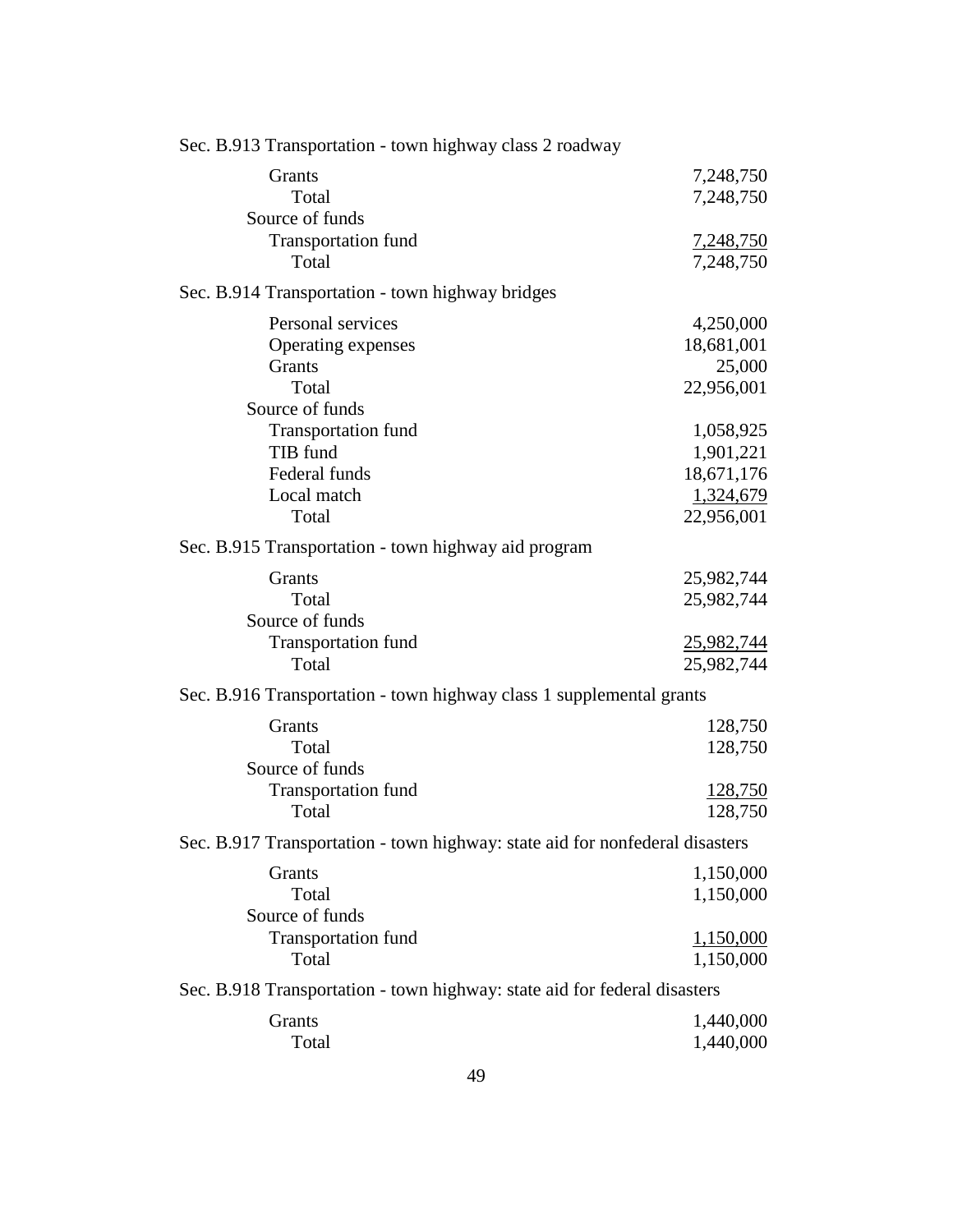| Source of funds                                                |             |
|----------------------------------------------------------------|-------------|
| <b>Transportation fund</b>                                     | 160,000     |
| Federal funds                                                  | 1,280,000   |
| Total                                                          | 1,440,000   |
| Sec. B.919 Transportation - municipal mitigation grant program |             |
| Grants                                                         | 650,000     |
| Total                                                          | 650,000     |
| Source of funds                                                |             |
| <b>Transportation fund</b>                                     | 440,000     |
| Federal funds                                                  | 180,000     |
| Interdepartmental transfers                                    | 30,000      |
| Total                                                          | 650,000     |
| Sec. B.920 Transportation - public assistance grant program    |             |
| Grants                                                         | 33,865,000  |
| Total                                                          | 33,865,000  |
| Source of funds                                                |             |
| Special funds                                                  | 1,965,000   |
| Federal funds                                                  | 31,900,000  |
| Total                                                          | 33,865,000  |
| Sec. B.921 Transportation board                                |             |
| Personal services                                              | 193,548     |
| Operating expenses                                             | 30,886      |
| Total                                                          | 224,434     |
| Source of funds                                                |             |
| <b>Transportation fund</b>                                     | 224,434     |
| Total                                                          | 224,434     |
| Sec. B.922 Total transportation                                |             |
| Source of funds                                                |             |
| <b>Transportation fund</b>                                     | 236,821,208 |
| TIB fund                                                       | 13,498,587  |
| Special funds                                                  | 1,990,000   |
| Federal funds                                                  | 342,305,346 |
| Internal service funds                                         | 20,309,560  |
| Interdepartmental transfers                                    | 130,000     |
| Local match                                                    | 2,574,285   |
| Total                                                          | 617,628,986 |
| Sec. B.1000 Debt service                                       |             |
| Operating expenses                                             | 73,569,975  |
| Total                                                          | 73,569,975  |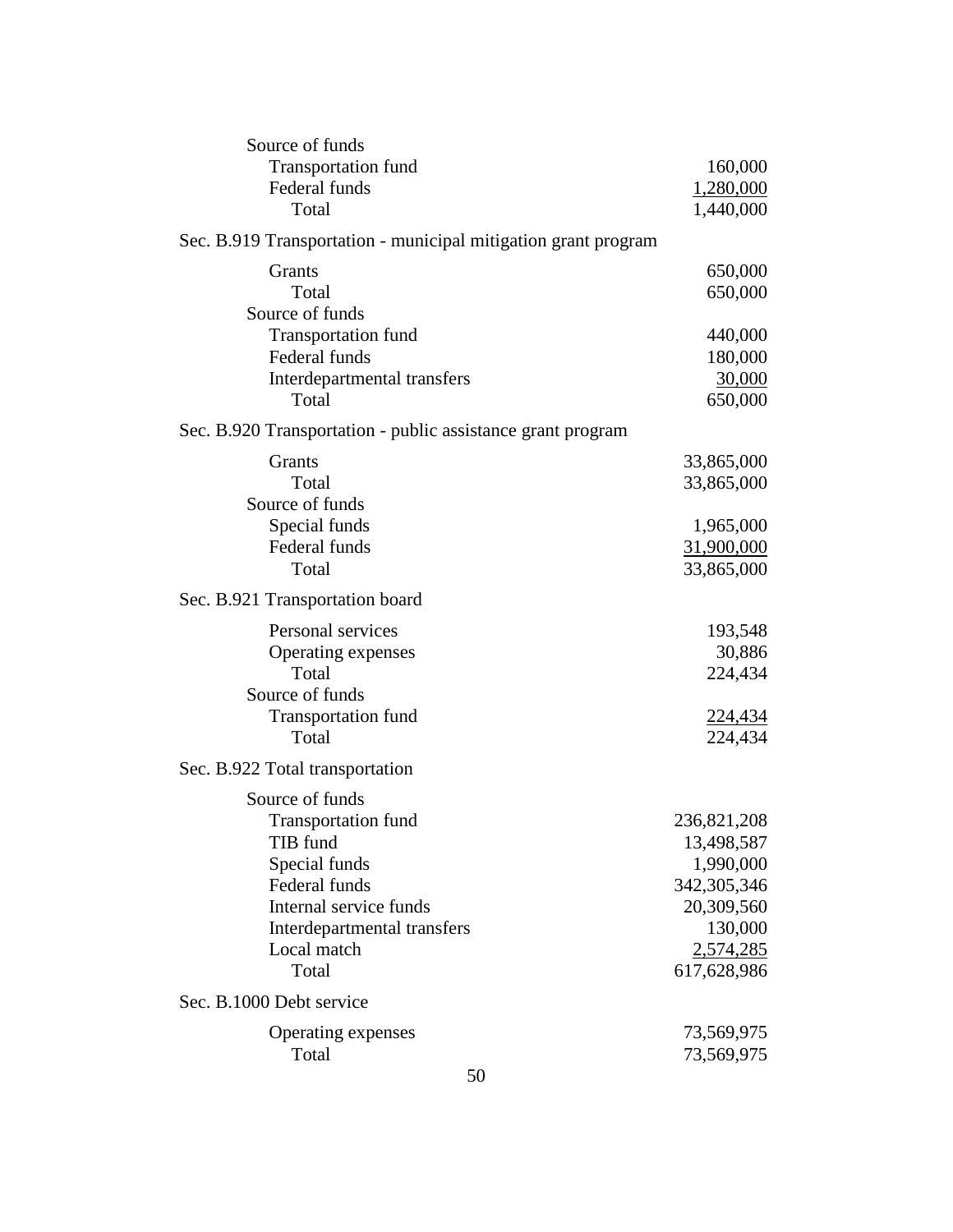| Source of funds                |              |
|--------------------------------|--------------|
| General fund                   | 67, 337, 515 |
| <b>Transportation fund</b>     | 1,946,969    |
| TIB debt service fund          | 2,504,913    |
| Special funds                  | 628,420      |
| <b>ARRA</b> funds              | 1,152,158    |
| Total                          | 73,569,975   |
| Sec. B.1001 Total debt service |              |
| Source of funds                |              |
| General fund                   | 67, 337, 515 |
| <b>Transportation fund</b>     | 1,946,969    |
| TIB debt service fund          | 2,504,913    |
| Special funds                  | 628,420      |
| <b>ARRA</b> funds              | 1,152,158    |
| Total                          | 73,569,975   |
|                                |              |

Sec. B.1100 NEXT GENERATION; APPROPRIATIONS AND **TRANSFERS** 

(a) In fiscal year 2016, \$2,993,000 is appropriated or transferred from the Next Generation Initiative Fund created in 16 V.S.A. § 2887 as prescribed:

(1) Workforce education and training. The amount of \$1,552,500 as follows:

(A) Workforce Education and Training Fund (WETF). The amount of \$992,500 is transferred to the Vermont Workforce Education and Training Fund created in 10 V.S.A. § 543 and subsequently appropriated to the Department of Labor for workforce education and training. Up to seven percent of the funds may be used for administration of the program. Of this amount, \$350,000 shall be allocated for competitive grants for internships through the Vermont Career Internship Program pursuant to 10 V.S.A. § 544.

(B) Adult Technical Education Programs. The amount of \$360,000 is appropriated to the Department of Labor in consultation with the State Workforce Investment Board. This appropriation is for the purpose of awarding competitive grants to regional technical centers and high schools to provide adult technical education, as that term is defined in 16 V.S.A. § 1522, to unemployed and underemployed Vermont adults.

(C) The amount of \$200,000 is appropriated to the Agency of Commerce and Community Development to issue performance grants to the University of Vermont and the Vermont Center for Emerging Technologies for patent development and commercialization of technology and to enhance the development of high technology businesses and Next Generation employment opportunities throughout Vermont.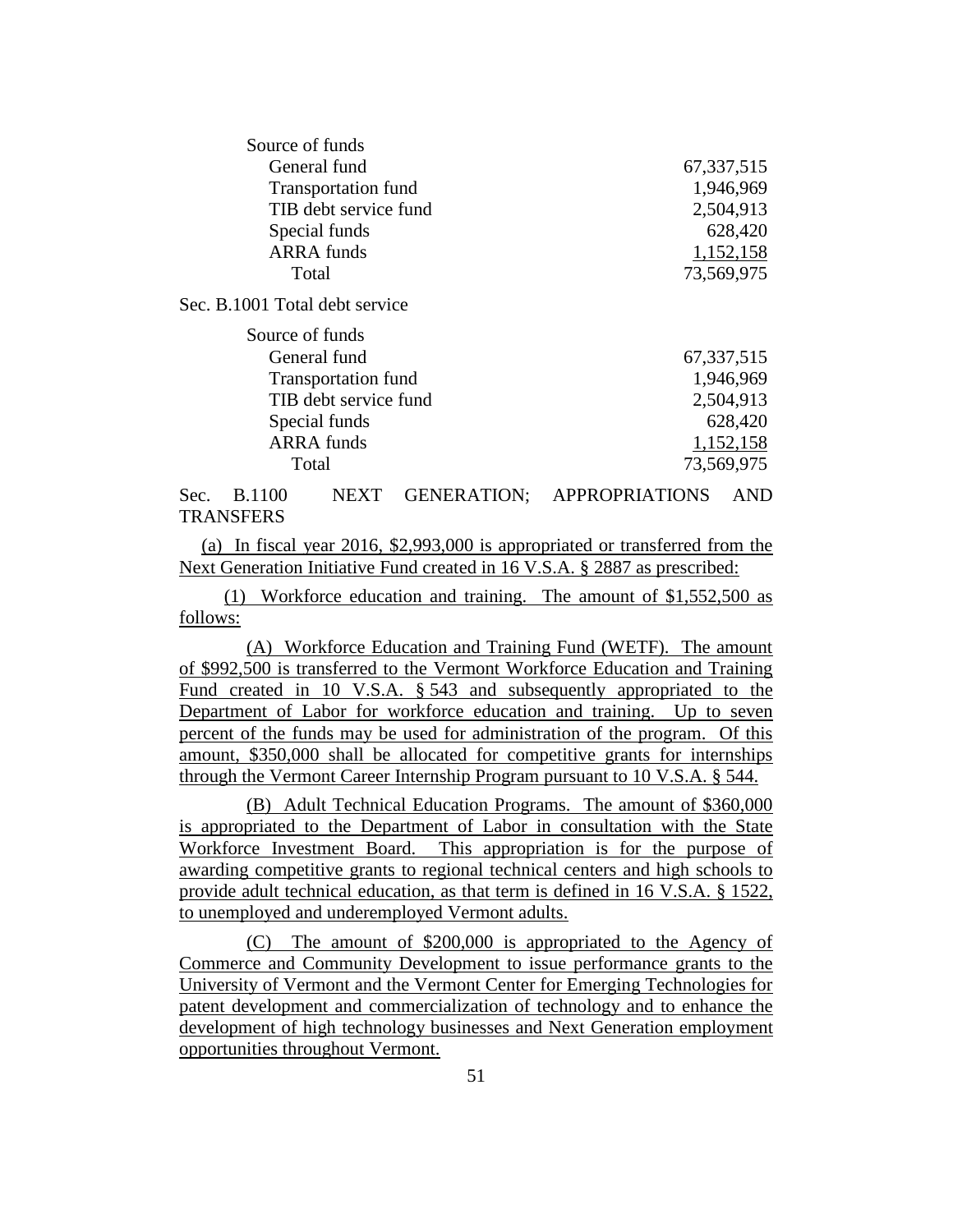(2) Loan repayment. The amount of \$171,000 as follows:

(A) Large animal veterinarians' loan forgiveness. The amount of \$30,000 is appropriated to the Agency of Agriculture, Food and Markets for a loan forgiveness program for large animal veterinarians pursuant to 6 V.S.A. § 20.

(B) Science Technology Engineering and Math (STEM) incentive. The amount of \$141,000 is appropriated to the Agency of Commerce and Community Development for an incentive payment pursuant to 2011 Acts and Resolves No. 52, Sec. 6.

(3) Scholarships and grants. The amount of \$1,269,500 as follows:

(A) Nondegree VSAC grants. The amount of \$494,500 is appropriated to the Vermont Student Assistance Corporation. These funds shall be for the purpose of providing nondegree grants to Vermonters to improve job skills and increase overall employability, enabling them to enroll in a postsecondary education or training program, including adult technical education that is not part of a degree or accredited certificate program. A portion of these funds shall be used for grants for indirect educational expenses to students enrolled in training programs. The grants shall not exceed \$3,000 per student. None of these funds shall be used for administrative overhead.

(B) National Guard Educational Assistance. The amount of \$150,000 is appropriated to Military – administration to be transferred to the Vermont Student Assistance Corporation for the National Guard Educational Assistance Program established in 16 V.S.A. § 2856.

(C) Dual enrollment programs and need -based stipend. The amount of \$600,000 is appropriated to the Agency of Education for dual enrollment programs consistent with 16 V.S.A.  $\S$  944(f)(2). The amount of \$25,000 is appropriated to the Agency of Education pursuant to Sec. E.605.1 of this act. The Agency shall manage these funds to allow students to attend dual enrollment courses consistent with 16 V.S.A. § 944 and to apply the need-based stipend in Sec. E.605.1 of this act.

Sec. B.1100.1 DEPARTMENT OF LABOR RECOMMENDATION FOR FISCAL YEAR 2017 NEXT GENERATION FUND DISTRIBUTION

(a) The Department of Labor, in coordination with the Agency of Commerce and Community Development, the Agency of Human Services, and the Agency of Education, and in consultation with the State Workforce Investment Board, shall recommend to the Governor on or before December 1, 2015 how \$2,993,000 from the Next Generation Fund should be allocated or appropriated in fiscal year 2017 to provide maximum benefit to workforce education and training, participation in secondary or postsecondary education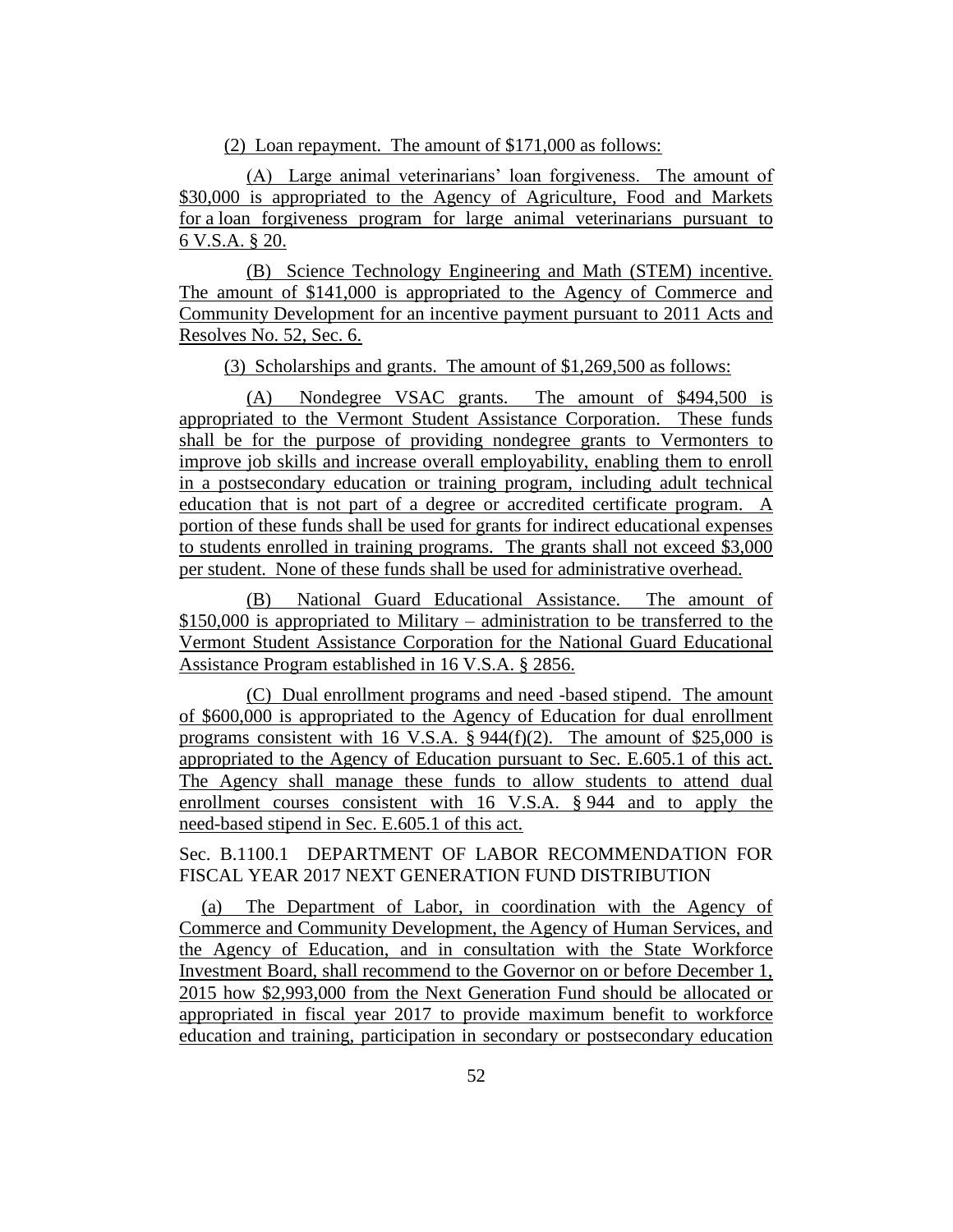by underrepresented groups, and support for promising economic sectors in Vermont. The State agencies and departments listed herein shall promote actively and publicly the availability of the funds to eligible entities.

Sec. B.1101 VERMONT VETERANS' HOME; TRANSITION FUNDING

(a) In fiscal year 2016, \$1,000,000 of general funds is appropriated to the Vermont Veterans' Home. The funds are in addition to the appropriation in Sec. B.342 of this act and are intended to provide bridge funding for the Vermont Veterans' Home.

Sec. B.1102 SPECIAL FUND APPROPRIATION FOR TAX COMPUTER **SYSTEMS** 

(a) The amount of \$15,500,000 is appropriated to the Department of Taxes from the Tax Computer System Modernization Special Fund established pursuant to 2007 Acts and Resolves No. 65, Sec. 282, as amended by 2011 Acts and Resolves No. 63, Sec. C.103 and 2013 Acts and Resolves No.1, Sec. 65, and as further amended by 2014 Acts and Resolves No. 95, Sec. 62. This appropriation shall carry forward through fiscal year 2024. The Commissioner of Finance and Management may anticipate receipts in accordance with  $32$  V.S.A. §  $588(4)(C)$ .

Sec. B.1103 FISCAL YEAR 2016 STATEWIDE OPERATIONAL REDUCTIONS

(a) Information Technology Charges: In fiscal year 2016 the Secretary of Administration shall reduce the general funds appropriated statewide, to include all branches of State government by a total amount of \$400,000. This reduction reflects reductions in the internal services charged to agencies as a result of actions taken in the Department of Information and Innovation to provide general services or specific projects in a more cost-effective manner to its State government customers.

(b) Human Resources: In fiscal year 2016 the Secretary of Administration shall reduce the general funds appropriated to the Executive Branch of State government by a total amount of \$44,000. This reduction reflects the reduction in human resources internal services charged to agencies specifically related to maintaining the supervisory training unit at fiscal year 2015 staffing levels and postponing full implementation of this new initiative.

(c) Building and General Services: In fiscal year 2016 the Secretary of Administration shall reduce the general funds appropriated to the agencies and branches of State government by a total amount of \$470,000 from the internal services charged by the Department of Buildings and General Services programs as follows: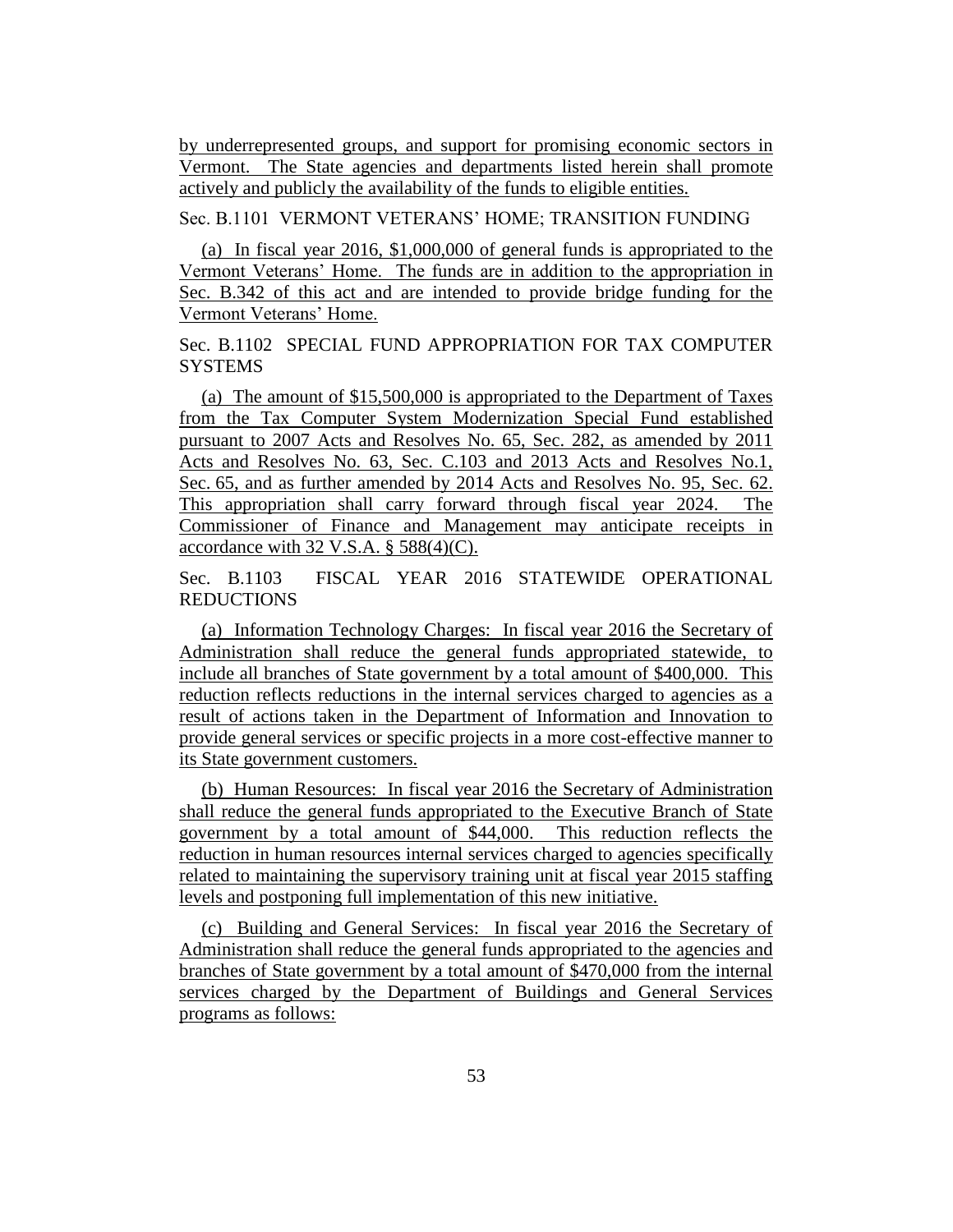(1) Facilities operations efficient use of space \$300,000 of which \$120,000 is General Fund: The Commissioner is authorized to undertake consolidations of owned or leased space, and the divestiture of State-owned lands or buildings not currently used and not slated for reuse. In fiscal year 2016, proceeds from the divestiture of State-owned real property made as a result of this section shall be reserved for future expenses identified within an overall State space/facilities strategic plan that aligns future space operating costs with a sustainable budget.

(2) Energy efficiency: Resulting from the initiative in Sec. E.112 of this act, a total of \$250,000 of which \$100,000 is General Fund.

(3) Fleet \$625,000 of which \$250,000 is general fund: From more efficient management of the assets of the fleet program which may include longer life cycles for the assets, a lower cost basis for newly acquired assets, and management control of travel resulting in reduced reimbursement for miles traveled in private vehicles.

Sec. B.1104 SECRETARY OF ADMINISTRATION; FISCAL YEAR 2016 PERSONNEL AND LABOR COST SAVINGS

(a) The Secretary of Administration shall reduce fiscal year 2016 appropriations and make transfers to the General Fund for a total of \$5,000,000 and the Transportation Fund for a total of \$1,500,000 from personnel and labor cost savings.

Sec. B.1104.1 STATE EMPLOYEE RETIREMENT INCENTIVE

(a)(1) An individual who is employed by the State on July 1, 2015 and participates in either the defined benefit or defined contribution plan, was hired prior to July 1, 2008, and has at least 30 years of service or is age 62 with at least five years of service as of August 1, 2015, and does not initiate the purchase of any additional service credit after May 1, 2015, shall be eligible for the retirement incentive set forth in this section.

(2) An individual who is employed by the State on July 1, 2015 and participates in either the defined benefit or defined contribution plan, was hired on or after July 1, 2008, and has a combination of years of service and age that equals 87 or more, or is age 65 with at least five years of service as of August 1, 2015, and does not initiate the purchase of any additional service credit after May 1, 2015, shall be eligible for the retirement incentive set forth in this section.

(3) The Retirement Division of the State Treasurer's Office shall offer the retirement incentive to all eligible employees. If more than 300 eligible employees apply, the Retirement Division shall utilize a lottery system to limit the incentive to no more than 300 employees.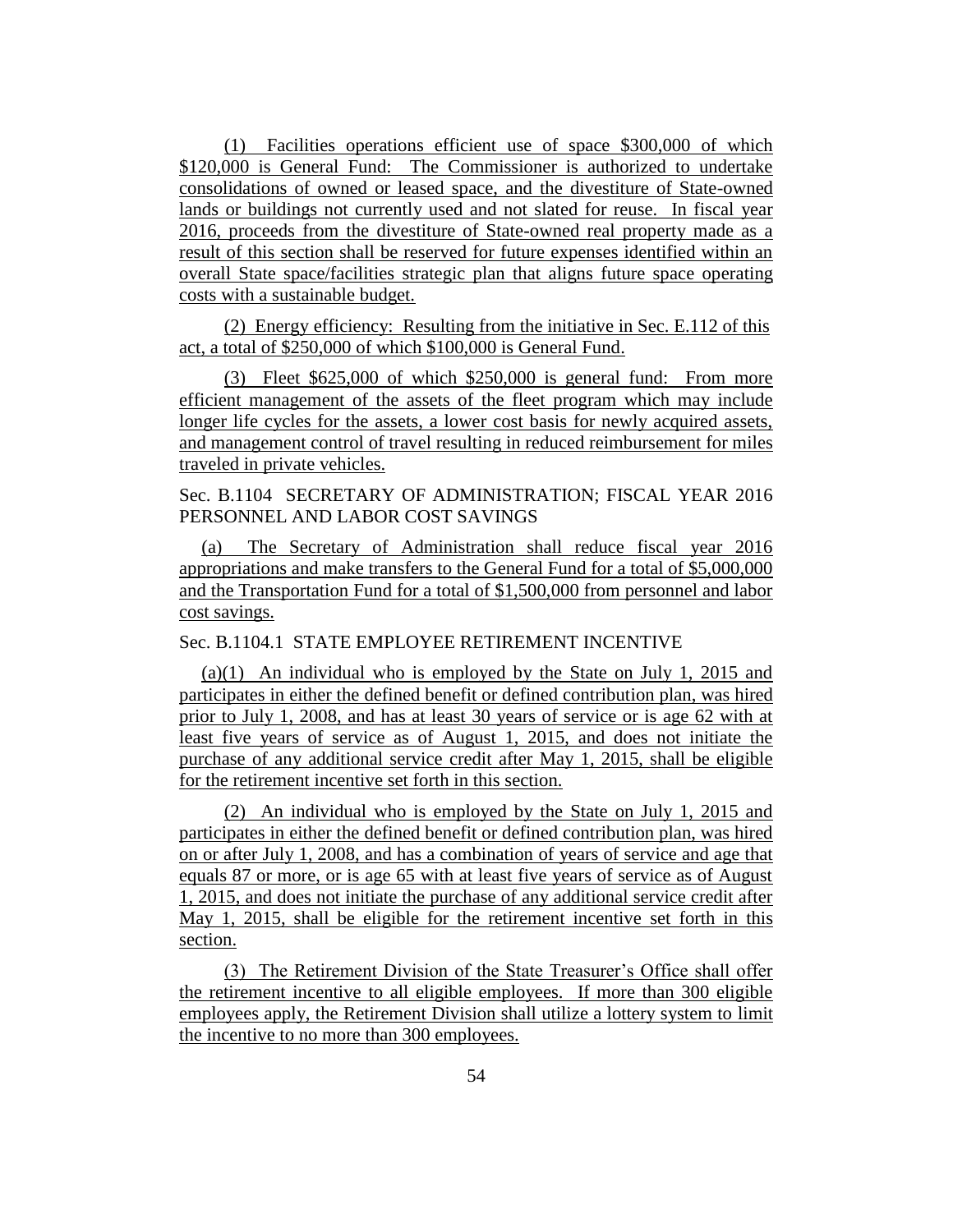(4) If an employee applies for retirement by August 31, 2015 for a retirement effective October 1, 2015, the employee shall be entitled to:

(A) \$750 per year of service if the employee has five years of creditable service or more and fewer than 15 years of creditable service;

(B) \$1,000 per year of service if the employee has 15 years of creditable service or more.

(b) Upon approval from the Secretary of Administration, an agency or department with multiple retiring employees may request authority to stagger the retirement dates of individual employees in order to continue the normal operation of business. However, no retirement date shall be later than March 1, 2016.

(c) The incentive set forth in subsection (a) of this section shall not exceed \$15,000 per employee. An employee shall receive the retirement incentive in two equal payments in fiscal years 2016 and 2017. The first payment shall be made within 90 days of the retirement date. The second payment shall be made within 30 days of the one-year anniversary of the retirement date. The retirement incentive shall not be paid from the Vermont State Retirement Fund as set forth in 3 V.S.A. § 473.

(d) No employee who receives the incentive set forth in subsection (a) of this section may return to State employment for at least one year from his or her retirement date unless:

(1) the Secretary of Administration otherwise approves for an Executive Branch employee;

(2) the Chief Justice of the Supreme Court otherwise approves for a Judicial Branch employee; or

(3) the Speaker of the House and the President Pro Tempore of the Senate otherwise approve for a Legislative Branch employee.

(e) The Joint Fiscal Committee shall be notified of any employees who have received the incentive set forth in subsection (a) of this section and who return to State employment within one year of the retirement date.

(f) The retirement incentive set forth in subsection (a) of this section shall be considered severance pay that shall disqualify the individual receiving it from unemployment compensation benefits under 21 V.S.A. § 1344(a)(5)(C).

(g) The Joint Fiscal Committee may vote to increase the number of individuals who are eligible for the retirement incentive set forth in this section.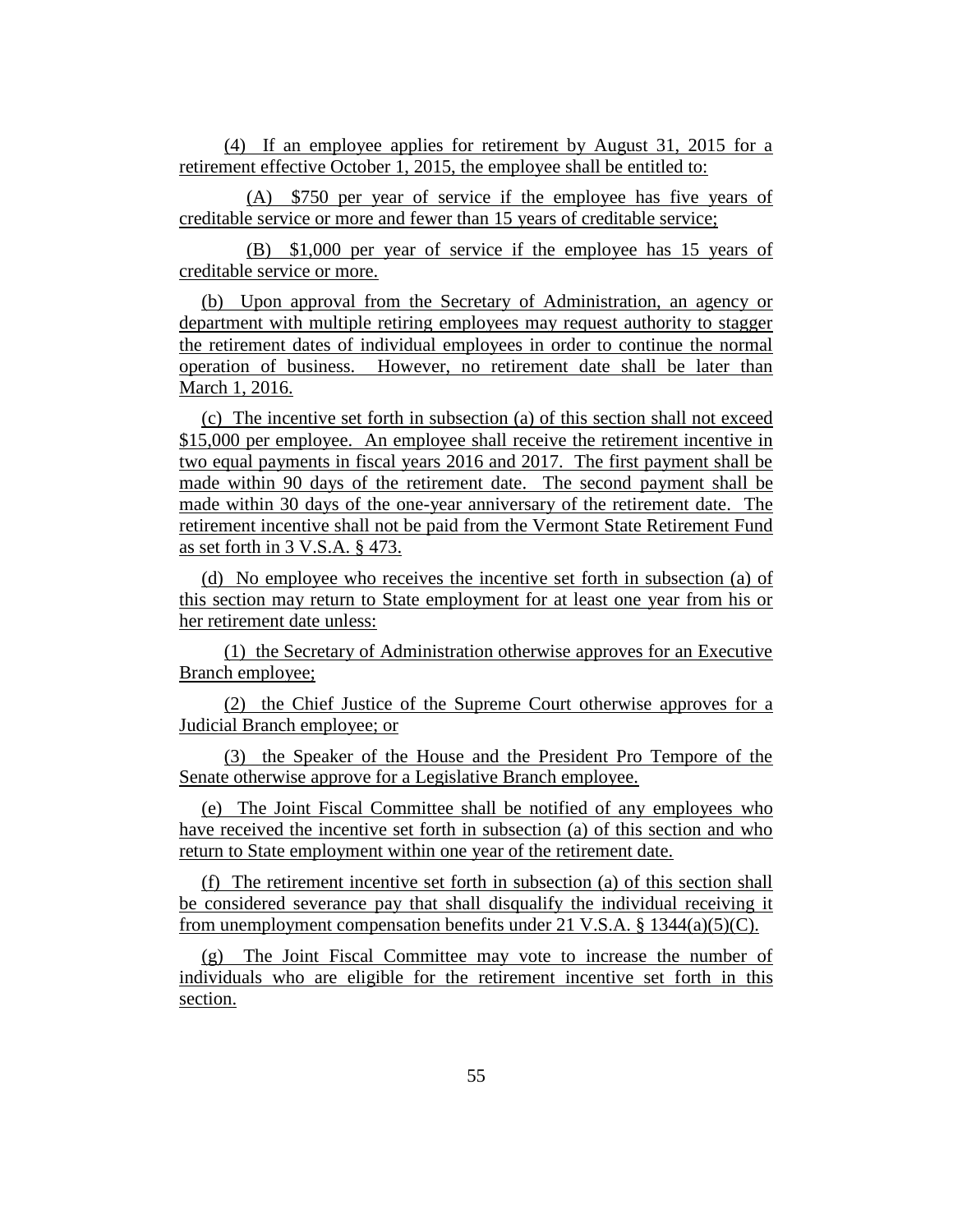(h) The State Treasurer shall report the number of individuals applying for the retirement incentive set forth in this section by agency to the Joint Fiscal Committee by September 8, 2015.

(i) Members of the Vermont State Retirement System who are not employed by the State of Vermont shall not be eligible for the retirement incentive set forth in this section.

(j) In order to realize cost savings to State government, at least three-fourths of the number of positions vacated as a result of this retirement incentive program must remain vacant and unfunded. No later than January 15, 2016, the Secretary of Administration, the Chief Justice of the Supreme Court, the Speaker of the House, and the President Pro Tempore of the Senate shall report to the General Assembly a listing of those positions which will remain vacant and unfunded.

Sec. B.1105 2014 Acts and Resolves No.160, Sec. 9 is amended to read:

Sec. 9. PAY ACT APPROPRIATIONS

\* \* \*

(a)(2)(A) General Fund. The amount of  $$8,480,001.00$  \$2,868,165.00 is appropriated from the General Fund to the Secretary of Administration for distribution to departments to fund the fiscal year 2016 collective bargaining agreements and the requirements of this act.

\* \* \*

(b)(2)(B) Fiscal Year 2016. The amount of \$1,044,179.00 \$944,000.00 is appropriated from the General Fund to the Judiciary to fund the fiscal year 2016 collective bargaining agreement and the requirements of this act.

\* \* \*

(c)(2) Fiscal Year 2016. The amount of  $\frac{$283,000,00}{$283,000,00}$  is appropriated from the General Fund to the Legislative Branch.

Sec. B.1106 FISCAL YEAR 2016 PERSONNEL, LABOR, AND ADMINISTRATIVE COST SAVINGS; RECOMMENDATIONS

(a) For purposes of carrying out the personnel, labor, and administrative cost reductions provided for in sections B.1104, B.1104.1, and B.1105 of this act as it relates to the Executive Branch of State government, the General Assembly encourages the Administration to do the following:

(1) target positions for layoff that are distributed proportionally across management, supervisory, and line positions and across exempt and classified positions in any reduction in force;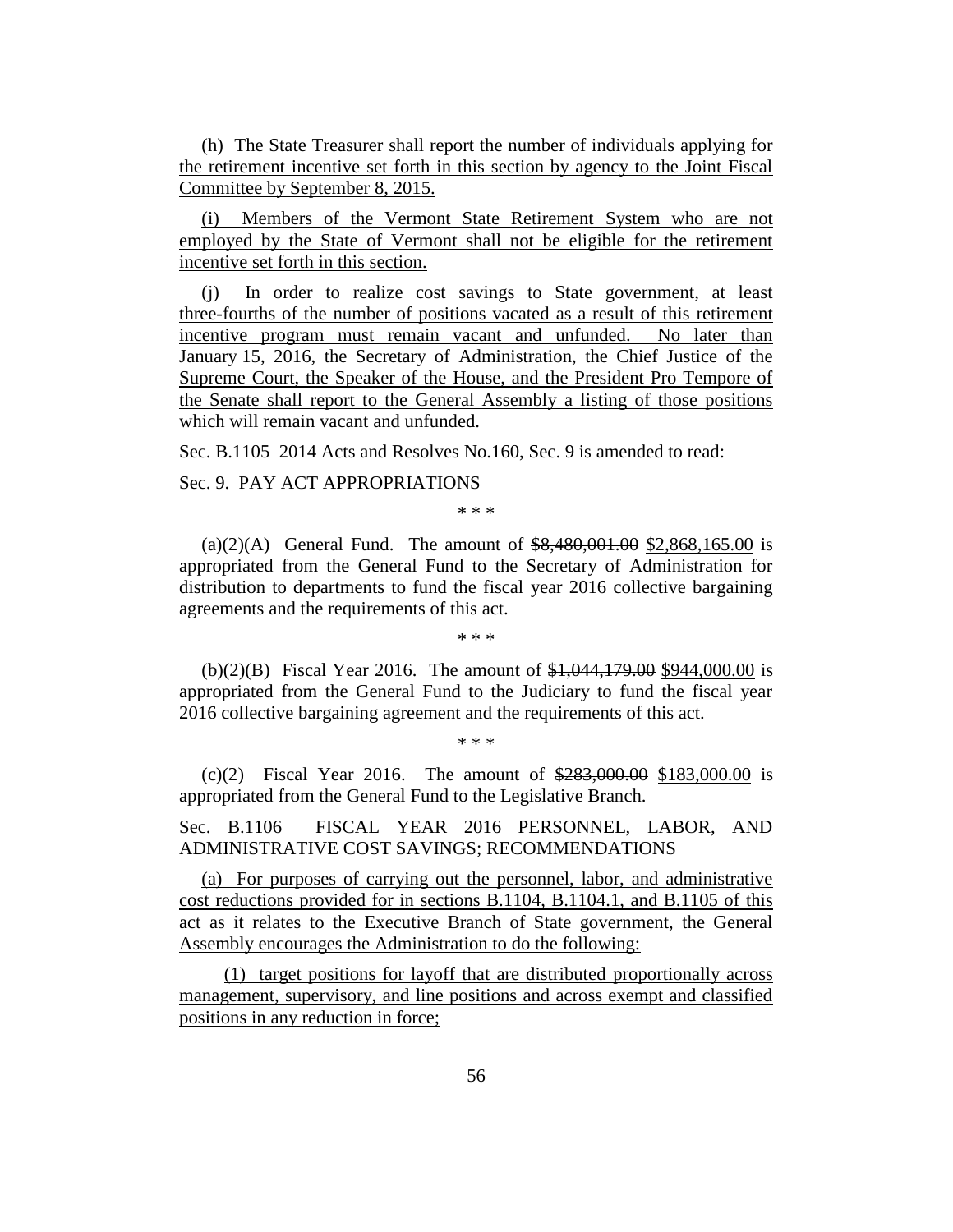(2) provide that exempt salary increases are targeted to benefit those who earn average or below average wages;

(3) reduce the amount of employee travel and encourage telephone and Internet meeting technologies whenever possible;

(4) reduce the amount of overtime that State employees are authorized to work;

(5) identify and reduce nonessential operating expenses; and

(6) identify opportunities to reduce personnel costs through increasing or decreasing the number of State employees or the use of outsourcing.

(b) The Secretary of Administration shall provide a report to the Joint Fiscal Committee in November 2015 on the progress of meeting personnel, labor, and other cost reductions and the uptake of the retirement incentive in Sec. B.1106 of this act.

Sec. B.1107 VERMONT INTERACTIVE TECHNOLOGIES FUNDING THROUGH DECEMBER 31, 2015

(a) Vermont Interactive Technologies is anticipated to cease operations on December, 31, 2015. State funding for the period of July 1, 2015 through December 31, 2015 is provided as follows:

(1) \$220,000 as provided in the capital construction bill ((H.492) of 2015..

(2) \$220,000 is appropriated in fiscal year 2016 from the Global Commitment Fund to the Agency of Human Services and shall be granted to Vermont State Colleges for the health care education and training programming conducted through Vermont Interactive Technologies between July 1, 2015 and December 31, 2015. The state match for this appropriation is made in Sec. C.104 of this act.

Sec. B.1108 32 V.S.A. § 1282 is added to read:

§ 1282. OFFICER COMPENSATION; VOLUNTARY DECREASE

An officer whose compensation is established by this chapter may choose to be compensated at a lower rate.

Sec. B.1109 32 V.S.A. § 1002 is amended to read:

§ 1002. SALARY OF GOVERNOR-ELECT

\* \* \*

(b) The Governor-Elect shall be entitled to receive a salary of 70 percent of the regular weekly salary of the Governor for the period before a new Governor qualifies for office. This amount shall be reduced by the amount the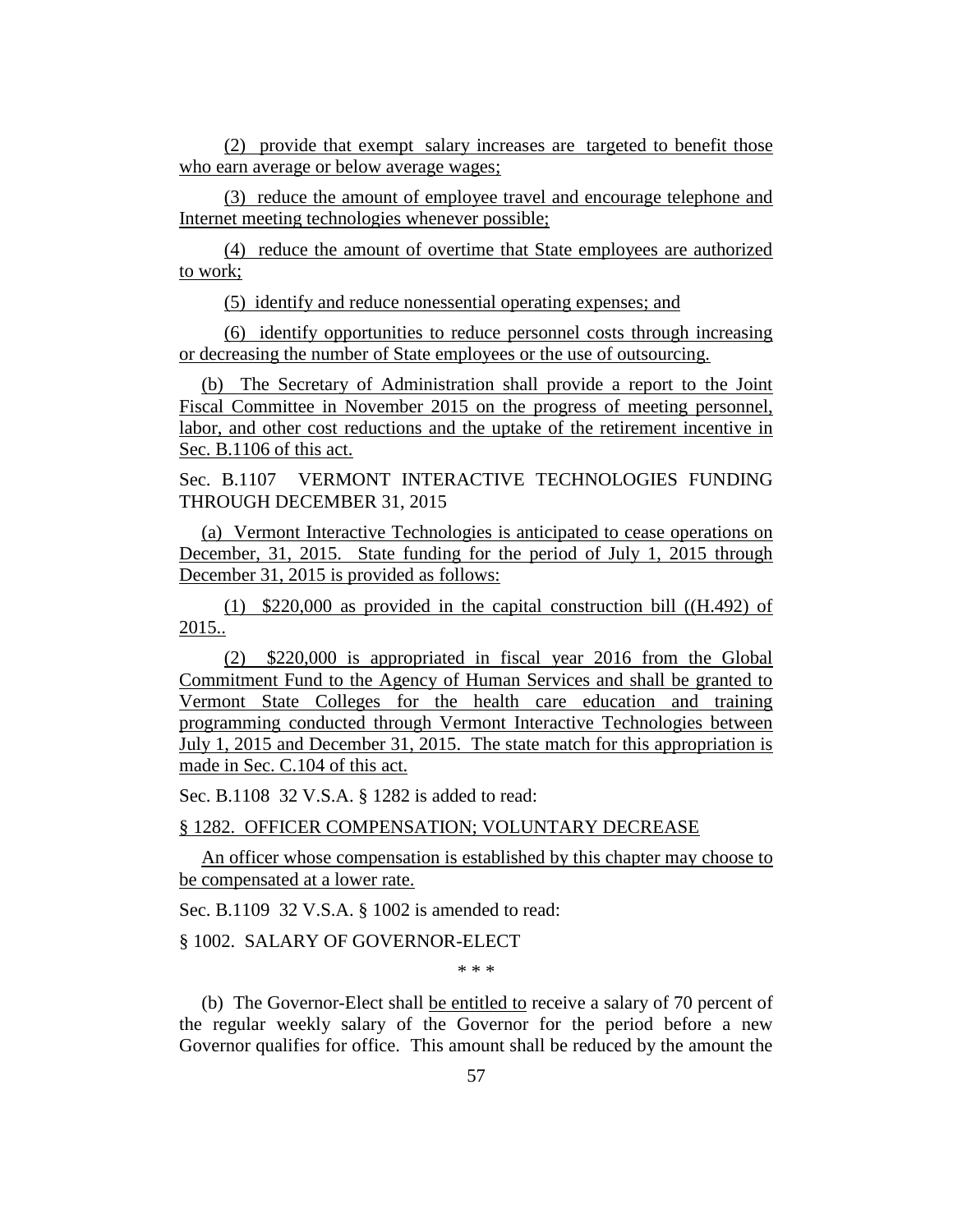Governor-Elect receives from the State during this period for services performed in fulfilling the duties of any office to which he or she was elected or appointed.

Sec. B.1110 32 V.S.A. 1003 is amended to read:

§ 1003. STATE OFFICERS

\* \* \*

(c) The annual salaries of the officers of the Judicial Branch named below shall be entitled to annual salaries as follows:

\* \* \*

Sec. B.1111 32 V.S.A. § 1012 is amended to read:

### § 1012. PUBLIC SERVICE BOARD

The annual salary of the Chairperson Chair of the Public Service Board shall be entitled to an annual salary that is the same as fixed for annual salary to which each Superior Court judge is entitled. The annual salary of each of the other members of the Public Service Board, each of whom shall serve on a part-time basis, shall be entitled to an annual salary equal to two-thirds of that of the annual salary to which the Chairperson Chair is entitled. The annual salary of the clerk of such Board shall be fixed by the Board with the approval of the Governor.

Sec. B.1112 32 V.S.A. § 1051 is amended to read:

# § 1051. SPEAKER OF THE HOUSE; PRESIDENT PRO TEMPORE

(a) The Speaker of the House and the President Pro Tempore of the Senate shall be entitled to receive annual compensation of \$10,080.00 for the 2005 Biennial Session and thereafter to be paid in biweekly payments; provided that, beginning on January 1, 2007, the annual compensation shall be adjusted annually thereafter by the cost of living adjustment negotiated for State employees under the most recent collective bargaining agreement. In addition to the annual compensation, the Speaker and President Pro Tempore shall be entitled to receive:

\* \* \*

Sec. B.1112.1 2 V.S.A. § 63 is amended to read:

§ 63. SALARY

(a) The base salary for the sergeant at arms Sergeant at Arms shall be \$42,675.00 as of July 8, 2007 \$47,917.00 as of January 1, 2015 provided that, beginning on July 1, 2015 and annually thereafter, this compensation shall be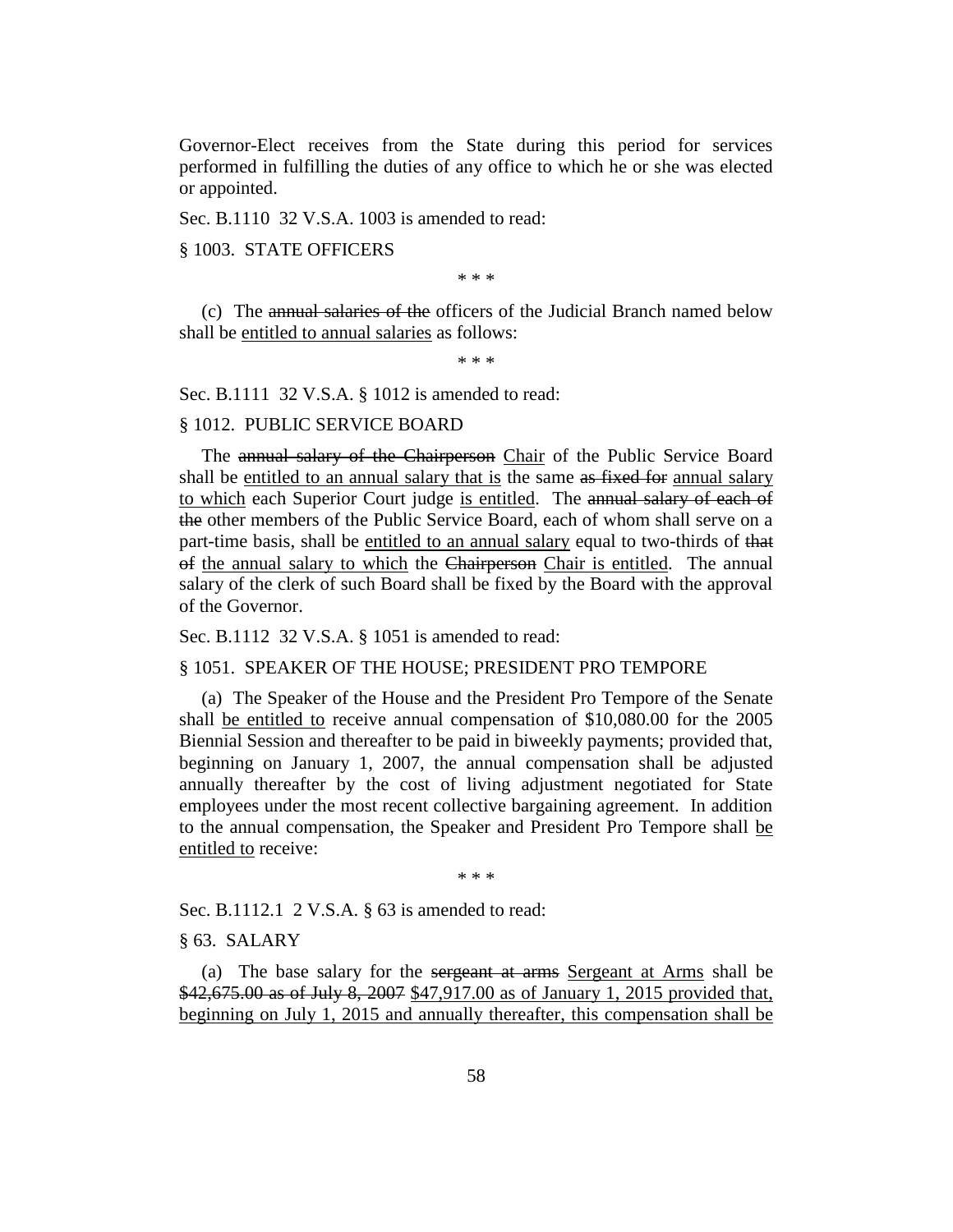adjusted by the cost of living adjustment negotiated for State employees under the most recent collective bargaining agreement.

(b) The joint rules committee Joint Rules Committee may establish the starting salary for the sergeant at arms Sergeant at Arms, ranging from the base salary to a salary which that is 30 percent above the base salary. The maximum salary for the sergeant at arms Sergeant at Arms shall be 50 percent above the base salary.

Sec. B.1113 32 V.S.A. § 1141 is amended to read:

### § 1141. ASSISTANT JUDGES

(a) $(1)$  The compensation of each Each assistant judge of the Superior Court shall be entitled to receive compensation in the amount of \$156.49 a day as of July 13, 2014 and \$161.65 a day as of July 12, 2015 for time spent in the performance of official duties and necessary expenses as allowed to classified State employees. Compensation under this section shall be based on a two-hour minimum and hourly thereafter.

(2)(A) The compensation paid to an assistant judge pursuant to this section shall be paid by the State except as provided in subdivision (B) of this subdivision  $(2)$ .

(B) The compensation paid to an assistant judge pursuant to this section shall be paid by the county at the State rate established in subdivision  $(a)(1)$  of this section when an assistant judge is sitting with a presiding Superior judge in the Civil or Family Division of the Superior Court.

(b) Assistant judges of the Superior Court shall be entitled to receive pay for such days as they attend Court when it is in actual session, or during a Court recess when engaged in the special performance of official duties.

Sec. B.1114 32 V.S.A. § 1142 is amended to read:

### § 1142. PROBATE JUDGES

(a) The annual salaries of the Probate judges in the several Probate Districts shall be entitled to receive the following annual salaries, which shall be paid by the State in lieu of all fees or other compensation, shall be as follows:

\* \* \*

(b) Probate judges shall be entitled to be paid by the State for their actual and necessary expenses under the rules and regulations pertaining to classified State employees. The compensation for the Probate judge of the Chittenden District shall be for full-time service.

\* \* \*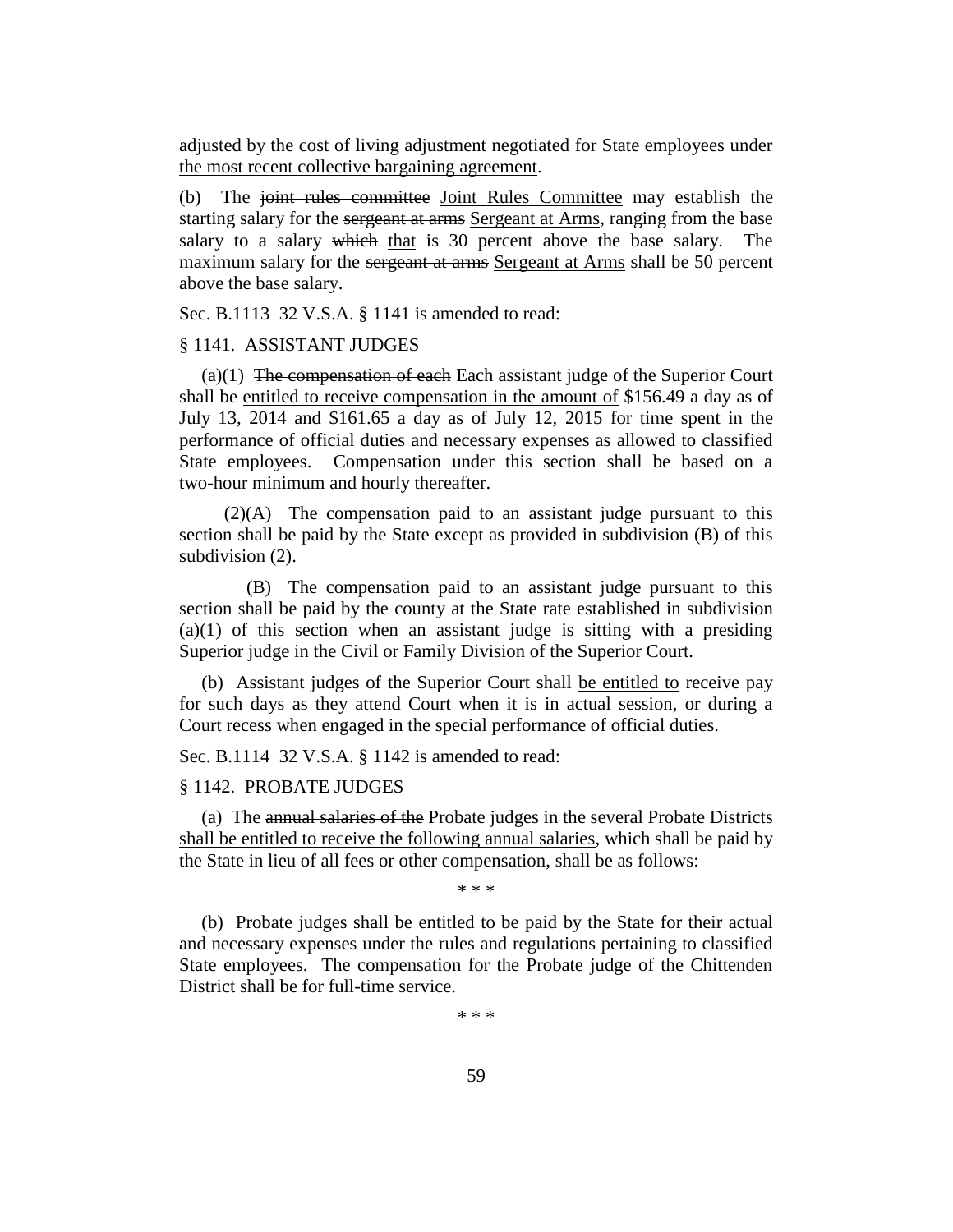Sec. B.1115 32 V.S.A. § 1182 is amended to read:

#### § 1182. SHERIFFS

(a) The annual salaries of the sheriffs of all counties except Chittenden shall be entitled to receive salaries in the amount of \$72,508.00 as of July 13, 2014 and \$74,901.00 as of July 12, 2015. The annual salary of the sheriff Sheriff of Chittenden County shall be entitled to an annual salary in the amount of \$76,732.00 as of July 13, 2014 and \$79,264.00 as of July 12, 2015.

\* \* \*

Sec. B.1116 32 V.S.A. § 1183 is amended to read: § 1183. STATE'S ATTORNEYS

(a) The annual salaries of State's Attorneys shall be entitled to receive annual salaries as follows:

\* \* \*

### Sec. B.1117 PSAP; TRANSITION FUNDING

(a) In addition to the PSAP funding in Sec. B.235 of this act, in fiscal year 2016, \$425,000 of E-911 funds is appropriated to the Department of Public Safety for the purposes of Sec. E.208.1 of this act.

Sec. C.100 2014 Acts and Resolves No. 179, Sec. C.108 is amended to read:

Sec. C.108 INTERIM STUDY ON THE FEASIBILITY OF ESTABLISHING A PUBLIC RETIREMENT PLAN

\* \* \*

(d) Report. By January 15, 2015 2016, the Committee shall report to the General Assembly its findings and any recommendations for legislative action. In its report, the Committee shall state its findings as to every factor set forth in subdivision  $(c)(1)(A)$  of this section, whether it recommends that a public retirement plan be created, and the reasons for that recommendation. If the Committee recommends that a public retirement plan be created, the Committee's report shall include specific recommendations as to the factors listed in subdivision  $(c)(1)(B)$  of this section.

(e) Meetings; term of Committee; chair. The Committee may meet no more than six times and shall cease to exist on January 15, 2015 2016. The State Treasurer shall serve as Chair of the Committee and shall call the first meeting.

\* \* \*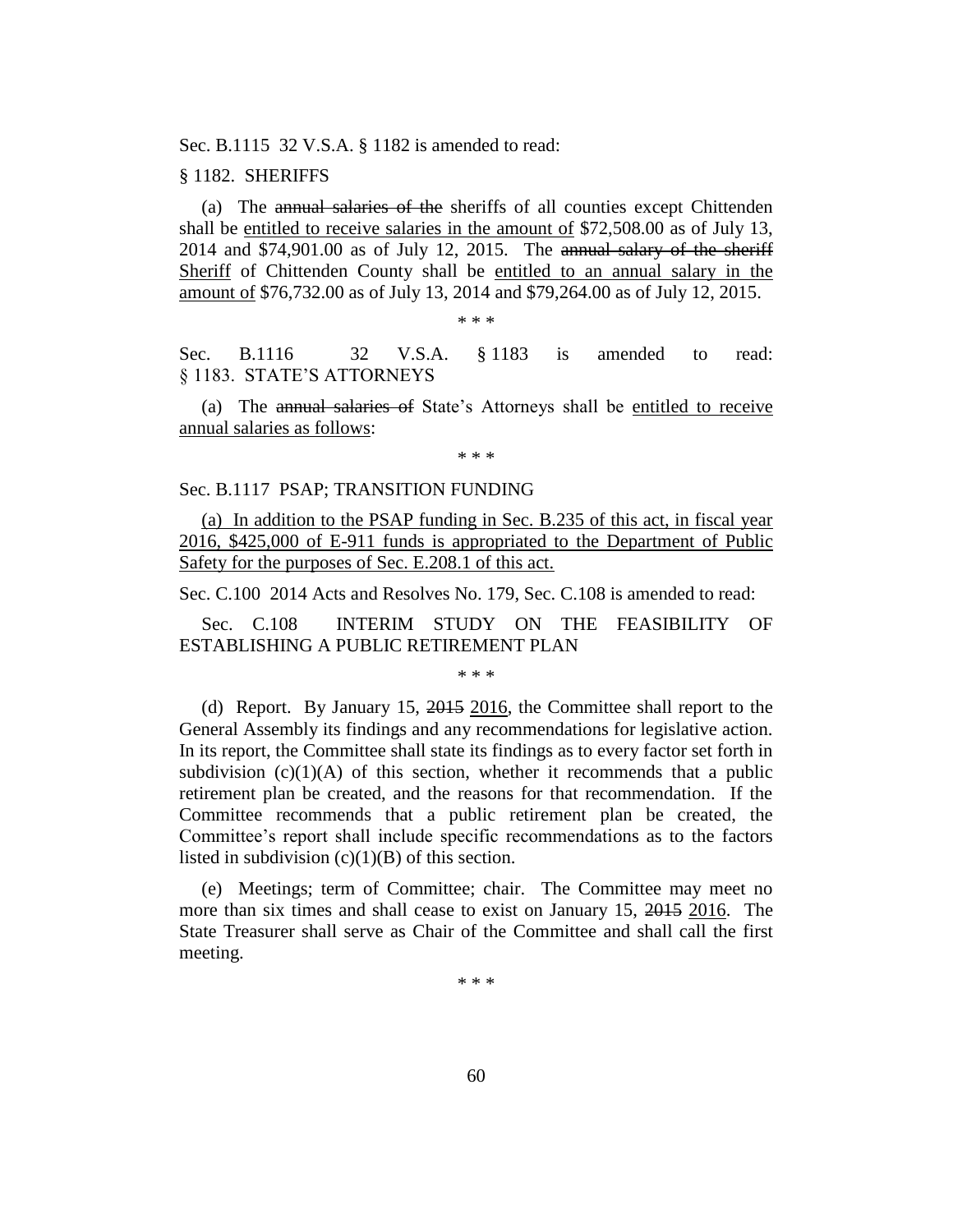Sec. C.101 BLUE RIBBON COMMISSION ON FINANCING HIGH QUALITY, AFFORDABLE CHILD CARE

(a) Creation. The Secretary of Administration shall establish a Blue Ribbon Commission on Financing High Quality, Affordable Child Care.

(b) Purpose. The purposes of the Commission are as follows:

(1) to inventory and review reports and recommendations issued over the past 10 years relating to high quality, affordable child care;

(2) to determine the elements inherent in all quality child care programs; and

(3) to make recommendations to the General Assembly and the Governor on the most effective use of existing public funding.

(c) The Blue Ribbon Commission will collaborate and work to support goals and strategies within the Vermont Early Childhood Framework and the accompanying Vermont Early Childhood Action Plan.

(d) The goals of the Commission are as follows:

(1) To determine the total costs of providing equal access to voluntary, high quality, early care and education for all Vermont children, ages birth through five. The Commission shall consider the needs and preferences of families, which may range along a continuum from partial day or partial year services to full day or full year services and include nontraditional work hours as well as usual business hours or a combination of these. The Commission shall also consider various family compositions and income levels, and recommend the amount that families should pay toward the costs of high quality, early care and education based on a sliding scale.

(2) To work in coordination with the ongoing efforts of Vermont's Early Learning Challenge – Race to the Top grant, Vermont's PreK Expansion Grant, and Vermont's implementation of Act 166 – Universal PreK.

(3) To examine current policies in Vermont's Child Care Financial Assistance Program (CCFAP) in relation to national trends and innovation in subsidy practice, as well as the relationship between CCFAP and other public benefits taking into consideration the overall impact on families, and recommend changes to maximize the use of CCFAP to support affordable access to high quality, early care and education for eligible families.

(4) To review and identify all potentially available funding for high quality, affordable early care and education.

(5) To explore possible funding sources for equal access to voluntary, high quality, early care and education for all of Vermont children, ages birth through five, including investigating child care tax credits, identifying possible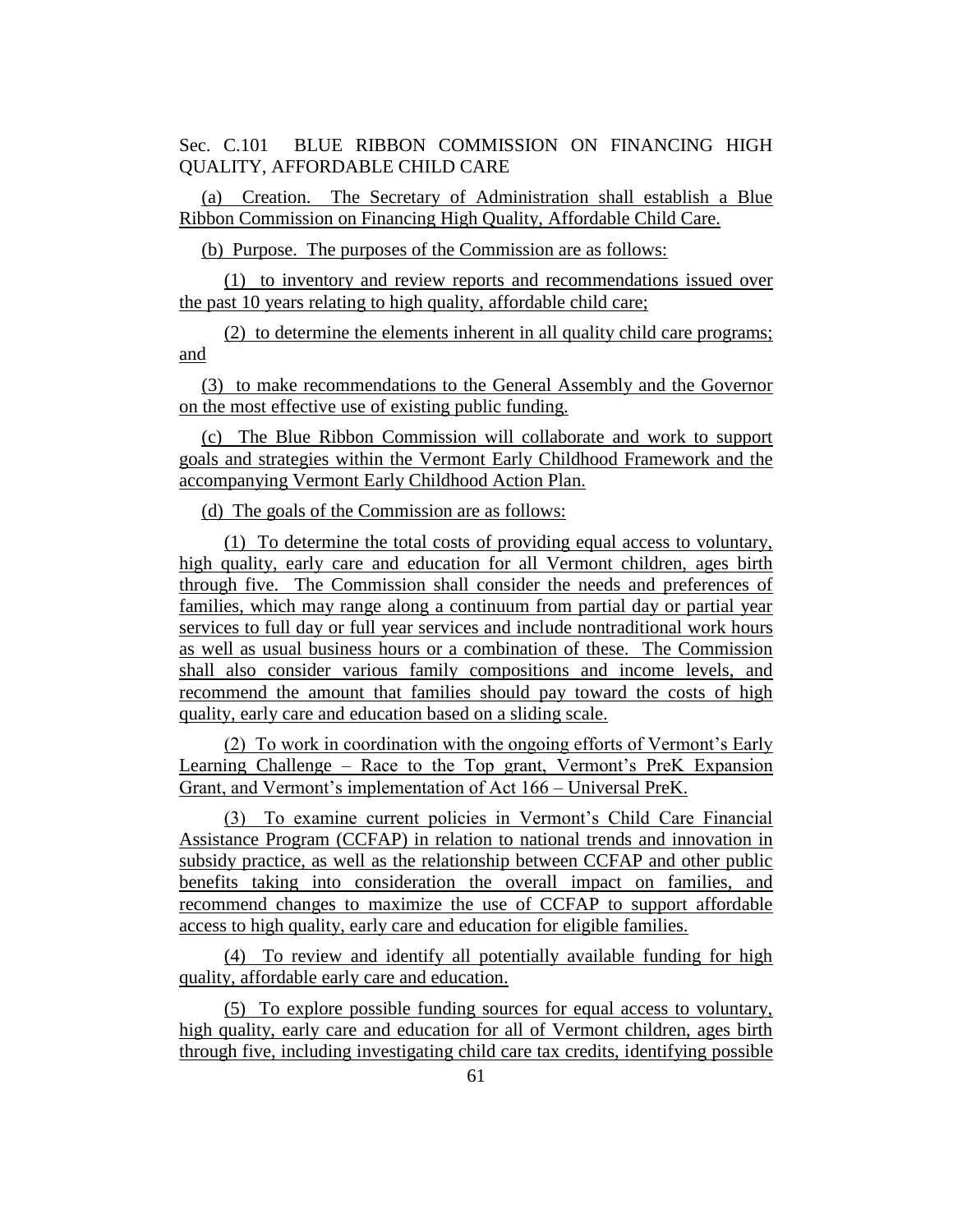revenue from health care reform, from changes in the education system, from possible funding generating systems such as fees, and possible reallocation or expansion of tax and fee revenues.

(e) Membership. The Commission shall consist of members to be selected as follows:

(1) the Secretary of Education or designee;

(2) the Secretary of Administration or designee;

(3) the Secretary of Human Services or designee;

(4) the following members appointed by the Governor:

(A) a representative from the Agency of Human Services, Child Development Division;

(B) a representative from higher education;

(C) three representatives of the Vermont business community;

(D) a representative of the financial services industry in the State;

(E) a representative of licensed and registered home-based early learning and development programs in the State;

(F) a representative of licensed center-based early learning and development programs in the State;

(G) a representative of Head Start;

(H) a representative of the Parent Child Centers;

(I) two parents of children enrolled in an early care and education program in the State, one of whom is serving in the military;

(J) a representative of a child advocacy group; and

(K) a representative from the Building Bright Futures State Council.

(f) The first meeting of the Commission shall be held on or before July 15, 2015.

(g) The Commission shall have the administrative, technical, and legal assistance of the Secretary of Administration.

(h) The Commission shall report on its findings to the Governor and to the Senate Committees on Education, on Finance, and on Health and Welfare and to the House Committees on Education, on Human Services, and on Ways and Means on or before November 1, 2016.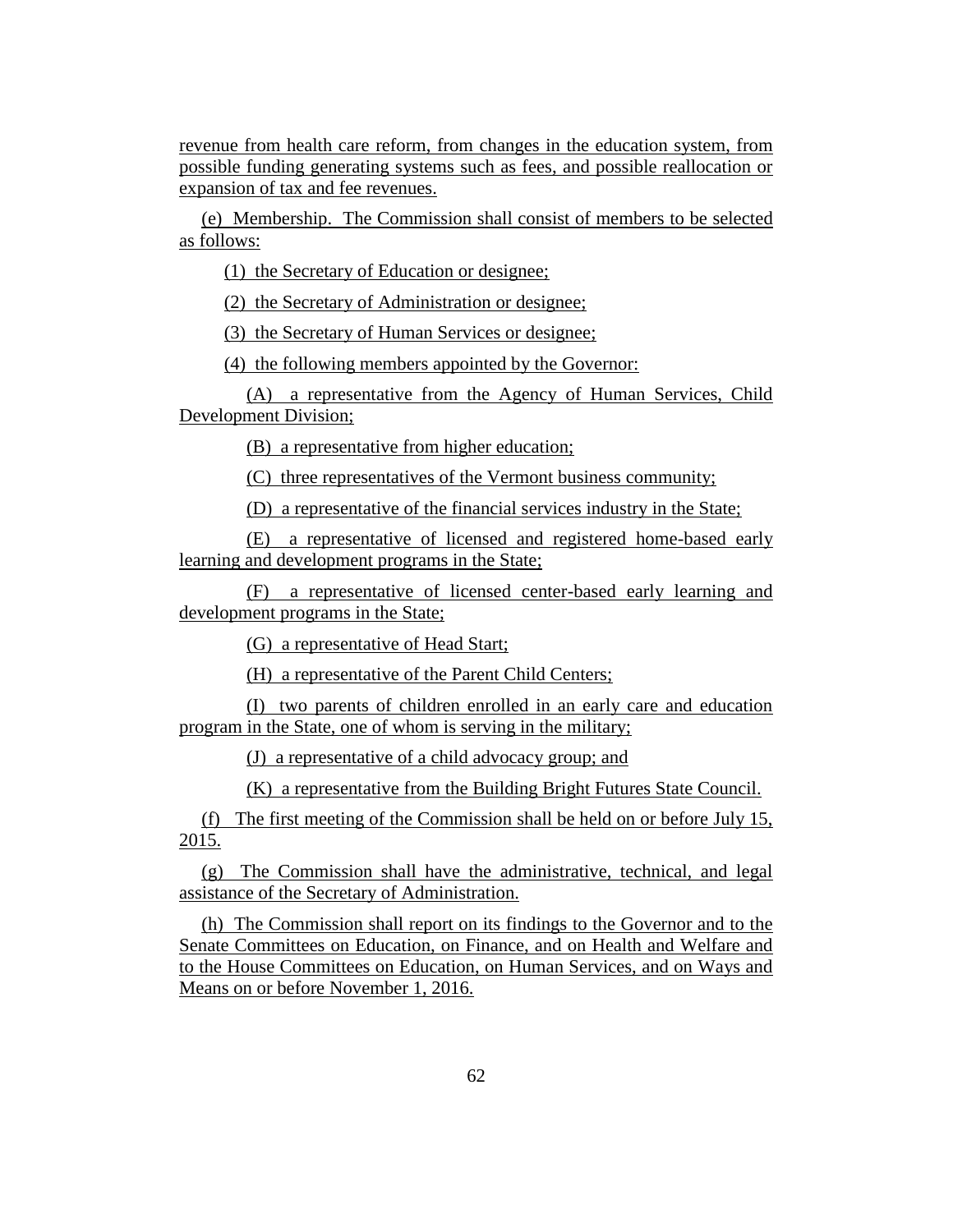Sec. C.102 2015 Acts and Resolves No. 4, Sec. 61(a)(4) is amended to read:

(4) The following amounts shall be transferred to the Transportation Infrastructure Bond Fund from the Transportation Fund: 3,150,000,000 2,500,000,000 Sec. C.102.1 CONTINGENT SPENDING AUTHORITY; DELAYED

#### (a) As used in this section:

PROJECTS; PAVING PROGRAM ACTIVITIES

(1) The phrase "net balance" means an overall positive balance consisting of either the sum of any unreserved monies in the Transportation Fund and TIB Fund remaining at the end of fiscal year 2015, or the overall positive balance in either Fund at the end of fiscal year 2015 after subtracting any deficit in the other Fund.

(2) The phrase "net increase" means an overall increase in forecasted revenues under the July 2015 consensus revenue forecast over the January 2015 consensus revenue forecast for fiscal year 2016, consisting of either the sum of forecasted increases in Transportation Fund and TIB Fund revenues, or an overall increase in forecasted revenues after subtracting a forecasted downgrade in either Fund.

(b) Subject to the funding of the Transportation Fund Stabilization Reserve in accordance with 32 V.S.A. § 308a and to the limitations of 19 V.S.A. § 11f (Transportation Infrastructure Bond Fund), and notwithstanding 32 V.S.A. § 308c (Transportation Fund Balance Reserve), if any net balance exists at the end of fiscal year 2015, or if there is a net increase in the July 2015 consensus revenue forecast, up to a total amount of \$3,000,000.00 of the net balance and the net increase, and up to a total amount of \$12,000,000.00 in matching federal funds, is hereby appropriated to be used on a project that otherwise would be required to be delayed under the terms of the fiscal year 2016 Transportation Program approved by the General Assembly.

(c) If the full amount of any net balance and net increase is not expended under subsection (b) of this section, the remaining amount is hereby appropriated to advance Paving Program projects or to increase Statewide Paving Program activities authorized in fiscal year 2016 in the Transportation Program approved by the General Assembly.

(d) If the Agency expends funds under the authority of this section, it shall notify the House and Senate Committees on Transportation when the General Assembly is in session, or the Joint Transportation Oversight Committee when the General Assembly is not in session.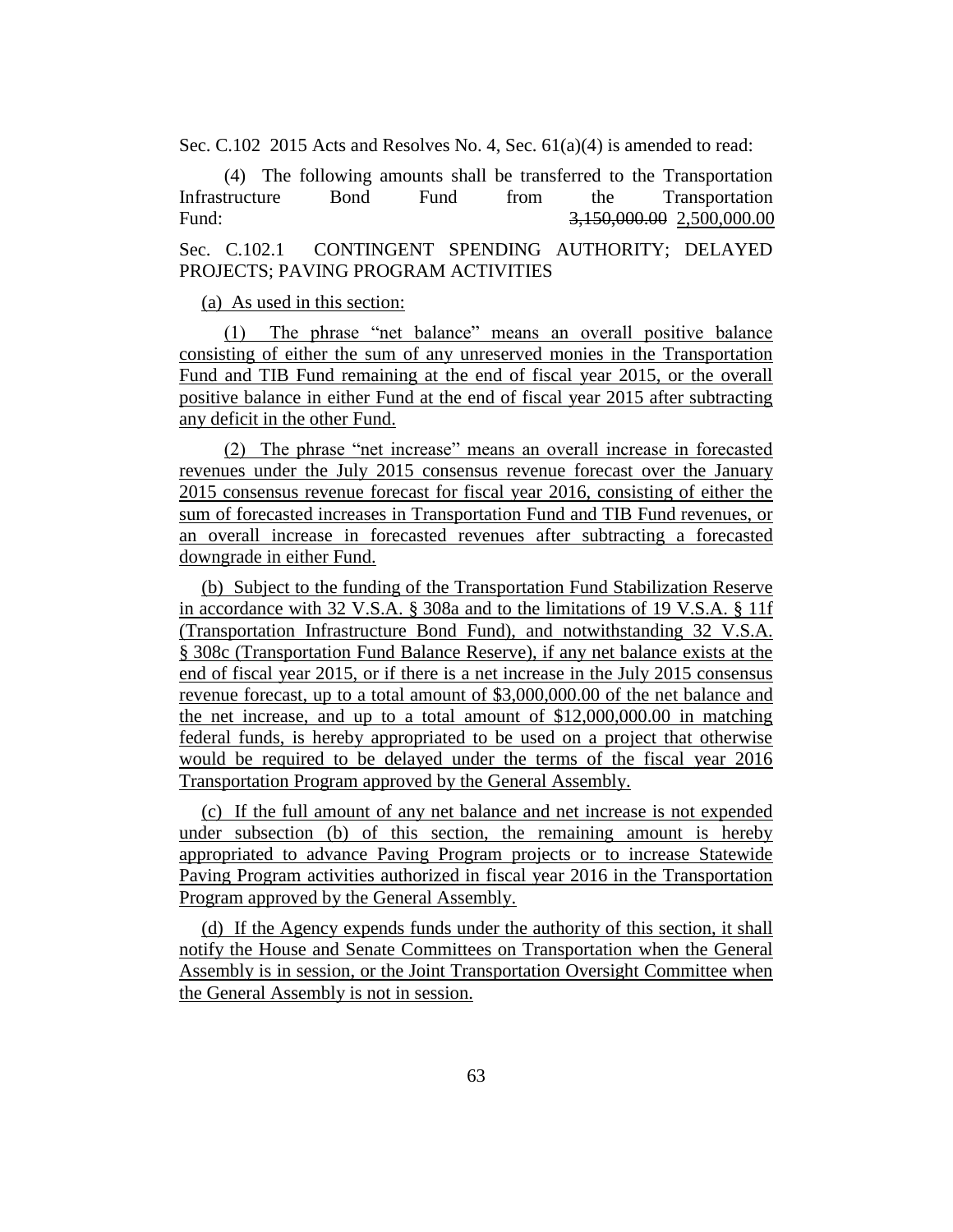Sec. C.103 32 V.S.A. § 704 is amended to read:

### § 704. INTERIM BUDGET AND APPROPRIATION ADJUSTMENTS

(a) The General Assembly recognizes that acts of appropriations and their sources of funding reflect the priorities for expenditures of public funds enacted by the Legislature, and that major reductions or adjustments transfers, when required by reduced State revenues or other reasons, ought to be made whenever possible by an act of the Legislature reflecting its revisions of those priorities. Nevertheless, if the General Assembly also recognizes that when it is not in session, it may be necessary to reduce authorized appropriations and their sources of funding may be adjusted, and funds may need to be transferred, to maintain a balanced State budget. Under these limited circumstances, it is the intent of the General Assembly that appropriations may be reduced and funds transferred when the General Assembly is not in session pursuant to the provisions of this section.

 $(b)(1)$  If the official State revenue estimates of the Emergency Board for the General Fund, the Transportation Fund, or federal funds, determined under section 305a of this title have been reduced by one percent or more from the estimates determined and assumed for purposes of the general appropriations act or budget adjustment act, and if the General Assembly is not in session, in order to adjust appropriations and their sources of funding under this subdivision, the Secretary shall prepare a plan for approval by the Joint Fiscal Committee, and authorized appropriations and their sources of funding may be adjusted and funds transferred pursuant to a plan approved under this section Except as otherwise provided in subsection (f) of this section, in each instance that the official State revenue estimate for the General Fund, the Transportation Fund, or federal funds has been reduced by one percent or more from the estimates determined and assumed for purposes of the current fiscal year's appropriations, the Secretary of Administration shall prepare an expenditure reduction plan for approval by the Joint Fiscal Committee, provided that any total reductions in appropriations and transfers of funds are not greater than the reductions in the official State revenue estimate.

(2) If the Secretary of Administration determines that the current fiscal year revenues for the General Fund, Transportation Fund, or federal funds are likely to be reduced from the official revenue estimates by less than one percent, the Secretary may prepare and implement an expenditure reduction plan, and implement appropriations reductions in accordance with the plan. The Secretary may implement a plan under this subdivision without the approval of the Joint Fiscal Committee if reductions to any individual appropriation do not exceed five percent of the appropriation's amount for personal services, operating expenses, grants, and other categories, and provided that the plan is designed to minimize any negative effects on the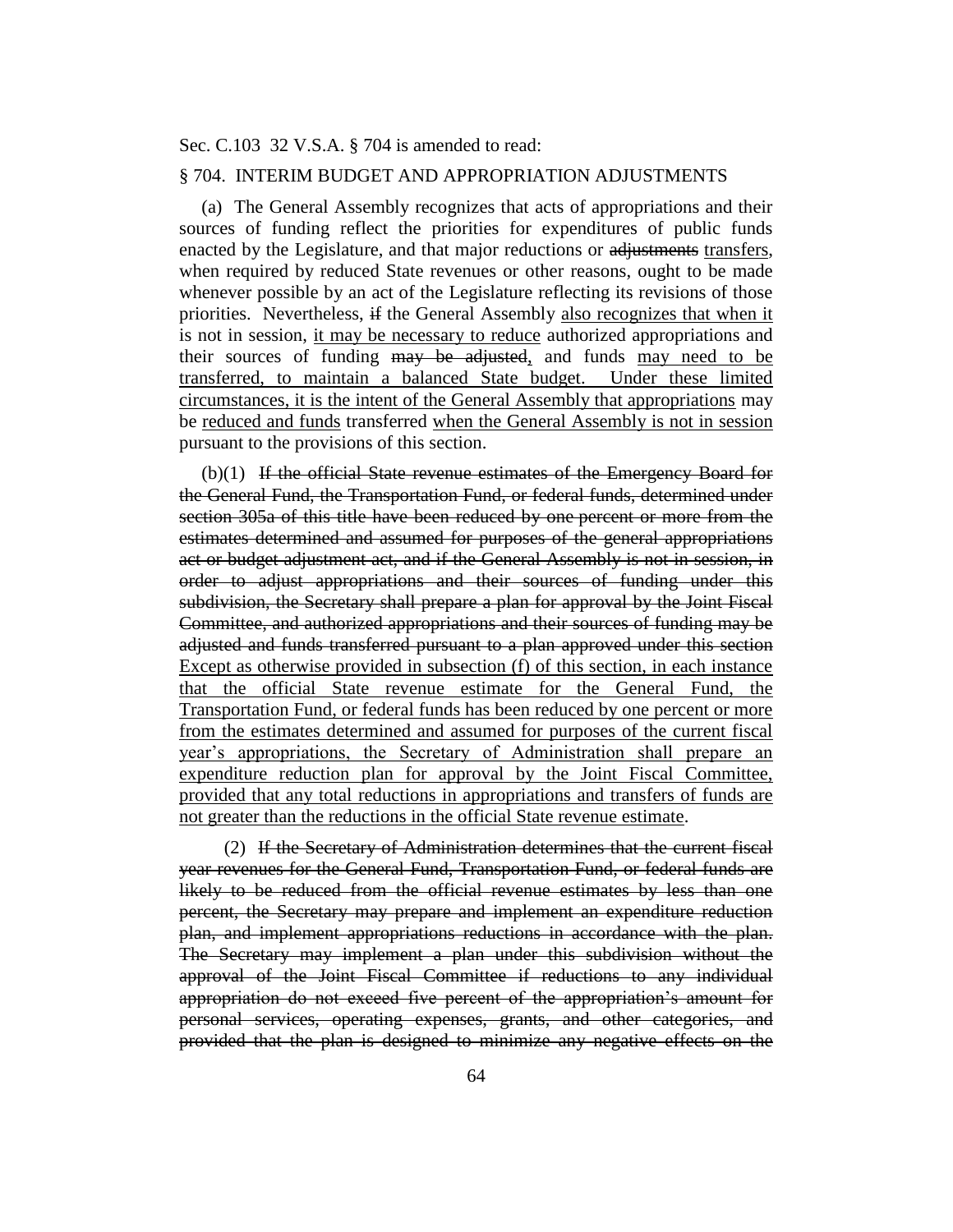delivery of services to the public, and shall not have any unduly disproportionate effect on any single function, program, service, benefit, or county. Plans not requiring the approval of the Joint Fiscal Committee shall be filed with the Joint Fiscal Office prior to implementation. If the Secretary's plan consists of disproportionate reductions greater than five percent in any line item, such plan shall not be implemented without the approval of the Joint Fiscal Committee In each instance that the official State revenue estimate for the General Fund, the Transportation Fund, or federal funds has been reduced by less than one percent from the estimates determined and assumed for purposes of the current fiscal year's appropriations, the Secretary of Administration may prepare and implement an expenditure reduction plan without the approval of the Joint Fiscal Committee, provided that any total reductions in appropriations and transfers of funds are not greater than the reductions in the official State revenue estimate. The Secretary may implement an expenditure reduction plan under this subdivision if plan reductions to the total amount appropriated in any section or subsection do not exceed five percent, the plan is designed to minimize any negative effects on the delivery of services to the public, and the plan does not have any unduly disproportionate effect on any single function, program, service, benefit, or county. Plans not requiring the approval of the Joint Fiscal Committee shall be filed with the Joint Fiscal Office prior to implementation. If the Secretary's plan consists of reductions greater than five percent to the total amount appropriated in any section or subsection, such plan shall only be implemented in the manner provided for in subdivision (1) of this subsection.

(c) A An expenditure reduction plan prepared by the Secretary shall indicate:

 $(1)$  the amounts to be adjusted reduced in each appropriation, and by funding source, and the amounts to be transferred;

(2) in personal services, operating expenses, grants, and other categories, shall indicate the effect of each adjustment reduction in appropriations and their sources of funding, and each fund transfer, on the primary purposes of the program, and;

(3) shall indicate how it is designed to minimize any negative effects on the delivery of services to the public,; and

(4) any unduly disproportionate effect the plan may have on any single function, program, service, benefit, or county.

(d) An expenditure reduction plan implemented under subdivision (b)(2) of this section shall not include any reduction in:

(1) appropriations authorized and necessary to fulfill the State's debt obligations;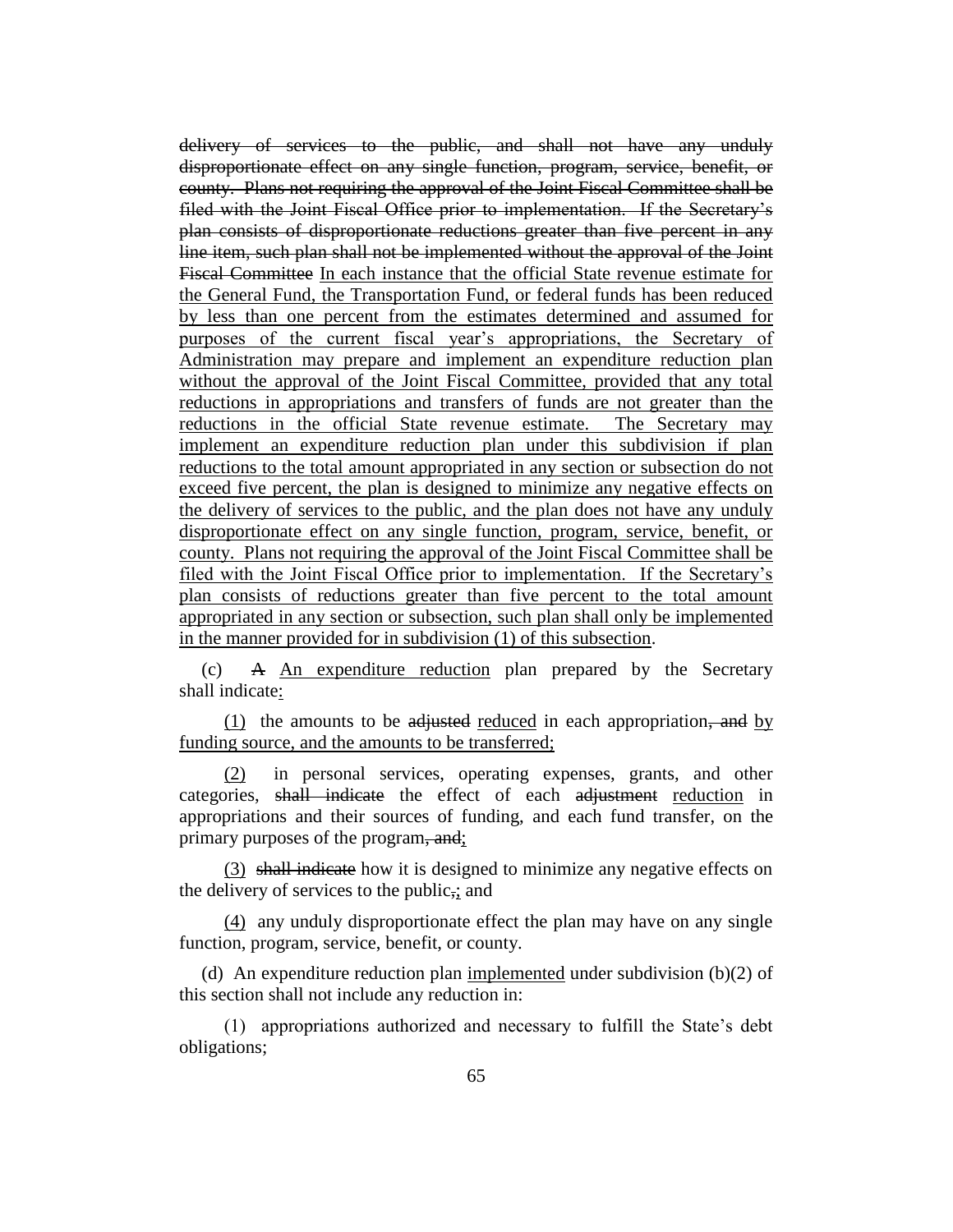(2) appropriations authorized for the Judicial or Legislative Branch, except that the plan may recommend reductions for consideration by the Judicial or Legislative Branch; or

(3) appropriations for the salaries of elected officers of the Executive Branch listed in subsection 1003(a) of this title.

(e)(1) The Joint Fiscal Committee shall have 21 days from the date of submission of  $\alpha$  any expenditure reduction plan under subdivision (b)(1) of this section to consider the plan, and may approve or disapprove the plan upon a vote of a majority of the members of the Committee. If the Committee vote results in a tie, the plan shall be deemed disapproved; and if the Committee fails for any other reason to take final action on such plan within 21 days of its submission to the Committee, it shall be deemed to be disapproved. During the 21-day period for consideration of the plan, the Committee shall conduct a public hearing and provide an opportunity for public comment on the plan.

(2) If the plan is disapproved, then in order to communicate the priorities of the General Assembly, the Committee shall make recommendations to the Secretary for amendments to the plan. Within seven days after the Committee notifies the Secretary of its disapproval of a plan, the Secretary may submit a final plan to the Committee. The Committee shall have 14 days from the date of submission of a final plan to consider that plan and to vote by a majority of the members of the Committee to approve or disapprove the plan; but if the Committee fails to approve or disapprove the plan by a majority vote, the plan shall be deemed disapproved. If the Secretary's final plan includes any changes from the original plan other than those recommended by the Committee, then during the 14-day period for consideration of the final plan, the Committee shall conduct a public hearing and provide an opportunity for public comment, with the scope of the hearing and the comments limited to the changes from the original plan.

(3) In determining whether to approve a plan submitted by the Secretary under this subsection, the Committee shall consider whether the plan minimizes any negative effects on the delivery of services to the public, and whether the plan will have any unduly disproportionate effect on any single function, program, service, benefit, or county.

(4) Any plan disapproved under subdivision (b)(1) of this section shall not be implemented.

(5) For purposes of this section, the Committee shall be convened at the call of the Chair or at the request of at least three members of the Committee.

(f) In the event of a reduction in the official revenue estimate of one percent or more and the Joint Fiscal Committee does not approve the Secretary's final expenditure reduction plan prepared under subdivision (b)(1)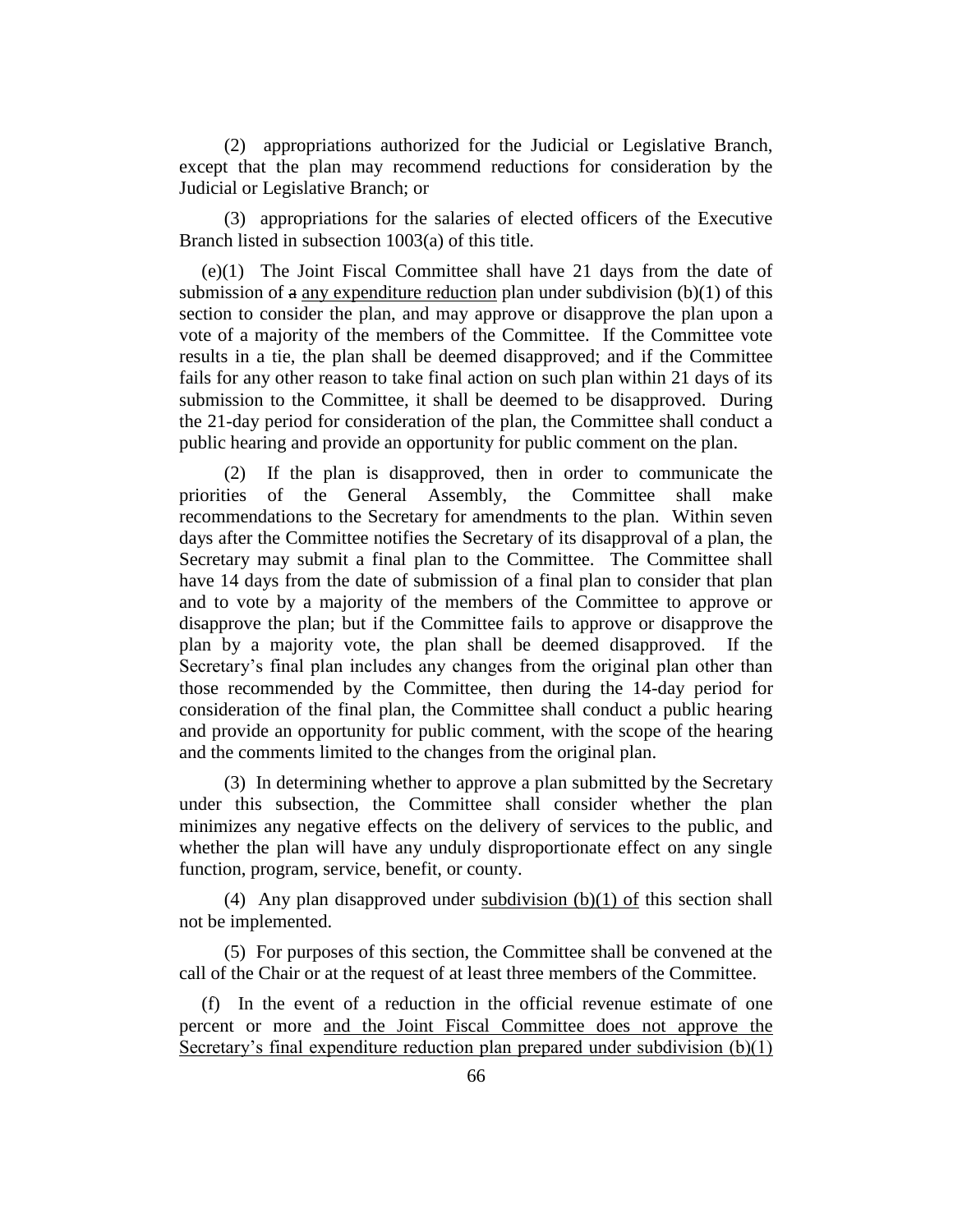of this section, the Secretary may implement an expenditure reduction plan in the manner provided for in subdivision  $(b)(2)$  of this section, provided that the reduction in appropriations expenditure reduction plan is not greater than one percent of the prior official revenue estimate. If the Secretary implements an expenditure reduction plan under the authority of this subsection, any subsequent expenditure reduction plan that is required to address the remaining imbalance under the current official State revenue estimate may only be implemented in the manner provided for in subdivision (b)(1) of this section.

(g) No expenditure reduction plan may be approved or implemented under this section which:

(1) would reduce appropriations from any fund by more than the cumulative reductions in the official State revenue estimates of the Emergency Board for the General Fund, the Transportation Fund, or federal funds, determined under section 305a of this title, from the estimate originally determined and assumed for purposes of the general appropriations act or budget adjustment act; minus the total reductions in appropriations already taken under this section in that fund in the fiscal year;

(2) would result in total reductions under this section in appropriations in the fiscal year from any fund, or transfers to that fund, by more than four percent of the estimate originally determined and assumed for purposes of the general current fiscal year's appropriations act or budget adjustment act; or

 $\left(\frac{3}{2}\right)$  would adjust reduce expenditures or transfer revenues or expenditures of the Education Fund as prescribed by law.

(h) The provisions of this section shall apply to each An expenditure reduction plan may only be implemented under subsection (b) of this section subsequent to an official State revenue estimate of the Emergency Board in the fiscal year and when the General Assembly is not in session.

(i) The provisions of 2 V.S.A. § 20(d) (expiration of required reports) shall not apply to the plan to be made under this section.

(j) In each instance that cumulative revenue collections during the month of September or October are four percent or more below the respective cumulative monthly revenue targets, the Emergency Board shall convene in the manner provided for in subsection 305a(b) of this title to determine whether to revise the official State revenue estimate.

(k) As used in this section:

(1) "Cumulative monthly revenue targets" means monthly revenue targets adopted based on the most current official State revenue estimates, as agreed upon by the Legislative Joint Fiscal Office and the Secretary.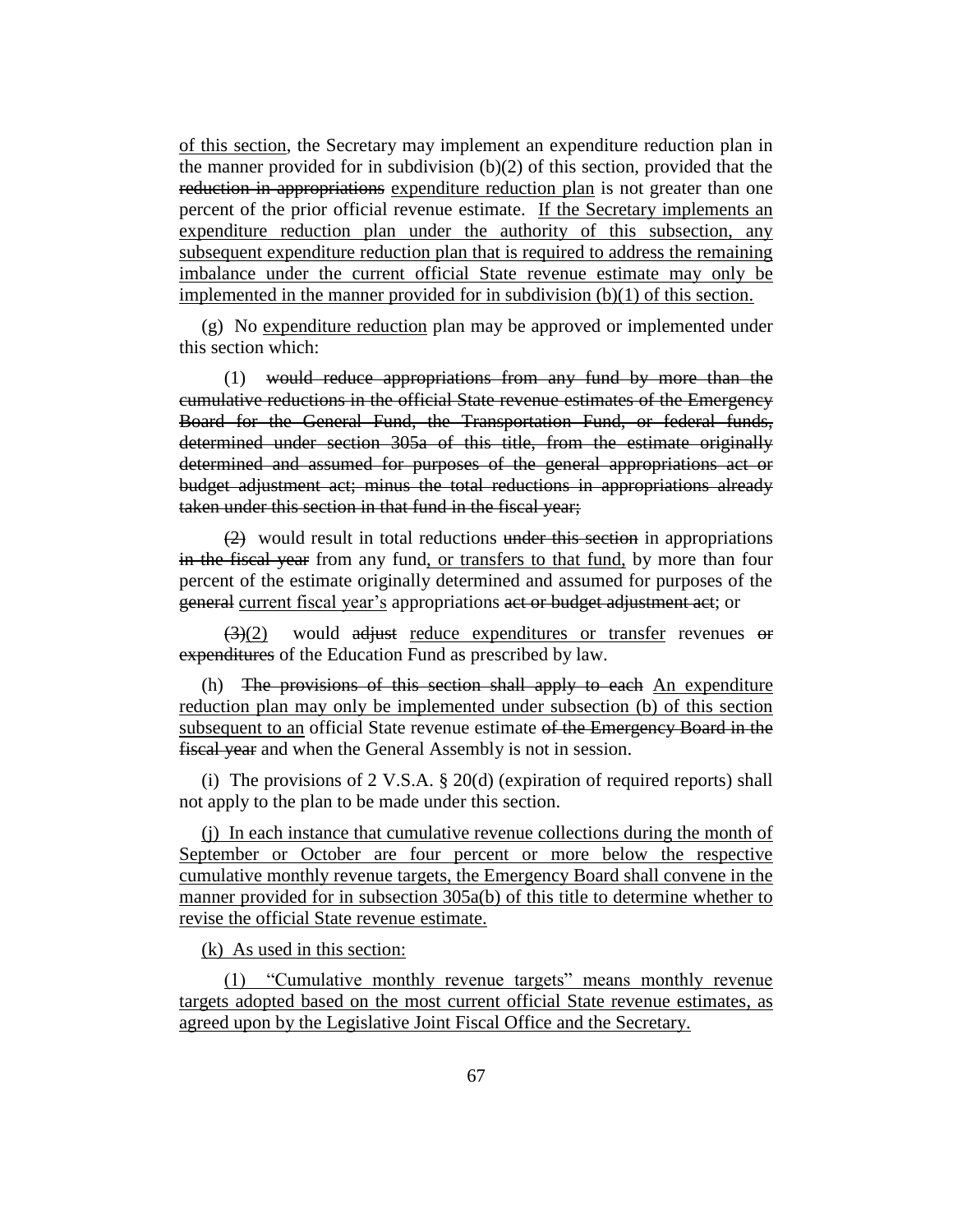(2) "Expenditure reduction plan" means a rescission plan that includes reducing and adjusting appropriations and their sources of funding, and transferring and adjusting funds, from the amounts authorized in the current fiscal year's appropriations.

(3) "Official State revenue estimates" means a revenue estimate determined by the Emergency Board, as provided in section 305a of this title. An official State revenue estimate does not mean cumulative monthly revenue targets.

Sec. C.104 FISCAL YEAR 2015 ONE-TIME APPROPRIATIONS

(a) The amount of \$1,000,000 of R.J. Reynolds Tobacco Co. settlement proceeds that had been reserved for attorney's fees and other related expenditures shall be transferred to the General Fund and distributed as follows:

(1) The amount of \$210,000 shall be appropriated to the Secretary of Administration in fiscal year 2015 to be utilized to reimburse costs to facilitate the implementation of video conferencing and other actions to reduce the long-term spending needs of the Judiciary and other components of the criminal justice system.

(2) The amount of \$75,000 shall be appropriated to the Secretary of Administration for the classification study required by Sec. E.100.1 of this act.

(3) The amount of \$98,934 shall be appropriated to the Agency of Human Services for State match for the Global Commitment appropriation in Sec. B.1107 of this act for health care training provided through Vermont Interactive Technologies between July 1, 2015 and December 31, 2015.

(4) The amount of \$89,940 shall be appropriated to the Agency of Human Services for state match for a Global Commitment appropriation of \$200,000 in fiscal year 2016 for the home health prospective payment system change provided in Sec. E.306.3 of this act.

(b) The remaining amount of \$526,126 and an additional \$7,000,000 of general funds, for a total of \$7,526,126 are appropriated to the Department of Corrections to be carried forward and used for expenditure in fiscal year 2016 and for the purposes of the calculation under 32 V.S.A. § 308 shall be not be included the fiscal year 2016 reserve calculation but shall be reflected in the fiscal year 2107 calculation.

Sec. C.105 FISCAL YEAR 2015 TRANSFER TO SERGEANT AT ARMS

(a) In fiscal year 2015, the amount of \$28,460 shall be transferred from the Legislative Council budget to the Sergeant at Arms budget.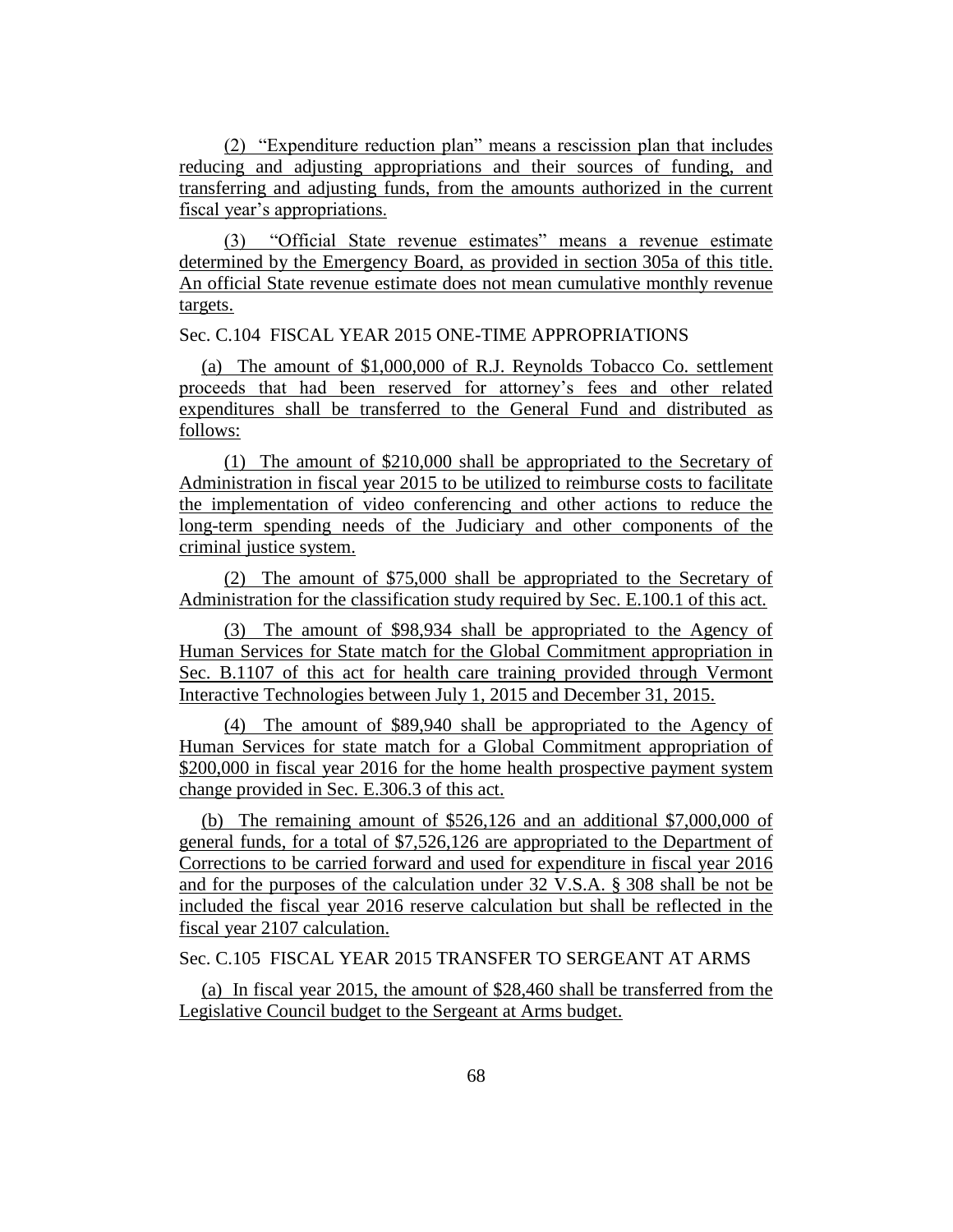# Sec. C. 106 VERMONT HEALTH CONNECT REPORTS

(a) The Chief of Health Care Reform shall provide monthly reports beginning on June 1, 2015 to the Joint Fiscal Office for distribution to members of the Health Reform Oversight Committee and the Joint Fiscal Committee and to the Office of Legislative Council for distribution to members of the House Committee on Health Care and the Senate Committees on Health and Welfare and on Finance. Each Office shall also post the reports on its website. The reports shall address:

(1) the schedule, cost, and scope status of the Vermont Health Connect system's Release 1 and Release 2 development efforts, including whether any critical path items did not meet their milestone dates and the corrective actions being taken;

(2) an update on the status of current risks in Vermont Health Connect's implementation;

(3) an update on the actions taken to address the recommendations in the Auditor's report on Vermont Health Connect dated April 14, 2015 and any other audits of Vermont Health Connect; and

(4) an update on the preliminary analysis of alternatives to Vermont Health Connect.

Sec. C.106.1 INDEPENDENT REVIEW OF VERMONT HEALTH **CONNECT** 

(a) The Chief of Health Care Reform shall provide the Joint Fiscal Office with the materials provided by the Independent Verification and Validation (IVV) firms evaluating Vermont Health Connect. The reports shall be provided in a manner that protects security and confidentiality as required by any memoranda of understanding entered into by the Joint Fiscal Office and the Executive Branch. The Joint Fiscal Office shall analyze the reports and shall provide information regarding Vermont Health Connect information technology systems to the Health Reform Oversight Committee, the Joint Fiscal Committee, the Speaker of the House of Representatives, and the President Pro Tempore of the Senate in July, September, and October 2015 and at other times as appropriate.

Sec. C.106.2 VERMONT HEALTH CONNECT OUTCOMES

(a) The General Assembly expects Vermont Health Connect to achieve the following milestones with respect to qualified health plans offered in the individual market:

(1) On or before May 31, 2015, the vendor under contract with the State to implement the Vermont Health Benefit Exchange shall deliver the information technology release providing the "back end" of the technology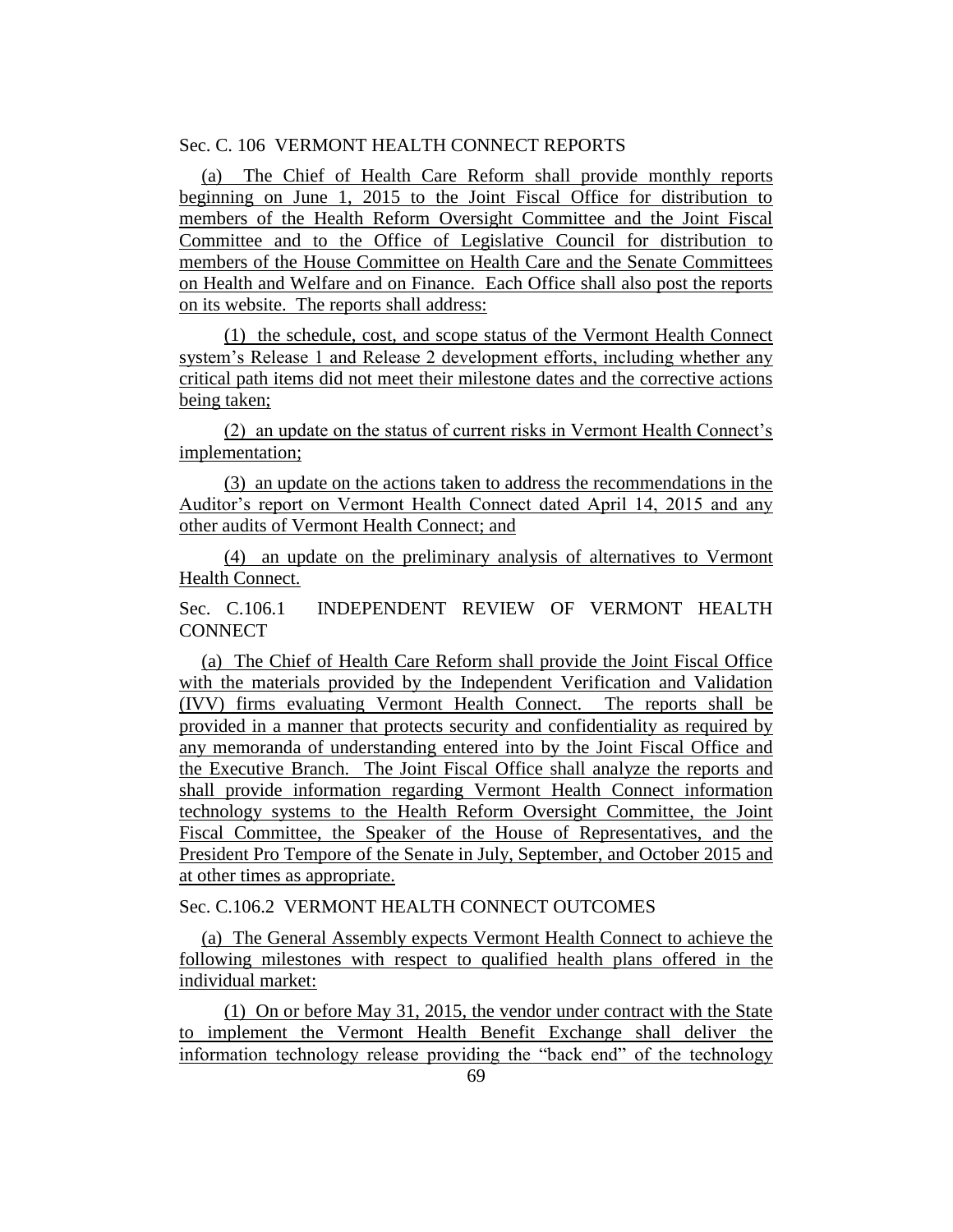supporting changes in circumstances and changes in information to allow for a significant reduction, as described in subdivision (4) of this subsection, in the amount of time necessary for the State to process changes requested by individuals and families enrolled in qualified health plans.

(2) On or before August 1, 2015, Vermont Health Connect shall develop a contingency plan for renewing qualified health plans offered to individuals and families for calendar year 2016 and shall ensure that the registered carriers offering these qualified health plans agree to the process.

(3) On or before October 1, 2015, the vendor under contract with the State for automated renewal of qualified health plans offered to individuals and families shall deliver the information technology release providing for the automated renewal of those qualified health plans.

(4) On or before October 1, 2015, Vermont Health Connect customer service representatives shall begin processing new requests for changes in circumstances and for changes in information received in the first half of a month in time to be reflected on the next invoice and shall begin processing requests for changes received in the latter half of the month in time to be reflected on one of the next two invoices.

# Sec. C.106.3 ALTERNATIVES TO VERMONT HEALTH CONNECT

(a) If Vermont Health Connect fails to meet one or more of the milestones set forth in Sec E.106.2 of this act, the Agency of Administration shall identify and begin exploring with the U.S. Department of Health and Human Services all feasible alternatives to Vermont Health Connect, including a transition to a federally supported State-based marketplace (FSSBM). The Chief of Health Care Reform shall report on the status of the exploration at the next scheduled meetings of the Joint Fiscal Committee and the Health Reform Oversight Committee.

(b) The Chief of Health Care Reform shall prepare an analysis and potential implementation plan regarding a transition from Vermont Health Connect to a different model for Vermont's health benefit exchange, including an FSSBM, and shall present information about such a transition.

(c) On or before November 15, 2015, the Chief of Health Care Reform shall provide the Joint Fiscal Committee and Health Reform Oversight Committee with a recommendation regarding the future of Vermont's health benefit exchange, including a proposed timeline for 2016. The Chief's recommendation shall include an analysis of whether the recommended course of action would be likely to minimize any negative effects on individuals and families enrolling in qualified health plans, the financial impacts of the transition, the ability of the registered carriers to accomplish the transition, and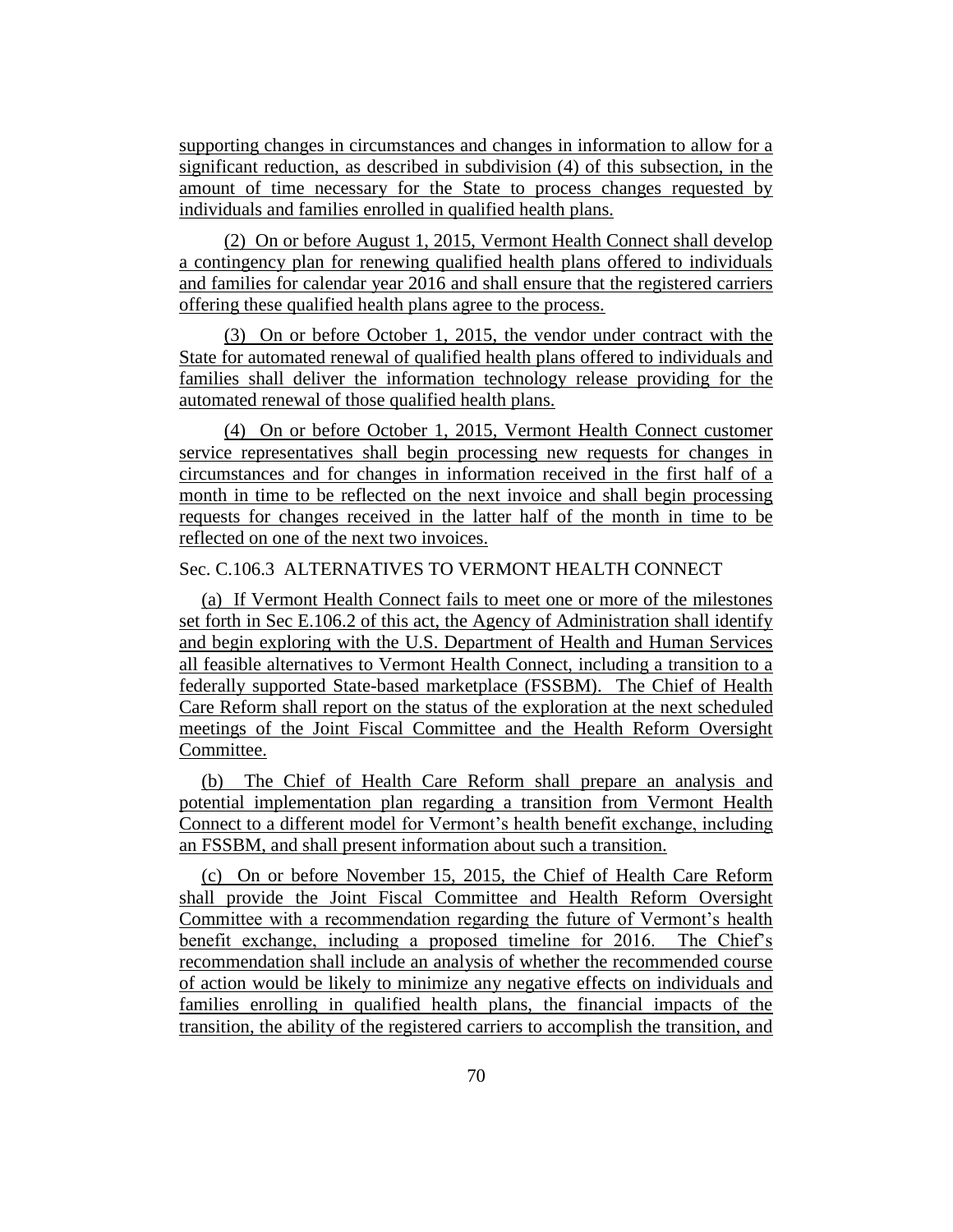the potential impacts of the transition on the State's health insurance regulatory framework.

(1)(A) If the Chief of Health Care Reform recommends requesting approval from the U.S. Department of Health and Human Services to allow Vermont to transition to an FSSBM, then on or before December 1, 2015, the Joint Fiscal Committee, after consultation with the Speaker of the House of Representatives and the President Pro Tempore of the Senate, shall determine whether to concur with the recommendation. In determining whether to concur, the Joint Fiscal Committee shall consider whether the transition to an FSSBM would be likely to minimize any negative effects on individuals and families enrolling in qualified health plans, the financial impacts of the transition, the ability of the registered carriers to accomplish the transition, and the potential impacts of the transition on the State's health insurance regulatory framework. The Joint Fiscal Committee shall also consider relevant input offered by legislative committees of jurisdiction.

(B) If the Chief of Health Care Reform recommends requesting approval from the U.S. Department of Health and Human Services to allow Vermont to transition from a State-based exchange to an FSSBM and the Joint Fiscal Committee concurs with that recommendation, the Chief of Health Care Reform and the Commissioner of Vermont Health Access shall:

(i) prior to December 31, 2015, request that the U.S. Department of Health and Human Services begin the approval process with the Department of Vermont Health Access; and

(ii) on or before January 15, 2016, provide to the House Committee on Health Care and the Senate Committees on Health and Welfare and on Finance the recommended statutory changes necessary to align with operating an FSSBM if approved by the U.S. Department of Health and Human Services.

(2) If the Chief of Health Care Reform either does not recommend that Vermont transition to an FSSBM or the Joint Fiscal Committee does not concur with the Chief's recommendation to transition to an FSSBM, the Chief of Health Care Reform shall submit information to the House Committee on Health Care and the Senate Committees on Health and Welfare and on Finance on or before January 15, 2016 regarding the advantages and disadvantages of alternative models and options for Vermont's health benefit exchange and the proposed statutory changes that would be necessary to accomplish them.

Sec. C. 107 GOVERNMENT RESTRUCTURING AND OPERATIONS REVIEW COMMISSION; REPORT

(a) Creation and purpose. There is created a Government Restructuring and Operations Review Commission to identify opportunities for increasing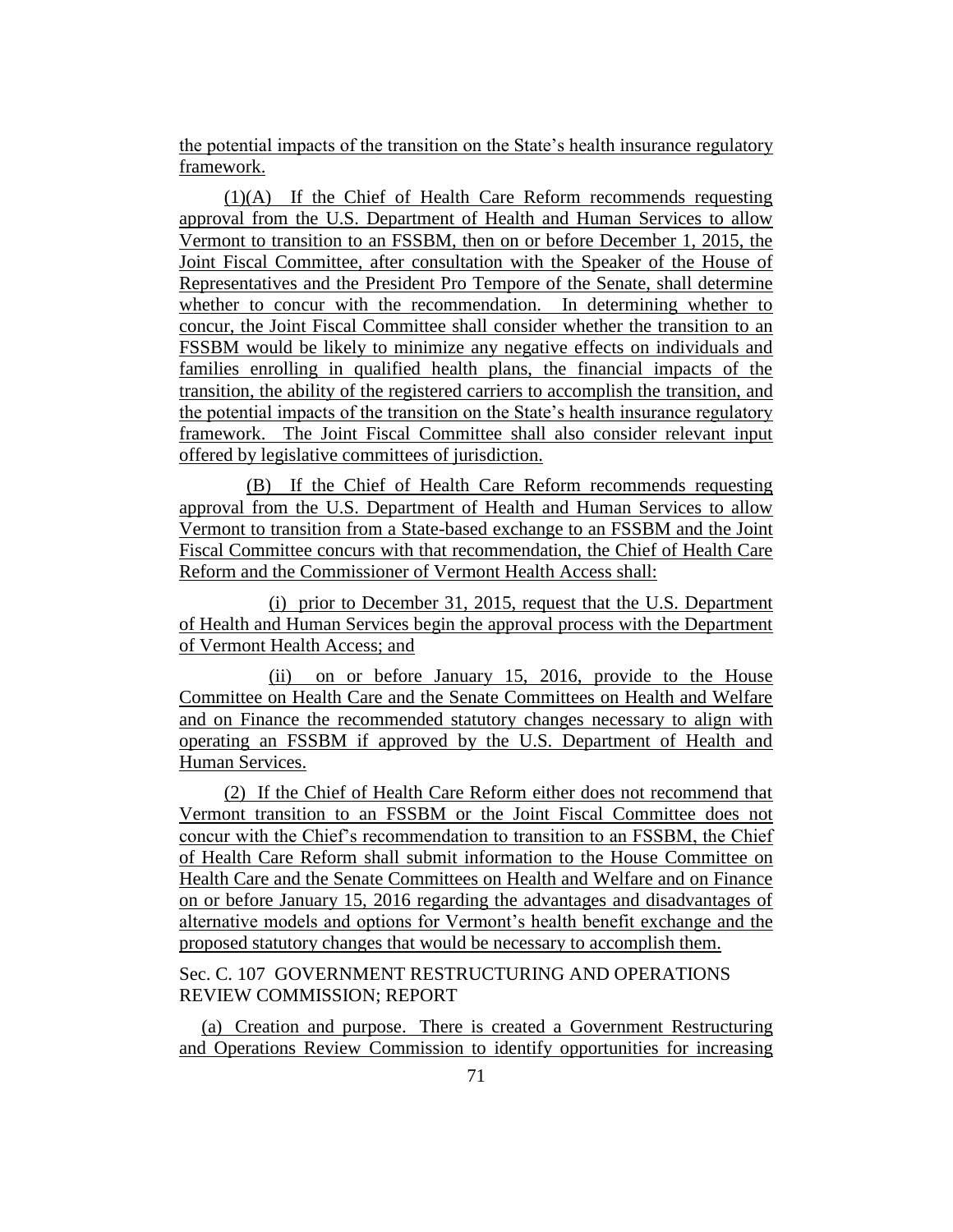government efficiency and productivity in order to reduce spending trends and related resource needs.

(b) Membership. The Commission shall be composed of three members, none of whom shall be current members of the General Assembly or employees of the Executive Branch. The Governor, the Speaker of the House, and the Senate Committee on Committees shall each appoint one member, and shall collaborate in those appointments so that the Commission shall be composed of the following members:

(1) one member with experience in the management of large private sector organizations;

(2) one member with experience in large nonprofit organizational management; and

(3) one member with experience in governmental structures.

(c) Powers and duties. The Commission shall:

(1) review areas where partnerships between the public and private sectors could provide long-term improvements in quality and cost-effectiveness of management or service delivery;

(2) review the State government's organizational structure for consistency with a results-based and outcomes-based focus; and

(3) provide an opportunity for members of the public to submit recommendations to the Commission for its consideration.

(d) Report. The Commission shall submit reports to the Committee on Government Accountability and to the House and Senate Committees on Appropriations and on Government Operations as follows:

(1) On or before October 15, 2015, the Commission shall submit an initial report with specific recommendations for the 2016 legislative session.

(2) On or before November 15, 2016, the Commission shall submit a final report with specific recommendations for the 2017 legislative session.

(e) Meetings.

(1) The Speaker of the House and the President of the Senate shall call the first meeting of the Commission.

(2) The Commission shall select a chair from among its members at the first meeting.

(3) A majority of the membership shall constitute a quorum.

(4) The Commission shall cease to exist on June 30, 2017.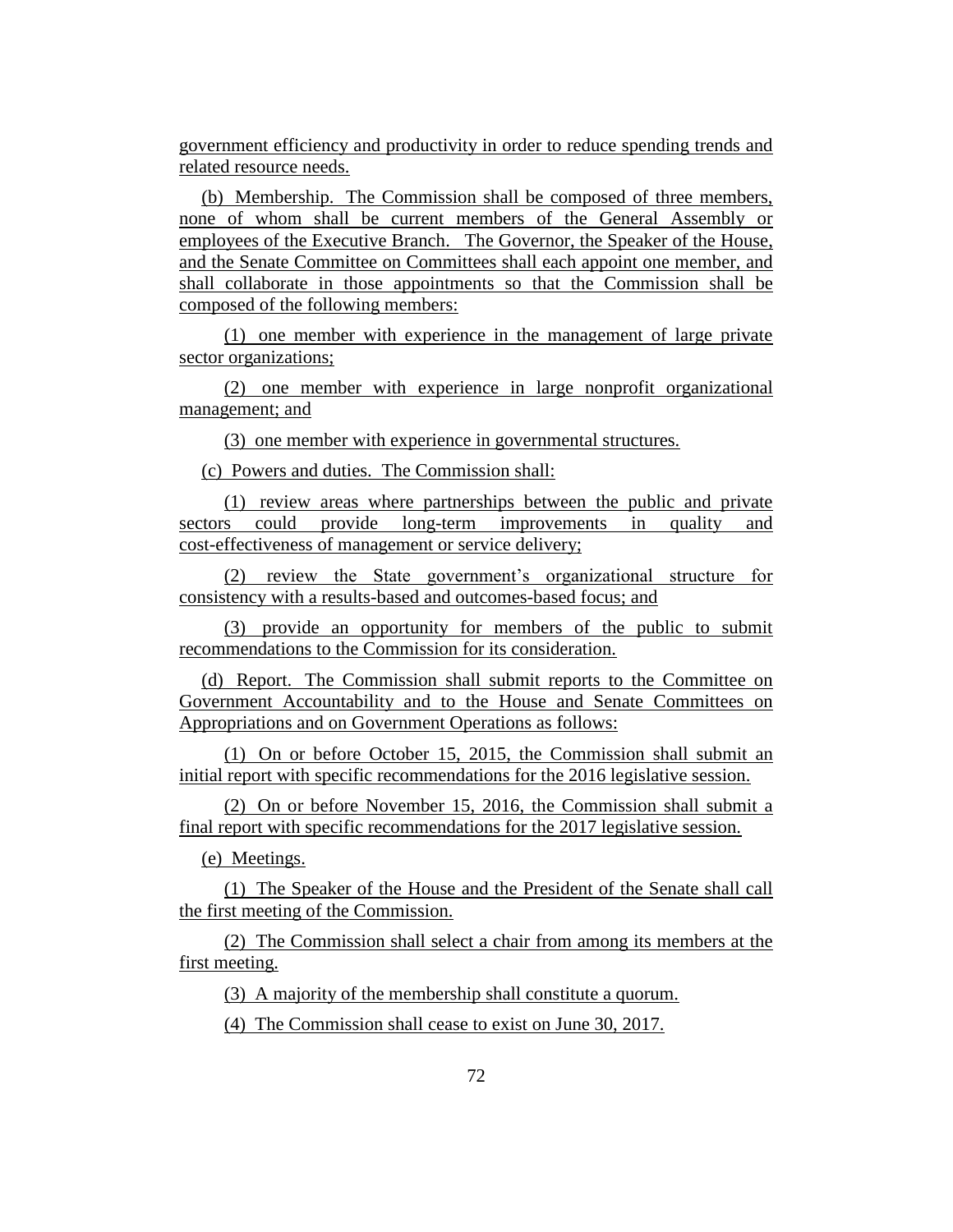(f) Staff and administration.

(1) The Secretary of Administration shall act as the fiscal agent for the Commission. Any costs incurred during fiscal year 2016 shall be paid for through the budget of the Secretary of Administration with the costs and continuing budget needs submitted to the General Assembly through the budget adjustment process.

(2) The Secretary of Administration shall ensure that any staff support requested of the Executive Branch is provided.

(3) The Legislative Joint Fiscal Office shall coordinate staff support from the Legislative Branch.

(4) Representatives for both the Secretary of Administration and the Legislative Joint Fiscal Office shall attend the meetings of the Commission and provide support as appropriate.

(g) Reimbursement. Members of the Commission who are not otherwise compensated or reimbursed for their attendance shall be entitled to per diem compensation and reimbursement of expenses pursuant to 32 V.S.A. § 1010.

Sec. D.100 APPROPRIATIONS; PROPERTY TRANSFER TAX

(a) This act contains the following amounts appropriated from special funds that receive revenue from the property transfer tax. Expenditures from these appropriations shall not exceed available revenues.

(1) The sum of \$518,000 is appropriated from the Property Valuation and Review Administration Special Fund to the Department of Taxes for administration of the Use Tax Reimbursement Program. Notwithstanding 32 V.S.A. § 9610(c), amounts above \$518,000 from the property transfer tax that are deposited into the Property Valuation and Review Administration Special Fund shall be transferred into the General Fund.

(2) The sum of \$9,404,840 is appropriated from the Vermont Housing and Conservation Trust Fund to the Vermont Housing and Conservation Board. Notwithstanding 10 V.S.A. § 312, amounts above \$9,404,840 from the property transfer tax that are deposited into the Vermont Housing and Conservation Trust Fund shall be transferred into the General Fund.

(3) The sum of \$3,760,599 is appropriated from the Municipal and Regional Planning Fund. Notwithstanding 24 V.S.A. § 4306(a), amounts above \$3,760,599 from the property transfer tax that are deposited into the Municipal and Regional Planning Fund shall be transferred into the General Fund. The \$3,760,599 shall be allocated as follows:

(A) \$2,924,417 for disbursement to regional planning commissions in a manner consistent with 24 V.S.A. § 4306(b);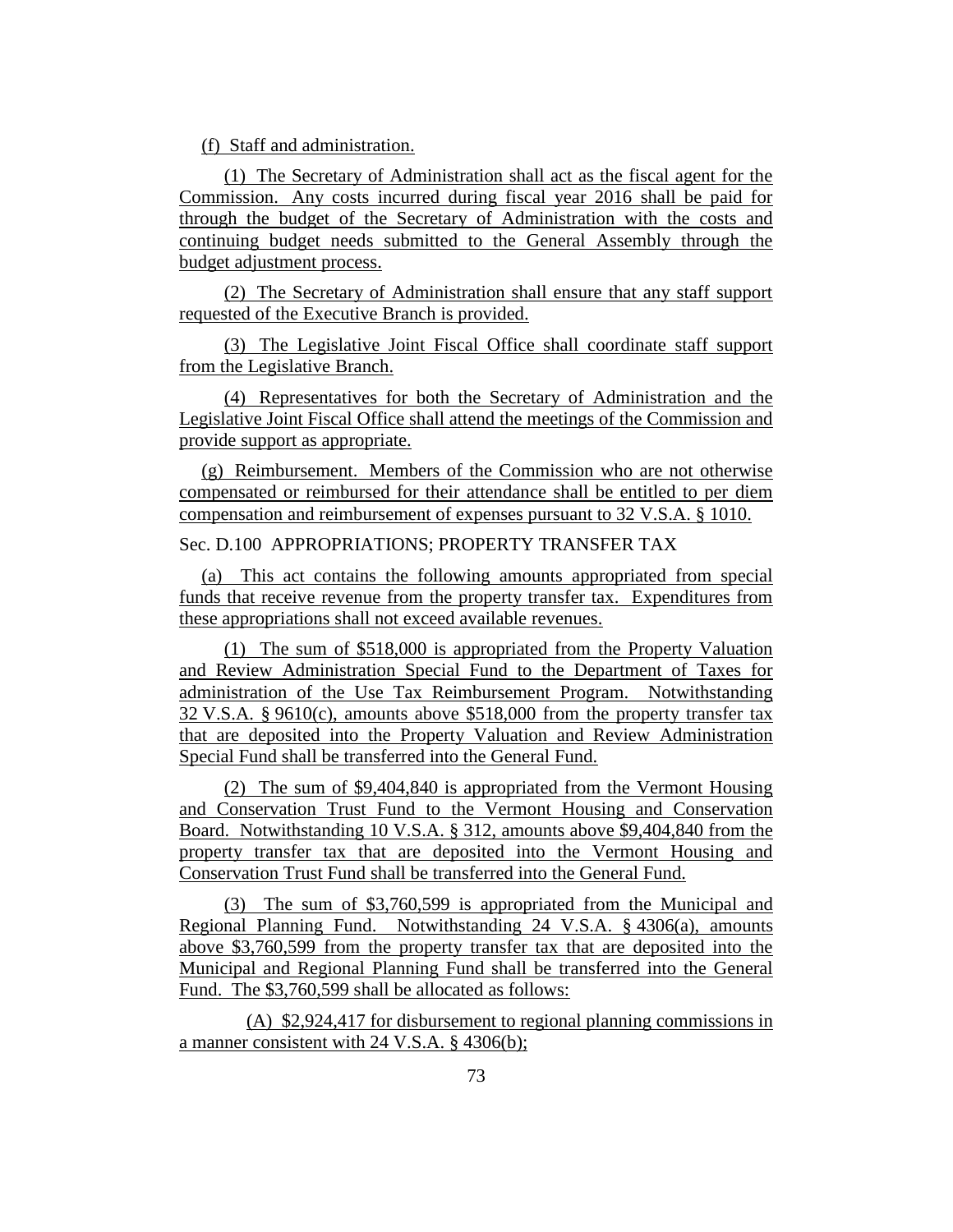(B) \$457,482 for disbursement to municipalities in a manner consistent with 24 V.S.A. § 4306(b);

(C) \$378,700 to the Agency of Commerce and Community Development for the Vermont Center for Geographic Information.

Sec. D.100.1 FISCAL YEAR 2015; YEAR END UNDESIGNATED GENERAL FUND

(a) Notwithstanding 32 V.S.A. § 308c, any remaining unreserved and undesignated General Fund surplus at the close of fiscal year 2015 shall remain in the General Fund for allocation, appropriation, or designation in the fiscal year 2016 budget adjustment process.

Sec. D.101 FUND TRANSFERS, REVERSIONS, AND RESERVES

(a) Notwithstanding any other provision of law, the following amounts are transferred from the funds indicated:

(1) From the General Fund to the Next Generation Initiative Fund established by 16 V.S.A. § 2887: \$2,993,000.

(2) From the Transportation Fund to the Downtown Transportation and Related Capital Improvement Fund established by 24 V.S.A. § 2796 to be used by the Vermont Downtown Development Board for the purposes of the Fund: \$423,966.

(3) From the Transportation Infrastructure Bond Fund established by 19 V.S.A. § 11f to the Transportation Infrastructure Bonds Debt Service Fund for the purpose of funding fiscal year 2017 transportation infrastructure bonds debt service: \$2,501,413.

(4) From the Department of Public Safety blood and alcohol testing fund to the General Fund: \$167,000.

(5) From the Lumberjack Fund #40900 to the General Fund: \$20,000.

(b) Notwithstanding any provision of law to the contrary, in fiscal year 2016 the following amounts shall revert to the General Fund from the accounts indicated:

(1) Department of Labor: \$293,000.

(2) Department of Health, Alcohol and Drug Abuse Programs: \$41,372. Sec. D.102 TOBACCO LITIGATION SETTLEMENT FUND BALANCE

(a) Notwithstanding 18 V.S.A. § 9502(b), the actual balances at the end of fiscal year 2015 in the Tobacco Litigation Settlement Fund shall remain for appropriation in fiscal year 2016.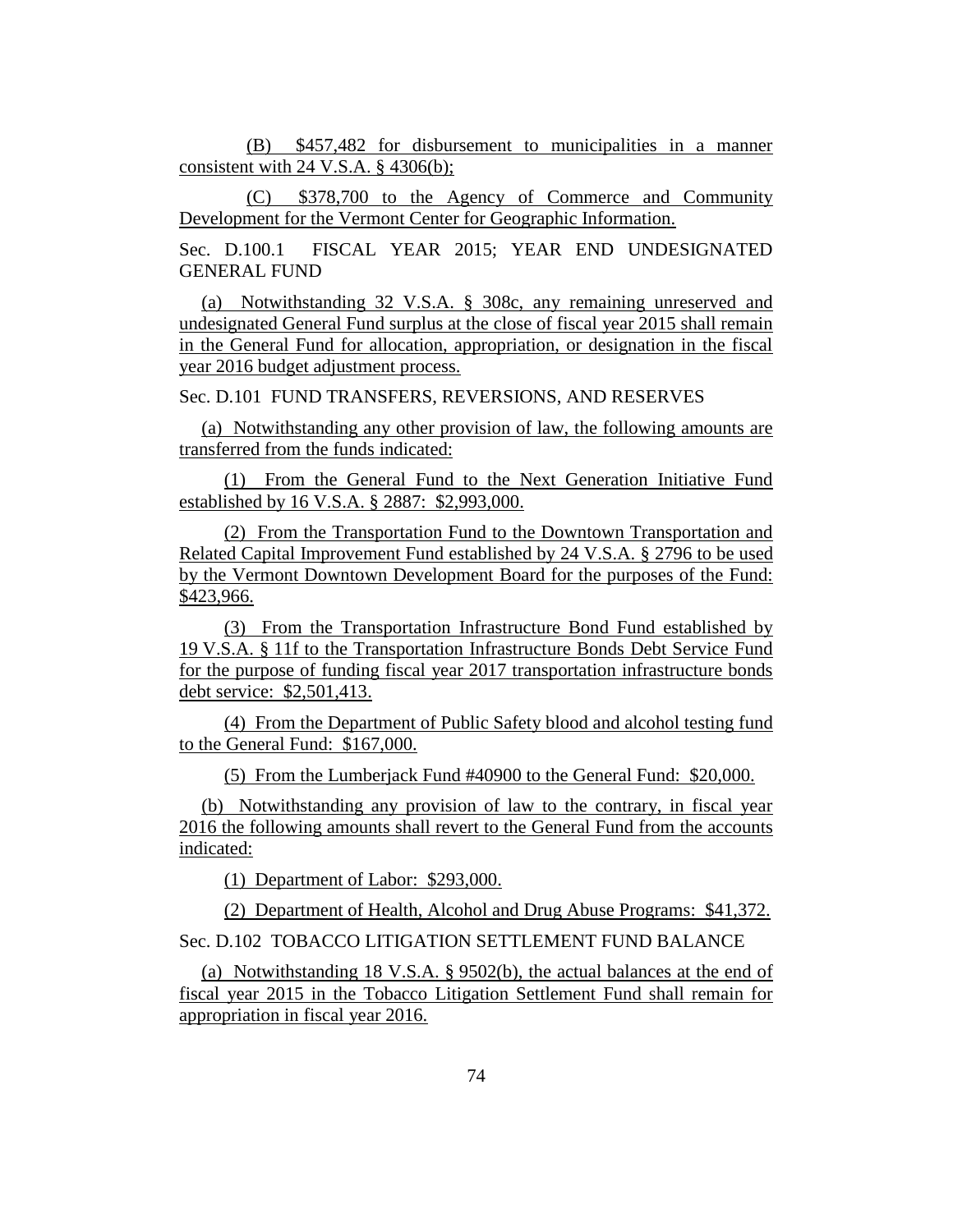Sec. D.103 TRANSFER OF TOBACCO TRUST FUNDS

(a) Notwithstanding 18 V.S.A.  $\S 9502(a)(3)$  and (4), the actual amount of investment earnings of the Tobacco Trust Fund at the end of fiscal year 2016 and any additional amount necessary to ensure the balance in the Tobacco Litigation Settlement Fund at the close of fiscal year 2016 is not negative shall be transferred from the Tobacco Trust Fund to the Tobacco Litigation Settlement Fund in fiscal year 2016.

\* \* \* GENERAL GOVERNMENT \* \* \*

### Sec. E.100 EXECUTIVE BRANCH POSITION AUTHORIZATIONS

(a) The establishment of the following new permanent classified positions is authorized in fiscal year 2016 as follows:

(1) In the Department of Information and Innovation – one (1) IT Security Analyst and one (1) IT Security Specialist.

(2) In the Department of Buildings and General Services – one (1) Buildings Project Manager, two (2) Security Guard, five (5) Custodian, one (1) Custodial Supervisor, one (1) Maintenance Specialist, one (1) Electrician, three (3) Maintenance Mechanic and two (2) HVAC Specialist.

(3) In the Military Department – one (1) Plant Maintenance Supervisor and one (1) Maintenance Mechanic.

(4) In the Agency of Agriculture, Food and Markets – one (1) Dairy Product Specialist.

(5) In the Department of Financial Regulation – one (1) Captives Insurance Examiner.

(6) In the Office of the Secretary of State – one (1) Deputy Director of Professional Regulation.

(7) In the Department of Public Service – two (2) Telecommunications Infrastructure Project Manager and one (1) Financial Manager.

(8) In the Department of Liquor Control – one (1) Administrative Secretary, one (1) Administrative Assistant, and two (2) Warehouse Worker.

(b) The establishment of the following new permanent exempt positions is authorized in fiscal year 2016 as follows:

(1) In the Agency of Natural Resources – one (1) Attorney.

(c) The positions established in this section shall be transferred and converted from existing vacant positions in the Executive Branch, and shall not increase the total number of authorized State positions, as defined in Sec. A.107 of this act.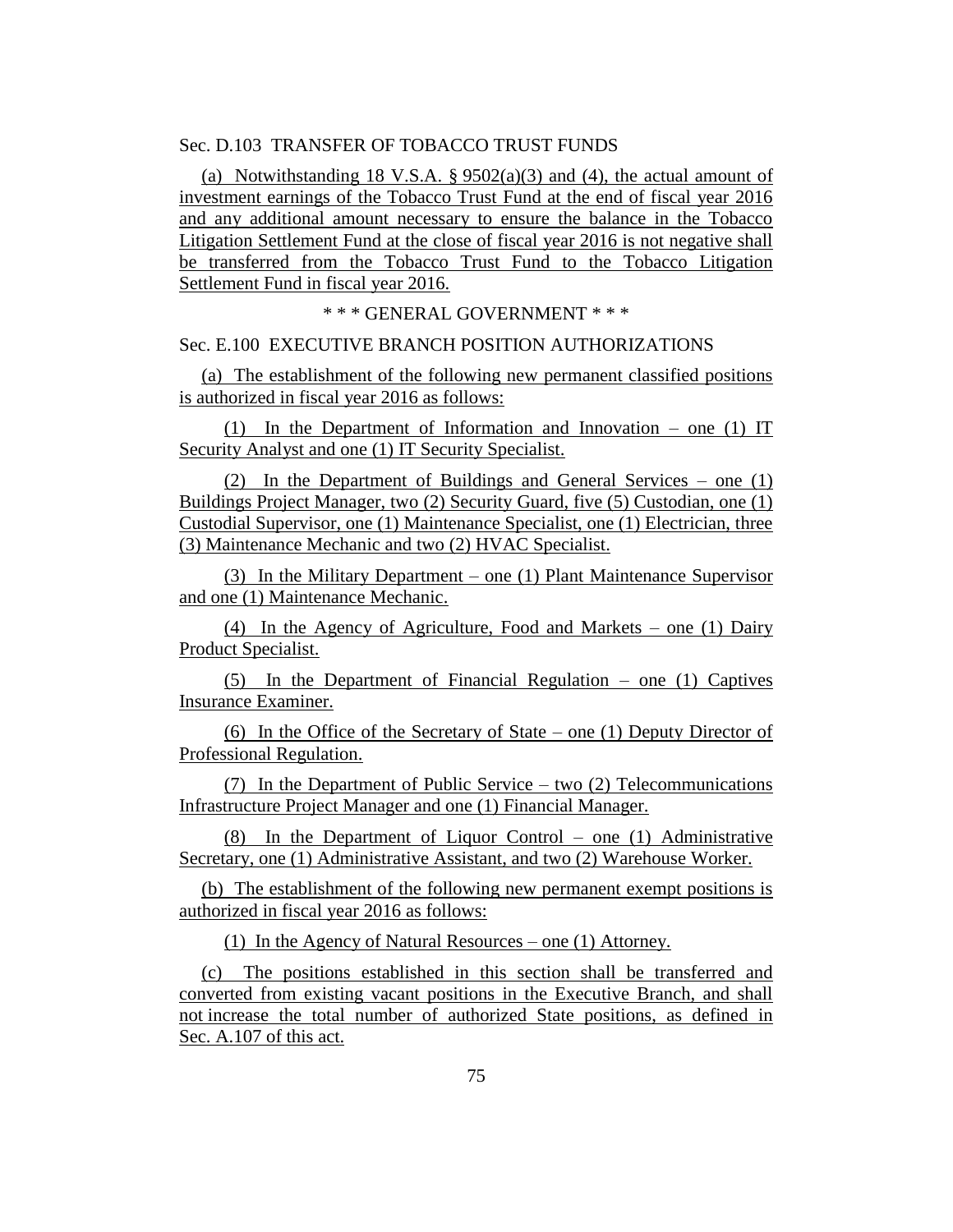Sec. E.100.1 REPORT: STATE EMPLOYEE POSITION CLASSIFICATION **SYSTEM** 

(a) The Secretary of Administration shall issue a request for proposal to evaluate and recommend changes or alternatives to the position classification system applicable to State employees and the rules governing such system as prescribed by 3 V.S.A. § 310. The proposal shall require a report to address the following:

(1) Evaluate whether the current position classification system, which is based upon a point factor comparison method of job evaluation, effectively serves the needs of State government.

(2) Provide a summary of the classification systems used in other states, counties, or municipalities that are most comparable to Vermont and a review of best classification practices in public sector organizations.

(3) Assess alternatives or changes to the current position classification system that would better serve the needs of State government, would be easier and more flexible to administer, would better reflect the work performed by state employees, would provide a common platform for organizing, assigning, and managing jobs, would identify career paths, and would ensure compensation is competitive, equitable, and fiscally sound.

(4) Provide an analysis of the impacts of implementing alternatives, including recommendations for transitioning to an alternate classification system.

(b) In issuing the request for proposal, the Secretary shall provide a copy of the RFP to the Senate and House Committees on Appropriations and to the Senate and House Committees on Government Operations, the Vermont State Employees' Association (VSEA), the Vermont Troopers Association (VTA), and to the Joint Fiscal Office.

(c) The Agency of Administration and the Judiciary shall assist the consultant to gather data necessary for an evaluation. The consultant shall interview managers, supervisors, VSEA, and VTA representatives and shall provide opportunity for comment by classified State employees.

(d) Unless the contract specifies an alternate date, the consultant shall provide a report of its evaluation and recommendations on or before January 15, 2016, to the Senate and House Committees on Appropriations and the Senate and House Committees on Government Operations, the VSEA, and to the VTA.

Sec. E.100.2 3 V.S.A. § 2222(j) is added to read:

(j) Notwithstanding the provisions of 29 V.S.A. § 903(a), the Agency of Administration will administer an Equipment Revolving Fund to be used for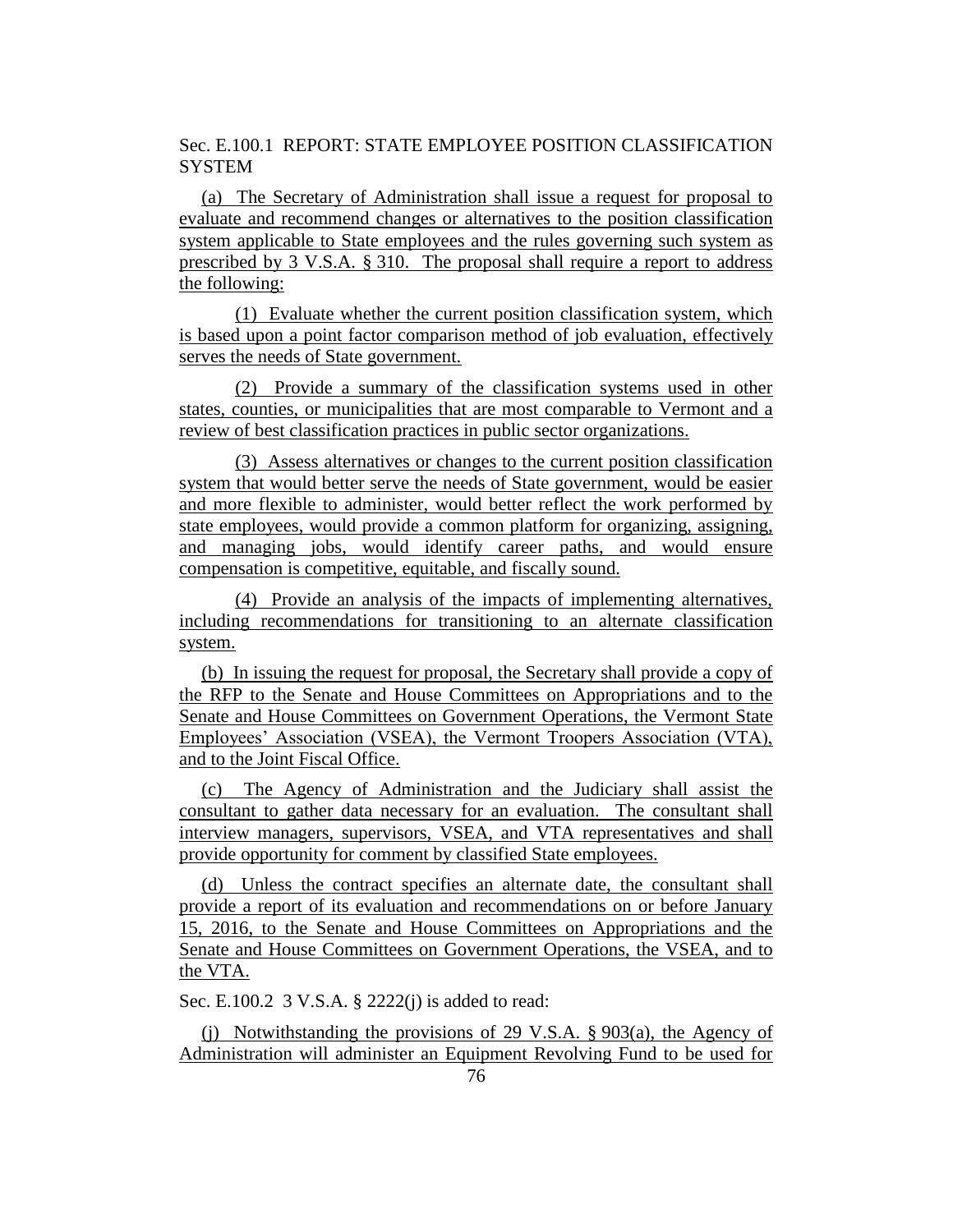internal lease purchase of equipment for State agencies. The Secretary of Administration will establish criteria for equipment purchased through this Fund, including types of equipment, limiting amounts for specific equipment, and the useful life of the equipment.

(1) Agencies or departments acquiring such equipment shall repay the Fund through their regular operating budgets according to an amortization schedule established by the Commissioner of Finance and Management. Repayment shall include charges for the administrative costs of the purchase and estimated administrative inflation over the term of the payback.

(2) The Commissioner of Finance and Management may anticipate receipts to this Fund and issue warrants based thereon.

## Sec. E.100.3 REPEAL

(a) 29 V.S.A. § 903(e) (administration of the equipment revolving fund) is repealed.

Sec. E.100.4 SECRETARY OF ADMINISTRATION; PROMOTION OF EFFICIENT OPERATIONS

(a) All branches and agencies of State government can expect to face a multiyear horizon of State resources growing at rates lower than previously experienced. In order to achieve fiscal sustainability, the Secretary of Administration shall review opportunities for changes that result in efficiency and savings in the form of reduced resource need or reduced cost trend pressure, or both, within the State budget.

Sec. E.100.5 COMPREHENSIVE STATEWIDE INVENTORY OF ENERGY AND WEATHERIZATION PROGRAMS

(a) The Secretary of Administration, with assistance of the State Treasurer, the Department of Public Service, and the Department for Children and Families, shall provide the Joint Fiscal Committee at its September 2015 meeting a comprehensive inventory of programs related to energy and weatherization programs for Vermonters and Vermont businesses, which shall include:

(1) Programs authorized in statute and programs offered by utilities or community-based organization to benefit Vermonters;

(2) The eligibility criteria for these programs;

(3) The caseload and utilization of each of these programs over the past three fiscal years;

(4) A status report on the progress of coordinating information across these programs;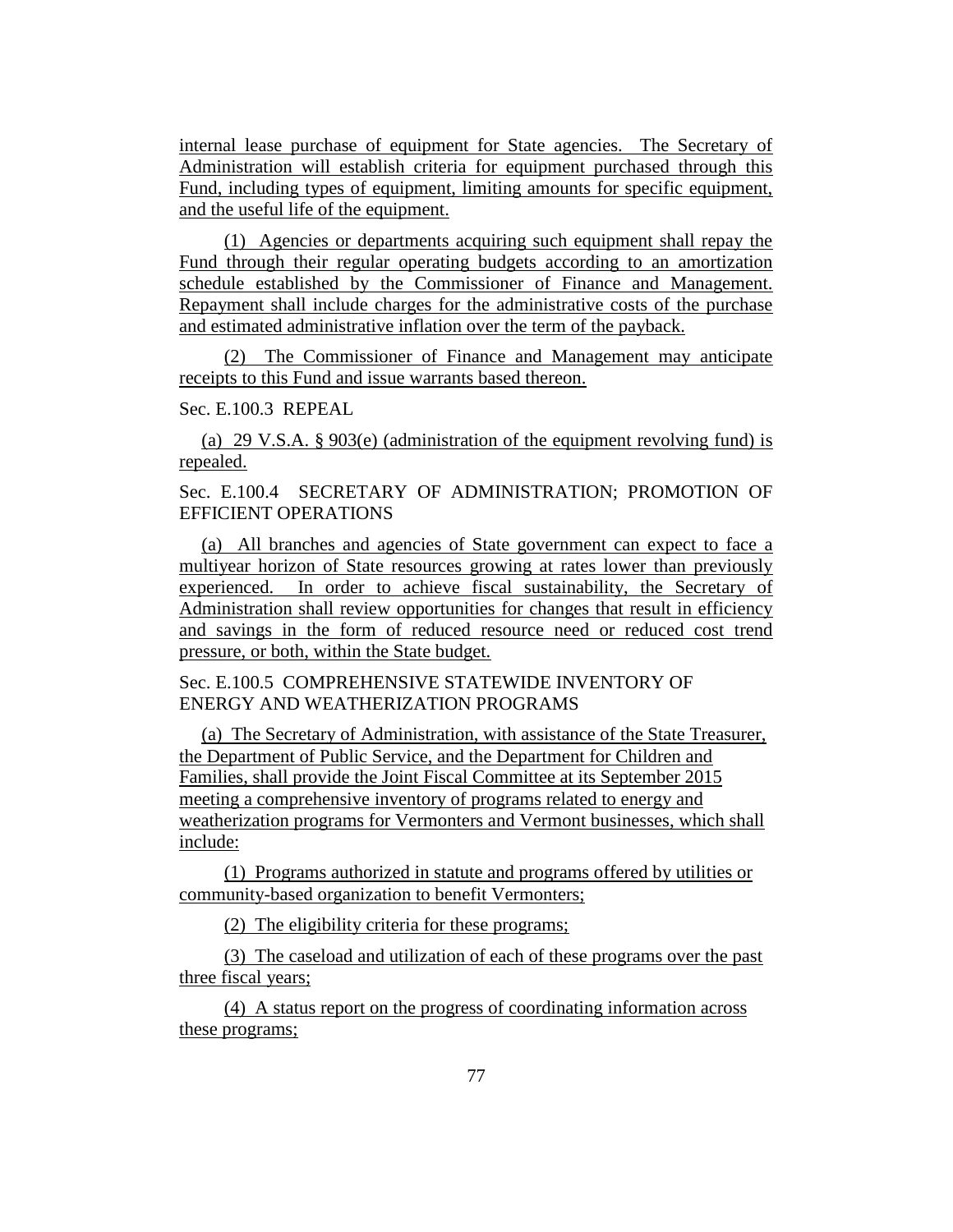(5) A status report on estimated State, federal or other funding available for these programs in the current and upcoming fiscal year; and

(6) Any recommendations for legislative action in 2016.

Sec. E.111 Tax – administration/collection

(a) Of this appropriation, \$30,000 is from the Current Use Application Fee Special Fund and shall be appropriated for programming changes to the CAPTAP software used by municipalities for establishing property values and administering their grand lists.

Sec. E.112 ENERGY EFFICIENCY; STATE BUILDINGS AND FACILITIES

(a) As a mechanism to implement 2011 Acts and Resolves No. 40, Sec. 47 (State energy use), the State of Vermont has developed a State Energy Management Program (the Program) within the Department of Buildings and General Services (the Department) to address, for State buildings and facilities, energy management measures, implementation of energy efficiency and conservation, and the use of renewable energy resources.

(b) Notwithstanding any contrary provision of law or Public Service Board (Board) order:

(1) The Department and Efficiency Vermont (EVT) shall augment the Program for a preliminary period of four years commencing in fiscal year 2016 and to be expanded upon with recommendations for improvements after the preliminary duration under which EVT shall provide the Department with support for the Program to deliver cost-effective energy efficiency and conservation measures to State buildings and facilities.

(A) The Department and EVT shall develop the augmented Program's annual targets for energy savings and associated cost savings to the State. Savings from measures provided by any energy efficiency entity appointed under 30 V.S.A.  $\S 209(d)(2)$  shall count toward these targets. Savings supported by EVT may result from electric and thermal efficiency, including fuel switching, and improved building energy management, without regard to funding source.

(B) During fiscal year 2016, the measures implemented under this subdivision (1) shall reduce the State's total energy costs by an amount not less than \$250,000, of which \$100,000 shall be allocated to the General Fund.

(C) EVT shall guarantee savings of \$100,000 to the General Fund in fiscal year 2016 and \$250,000 in total energy savings in fiscal year 2017, provided that failure to attain these saving amounts in a fiscal year does not result from action or inaction of the Department.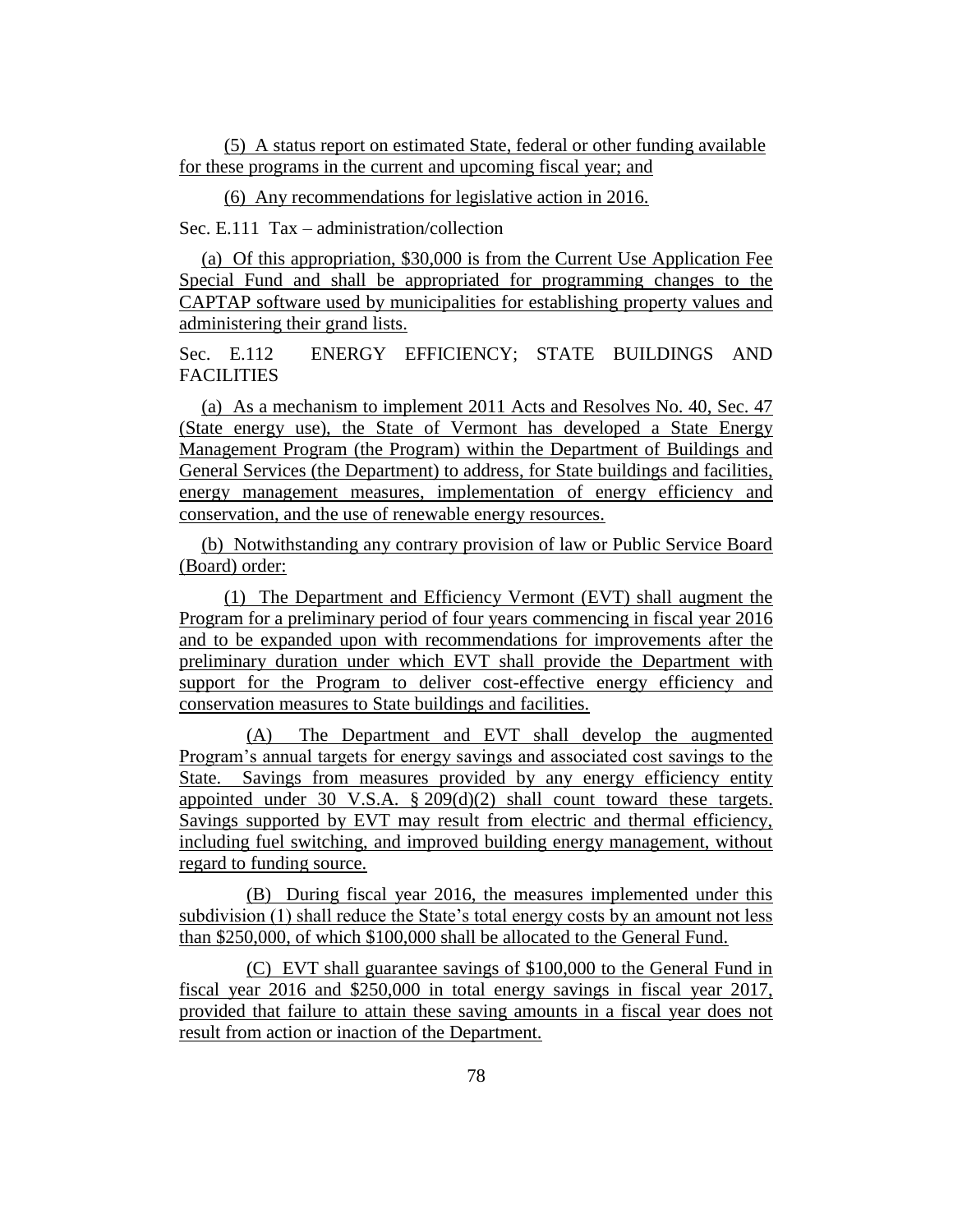(2) In addition to the requirements of subdivision (1) of this section, the project shall include provision by EVT of support for personnel to implement the Program during fiscal years 2016 to 2020.

(A) The supported personnel shall be the building project manager position established in Sec.  $E.100(a)(2)$  of this act and two four-year limited service or consulting positions related to supervision and other overhead as the Department and EVT considers necessary to meet the goals.

(B) Under this subdivision (2), EVT shall provide up to \$325,000 during fiscal year 2016. For the remaining three fiscal years, EVT shall provide an additional amount sufficient to support annual salary and benefit adjustments.

(3) The Public Service Board shall adjust any performance indicators applicable to EVT to recognize the requirements of this section.

(c) The Department and EVT may execute a new or amended memorandum of understanding to implement this section, which shall include a process for determining how savings targets are met.

(d) On or before October 1 of each year commencing in 2016 and ending in 2020, the Department and EVT shall provide a joint report on the implementation of this section.

(1) The report shall state, for the prior fiscal year, the energy savings targets developed, the actions taken to achieve those targets, and the energy savings achieved by each action.

(2) The report shall project savings and strategies to attain those savings for the next fiscal year and for the remaining fiscal years of the Program.

(3) The report shall include improvements made toward systems of measurement to achieve the goals of 2011 Acts and Resolves No. 40.

(4) The report may include recommendations for accelerating the implementation of energy efficiency and conservation measures under the Program, improving the Program's tracking and documentation of savings.

(5) The report to be submitted in 2020 shall contain an evaluation of the Program authorized under this section and any resulting recommendations including recommendations related to Program continuation.

(6) The report shall be submitted to the House Committee on Corrections and Institutions, the Senate Committee on Institutions, the House and Senate Committees on Natural Resources and Energy, the House and Senate Committees on Appropriations, the Secretary of Administration, and the Joint Fiscal Office.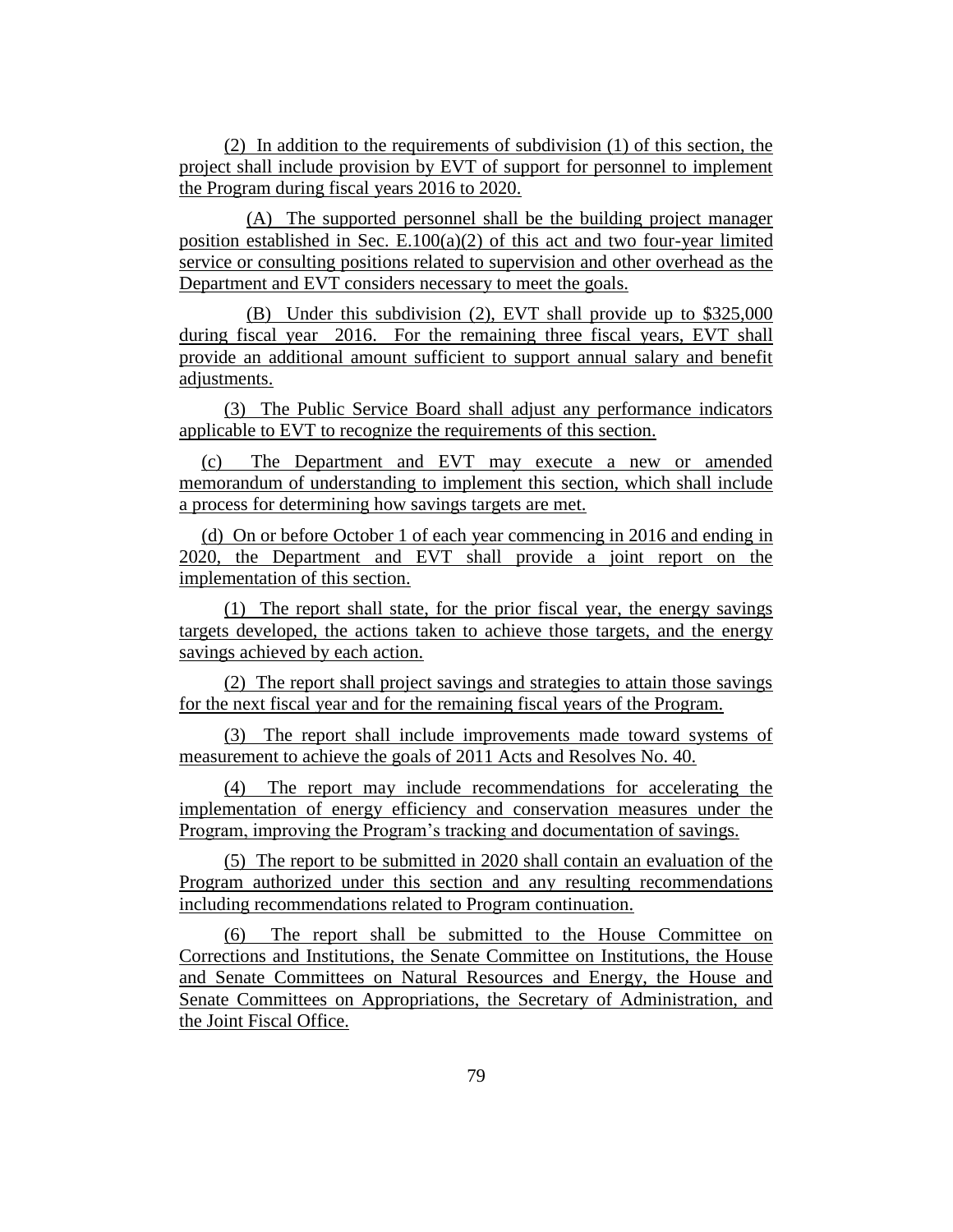Sec. E.113 Buildings and general services – engineering

(a) The \$3,567,791 interdepartmental transfer in this appropriation shall be from the General Bond Fund appropriation in the Capital Bill of the 2015 legislative session.

Sec. E.113.1 2013 Acts and Resolves No. 1, Sec. 100(c), as amended by 2014 Acts and Resolves No. 179, Sec. E.113.1, is further amended to read:

(c) Sec. 97 (general obligation debt financing) shall take effect on  $\frac{\text{July }1,}{\text{Output}}$ 2015 July 1, 2017.

Sec. E.125 Legislative council

(a) Notwithstanding any other provision of law, from fiscal year 2015 funds appropriated to the Legislative Council and carried forward into fiscal year 2016, the amount of \$30,000 shall revert to the General Fund.

Sec. E.126 Legislature

(a) Notwithstanding any other provision of law, from fiscal year 2015 funds appropriated to the Legislature and carried forward into fiscal year 2016, the amount of \$215,376 shall revert to the General Fund.

(b) It is the intent of the General Assembly that funding for the Legislature in fiscal year 2016 be included at a level sufficient to support an 18-week legislative session.

Sec. E.126.1 WORKING LAND PROGRAM STRUCTURE REVIEW

(a) The House Committee on Agriculture and Forests Products and the Senate Committee on Agriculture shall review the working land program during the 2016 legislative sessions specifically in regard to the benefits of restructuring to the program from a grant program to a revolving loan program, including the administrative costs.

Sec. E.127 Joint fiscal committee

(a) Notwithstanding any other provision of law, from fiscal year 2015 funds appropriated to the Joint Fiscal Committee and carried forward into fiscal year 2016, the amount of \$19,623 shall revert to the General Fund.

Sec. E.133 Vermont state retirement system

(a) Notwithstanding 3 V.S.A. § 473(d), in fiscal year 2016, investment fees shall be paid from the corpus of the Fund.

Sec. E.139 GRAND LIST LITIGATION ASSISTANCE

(a) Of the appropriation in Sec. B.139 of this act, \$100,000 shall be transferred to the Attorney General and \$50,000 shall be transferred to the Department of Taxes, Division of Property Evaluation and Review and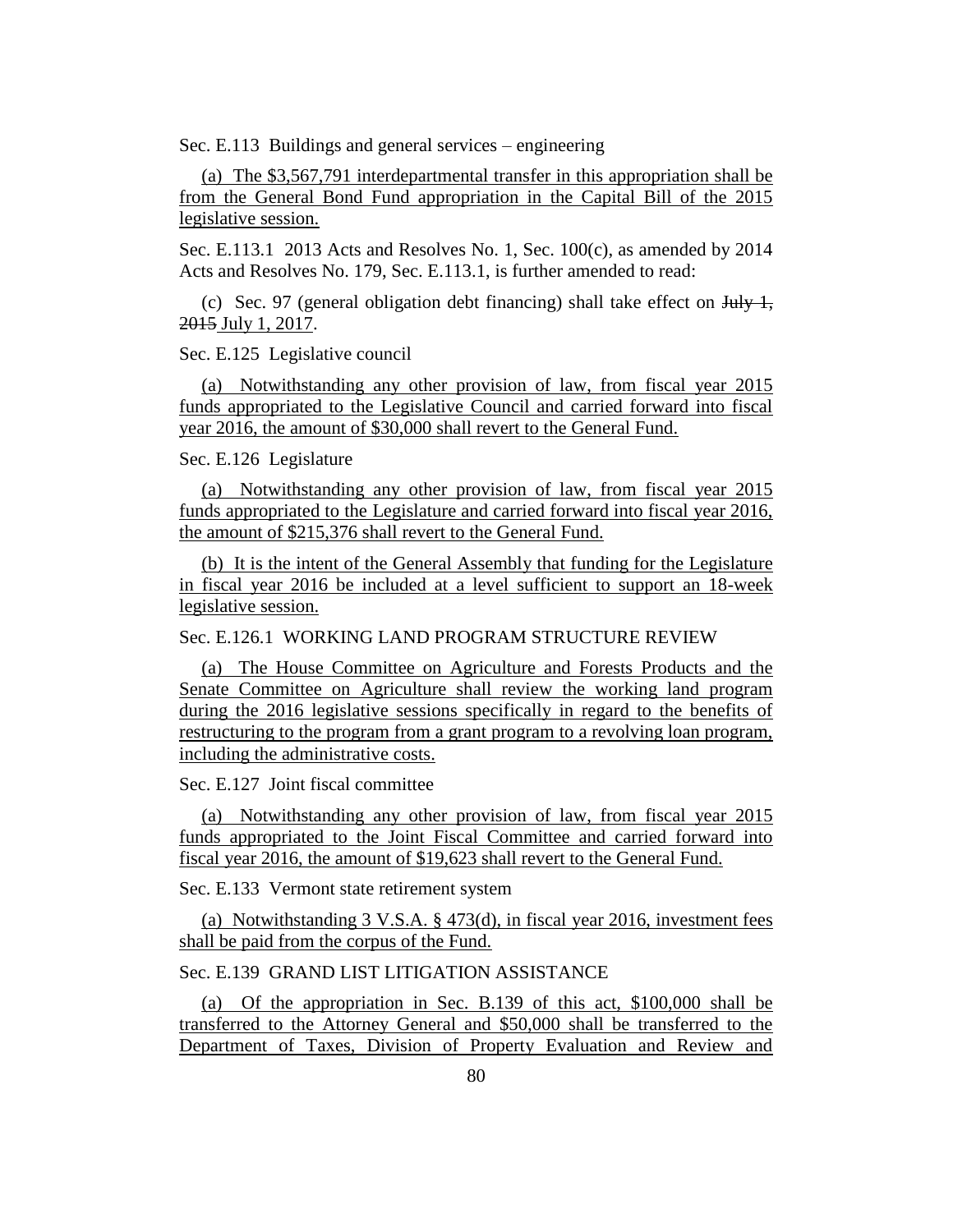reserved and used with any remaining funds from the amounts previously transferred for payment of expenses incurred by the Department or towns in defense of grand list appeals regarding the reappraisals of the hydroelectric plants and other property owned by TransCanada Hydro Northeast, Inc. in the State of Vermont. Expenditures for this purpose shall be considered qualified expenditures under 16 V.S.A. § 4025(c).

Sec. E.141 Lottery commission

(a) Of this appropriation, the Lottery Commission shall utilize up to \$150,000 in consultation with the Department of Health, Office of Alcohol and Drug Abuse Programs, to support the gambling addiction program.

(b) The Vermont Lottery Commission will continue to provide financial support and recommendations to provide and promote problem gambling services for Vermont's citizens, to include production of media marketing, printed material, and other methods of communication.

Sec. E.141.1 31 V.S.A. § 660 is amended to read:

§ 660. POST AUDITS

All lottery accounts and transactions of the lottery commission Lottery Commission shall be subject to annual post audits conducted by independent auditors retained by the commission Commission for this purpose, with the approval of the auditor of accounts, as provided in subdivision 163(9) of Title 32. The commission Commission may order such other audits as it deems necessary and desirable.

Sec. E.142 Payments in lieu of taxes

(a) This appropriation is for State payments in lieu of property taxes under 32 V.S.A. chapter 123, subchapter 4, and the payments shall be calculated in addition to and without regard to the appropriations for PILOT for Montpelier and for correctional facilities elsewhere in this act.

Sec. E.143 Payments in lieu of taxes – Montpelier

(a) Payments in lieu of taxes under this section shall be paid from the PILOT Special Fund under 32 V.S.A. § 3709.

Sec. E.144 Payments in lieu of taxes – correctional facilities

(a) Payments in lieu of taxes under this section shall be paid from the PILOT Special Fund under 32 V.S.A. § 3709.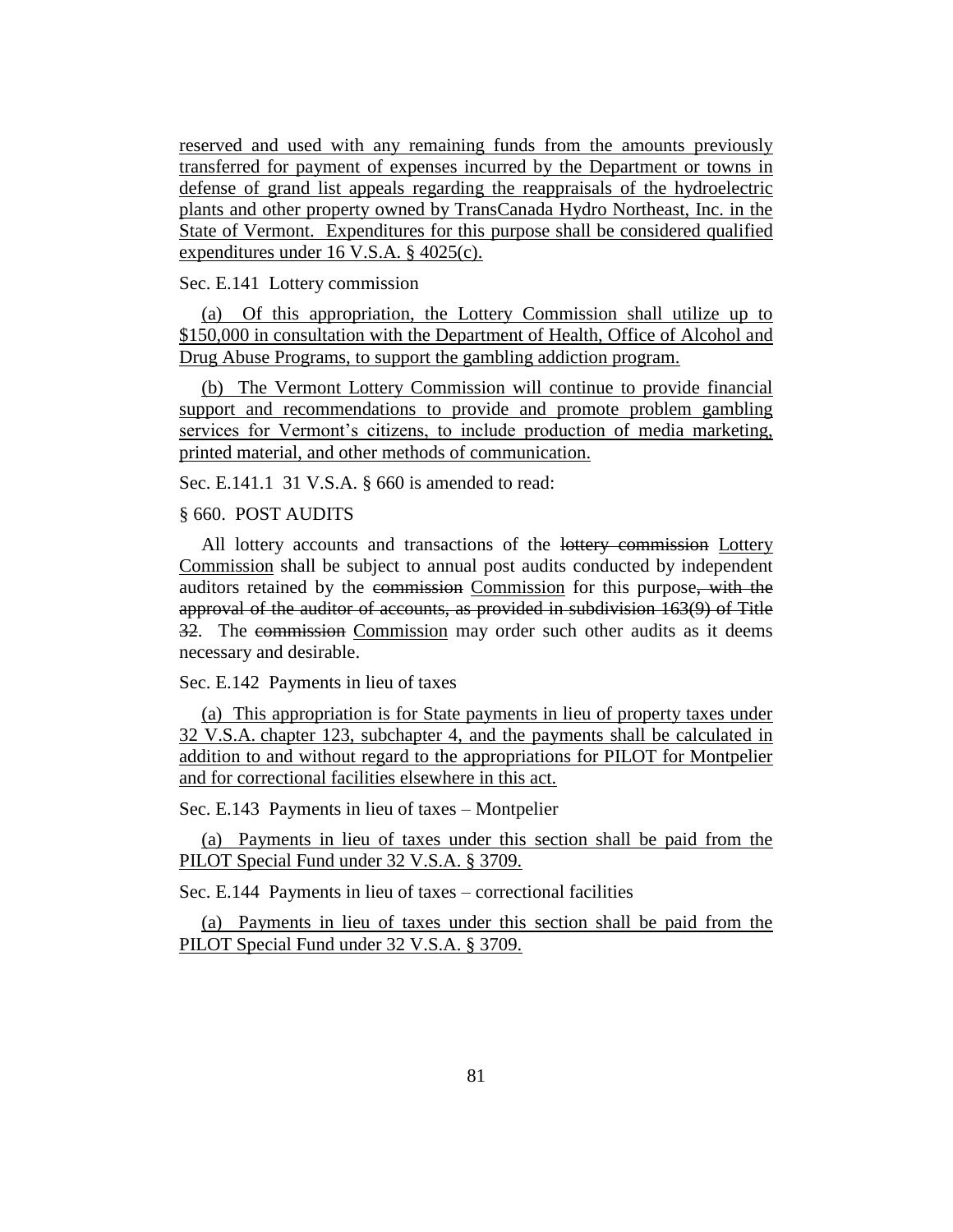Sec. E.145 32 V.S.A. § 315 is added to read:

### § 315. ANNUAL REPORT; INFORMATION TECHNOLOGY

(a) Annual report. The Agency of Administration shall annually present to the General Assembly a five-year Information Technology ("IT") Program. The Program shall be consistent with the planning process established in 22 V.S.A. § 901 and shall include for each fiscal year:

(1) IT activities estimated to cost \$1,000,000.00 or more;

(2) systemwide indicators; and

(3) the budget for the Department of Information and Innovation  $("DII")$ ;

(b) IT activities estimated to cost \$1,000,000.00 or more.

(1) For each new proposed project with an estimated total cost that exceeds \$1,000,000.00 there shall be:

(A) a description of the project;

(B) the justification for the scope of the project;

(C) a project budget that includes all costs, including operating costs and personnel services;

(D) a project time line and development schedule, including all phases or stages of the project;

(E) the number of fiscal years for which development costs are anticipated;

(F) a detailed list of all funding sources and amounts;

(G) an explanation of proposed project management;

(H) a description of project requirements and preliminary specifications;

(I) an explanation of proposed system parameters, including necessary hardware and software; and

(J) an explanation of net ongoing costs once the project has been completed, including operating costs, maintenance, and personnel services, for the period of time that the information technology will be operational, and any projected savings, including personnel services, that will result from the project.

(2) For each ongoing project with an estimated total cost that exceeds \$1,000,000.00 there shall be: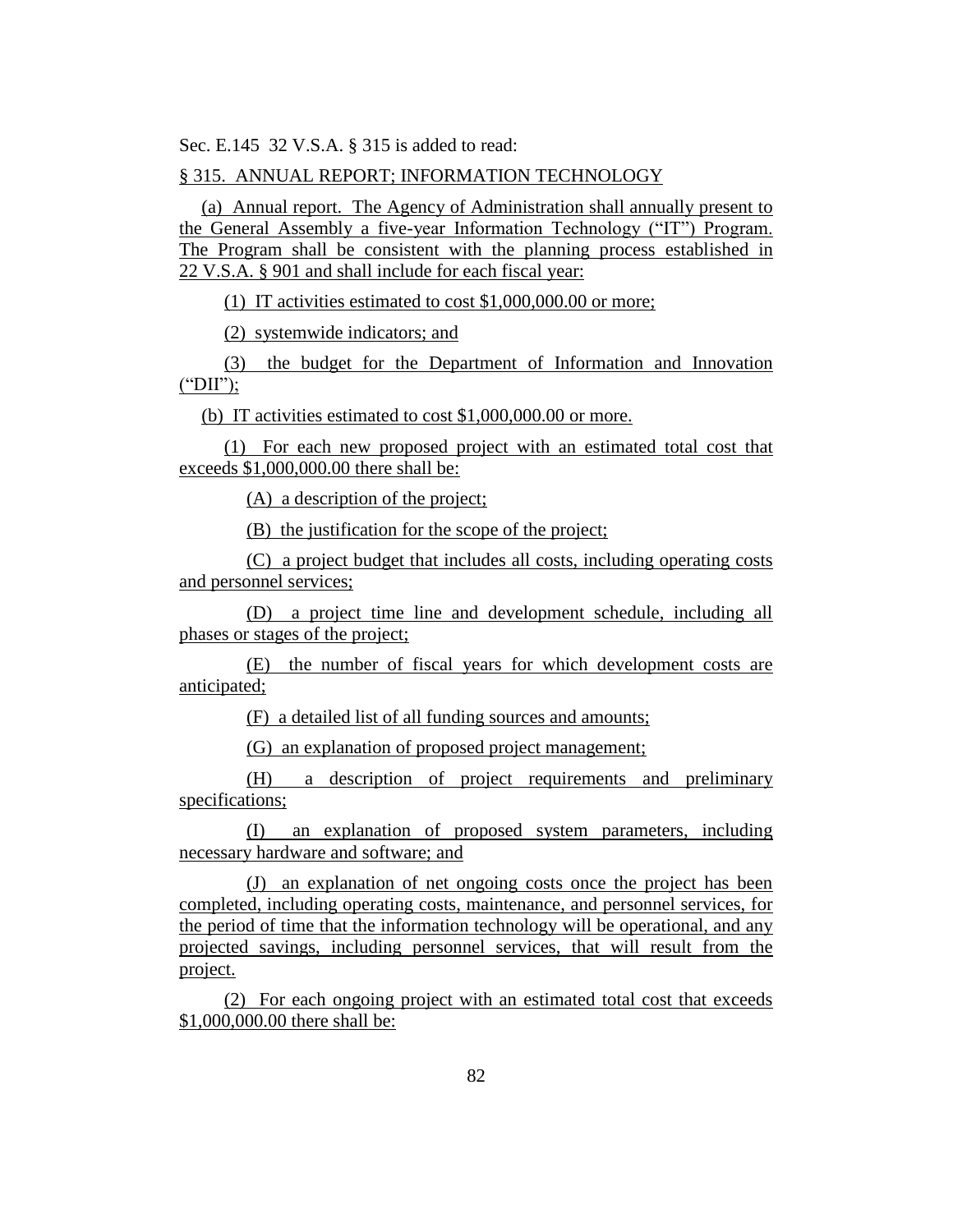(A) a budget that includes all costs, including operating costs and personnel services; and

(B) a statement whether any of the information provided pursuant to subdivision (1) of this subsection has changed or is no longer accurate and an explanation of the reasons.

(c) Systemwide indicators. The Program shall include systemwide indicators developed by the Agency of Administration to describe the condition and performance of the State government IT system, and a numerical grading system to assign a priority rating to projects. The Program shall:

(1) discuss the background and utility of the indicators and grading system;

(2) track the indicators and grading system over time; and

(3) where appropriate, recommend the setting of targets for the indicators and grading system.

(d) The budget for DII. The Plan shall include:

(1) the recommended budget for DII; and

(2) the DII fee charged to each branch, agency, and department and the services provided.

(e) Each year following the submission of an IT Program under this section, the Agency shall prepare and make available to the public the Program.

Sec. E.145.1 SPECIAL COMMITTEE ON THE UTILIZATION OF INFORMATION TECHNOLOGY IN GOVERNMENT

(a) Creation. There is created a Special Committee on the Utilization of Information Technology in Government (the Committee).

(b) Membership. The Committee shall be composed of three members, each of whom shall have direct knowledge and experience with IT development and management preferably for large organizations with complex information technology needs:

(1) one person who shall be appointed by the Speaker of the House;

(2) one person who shall be appointed by the Committee on Committees; and

(3) one person who shall be appointed by the Governor.

(c) Powers and duties. The Committee shall evaluate the State of Vermont's current deployment, management, and oversight of information technology in the furtherance of State governmental activities, and shall make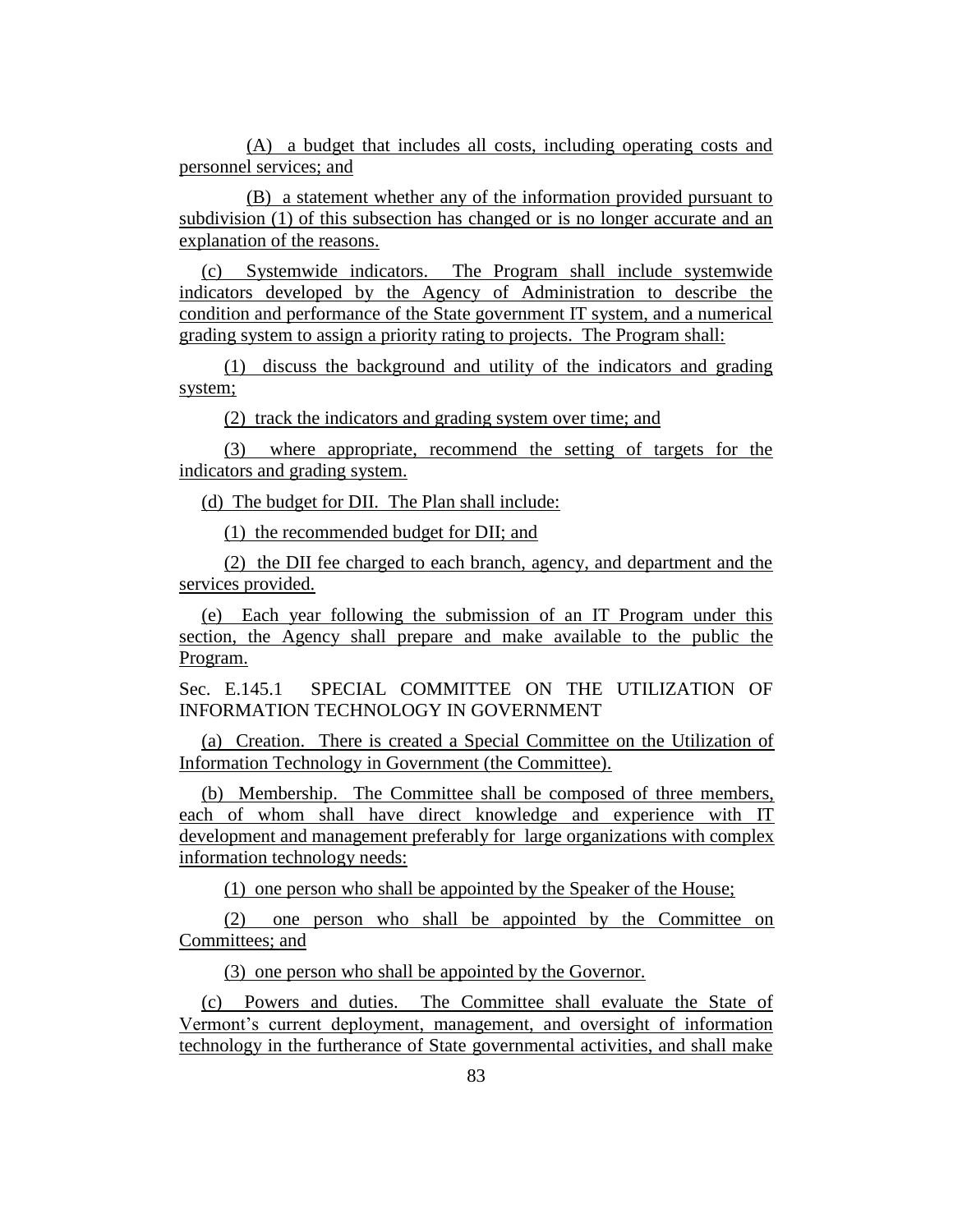recommendations regarding how to carry out these activities more efficiently and effectively. The Committee's evaluation shall include:

(1) How to include an assessment of risk management in the process for evaluating and managing projects that recognizes that off-the-shelf products are less risky than customized products.

(2) How to develop a procurement policy that includes a structural analysis of the various software and hardware options and the related impacts of those options.

(3) Whether the roles of Chief Information Officer and Commissioner of Information and Innovation are in conflict and should be separated or reconfigured.

(4) An analysis of the State's legacy mainframe system, including a review and comparison of the cost and benefits of;

(A) maintaining the legacy mainframe;

(B) replacing the legacy mainframe and options to do so; and

(C) whether the legacy mainframe can be used in lieu of new systems, and if so, for how long.

(5) Alternative methods of financing DII operations and IT development.

(d) Report. On or before January 15, 2016, the Committee shall submit a written report with its recommendations to the House Committees on Appropriations, on Government Operations, and on Corrections and Institutions, and the Senate Committees on Appropriations, on Government Operations, and on Institutions.

(e) Meetings.

(1) The person appointed by the Committee on Committees shall call the first meeting of the Committee. The Committee shall select a chair from among its members at the first meeting.

(2) The Committee shall meet as necessary and shall cease to exist on March 1, 2016.

(f) Assistance. The Committee shall have the administrative, technical, and legal assistance of the Agency of Administration. The Committee shall have the authority to request information from any department, agency, or person in the Executive, Legislative, and Judicial Branches relevant to the Committee's powers and duties, and all departments, agencies, and persons shall provide the requested information.

(g) Reimbursement. Committee members who are not otherwise compensated or reimbursed for their attendance shall be entitled to per diem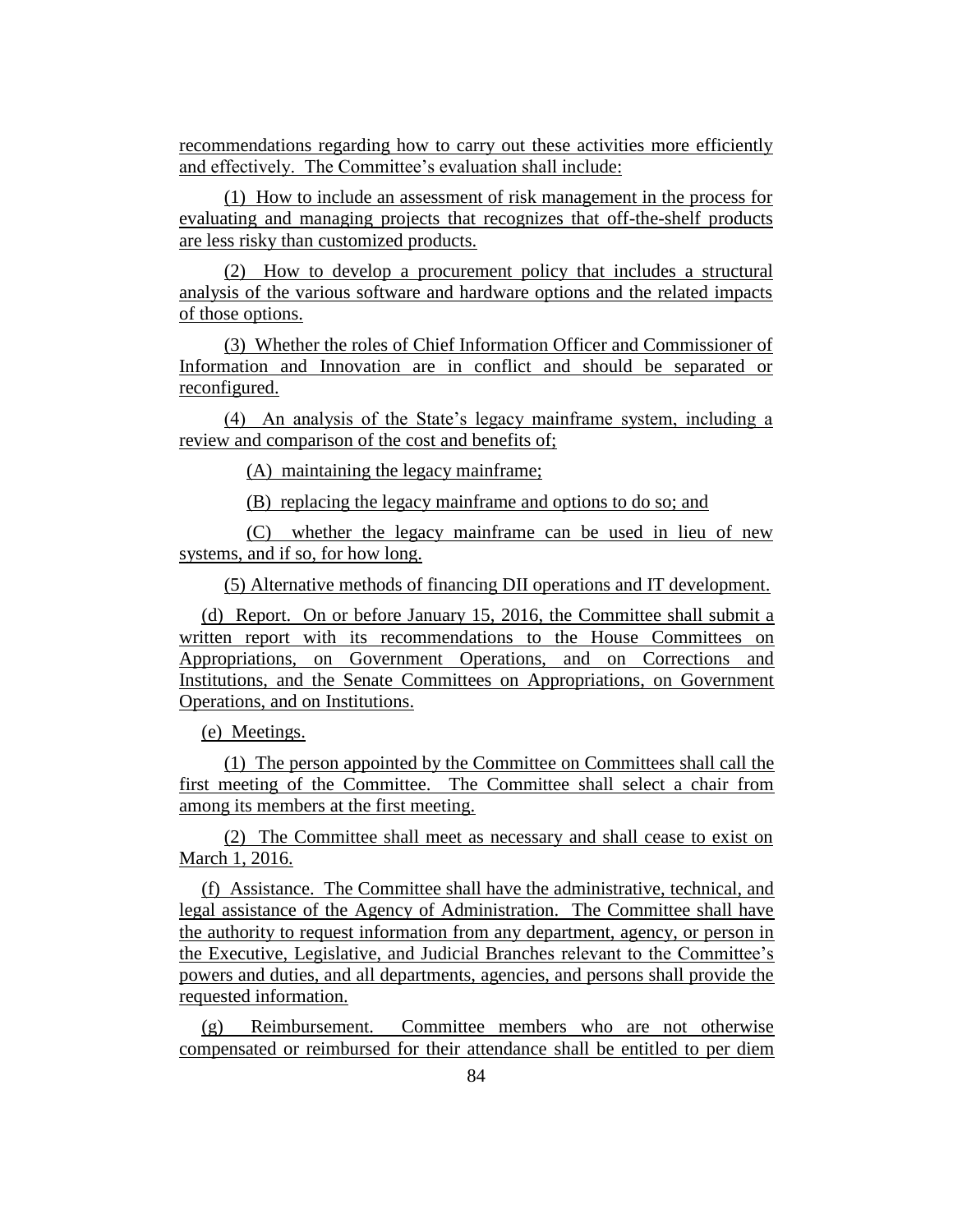compensation and reimbursement of expenses pursuant to 32 V.S.A. § 1010 for no more than six meetings.

Sec. E.145.2 22 V.S.A. § 901 is amended to read:

### § 901. DEPARTMENT OF INFORMATION AND INNOVATION

(a) The Department of Information and Innovation, created in 3 V.S.A. § 2283b, shall have all the responsibilities assigned to it by law, including the following:

\* \* \*

(4)(A) to review and approve information technology activities within State government with a cost in excess of \$100,000.00 \$500,000.00, and annually submit to the General Assembly a strategic plan and a budget for information technology as required of the Secretary of Administration by 3 V.S.A. § 2222(a)(9). As used in this section, "information technology activities" is defined as in  $3$  V.S.A.  $\S$  2222(a)(10);

(B) to provide oversight, monitoring, and control of information technology activities within State government with a cost in excess of \$100,000.00 \$500,000.00. The cost of the oversight, monitoring, and control shall be assessed to the entity requesting the activity;

(C) to review and approve in accordance with Agency of Administration policies the assignment of appropriate project managers for information technology activities within State government with a cost in excess of \$500,000.00; and

(D) to provide standards for the management, organization, and tracking of information technology activities within State government with a cost in excess of \$100,000.00 \$500,000.00;

\* \* \*

# \* \* \* PROTECTION TO PERSONS AND PROPERTY \* \* \*

Sec. E.200 Attorney general

(a) Notwithstanding any other provisions of law, the Office of the Attorney General, Medicaid Fraud and Residential Abuse Unit, is authorized to retain, subject to appropriation, one-half of the State share of any recoveries from Medicaid fraud settlements, excluding interest, that exceed the State share of restitution to the Medicaid Program. All such designated additional recoveries retained shall be used to finance Medicaid Fraud and Residential Abuse Unit activities.

(b) Of the revenue available to the Attorney General under 9 V.S.A. § 2458(b)(4), \$997,000 is appropriated in Sec. B.200 of this act.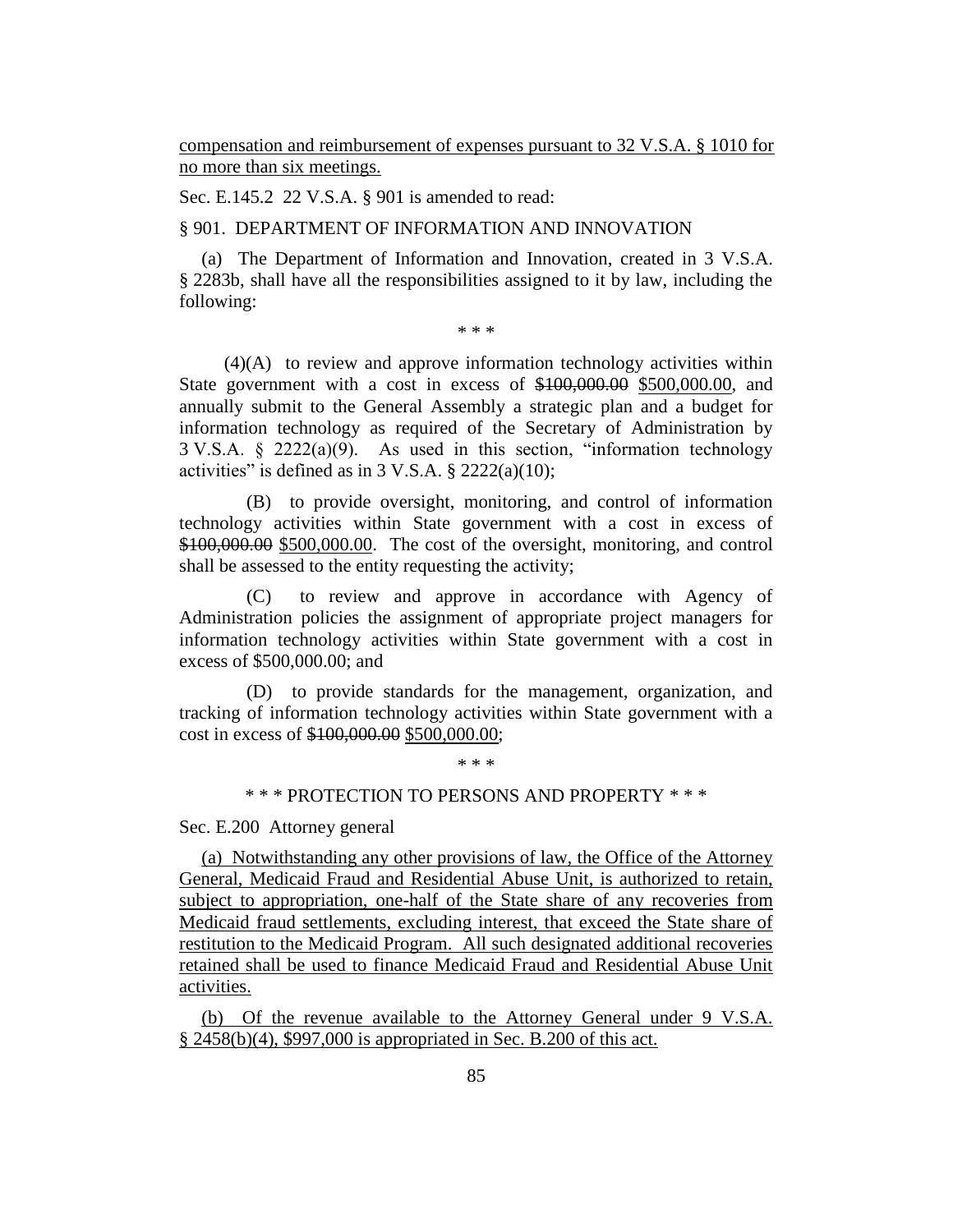(c) Notwithstanding 18 V.S.A. § 9502(a)(3), the appropriation in Sec. B.200 of this act includes \$322,500 from the Tobacco Trust Fund to pay for expenses related to the arbitration of prior year tobacco settlements.

(d) The Attorney General in consultation with the Governor's Criminal Justice and Substance Abuse Cabinet shall investigate the cause of the recent excessive price increases for the lifesaving medication Naloxone. The Attorney General and the Governor's Criminal Justice and Substance Abuse Cabinet shall explore all legislative, regulatory, policy, and legal options to ensure that Naloxone is available to Vermonters at reasonable prices. The Attorney General and the co-chairs of the Governor's Criminal Justice and Substance Abuse Cabinet shall report their findings and recommendations as to how to remediate the situation to the Senate and House Committees on Judiciary no later than January 15, 2016.

(e) In fiscal year 2016 the direct application from the Attorney General's Fee and Reimbursement Fund (#21638) shall be increased by \$100,000.

Sec. E.203 13 V.S.A. § 5241 is amended to read:

§ 5241. INEFFECTIVE ASSISTANCE CLAIM

(a) No action shall be brought for professional negligence against a criminal defense attorney under contract with or providing ad hoc legal services for the Office of the Defender General unless the plaintiff has first successfully prevailed in a claim for postconviction relief based upon ineffective assistance of counsel in the same or a substantially related matter. Failure to prevail in a claim for postconviction relief based upon ineffective assistance of counsel under contract with or providing ad hoc legal services for the Office of the Defender General shall bar any claim against the attorney based upon the attorney's representation in the same or a substantially related matter.

(b) In the performance of duties pursuant to a contract with or providing ad hoc legal services to the Office of the Defender General, an attorney shall have the benefit of sovereign immunity to the same extent as an attorney employed by the Defender General.

Sec. E.203.1 13 V.S.A. § 5254 is amended to read:

§ 5254. PERSONNEL DESIGNATION AND EXPENDITURES

(a) The defender general Defender General, deputy defender general Deputy Defender General, public defenders, and deputy public defenders shall be exempt from the classified state State service.

(b) Clerical and office staff in the office of the defender general Office of the Defender General and in all local offices shall be hired by the defender general Defender General. Clerical and office staff shall be state State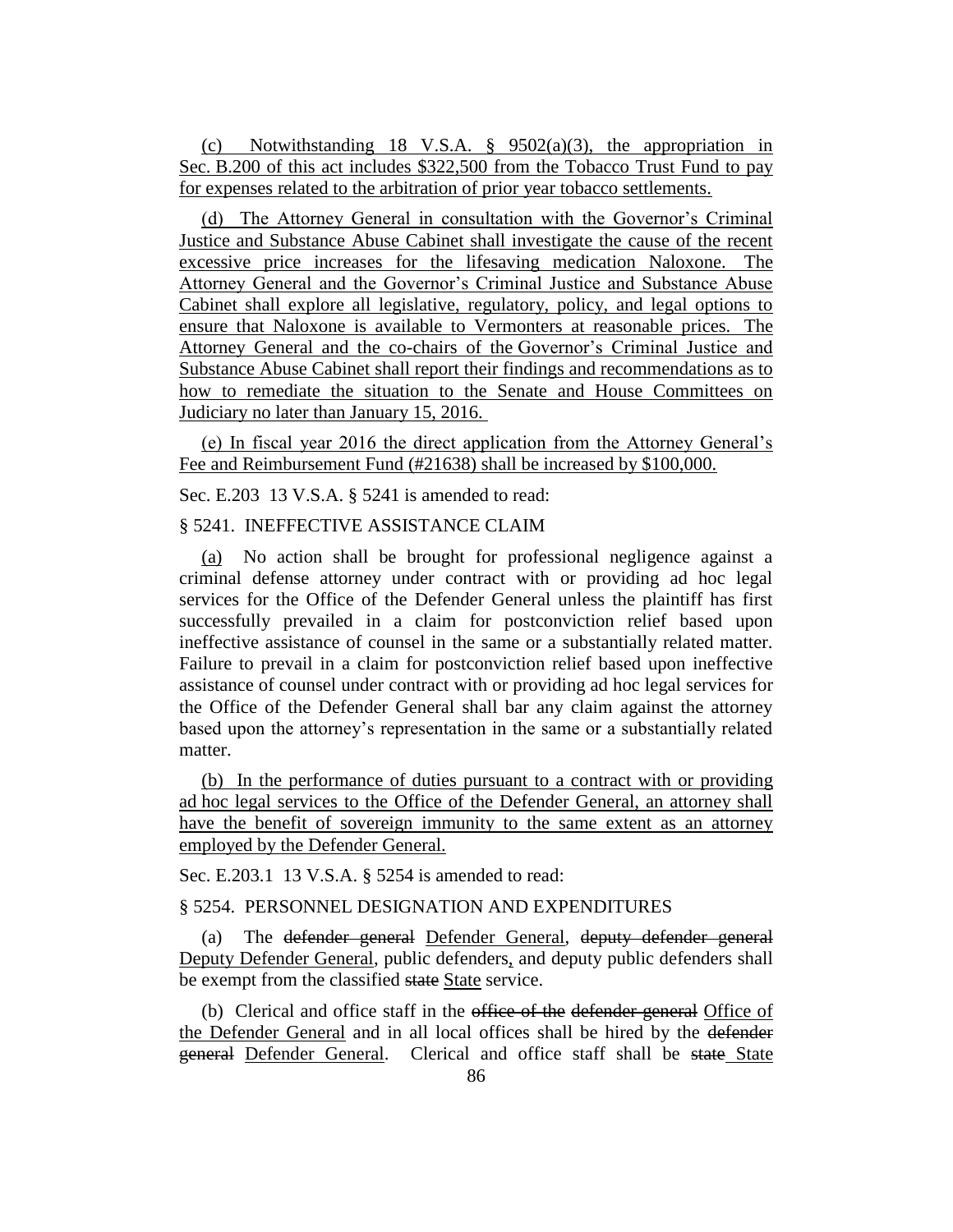employees paid by the state State, and shall receive those benefits and compensation available to classified state State employees who are similarly situated, unless otherwise covered by the provisions of a collective bargaining agreement setting forth the terms and conditions of employment, negotiated pursuant to the provisions of 3 V.S.A. chapter 27 of Title 3. Clerical and office staff employed by the office of the defender general Office of the Defender General shall not be part of the classified service as set forth in 3 V.S.A. chapter 13 of Title 3.

(c) The deputy defender general Deputy Defender General shall be entitled to compensation at an annual rate that does not exceed an amount \$500.00 less than the salary of the defender general Defender General. The public defenders and deputy public defenders shall be entitled to compensation at annual rates not to exceed an amount \$1,000.00 less than the salary of the defender general Defender General.

(d) The defender general Defender General is responsible for assuming expenses for his or her office and all local offices. The entirety of expenditures shall not exceed those set in the annual budget of the office of the defender general Office of the Defender General and such expenditures shall be subject to the provisions of section 32 V.S.A. § 702 of Title 32.

(e) The Defender General shall receive an early retirement allowance equal to that of a State's Attorney or sheriff.

Sec. E.203.2 3 V.S.A. § 455 is amended to read:

§ 455. DEFINITIONS

(a) Unless a different meaning is plainly required by the context, the following words and phrases as used in this subchapter shall have the following meanings:

\* \* \*

(4) "Average final compensation" shall mean:

\* \* \*

(C) For purposes of determining average final compensation for group A or group C members, a member who has accumulated unused sick leave at retirement shall be deemed to have worked the full normal working time for his or her position for 50 percent of such leave, at his or her full rate of compensation in effect at the date of his or her retirement. For purposes of determining average final compensation for group F members, unused annual or sick leave, termination bonuses and any other compensation for service not actually performed shall be excluded. The average final compensation for a State's Attorney and the Defender General shall be determined by the State's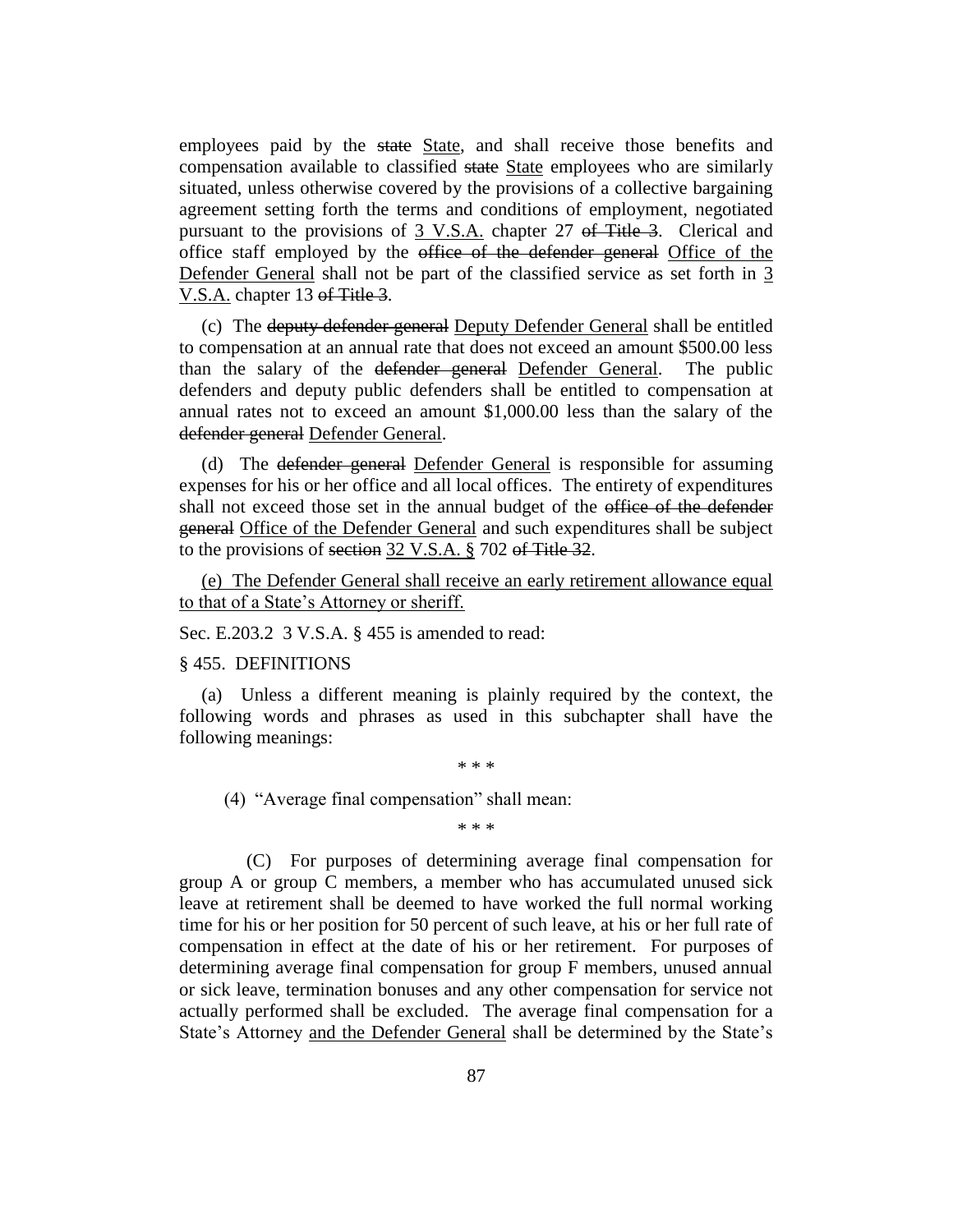Attorney's or the Defender General's highest annual compensation earned during his or her creditable service.

\* \* \*

(9) "Employee" shall mean:

\* \* \*

(B) any regular officer or employee of the Department of Public Safety assigned to police and law enforcement duties, including the Commissioner of Public Safety appointed before July 1, 2001; but, irrespective of the member's classification, shall not include any member of the General Assembly as such, any person who is covered by the Vermont Teachers' Retirement System, any person engaged under retainer or special agreement or C beneficiary employed by the Department of Public Safety for not more than 208 hours per year, or any person whose principal source of income is other than State employment. In all cases of doubt, the Retirement Board shall determine whether any person is an employee as defined in this subchapter. Also included under this subdivision are employees of the Department of Liquor Control who exercise law enforcement powers, employees of the Department of Fish and Wildlife assigned to law enforcement duties, motor vehicle inspectors, full-time deputy sheriffs employed by the State of Vermont, full-time members of the Capitol Police force, investigators employed by the Criminal Division of the Office of the Attorney General, Department of State's Attorneys, Department of Health, or Office of the Secretary of State, who have attained full-time certification from the Vermont Criminal Justice Training Council, who are required to perform law enforcement duties as the primary function of their employment, and who may be subject to mandatory retirement permissible under 29 U.S.C. § 623(j), who are first included in membership of the system on or after July 1, 2000. Also included under this subdivision are full-time firefighters employed by the State of Vermont and the Defender General.

Sec. E.203.3 3 V.S.A. § 459 is amended to read:

§ 459. NORMAL AND EARLY RETIREMENT

\* \* \*

\* \* \*

(d) Early retirement allowance.

\* \* \*

(5) Notwithstanding subdivisions (1) and (2) of this subsection, a State's Attorney, the Defender General, or sheriff who has completed 20 years of creditable service, of which 15 years has been as a State's Attorney, the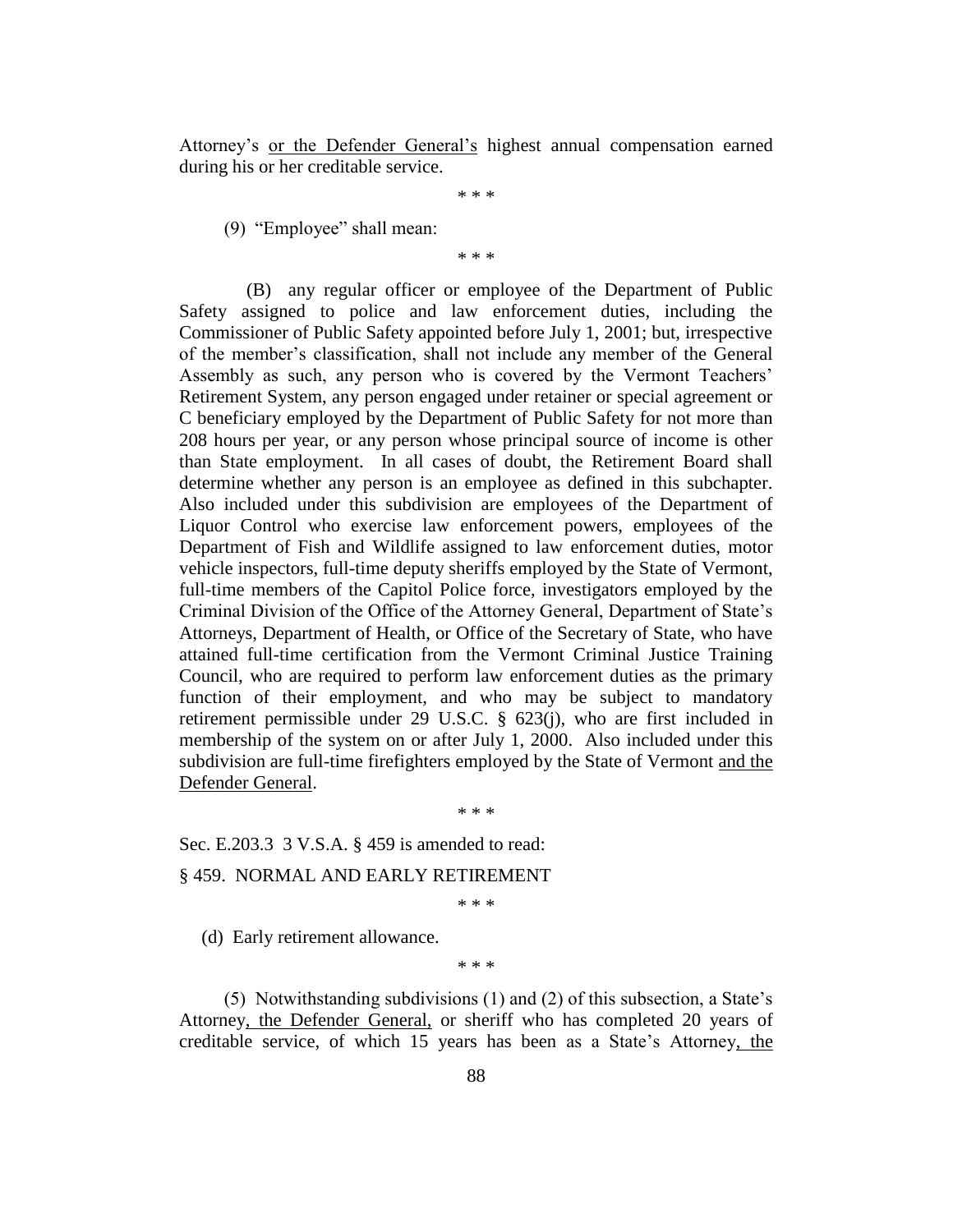Defender General, or sheriff, shall receive an early retirement allowance equal to the normal retirement allowance, at age 55, without reductions.

\* \* \*

### Sec. E.204 SUSPENSION OF VIDEO ARRAIGNMENTS; REPEAL

(a) 2011 Acts and Resolves No. 41, Sec. 9 (suspension of video arraignments) is repealed.

Sec. E.204.1 4 V.S.A. § 466 is amended to read:

### § 466. PROCEDURE

(a) A proceeding before a magistrate shall, in cases involving child support, be initiated by the filing of a petition. If a proceeding for divorce, annulment, or separation has been commenced before the Family Division of the Superior Court, the magistrate shall have jurisdiction to determine a temporary amount of child support on the basis of the complaint or petition filed in the Family Division of the Superior Court.

\* \* \*

(e) The Family Division of the Superior Court clerk petitioner shall provide for personal service or shall mail to the respondent, at one or more of the addresses supplied by the respondent, by certified mail, return receipt requested and delivery restricted to the addressee, the expense being paid by the petitioner, a notice signed by the elerk petitioner. If acceptance of service is refused, the elerk petitioner may serve the notice on the respondent by sending it to the respondent by ordinary first class mail and by certifying that such service has been made. In the alternative, the elerk petitioner may provide for mail service as provided in Rule 4(l) of the Vermont Rules of Civil Procedure.

\* \* \*

Sec. E.204.2 33 V.S.A. § 5223 is amended to read:

#### § 5223. FILING OF PETITION

(a) When notice to the child is provided by citation, the State's Attorney shall file the petition and supporting affidavit at least 10 days prior to the date for the preliminary hearing specified in the citation.

(b) The Court shall send or deliver a  $\underline{A}$  copy of the petition and affidavit shall be made available at the State's Attorney's office to all persons required to receive notice, including the noncustodial parent, as soon as possible after the petition is filed and at least five days prior to the date set for the preliminary hearing.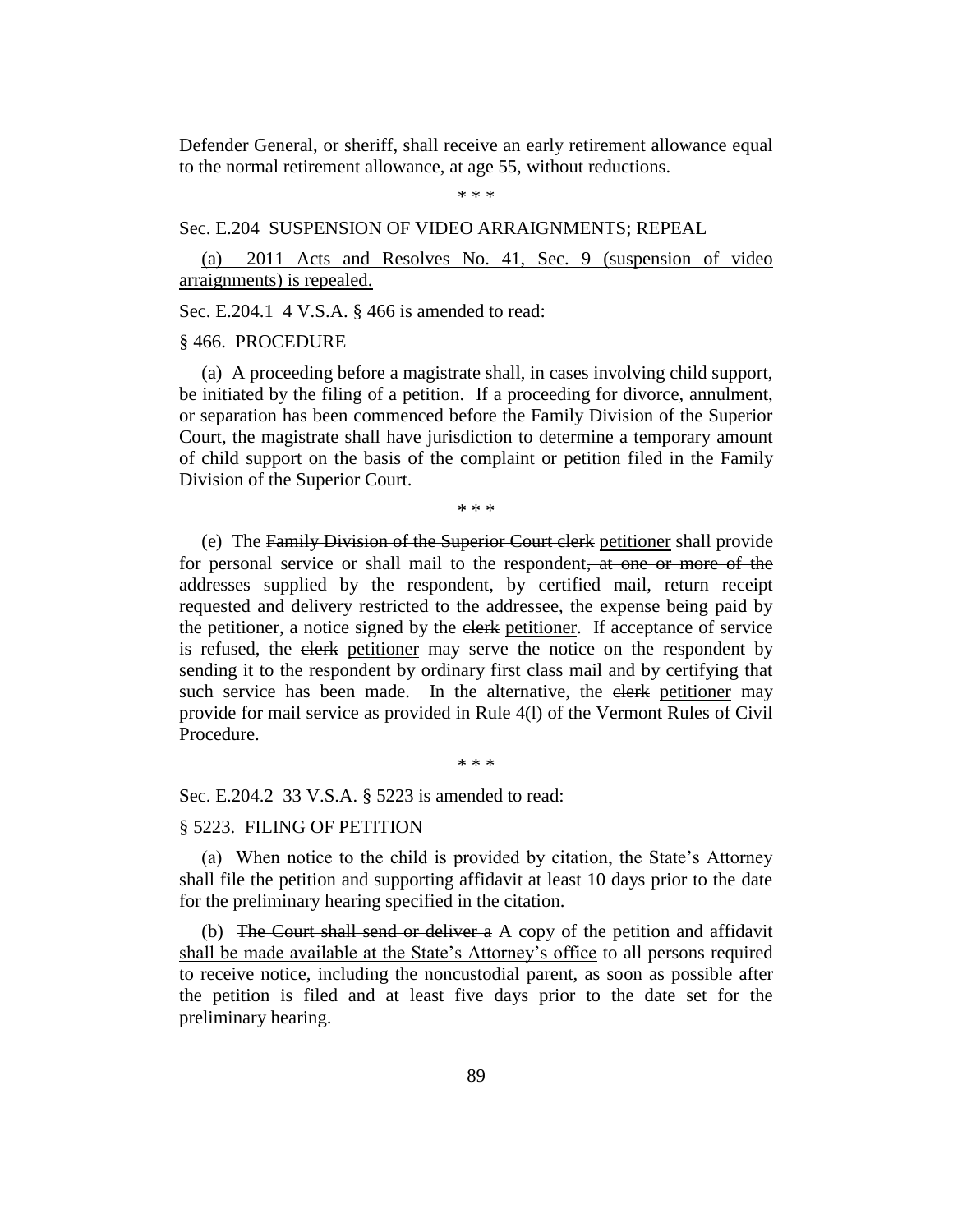Sec. E.204.3 33 V.S.A. § 5224 is amended to read:

### § 5224. FAILURE TO APPEAR AT PRELIMINARY HEARING

If a child or custodial parent, guardian, or custodian fails to appear at the preliminary hearing as directed by a citation, the Court may issue a summons to appear, an order to have the child brought to Court, or a warrant as provided in section 5108 of this title. The summons, order, or warrant shall be served by the law enforcement agency that cited or took the child into custody, or another law enforcement agency acting on its behalf.

#### Sec. E.204.4 [DELETED]

Sec. E.204.5 [DELETED]

Sec. E.204.6 13 V.S.A. § 7180 is amended to read:

§ 7180. REMEDIES FOR FAILURE TO PAY FINES, COSTS, SURCHARGES, AND PENALTIES

(a) As used in this section:

(1) "Amount due" means all financial assessments, including penalties, fines, surcharges, court costs, and any other assessments imposed by statute as part of a sentence for a criminal conviction.

(2) "Designated collection agency" means a collection agency designated by the Court Administrator pursuant to subsection 7171(b) of this title.

(3) "Designated credit bureau" means a credit bureau designated by the Court Administrator or the Court Administrator's designee.

\* \* \*

(c) Civil contempt proceeding.

\* \* \*

(3) Hearing The hearing shall be conducted in a summary manner. The Court shall examine the defendant and any other witnesses and may require the defendant to produce documents relevant to the defendant's ability to pay the amount due. Evidence is admissible if it is of a type commonly relied upon by a reasonably prudent person in the conduct of his or her affairs. The Vermont Rules of Evidence shall not apply except that the rules related to privilege shall apply. The State shall not be a party except with the permission of the court. The defendant may be represented by counsel at the defendant's own expense.

\* \* \*

(f)(1) A defendant who is not incarcerated may file a motion to convert all or part of a traffic offense fine to community service. The Court may grant the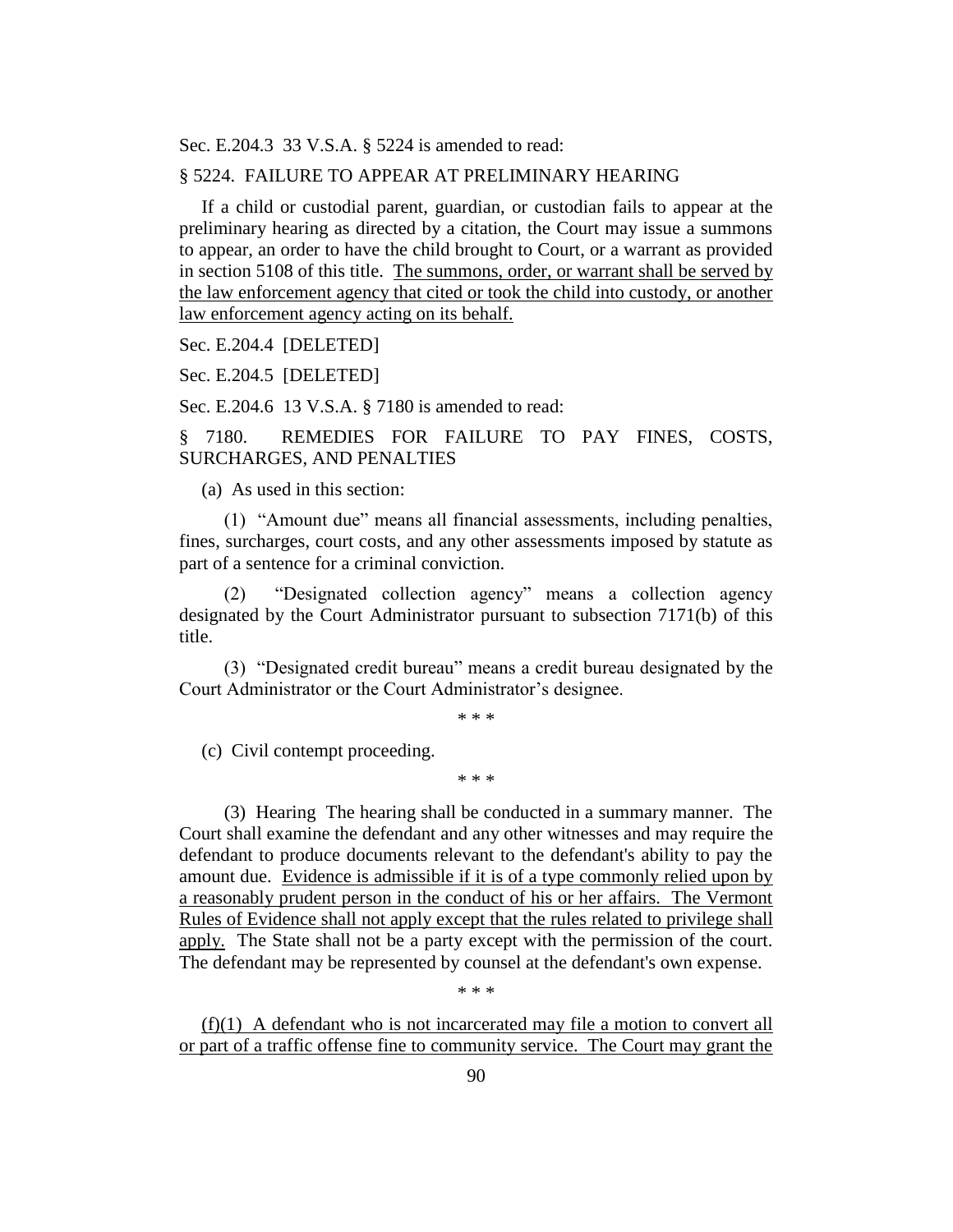motion if the defendant establishes that he or she has made a good faith effort to pay the fine but is unable to do so. A fine converted to community service pursuant to this subsection shall not be considered a modification of sentence and shall not be subject to the time limits of Vermont Rule of Criminal Procedure 35.

(2) Community service performed pursuant to a motion granted under this subsection shall be:

(A) credited against outstanding fines at the then-existing rate of the Vermont minimum wage:

(B) monitored by Diversion, a restorative justice panel of a community justice center, or a similar entity approved by the Court, which shall report on the defendant's compliance status to the Court;

(C) performed in the county where the offense occurred.

(3) A conversion of a fine to community service under this subsection:

(A) shall not apply to surcharges, court costs, or other assessments;

(B) shall be in addition to the contempt procedures applicable under this section.

Sec. E.204.7 [DELETED]

Sec. E.204.8 [DELETED]

Sec. E.204.9 [DELETED]

Sec. E.204.10 32 V.S.A. § 1758 is amended to read:

§ 1758. MASTERS, AUDITORS, REFEREES, AND COMMISSIONERS

(a) Unless otherwise provided, the pay and the expense allowance for commissioners, masters, auditors, and referees shall be fixed by the Court or by the presiding judge thereof and paid by the state State.

(b) The Superior Court may order that the cost of a master be shared by the parties, with the shares specified in the order, if:

(1) the distribution of property is contested and governed by 15 V.S.A. § 751 and the value of the property to be distributed exceeds \$500,000.00; or

(2) one or both parties seek an award of maintenance under 15 V.S.A. § 752 and the parties have non-wage income of \$150,000.00 or more.

Sec. E.204.11 4 V.S.A. § 37 is amended to read:

§ 37. VENUE

(a) The venue for all actions filed in the superior court Superior Court, whether heard in the civil, criminal, family, environmental, or probate division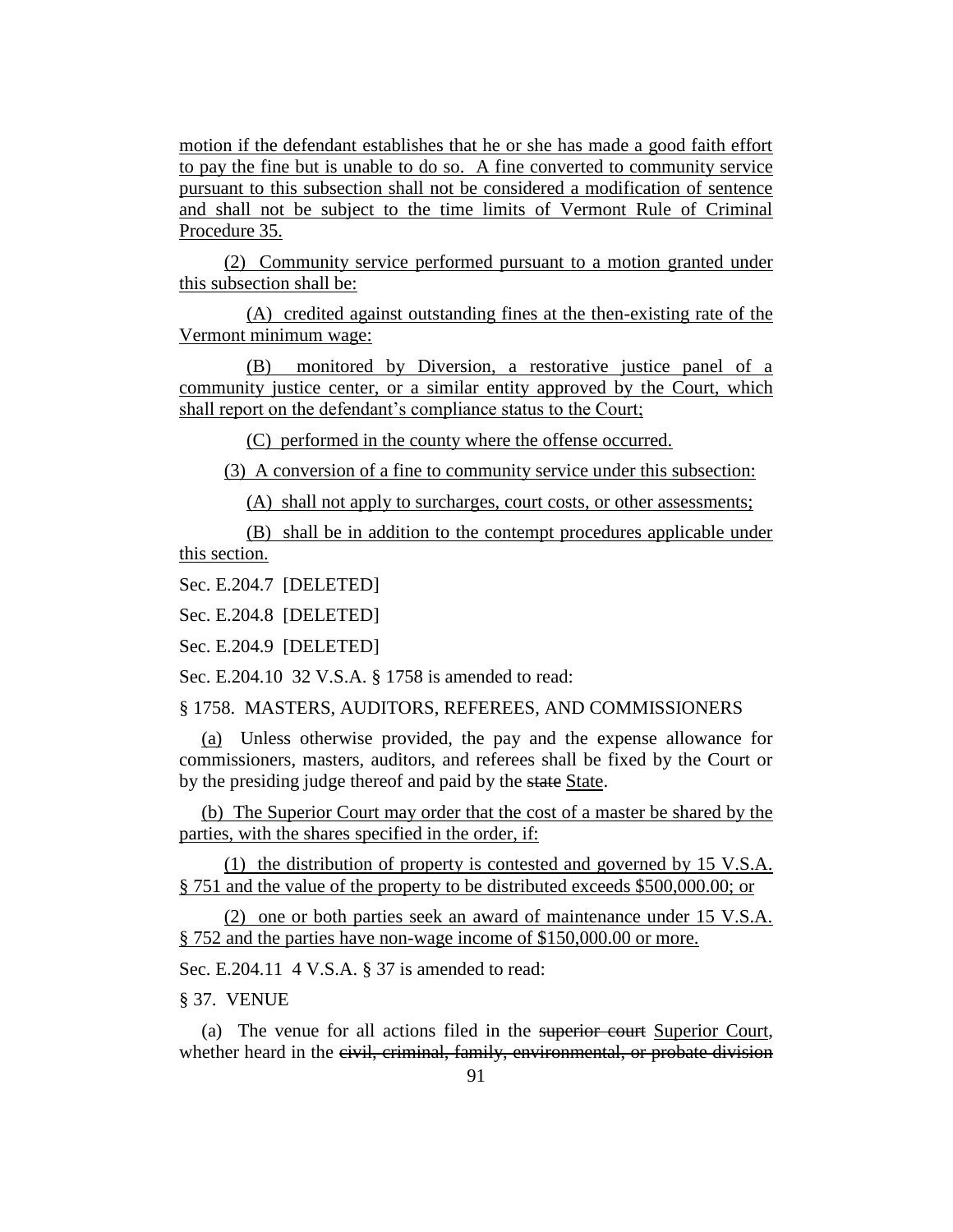Civil, Criminal, Family, Environmental, or Probate Division, shall be as provided in law.

(b) Notwithstanding any other provision of law, the supreme court Supreme Court may promulgate venue rules, subject to review by the legislative committee on judicial rules under 12 V.S.A. chapter 1 of Title 12, which are consistent with the following policies:

(1) Proceedings involving a case shall be heard in the unit in which the case was brought, subject to the following exceptions:

(A) when the parties have agreed otherwise;

(B) status conferences, minor hearings, or other nonevidentiary proceedings; or

(C) when a change in venue is necessary to ensure access to justice for the parties or required for the fair and efficient administration of justice.

(2) The electronic filing of cases on a statewide basis should be facilitated, and the court Court is authorized to promulgate rules establishing an electronic case-filing system.

(3) The use of technology to ease travel burdens on citizens and the courts should be promoted. For example, venue requirements should be deemed satisfied for some court proceedings when a person, including a judge, makes an appearance via video technology, even if the judge is not physically present in the same location as the person making the appearance.

(4) In proceedings involving the termination of parental rights, the Supreme Court is authorized to designate a region of no more than four counties in which the venue for specified types of cases in the region shall be the region as a whole irrespective of the county in which the venue would lie for the case under the governing statute. A designation under this subdivision shall be made by rule and shall be reviewed by the Legislative Committee on Judicial Rules pursuant to 12 V.S.A. § 1.

Sec. E.204.12 12 V.S.A. § 5540a is amended to read:

§ 5540a. JURISDICTION OVER SMALL CLAIMS; ASSISTANT **JUDGES** 

(a)(1) Subject to the limitations in this section and notwithstanding any provision of law to the contrary, Assistant Judges of Essex, Caledonia, Rutland, and Bennington Counties sitting alone shall hear and decide small claims actions filed under this chapter with the Essex, Caledonia, Rutland, and Bennington Superior Courts. This subdivision shall apply only to Assistant Judges holding office on July 1, 2010.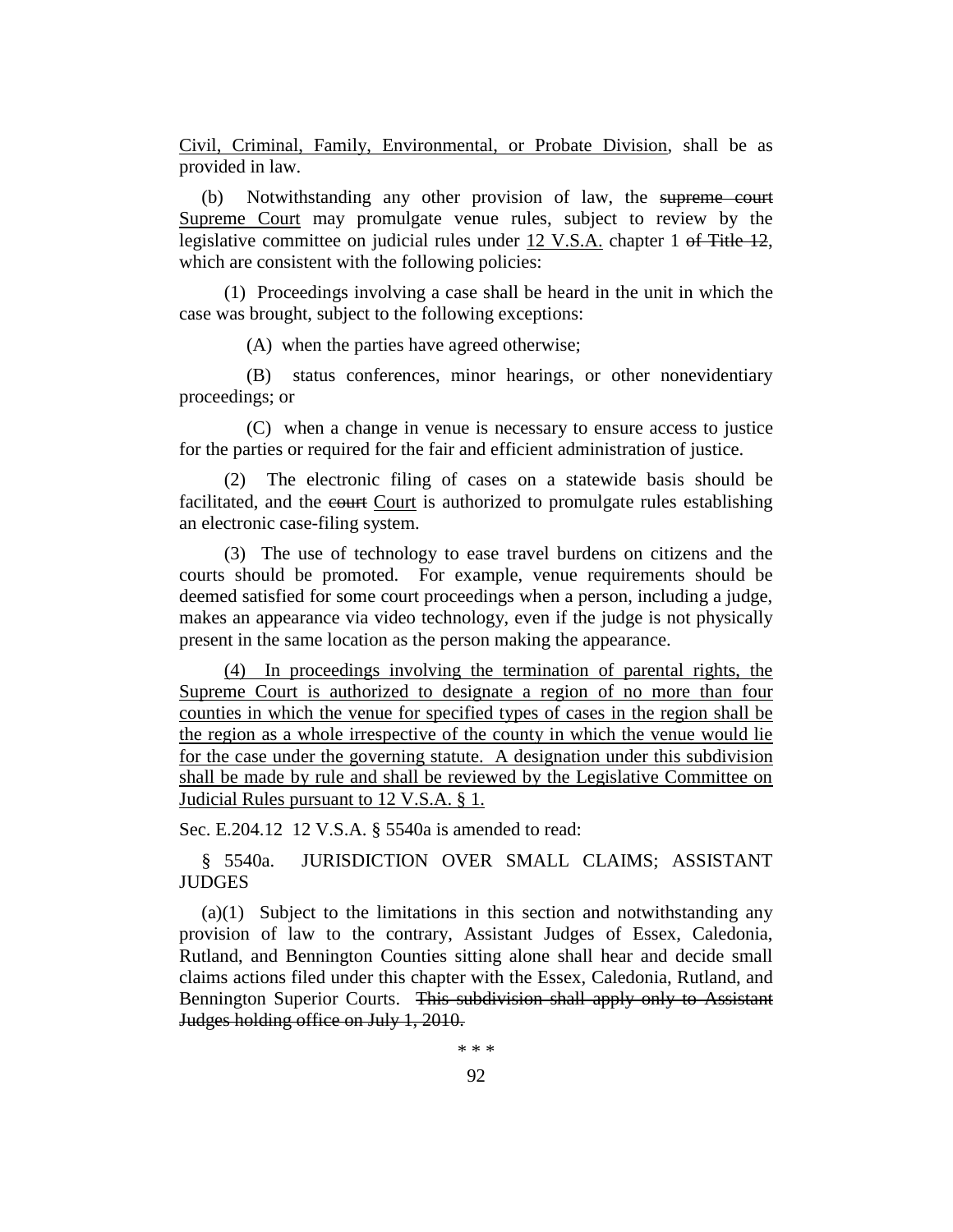# Sec. E.204.13 REPORT; JURISDICTION OF ASSISTANT JUDGES

(a) On or before January 15, 2016, the Vermont Association of Assistant Judges and the Court Administrator shall jointly report to the Senate and House Committees on Judiciary any recommendations for expansion of the subject matter jurisdiction of Assistant Judges. The report shall include specific types of cases in which it would be appropriate for Assistant Judges to sit alone in order to maximize judicial resources and ease caseload burdens on the courts.

## Sec. E.204.14 COURT SECURITY; REPORTS

(a) There is established in each county a Committee on Court Security. The Committee shall study issues related to security at its county courthouse and consider measures to reduce the cost of its county court security budget while maintaining the safety of staff and citizens. The study shall include whether counties should provide a security function at the entrance to county-owned courthouses that would be offset by restructuring of notary fees retained by the counties. On or before January 15, 2016, each county Committee on Court Security shall report to the Court Administrator a proposal to reduce its county court security budget by at least three percent.

(b) The Committee on Court Security shall be composed of the following members in each county:

(1) The presiding Superior judge, who shall be co-chair of the Committee.

(2) The senior assistant judge, who shall be co-chair of the Committee.

(3) The court clerk.

(4) The court manager.

(5) The sheriff or designee.

(6) The State's Attorney or designee.

(c) For purposes of preparing the report required by this section, the Committee on Court Security in each county shall consult with the security and safety program manager and the chief of finance and administration at the Vermont Supreme Court.

Sec. E.204.15 LEGISLATIVE INTENT; COURT FEES

(a) The General Assembly intends that the new revenue generated in fiscal year 2016 from increased court fees be used as a funding source to fill judicial vacancies.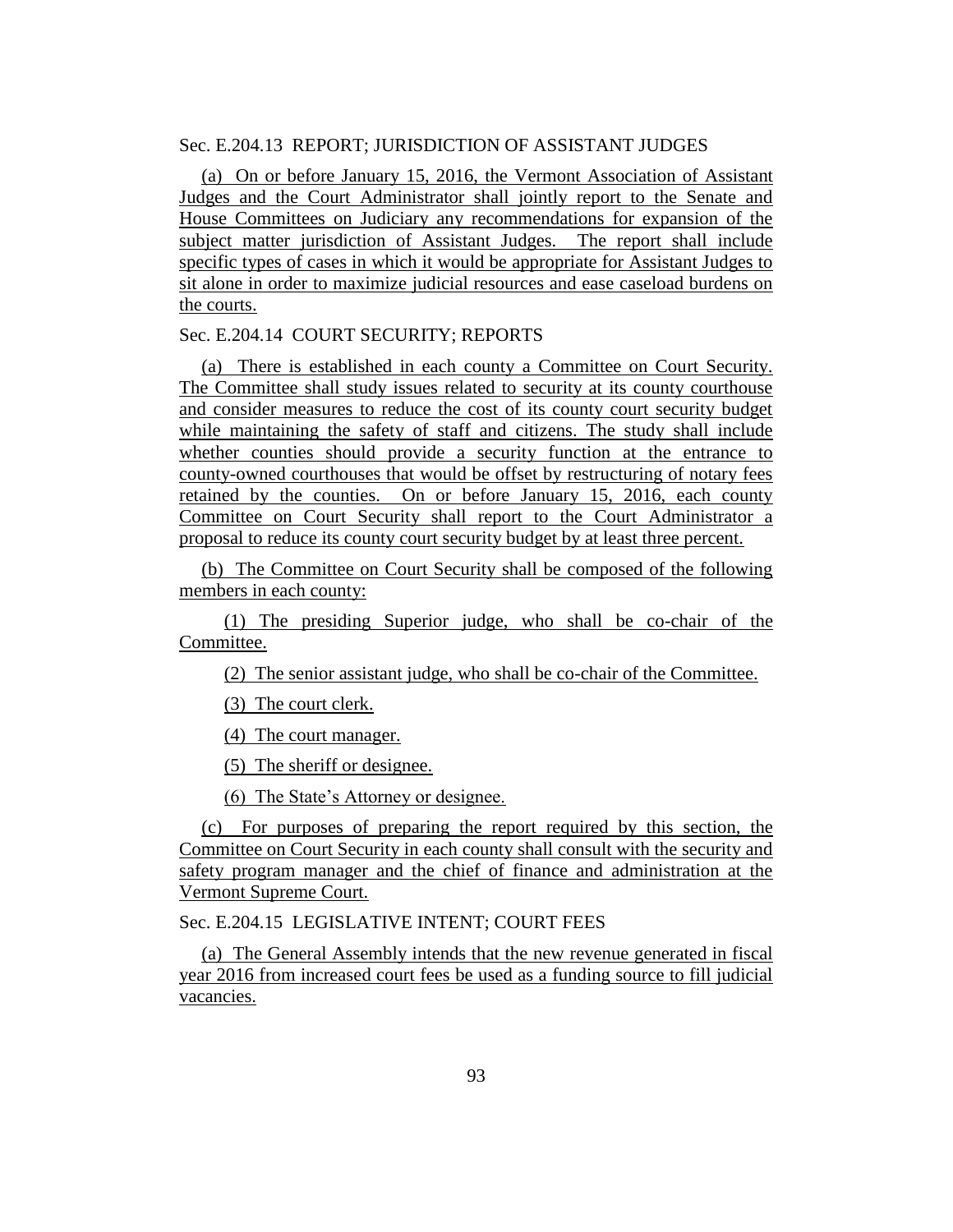Sec. E.208 Public safety – administration

(a) The Commissioner of Public Safety is authorized to enter into a performance-based contract with the Essex County Sheriff's Department to provide law enforcement service activities agreed upon by both the Commissioner of Public Safety and the Sheriff.

### Sec. E.208.1 DISPATCH FUNDING

(a) Notwithstanding any other provision of law to the contrary, the Commissioner of Public Safety shall use \$425,000 of funds held by the fiscal agent under 30 V.S.A. chapter 88 appropriated as E.911 Special Fund in Sec. B.1117 of this act to continue funding the operation of the four public safety answering points in Derby, Rockingham, Rutland, and Williston at current levels until September 15, 2015.

# Sec. E.208.2 911 CALL TAKING

(a) By September 1, 2015, the Vermont Enhanced 911 Board shall meet and report to the Secretary of Administration and the Joint Fiscal Committee on:

(1) the number of 911 call centers in the State necessary to meet the current requirements of the Enhanced 911 system;

(2) the number of 911 call seats necessary to meet the current requirements of the Enhanced 911 system;

(3) the average cost per 911 call seat; and

(4) ways to provide 911 services to the State that optimize performance and cost-effectiveness to meet Vermont's needs.

### Sec. E.208.3 DISPATCH REQUIREMENTS

(a) By May 15, 2015, the Commissioner of Public Safety shall report to the Joint Fiscal Committee on the costs required to support the current level of dispatching services at the four State-operated public safety answering points in Derby, Rockingham, Rutland, and Williston. For the purposes of this section, costs required to support the current level of dispatching services shall not include any costs associated with taking 911 calls, but shall include the following types of dispatch calls: police departments, excluding the Vermont State Police; constabularies; emergency medical services; and fire and rescue departments. This information shall be made available to the municipalities that rely on dispatch services from the four State-operated public safety answering points.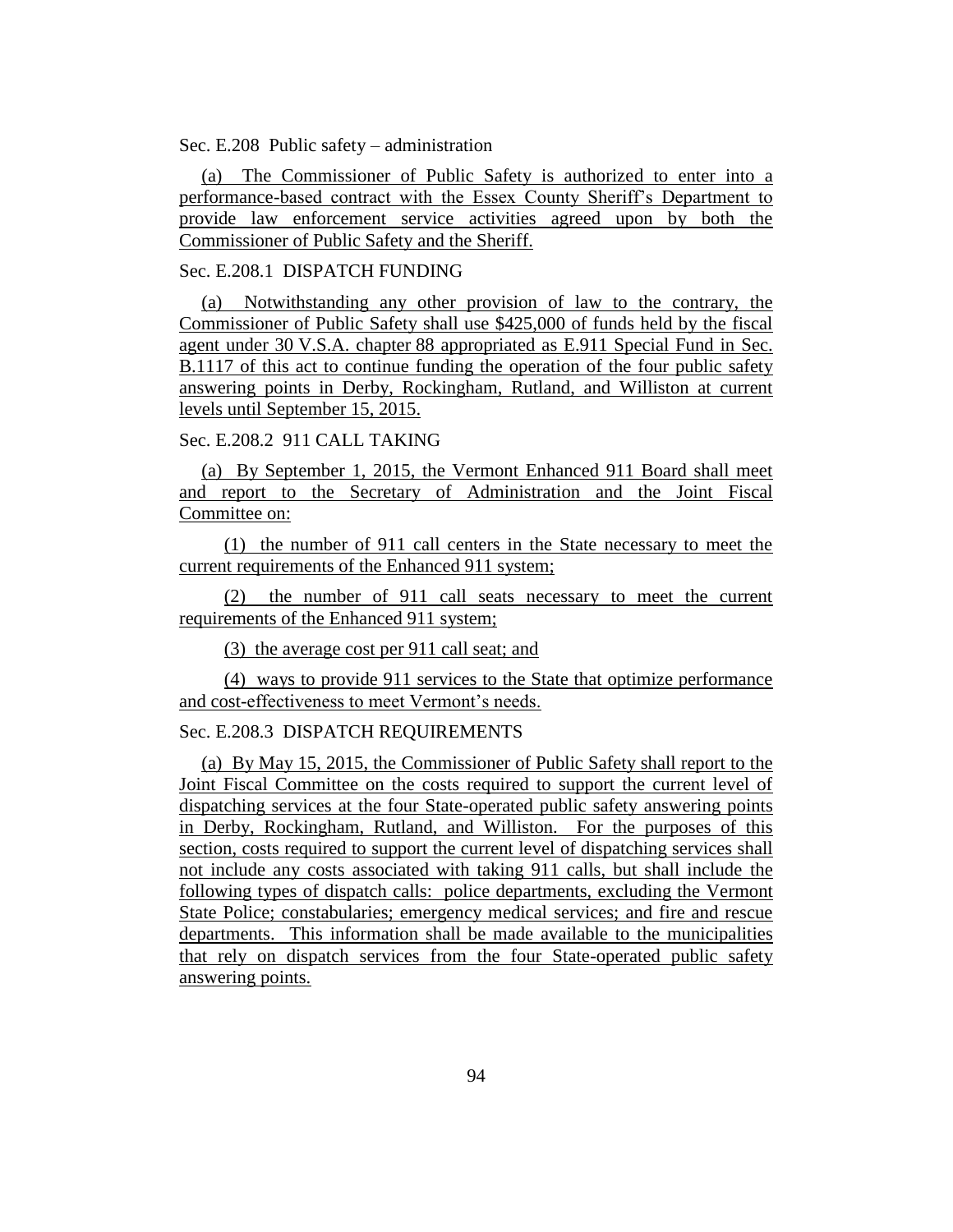# Sec. E.208.4 CONTRACTS FOR SERVICES

(a) The Commissioner of Public Safety shall meet with regional groups to determine if those groups want to contract for State dispatch services. As used in this subsection, "regional groups" include the State legislators, assistant judges, municipal officials, and emergency service representatives for the areas served by the dispatching functions of the State-operating public safety answering points. The Commissioner shall work with each regional group to calculate the cost of desired dispatch services, and determine whether each regional group would like to contract for dispatch services with the State.

(b) If agreement is reached with a regional group on or before September 15, 2015, the Commissioner of Public Safety shall contract with the assistant judges, acting on behalf of a county of the State under this section, to provide dispatching functions, at a public safety answering point, paid for at the local level as part of the county budget. Funds received by the Commissioner under contracts entered into under this section shall be deposited in a special fund called the Dispatch Fund, created in accordance with 32 V.S.A. chapter 7, subchapter 5, and shall be available to provide full funding of the operation of public safety answering points. The cost of contracts entered into by a county under this section shall be considered an expense and obligation of the county under 24 V.S.A. § 133(e).

(c) In order to reach an agreement under this section, the Commissioner of Public Safety is authorized to lease, rent, or otherwise convey any personal property, real property, fixtures, or intangible rights currently held by the State for the provision of dispatch services at a public safety answering point.

(d) The Commissioner shall obtain the approval of the Joint Fiscal Committee for the contract amounts to be entered into for fiscal year 2016 and after.

Sec. E.208.5 PSAP; STAFFING DIRECTIVE AND BUDGETARY IMPACT REPORT

(a) The Secretary of Administration and the Commissioner of Public Safety shall ensure that the authorized positions for PSAP operations are adequate to ensure that overtime authorization can be minimized and limited to episodic need not routinely scheduled.

(b) The Commissioner shall provide a report to the General Assembly with its fiscal year 2017 budget presentation that clearly and comprehensively summarizes the specific budgetary impact of PSAP consolidation on the fiscal year 2016 and fiscal year 2017 department budgets.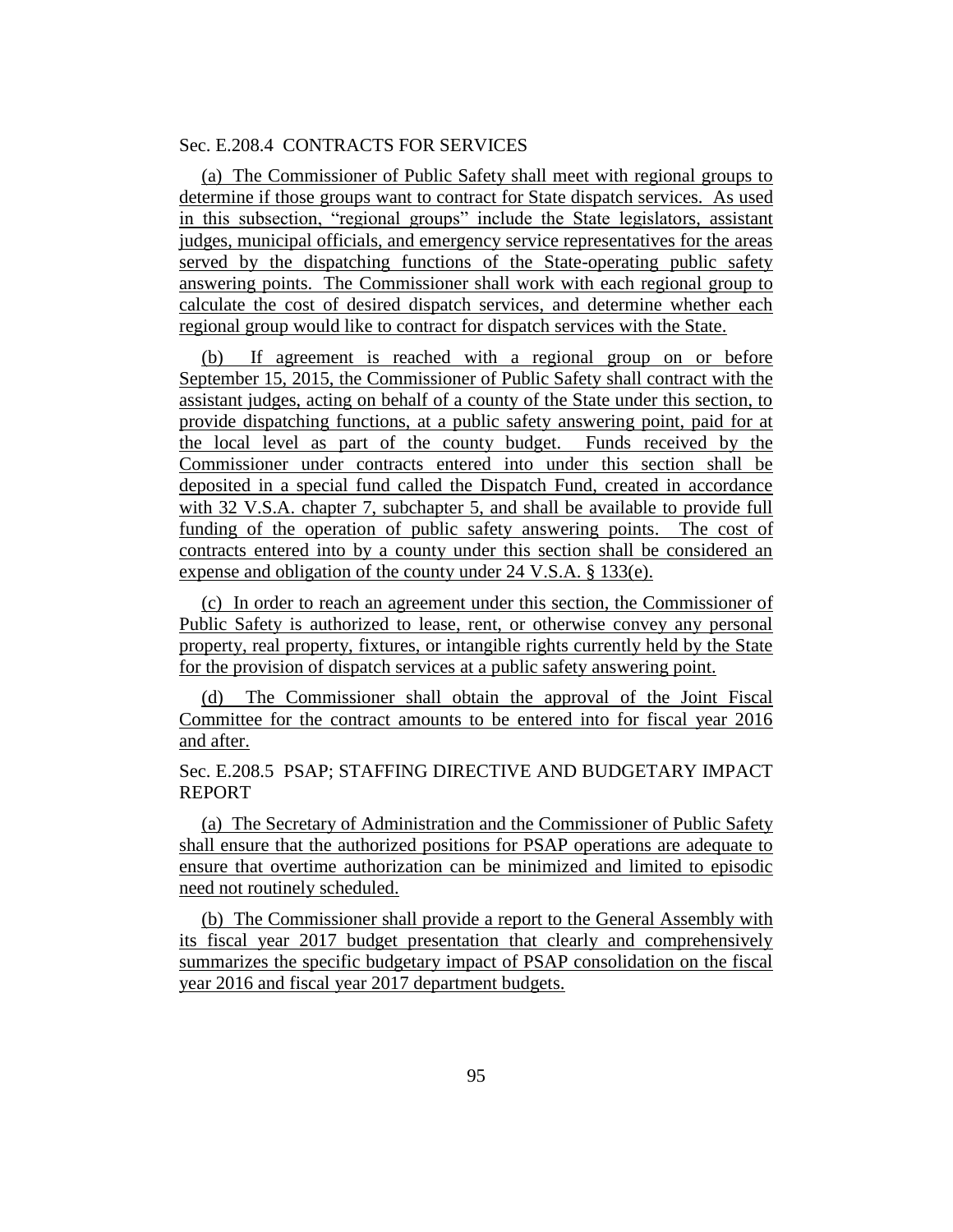Sec. E.208.6 PSAP; AUTHORITY TO DONATE REDUNDANT EQUIPMENT

(a) If the Commissioner of Public Safety determines that any PSAP equipment is redundant and would otherwise be placed in State surplus property, such equipment could be donated to regional groups that reach agreement under Sec.E.208.4 of this act.

Sec. E.209 Public safety – state police

(a) Of this appropriation, \$35,000 in special funds shall be available for snowmobile law enforcement activities and \$35,000 in general funds shall be available to the Southern Vermont Wilderness Search and Rescue Team, which comprises State Police, the Department of Fish and Wildlife, county sheriffs, and local law enforcement personnel in Bennington, Windham, and Windsor Counties, for snowmobile enforcement.

(b) Of this appropriation, \$405,000 is allocated for grants in support of the Drug Task Force and the Gang Task Force. Of this amount, \$190,000 shall be used by the Vermont Drug Task Force to fund three town task force officers. These town task force officers shall be dedicated to enforcement efforts with respect to both regulated drugs as defined in 18 V.S.A. § 4201(29) and the diversion of legal prescription drugs. Any unobligated funds may be allocated by the Commissioner to fund the work of the Drug Task Force and to support the efforts of the Mobile Enforcement Team (Gang Task Force), or carried forward.

Sec. E.212 Public safety – fire safety

(a) Of this General Fund appropriation, \$55,000 shall be granted to the Vermont Rural Fire Protection Task Force for the purpose of designing dry hydrants.

Sec. E.212.1 [DELETED]

Sec. E.215 Military – administration

(a) The amount of \$250,000 shall be disbursed to the Vermont Student Assistance Corporation for the National Guard Educational Assistance Program established in 16 V.S.A. § 2856. Of this amount, \$100,000 shall be general funds from this appropriation, and \$150,000 shall be Next Generation special funds, as appropriated in Sec. B.1100(a)(3)(B) of this act.

Sec. E.219 Military – veterans' affairs

(a) Of this appropriation, \$2,500 shall be used for continuation of the Vermont Medal Program; \$4,800 shall be used for the expenses of the Governor's Veterans' Advisory Council; \$7,500 shall be used for the Veterans' Day parade; \$5,000 shall be granted to the Vermont State Council of the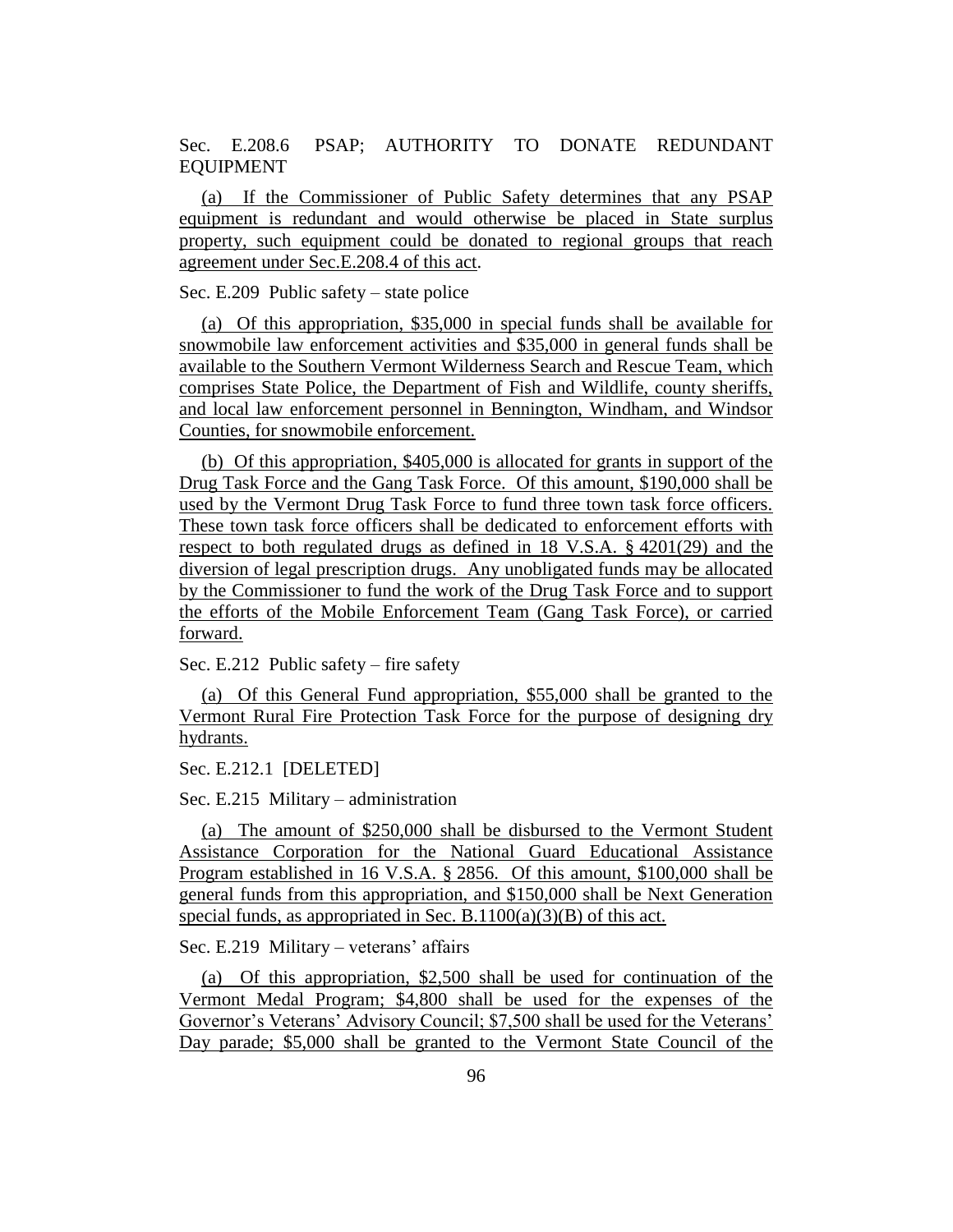Vietnam Veterans of America to fund the Service Officer Program; \$5,000 shall be used for the Military, Family, and Community Network; and \$10,000 shall be granted to the American Legion for the Boys' State and Girls' State programs.

(b) Of this General Fund appropriation, \$39,484 shall be deposited into the Armed Services Scholarship Fund established in 16 V.S.A. § 2541.

Sec. E.220 Center for crime victims services

(a) Notwithstanding 20 V.S.A. § 2365(c), the Vermont Center for Crime Victims Services shall transfer \$55,435 from the Domestic and Sexual Violence Special Fund established in 13 V.S.A. § 5360 to the Criminal Justice Training Council for the purpose of funding one-half the costs of the Domestic Violence Trainer position. The other half of the position will be funded with an appropriation to the Criminal Justice Training Council.

Sec. E.223 Agriculture, food and markets – food safety and consumer protection

(a) The Agency of Agriculture, Food and Markets shall use the Global Commitment funds appropriated in this section for the Food Safety and Consumer Protection Division to provide public health approaches and other innovative programs to improve the health outcomes, health status, and quality of life for uninsured, underinsured, and Medicaid-eligible individuals in Vermont.

Sec. E.224 Agriculture, food and markets – agricultural development

(a) Of the funds appropriated in Sec. B.224 of this act, the amount of \$696,136 in general funds is appropriated for expenditure by the Working Lands Enterprise Board established in 6 V.S.A. § 4606 for administrative expenses, direct grants, and investments in food and forest systems pursuant to 6 V.S.A. § 4607 and consistent with the funding priorities in 2012 Acts and Resolves No. 142, Sec. 5.

Sec. E.225 Agriculture, food and markets – laboratories, agricultural resource management and environmental stewardship

(a) The Agency of Agriculture, Food and Markets shall use the Global Commitment funds appropriated in this section to provide public health approaches and other innovative programs to improve the health outcomes, health status, and quality of life for uninsured, underinsured, and Medicaid-eligible individuals in Vermont.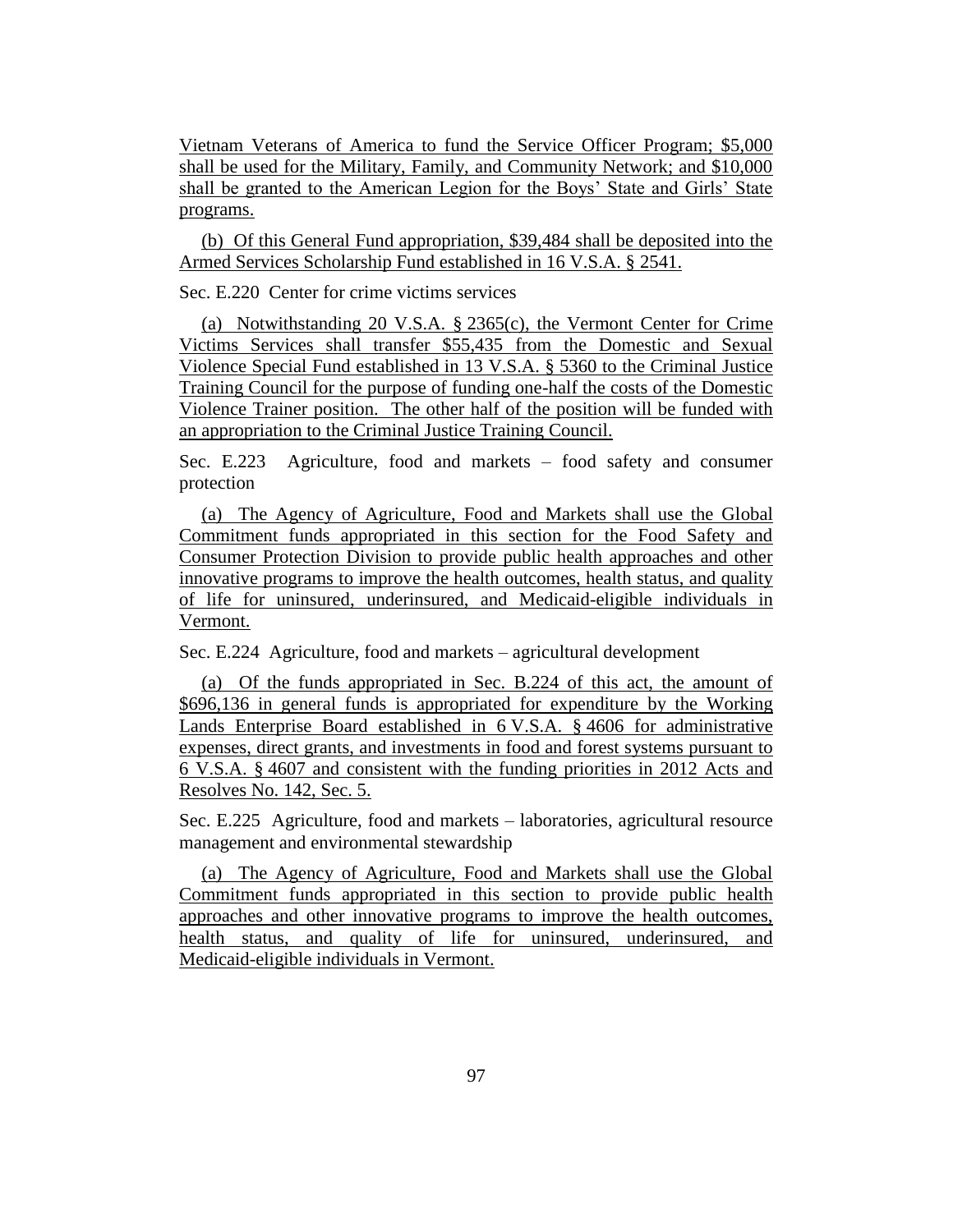Sec. E.225.1 VERMONT AGRICULTURAL AND ENVIRONMENTAL LABORATORY

(a) Effective July 1, 2015, the functions of the Department of Environmental Conservation environmental laboratory and the Agency of Agriculture, Food and Markets agricultural laboratory are consolidated in the Vermont Agricultural and Environmental Laboratory, under the direction of the Agency and separately appropriated there. The environmental laboratory positions in the Department and positions in the Agency associated with agricultural laboratory operations are transferred to that appropriation.

(b) The Department of Environmental Conservation shall utilize the Agricultural and Environmental Laboratory for chemical analytical samples unless any of the following apply:

(1) The Agricultural and Environmental Laboratory cannot perform the analysis being requested by the Department of Environmental Conservation.

(2) The Agricultural and Environmental Laboratory cannot process the samples within the time frame established by the Department of Environmental Conservation.

(3) The fees charged by the Agricultural and Environmental Laboratory are 120 percent or greater than for comparable analyses performed by a private environmental laboratory.

(c) On or before July 1, 2015, the Agencies of Agriculture, Food and Markets and of Natural Resources shall enter into a memorandum of understanding for the purpose of establishing principles for governance and operations of the Vermont Agricultural and Environmental Laboratory, including creation of a governance board with equal representation from both agencies that shall provide oversight and establish strategic priorities for the collaborative Agricultural and Environmental Laboratory.

Sec. E.225.2 6 V.S.A. § 121 is amended to read:

## § 121. CREATION AND PURPOSE

There is created within the agency of agriculture, food and markets Agency of Agriculture, Food and Markets a central testing laboratory for the purpose of assisting the agency in the performance of the duties required of it by law providing agricultural and environmental testing services.

Sec. E.225.3 6 V.S.A. § 122 is amended to read:

## § 122. FEES

Notwithstanding 32 V.S.A. § 603, the agency Agency shall establish fees for any tests conducted providing agricultural and environmental testing services at the request of private individuals and State agencies. The fees shall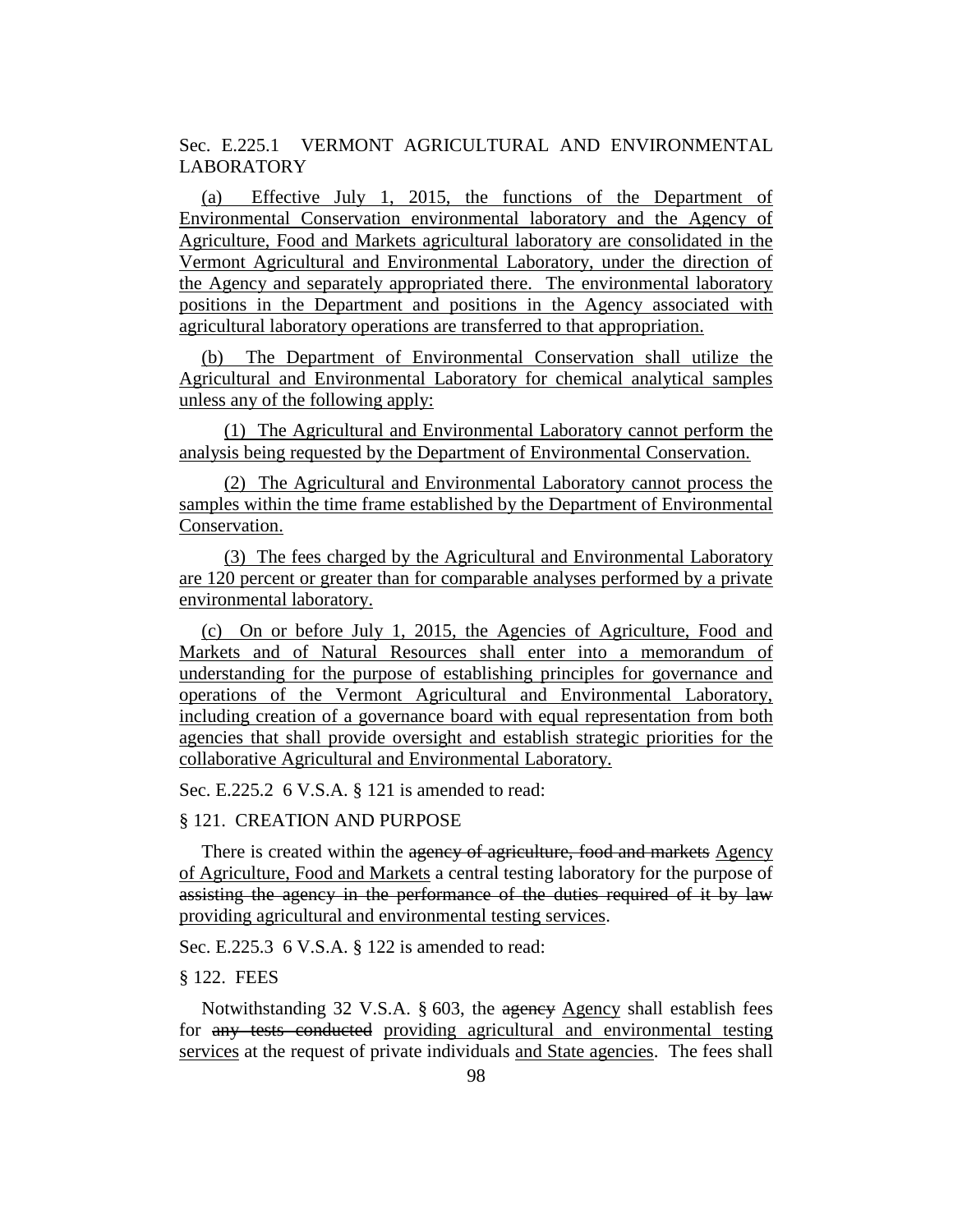cover the costs of the tests and any administrative work performed in conjunction with the test, including but not limited to collection costs be reasonably related to the cost of providing the services. Fees collected under this chapter shall be credited to a special fund which shall be established and managed pursuant to 32 V.S.A. chapter 7, subchapter 5, and which shall be available to the Agency to offset the cost of providing the services.

Sec. E.225.4 REPEAL

(a) 3 V.S.A. § 2822(n) (environmental testing laboratory services) is repealed.

(b) The balance in the Environmental Conservation – Laboratory Receipts Special Fund (SF#21861) is transferred to the Agriculture, Food and Markets – Laboratory Testing Special Fund (SF#21667).

Sec. E.233 CONNECTIVITY INITIATIVE FUNDING

(a) Of the amount of monies determined by the fiscal agent as available to the Connectivity Initiative, as prescribed by 30 V.S.A. § 7516, \$270,000.00 shall be for staffing and administering the Connectivity Initiative established in 30 V.S.A. § 7515b.

Sec. E.237 Liquor control – administration

(a) In fiscal year 2016 and thereafter, direct application of funds from the Liquor Control Enterprise Fund to the General Fund shall be increased by \$100,000 to reflect the reduction in overtime costs authorized in liquor control enforcement.

\* \* \* HUMAN SERVICES \* \* \*

Sec. E.300 DEPOSIT AND USE OF MASTER SETTLEMENT FUND

(a) Deposit of Master Tobacco Settlement receipts and appropriations of Tobacco Settlement funds in fiscal year 2016 are made, notwithstanding 2013 Acts and Resolves No. 50, Sec. D.104.

Sec. E.300.1 EXECUTIVE COMPENSATION AND BENEFIT PACKAGE REVIEW; REPORT

(a) On or before November 1, 2015, each designated agency and specialized service agency in the State shall submit to the Agency of Human Services the following:

(1) the compensation and benefit packages received by its executives over the course of the previous five years; and

(2) the anticipated compensation and benefit packages for its current executives.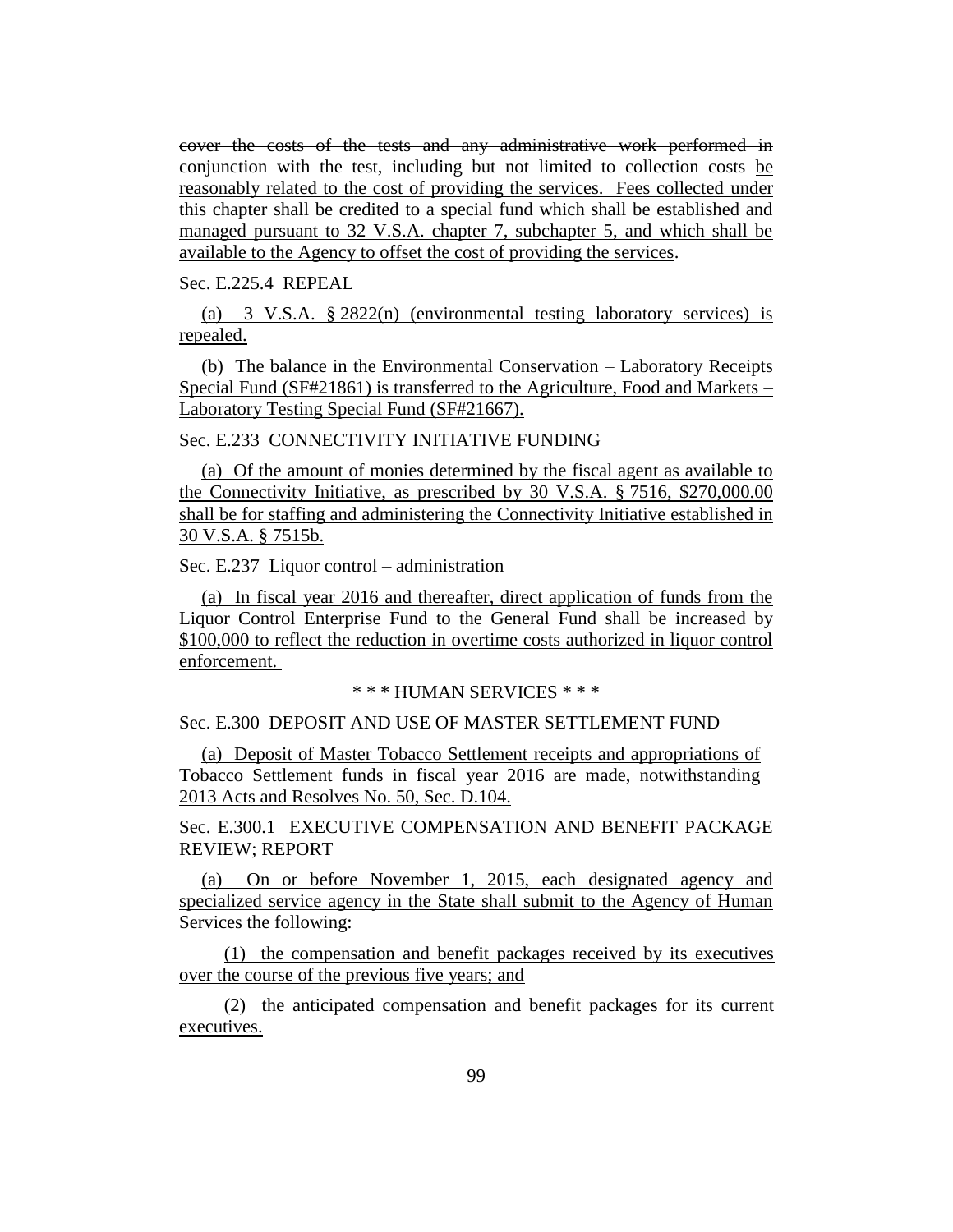(b) The Agency of Human Services shall compile the information received pursuant to subsection (a) of this section and shall submit it to the House and Senate Committees on Appropriations on or before January 15, 2016.

Sec. E.300.2 [DELETED]

Sec. E. 300.3 TRANSFER OF TOBACCO PROGRAM FUNDING

(a) In fiscal year 2016, upon request of the Tobacco Evaluation and Review Board, up to \$175,000 of the funds appropriated to the Department of Health and to the Agency of Education for tobacco cessation and prevention may be transferred to the Agency of Human Services for the costs of program evaluation activity approved by the Board.

Sec. E.300.4 HUMAN SERVICES; IMPROVING GRANTS MANAGEMENT FOR OUTCOME-BASED PROGRAMS

(a) The Secretary of the of Human Services shall compile a grants inventory utilizing the Department of Finance and Management master list of awarded grants for all grants current in fiscal year 2015 that have been awarded by the Agency and each of its Departments to any public and private entities. The inventory should reflect:

(1) The date and title of the grant;

(2) The amount of federal and State of Vermont funds committed in fiscal year 2015;

(3) The recipient of the grant;

(4) The Department responsible for making the award;

(5) The major Agency Program served by the grant;

(6) The existence or nonexistence in the grant of performance measures; and

(7) The scheduled expiration date of the grant.

(b) The Agency shall submit the inventory, on or before January 15, 2016, to the General Assembly in an electronic format.

(c) The Secretary of Human Services and the Chief Performance Officer shall report to the Committee on Government Accountability in September 2015 on the progress of the Agency in improving grant management in regard to:

(1) Compilation of the inventory required in subsection (a) of this section;

(2) Establishing a drafting template to achieve common language and requirements for all grant agreements, including: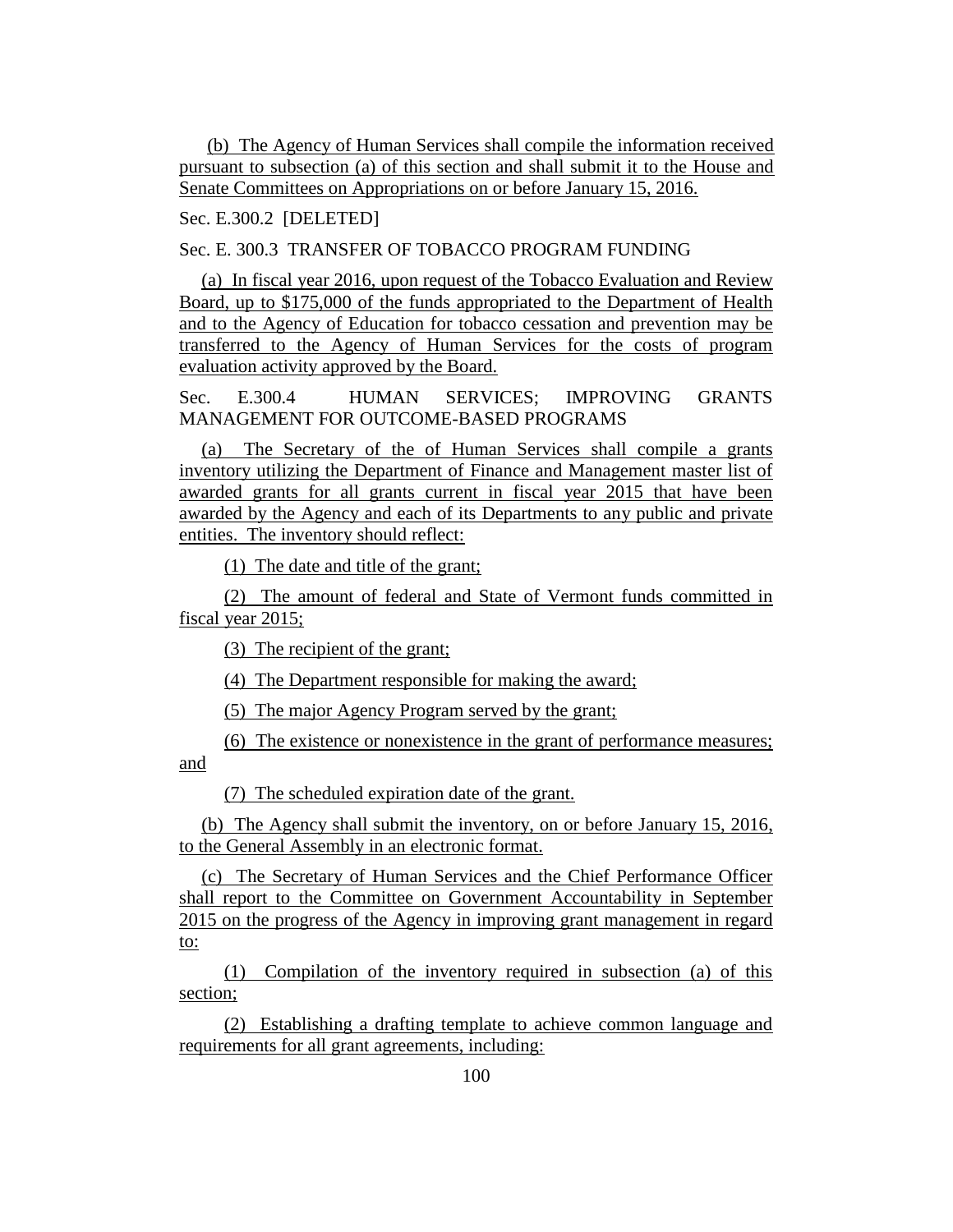(A) A specific format covering expected outcomes and clear concise performance measures attached to each outcome;

(B) Providing both community organizations and the Agency staff the same point of reference in assessing how the grantees are meeting expectations in terms of performance.

(3) Executing Designated Agency Master Grant agreements using the new drafting template;

(4) Executing grant agreements with other grantees using the new drafting template; and

(5) Progress in improving the overall timeliness of executing agreements.

Sec. E.300.5 SENATE HEALTH CARE FUNDING INTENTION AND RELATIONSHIP TO OTHER LEGISLATION

(a) It is the intent of the General Assembly to fund the cost sharing assistance program, the health care provider loan repayment program, the health care advocate, and health care system analysis within the Green Mountain Care Board budget in fiscal year 2016. The appropriations in this act may be adjusted in accordance with the health care funding legislation anticipated to be passed by the Senate in the 2015 Legislative Session or by other action of the Conference Committee on this bill.

Sec. E.300.6 [DELETED]

Sec. E.301 Secretary's office – Global Commitment:

(a) The Agency of Human Services shall use the funds appropriated in this section for payment of the actuarially certified premium required under the intergovernmental agreement between the Agency of Human Services and the managed care entity, the Department of Vermont Health Access, as provided for in the Global Commitment for Health Waiver (Global Commitment) approved by the Centers for Medicare and Medicaid Services under Section 1115 of the Social Security Act.

(b) In addition to the State funds appropriated in this section, a total estimated sum of \$28,995,359 is anticipated to be certified as State matching funds under the Global Commitment as follows:

(1) \$18,212,850 certified State match available from local education agencies for eligible special education school-based Medicaid services under the Global Commitment. This amount combined with \$22,287,150 of federal funds appropriated in Sec. B.301 of this act equals a total estimated expenditure of \$40,500,000. An amount equal to the amount of the federal matching funds for eligible special education school-based Medicaid services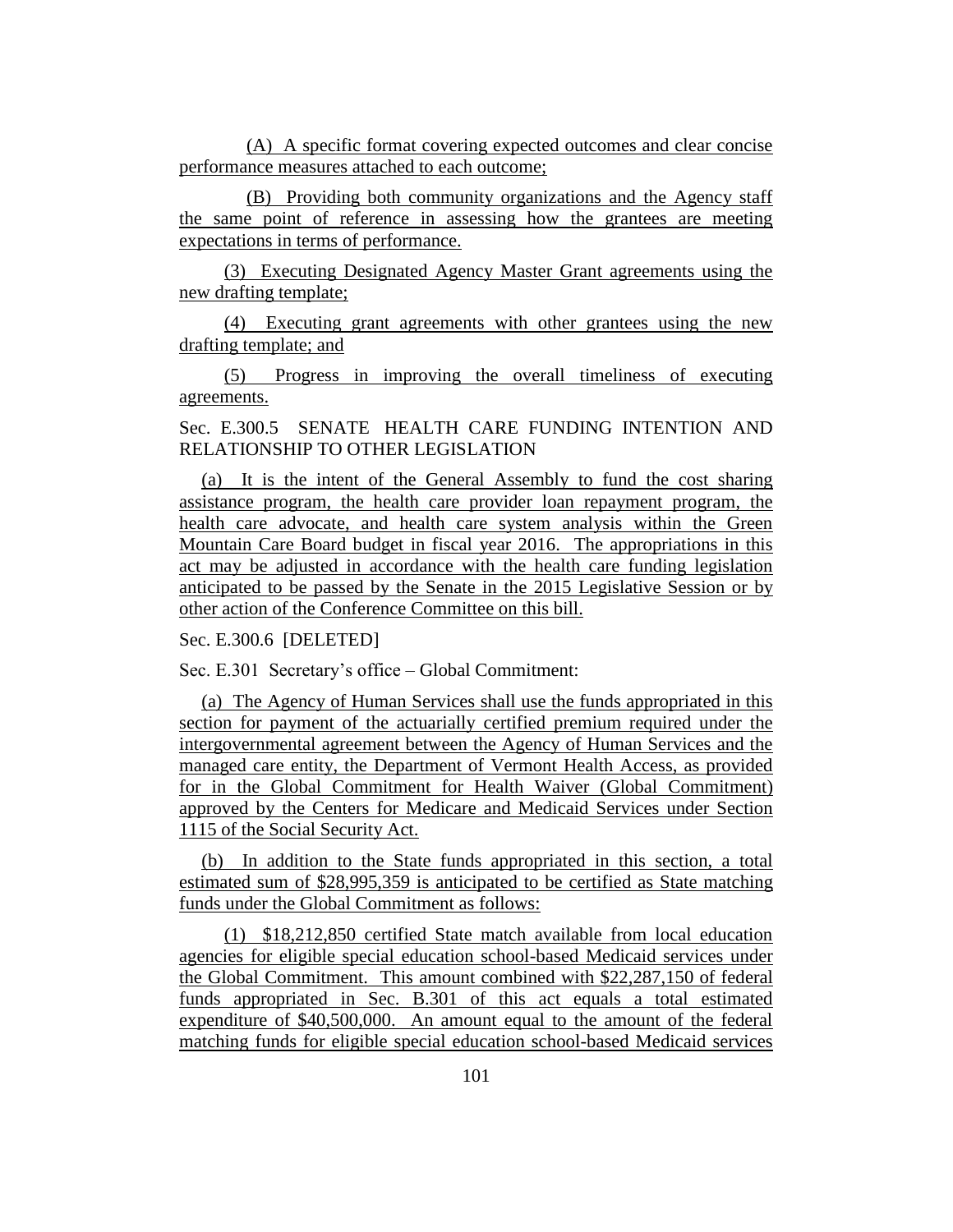under Global Commitment shall be transferred from the Global Commitment Fund to the Medicaid Reimbursement Special Fund created in 16 V.S.A. § 2959a.

(2) \$4,027,624 certified State match available from local education agencies for direct school-based health services, including school nurse services, that increase the access of quality health care to uninsured persons, underinsured persons, and Medicaid beneficiaries.

(3) \$1,830,081 certified State match available from local education agencies for eligible services as allowed by federal regulation for early periodic screening, diagnosis, and treatment programs for school-aged children.

(4) \$2,653,915 certified State match available via the University of Vermont's Child Health Improvement Program for quality improvement initiatives for the Medicaid program.

(5) \$2,270,889 certified State match available from local designated mental health and developmental services agencies for eligible mental health services provided under Global Commitment.

# Sec. E.301.1 REVIEW OF VERMONT MEDICAID BENEFITS

(a) On or before December 1, 2015, the Director of Health Care Reform, in consultation with the Department of Vermont Health Access, shall develop a reference guide comparing covered services available under the Global Commitment for Health Section 1115 Medicaid waiver with the essential health benefits benchmark plan required by the Affordable Care Act and with any other relevant benchmarks to the House Committees on Appropriations, on Ways and Means, and on Health Care and to the Senate Committees on Appropriations, on Health and Welfare, and on Finance, and the Health Reform Oversight Committee.

# Sec. E.301.2 GLOBAL BUDGET PILOT

(a) The Department of Vermont Health Access may use the flexibility under the Global Commitment to Health Medicaid Section 1115 waiver to establish a pilot project in the St. Johnsbury Health Service Area using a global budget for Medicaid services. The Medicaid services shall be coordinated through an accountable health community in the Health Service Area and shall include hospital, mental health, development disabilities, primary care, and home health services, as well as other Medicaid services if other service providers wish to participate. Additional funding mechanisms, such as capitated or per-member-per-month payments, may be used if the providers participating in the pilot project agree. The Department of Vermont Health Access may implement the pilot project on or before January 1, 2016 and shall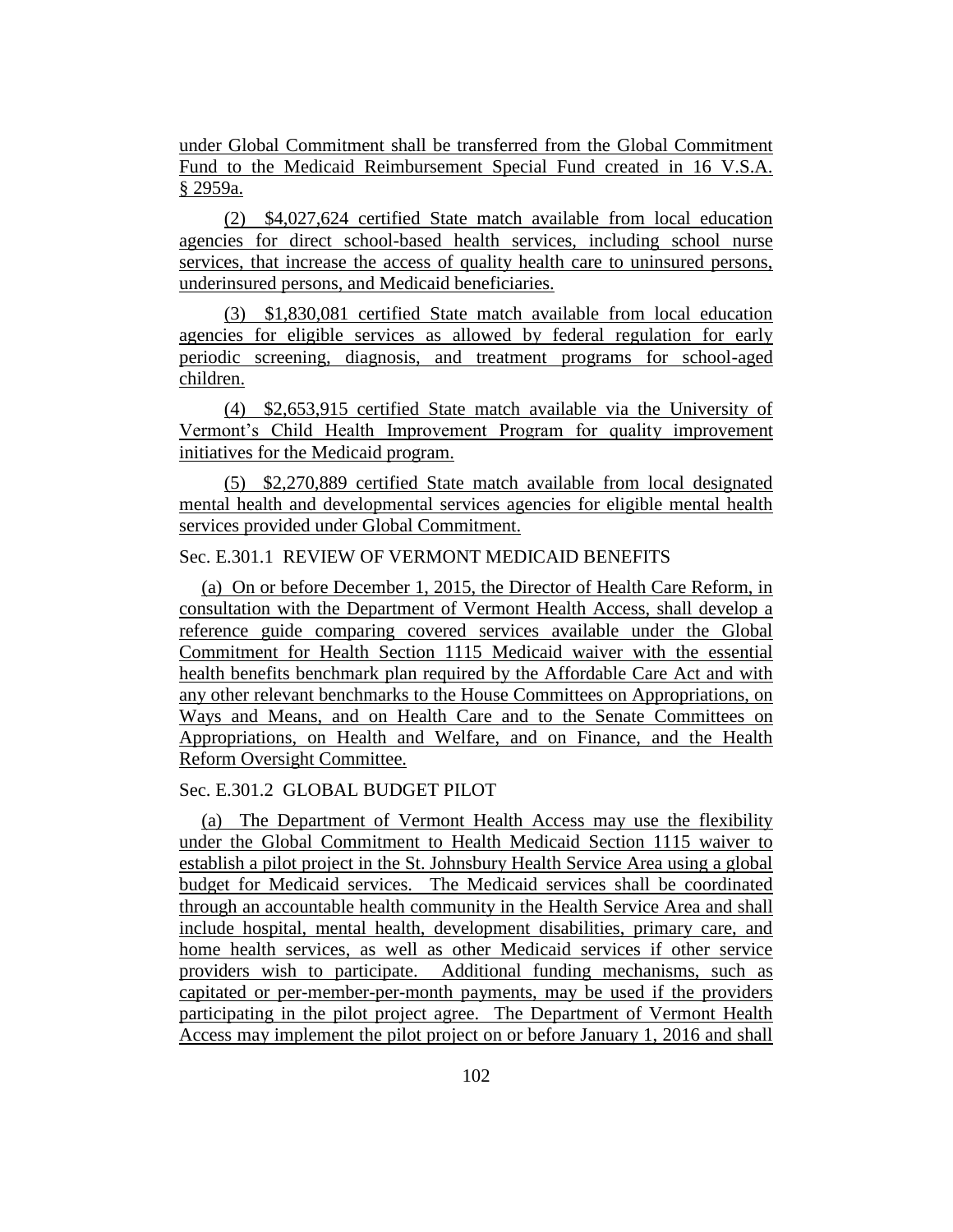work cooperatively with the participating providers to ensure that the pilot allows for improvement of care and expansion of services while remaining budget neutral. The pilot project shall allow the participating providers to retain or reinvest, or both, all savings in Medicaid expenditures resulting from improved care and expanded services. The Commissioner shall report the Joint Fiscal Committee in November 2015 on the status of the pilot project allowed by this section.

### Sec. E.301.3 MEDICAID WAIVER CONSOLIDATION ADJUISTMENTS

(a) In July 2015, the Agency of Human Services is authorized to make net neutral adjustments to the fiscal year 2016 Global Commitment and Choices for Care (CFC) program-related appropriations as needed due to the consolidation of the CFC waiver within the Global Commitment waiver. The Agency shall provide a written report to the Joint Fiscal Committee in July 2015 of any adjustments made under the authority of this section.

Sec. E.306 2014 Acts and Resolves No. 179, Sec. E.306.1 is amended to read:

# Sec. E.306.1 EMERGENCY RULES

(a) The Agency of Human Services shall adopt rules pursuant to 3 V.S.A. chapter 25 prior to June 30, 2015 2016 to conform Vermont's rules regarding operation of the Vermont Health Benefit Exchange to federal guidance and regulations implementing the provisions of the Patient Protection and Affordable Care Act, Pub. L. No. 111-148, as amended by the federal Health Care and Education Reconciliation Act of 2010, Pub. L. No. 111-152. The rules shall be adopted to achieve timely compliance with federal laws and guidance and shall be deemed to meet the standard for the adoption of emergency rules required pursuant to 3 V.S.A. § 844(a).

## Sec. E.306.1 HOME HEALTH AGENCY ASSESSMENT REVIEW

(a) By November 15, 2015, the Visiting Nurse Associations of Vermont, in consultation with Bayada Home Health Care, shall study and develop recommendations regarding the home health agency assessment as established in 33 V.S.A. § 1955a. The study shall include a review of the tax base currently used to calculate the assessment under 33 V.S.A. § 1955a. recommendations for revisions to the assessment which are equitable to all home health agencies, and a legal analysis of such recommendations to ensure compliance with 42 C.F.R. § 433.68. Upon request, the Departments of Vermont Health Access and of Disability, Aging, and Independent Living shall provide data or information needed for the analysis. These recommendations shall be reported to the House Committees on Appropriations and on Ways and Means and the Senate Committees on Appropriations and on Finance.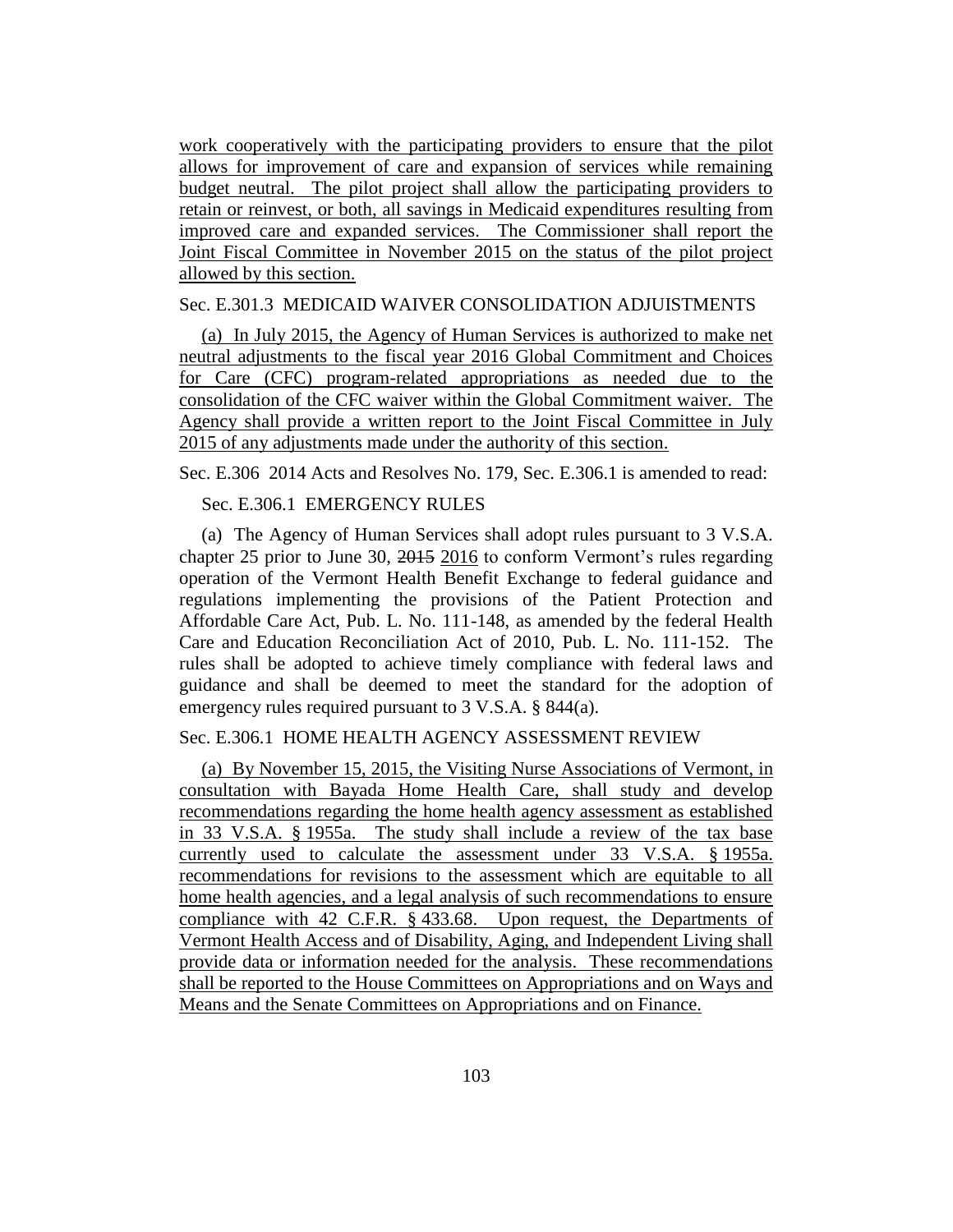# Sec. E.306.2 MEDICAID PROGRAM SAVINGS INITIATIVES

(a) Autism: The Agency of Human Services, with the Departments of Health, of Vermont Health Access, of Mental Health, and of Disabilities, Aging, and Independent Living shall review the scope and delivery method of autism services in Medicaid to ensure these are consistent with the scope and methods covered under private insurance.

(b) Appropriate Level of Care for Older Adults with Psychiatric Illness: The Agency of Human Services, with the Departments of Health, of Vermont Health Access, of Mental Health, and of Disabilities, Aging, and Independent Living will investigate the implementation of service alternatives for older adults with psychiatric illness that reduce length of hospital stay for individuals who would otherwise be discharged but for a lack of placement alternative to meet their medical needs. The Agency shall consult with community providers, including nursing homes, hospitals, and designated agencies in implementing a service alternative for this population and provide a proposal to implement these service alternatives in the fiscal year 2017 budget.

Sec. E.306.3 33 V.S.A. § 1901h is added to read:

### § 1901h. PROSPECTIVE PAYMENT; HOME HEALTH SERVICES

(a) On or before July 1, 2016 and upon approval from the Centers for Medicare and Medicaid Services, the Department of Vermont Health Access shall modify reimbursement methodologies to home health agencies, as defined in section 1951 of this title, in order to implement prospective payments for the medical services paid for by the Department under both the Global Commitment to Health and the Choices for Care waivers, and to replace fee-for-service payment methodologies.

(b) The Department shall develop the prospective payment methodology in collaboration with representatives of home health agencies. If practicable, the Department:

(1) shall align the methodology with Medicare to reduce the administrative burden on the agencies, including an outlier policy to protect against extraordinarily high cost claims;

(2) shall base the payment on data contained in the Medicare cost report settled by the Centers for Medicaid and Medicaid Services, which shall be provided by the agencies annually no later than April 30th; and

(3) may include a quality payment in the methodology, if funds allow.

## Sec. E.306.4 MEDICAID; COORDINATION OF BENEFITS

(a) No later than January 15, 2016, the Department of Vermont Health Access shall provide legislative language to the House Committees on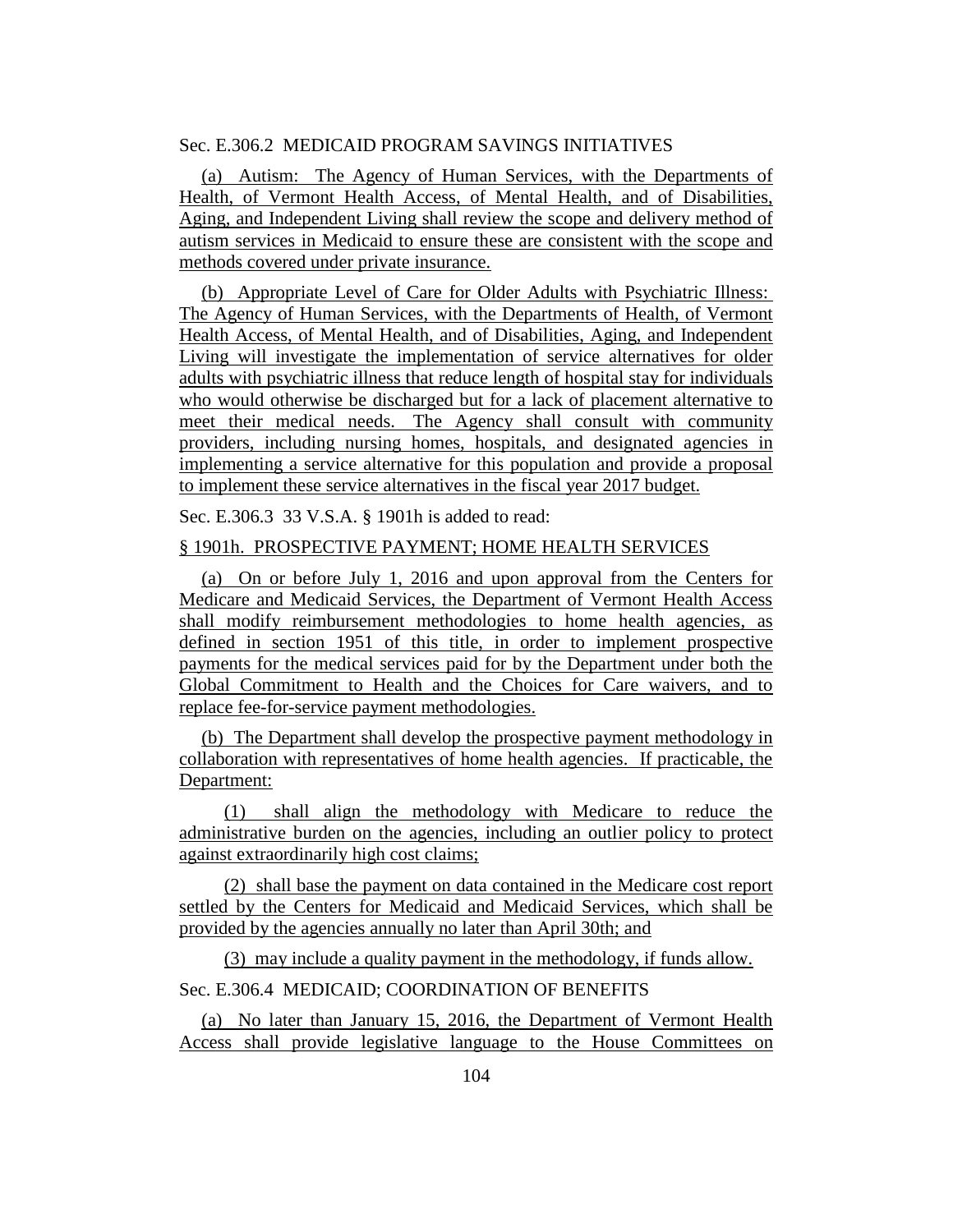Appropriations and on Health and to the Senate Committees on Appropriations and on Health and Welfare. The proposal shall modify 33 V.S.A.§ 1908 to require any entity that is responsible for payment of a claim for a health care item or service to provide electronically a data file with sufficient information for the Department to determine whether any Medicaid beneficiary has another source of private insurance coverage, which should provide coverage prior to Medicaid. The three major health insurers in this State shall consult with the Department. The proposal shall be consistent with all federal and State laws relating to the confidentiality or privacy of personal information or medical records, including provisions under the federal Health Insurance Portability and Accountability Act (HIPAA).

Sec. E.307 2013 Acts and Resolves No. 79, Sec. 53(d), as amended by 2014 Acts and Resolves No. 179, Sec. E.307, is further amended to read:

(d) Secs. 31 (Healthy Vermonters) and 32 (VPharm) shall take effect on January 1, 2014, except that the Department of Vermont Health Access may continue to calculate household income under the rules of the Vermont Health Access Plan after that date if the system for calculating modified adjusted gross income for the Healthy Vermonters and VPharm programs is not operational by that date, but no later than December 31, 2015 2016.

Sec. E.307.1 33 V.S.A. § 2001(c) is amended to read:

(c) The Commissioner of Vermont Health Access shall report quarterly annually on or before August 31 to the Health Care Reform Oversight Committee concerning the following aspects of the Pharmacy Best Practices and Cost Control Program:

(1) the efforts undertaken to educate health care providers about the preferred drug list and the Program's utilization review procedures;

(2) the number of prior authorization requests made; and

(3) the number of utilization review events (other than prior authorization requests). Topics covered in the report will include issues related to drug cost and utilization; the effect of national trends on the pharmacy program; comparisons to other states; and decisions made by the Department's Drug Utilization Review Board in relation to both drug utilization review efforts and the placement of drugs on the Department's preferred drug list.

Sec. E.307.2 33 V.S.A. § 1901f is amended to read:

§ 1901f. MEDICAID PROGRAM ENROLLMENT AND EXPENDITURE REPORTS

By January 30, April 30, July 30 March 1, June 1, September 1, and October 30 December 1 of each year, the Commissioner of Vermont Health Access or designee shall submit to the General Assembly a quarterly report on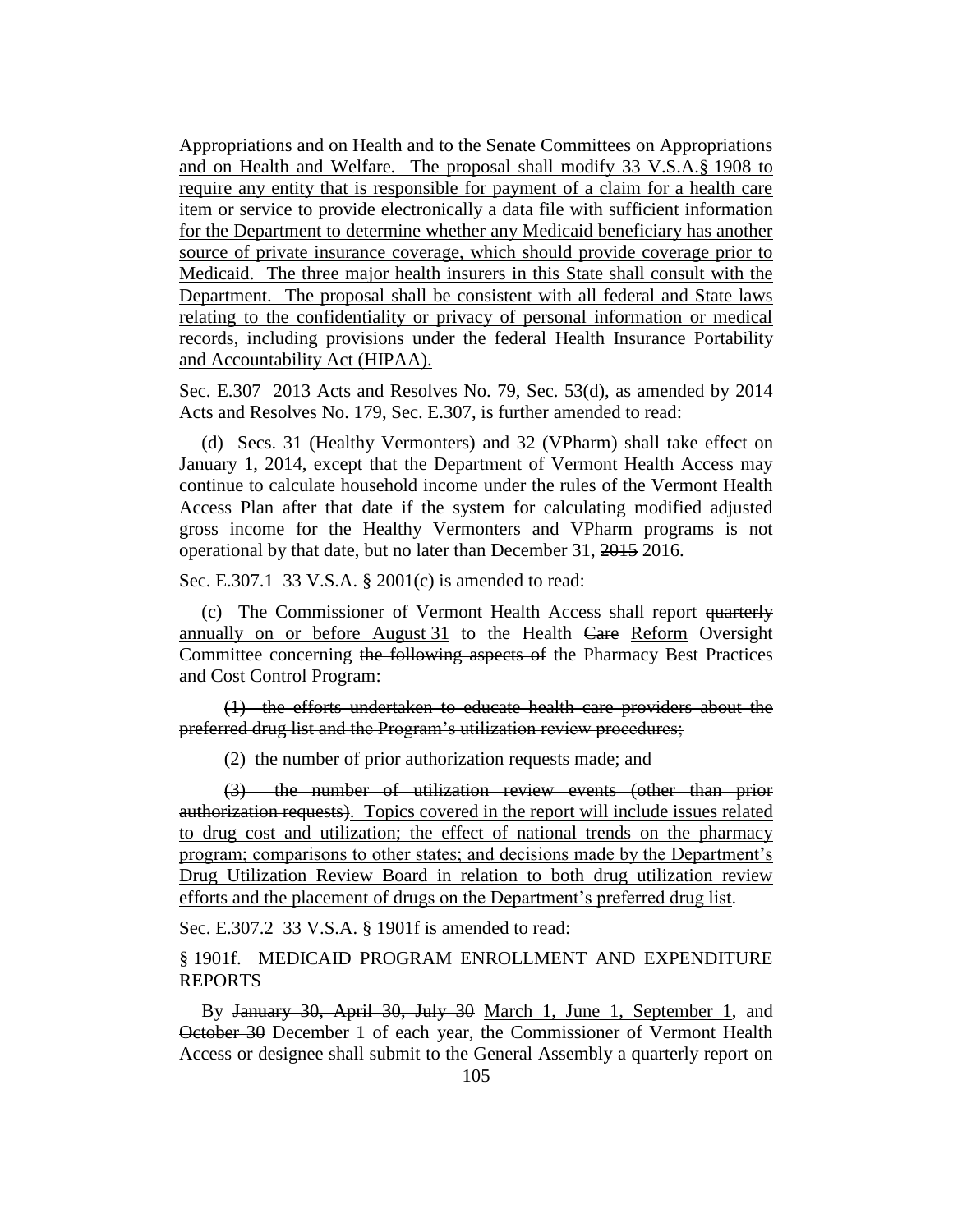enrollment and total expenditures by Medicaid eligibility group for all programs paid for by the Department of Vermont Health Access during the preceding calendar quarter and for the fiscal year to date. Total expenditures for Medicaid-related programs paid for by other departments within the Agency of Human Services shall be included in this report by Medicaid eligibility group to the extent such information is available.

Sec. E.307.3 CHOICES FOR CARE – ELIGIBILITY PROCESS REVIEW

(a) The Commissioners for Children and Families, Disability, Aging, and Independent Living, and of Vermont Health Access shall evaluate the processes for determining an individual's eligibility for Choices for Care and shall identify any areas that result in consistent delays in such eligibility determinations. The Commissioners shall report their findings and recommendations to ensure determinations are expeditiously processed to the Senate Committees on Health and Welfare and on Appropriations and to the House Committees on Human Services and on Appropriations on or before January 15, 2016.

Sec. E.307.4 [DELETED]

Sec. E.307.5 [DELETED]

Sec. E.307.6 [DELETED]

Sec. E.307.7 [DELETED]

Sec. E.307.8 REPEALS

(a) 2000 Acts and Resolves No. 152, Sec. 117b, as amended by 2013 Acts and Resolves No. 79, Sec. 42 is repealed July 1, 2015.

Sec. E.308 CHOICES FOR CARE; SAVINGS, REINVESTMENTS, AND SYSTEM ASSESSMENT

(a) In the Choices for Care program, "savings" means the difference remaining at the conclusion of fiscal year 2015 between the amount of funds appropriated for Choices for Care, excluding allocations for the provision of acute care services, and the sum of expended and obligated funds, less an amount equal to one percent of the fiscal year 2015 year total Choices for Care expenditure. The one percent shall function as a reserve to be used in the event of a fiscal need to freeze Moderate Needs Group enrollment. Savings shall be calculated by the Department of Disabilities, Aging, and Independent Living and reported to the Joint Fiscal Office.

(1) It is the intent of the General Assembly that the Department of Disabilities, Aging, and Independent Living only obligate funds for expenditures approved under current law.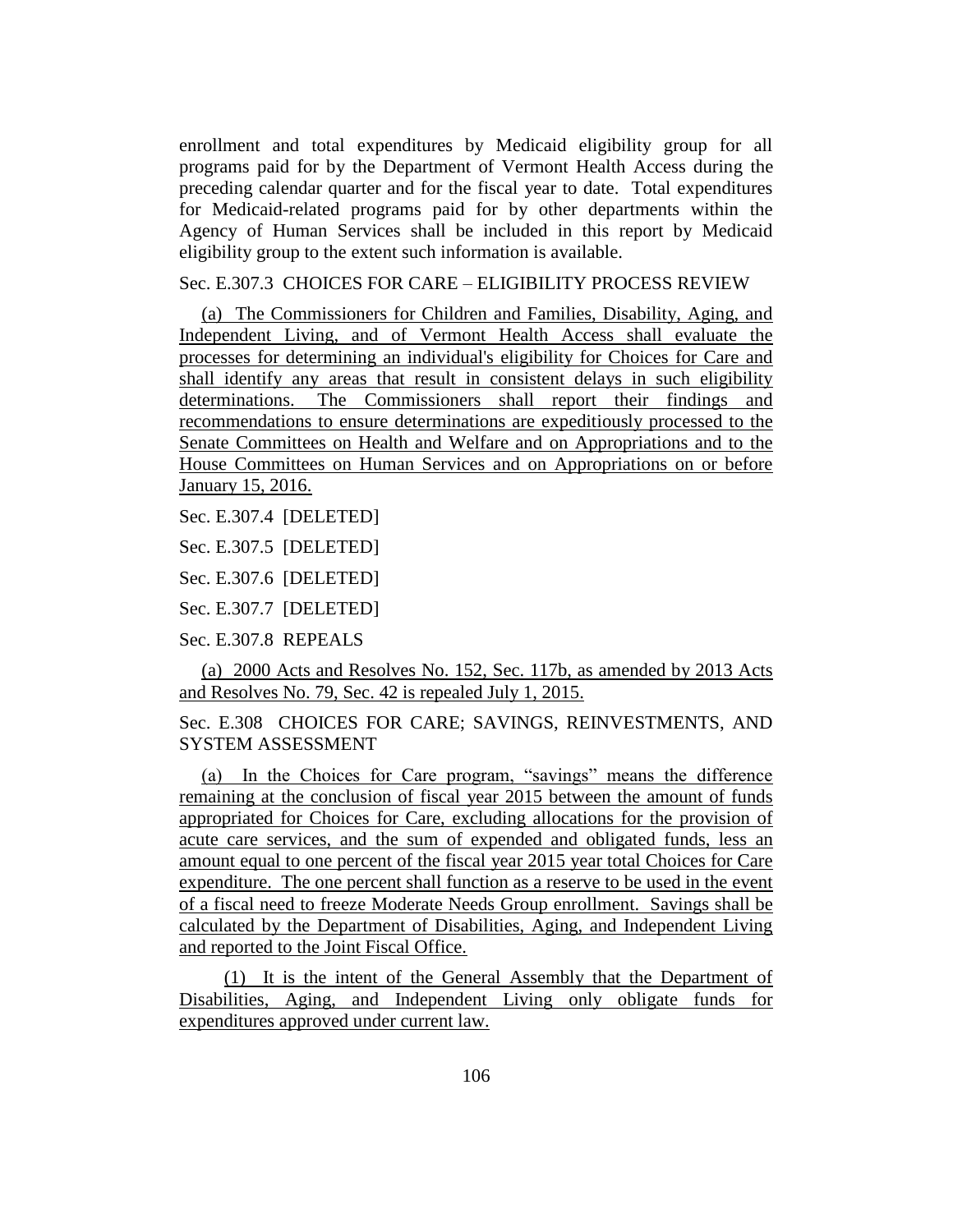(b)(1) Any funds appropriated for long-term care under the Choices for Care program shall be used for long-term services and supports to recipients. In using these funds, the Department of Disabilities, Aging, and Independent Living shall give priority for services to individuals assessed as having high and highest needs and meeting the terms and conditions of the Choices for Care program within the Global Commitment waiver.

(2)(A) First priority for the use of any savings from the long-term care appropriation after the needs of all individuals meeting the terms and conditions of the waiver have been met shall be given to home- and community-based services. Savings may also be used for quality improvement purposes in nursing homes but shall not be used to increase nursing home rates under 33 V.S.A. § 905.

(B) Savings either shall be one-time investments or shall be used in ways that are sustainable into the future. Excluding appropriations allocated for acute services, any unexpended and unobligated State General Fund or Special Fund appropriation remaining at the close of a fiscal year shall be carried forward to the next fiscal year.

(C) The Department of Disabilities, Aging, and Independent Living shall not reduce the base funding needed in a subsequent fiscal year prior to calculating savings for the current fiscal year.

(c) The Department, in collaboration with Choices for Care participants, participants' families, and long-term care providers, shall conduct an assessment of the adequacy of the provider system for delivery of home- and community-based services and nursing home services. On or before October 1, 2015, the Department of Disabilities, Aging, and Independent Living shall report the results of this assessment to the House Committees on Appropriations and on Human Services and the Senate Committees on Appropriations and on Health and Welfare in order to inform the reinvestment of savings during the budget adjustment process.

(d) On or before January 15, 2016, the Department of Disabilities, Aging, and Independent Living shall propose reinvestment of the savings calculated pursuant to this section to the General Assembly as part of the Department's proposed budget adjustment presentation.

(e) Concurrent with the procedures set forth in 32 V.S.A. § 305a, the Joint Fiscal Office and the Secretary of Administration shall provide to the Emergency Board their respective estimates of caseloads and expenditures for programs under the Choices for Care program.

Sec. E.312 Health – public health

(a) AIDS/HIV funding: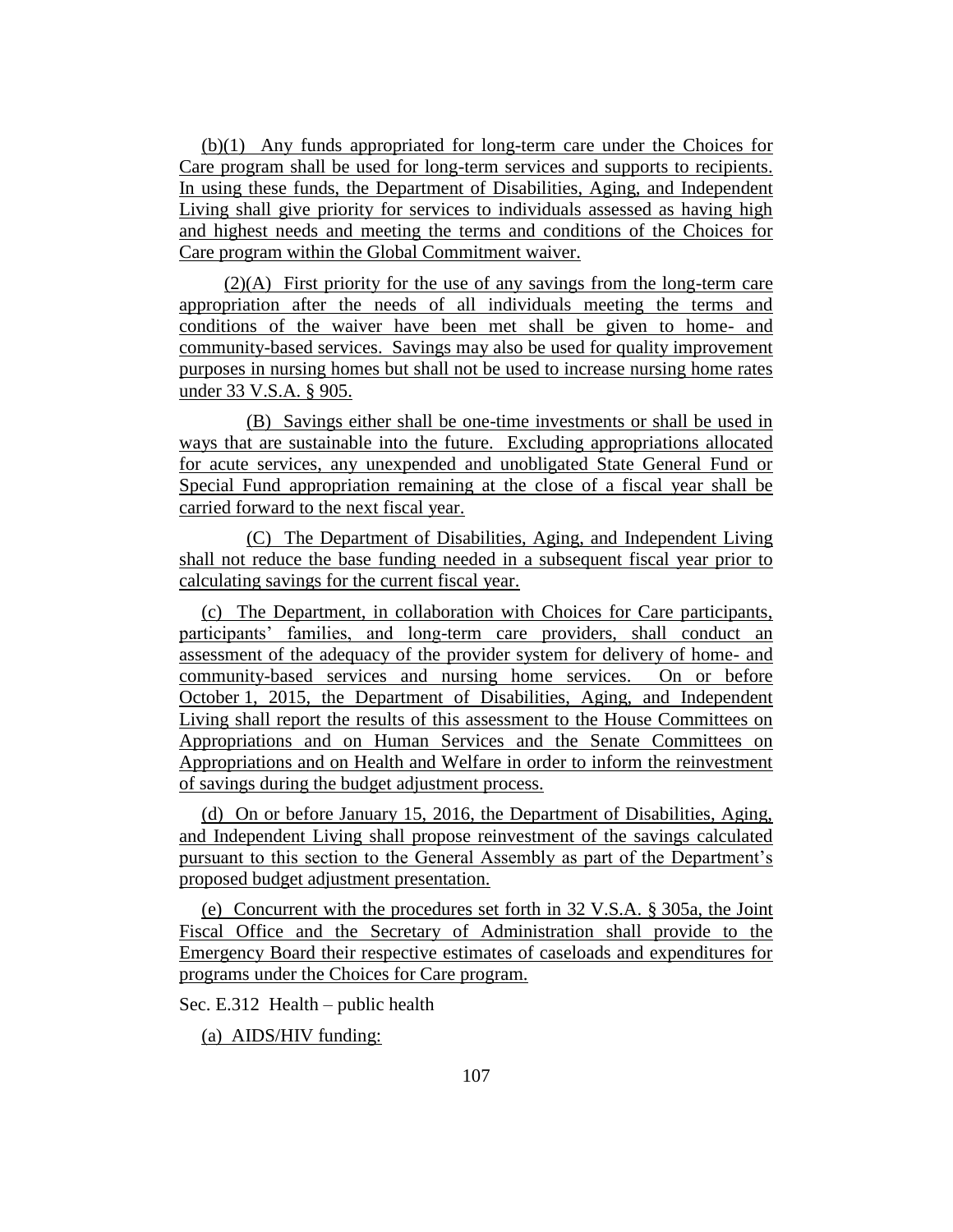(1) In fiscal year 2016 and as provided in this section, the Department of Health shall provide grants in the amount of \$475,000 in AIDS Medication Rebates special funds to the Vermont AIDS service and peer-support organizations for client-based support services. The Department of Health AIDS Program shall meet at least quarterly with the Community Advisory Group (CAG) with current information and data relating to service initiatives. The funds shall be allocated as follows:

(A) AIDS Project of Southern Vermont, \$120,281;

(B) HIV/HCV Resource Center, \$38,063;

(C) VT CARES, \$219,246;

(D) Twin States Network, \$45,160;

(E) People with AIDS Coalition, \$52,250.

(2) Ryan White Title II funds for AIDS services and the Vermont Medication Assistance Program (VMAP) shall be distributed in accordance with federal guidelines. The federal guidelines shall not apply to programs or services funded solely by State general funds.

(3)(A) The Secretary of Human Services shall immediately notify the Joint Fiscal Committee if at any time there are insufficient funds in VMAP to assist all eligible individuals. The Secretary shall work in collaboration with persons living with HIV/AIDS to develop a plan to continue access to VMAP medications until such time as the General Assembly can take action.

(B) As provided in this section, the Secretary of Human Services shall work in collaboration with the VMAP Advisory Committee, which shall be composed of no less than 50 percent of members who are living with HIV/AIDS. If a modification to the program's eligibility requirements or benefit coverage is considered, the Committee shall make recommendations regarding the program's formulary of approved medication, related laboratory testing, nutritional supplements, and eligibility for the program.

(4) In fiscal year 2016, the Department of Health shall provide grants in the amount of \$100,000 in general funds to Vermont AIDS service organizations and other Vermont HIV/AIDS prevention providers for community-based HIV prevention programs and services. These funds shall be used for HIV/AIDS prevention purposes, including improving the availability of confidential and anonymous HIV testing; prevention work with at-risk groups such as women, intravenous drug users, and people of color; and anti-stigma campaigns. No more than 15 percent of the funds may be used for the administration of such services by the recipients of these funds. The method by which these prevention funds are distributed shall be determined by mutual agreement of the Department of Health and the Vermont AIDS service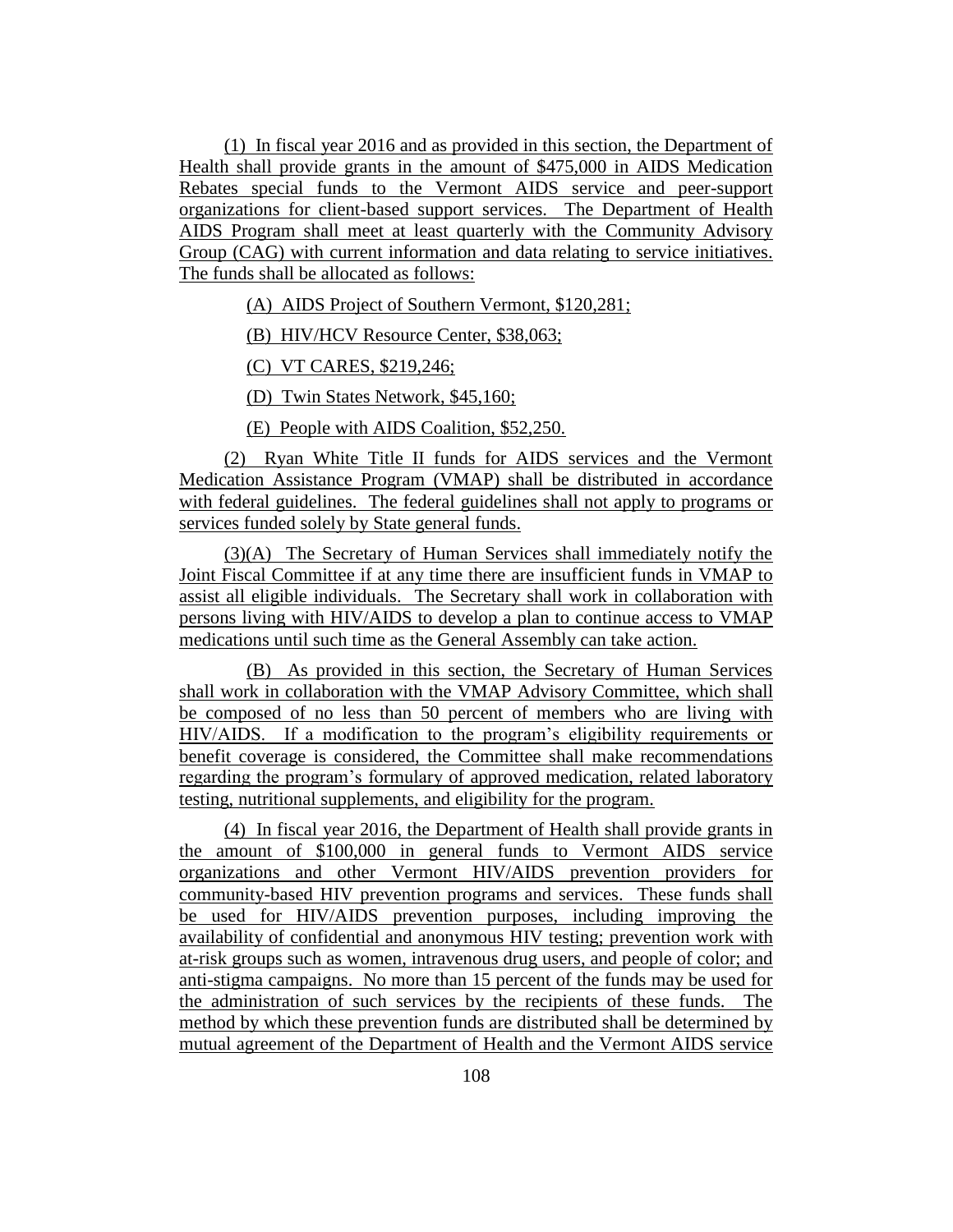organizations and other Vermont HIV/AIDS prevention providers.

(b) The funding for tobacco cessation and prevention activities in fiscal year 2016 shall include funding for tobacco cessation programs that serve pregnant women.

# Sec. E.312.1 LADIES FIRST PROGRAM

(a) The Commissioner of Health shall develop a marketing plan for Ladies First, a health screening program for women, to increase awareness of the available services provided to eligible women. In addition, the Commissioner shall provide a plan to be submitted to the Joint Fiscal Committee on or before September 1, 2015, that details how the Ladies First program will be implemented. The plan shall be appropriately integrated with the other marketing and outreach efforts of the department.

Sec. E.313 Health – alcohol and drug abuse programs

(a) For the purpose of meeting the need for outpatient substance abuse services when the preferred provider system has a waiting list of five days or more or there is a lack of qualified clinicians to provide services in a region of the State, a State-qualified alcohol and drug abuse counselor may apply to the Department of Health, Division of Alcohol and Drug Abuse Programs, for time-limited authorization to participate as a Medicaid provider to deliver clinical and case coordination services, as authorized.

(b)(1) In accordance with federal law, the Division of Alcohol and Drug Abuse Programs may use the following criteria to determine whether to enroll a State-supported Medicaid and uninsured population substance abuse program in the Division's network of designated providers, as described in the State plan:

(A) The program is able to provide the quality, quantity, and levels of care required under the Division's standards, licensure standards, and accreditation standards established by the Commission on Accreditation of Rehabilitation Facilities, the Joint Commission on Accreditation of Health Care Organizations, or the Commission on Accreditation for Family Services.

(B) Any program that is currently being funded in the existing network shall continue to be a designated program until further standards are developed, provided the standards identified in this subdivision (b)(1) are satisfied.

(C) All programs shall continue to fulfill grant or contract agreements.

(2) The provisions of subdivision (1) of this subsection shall not preclude the Division's "request for bids" process.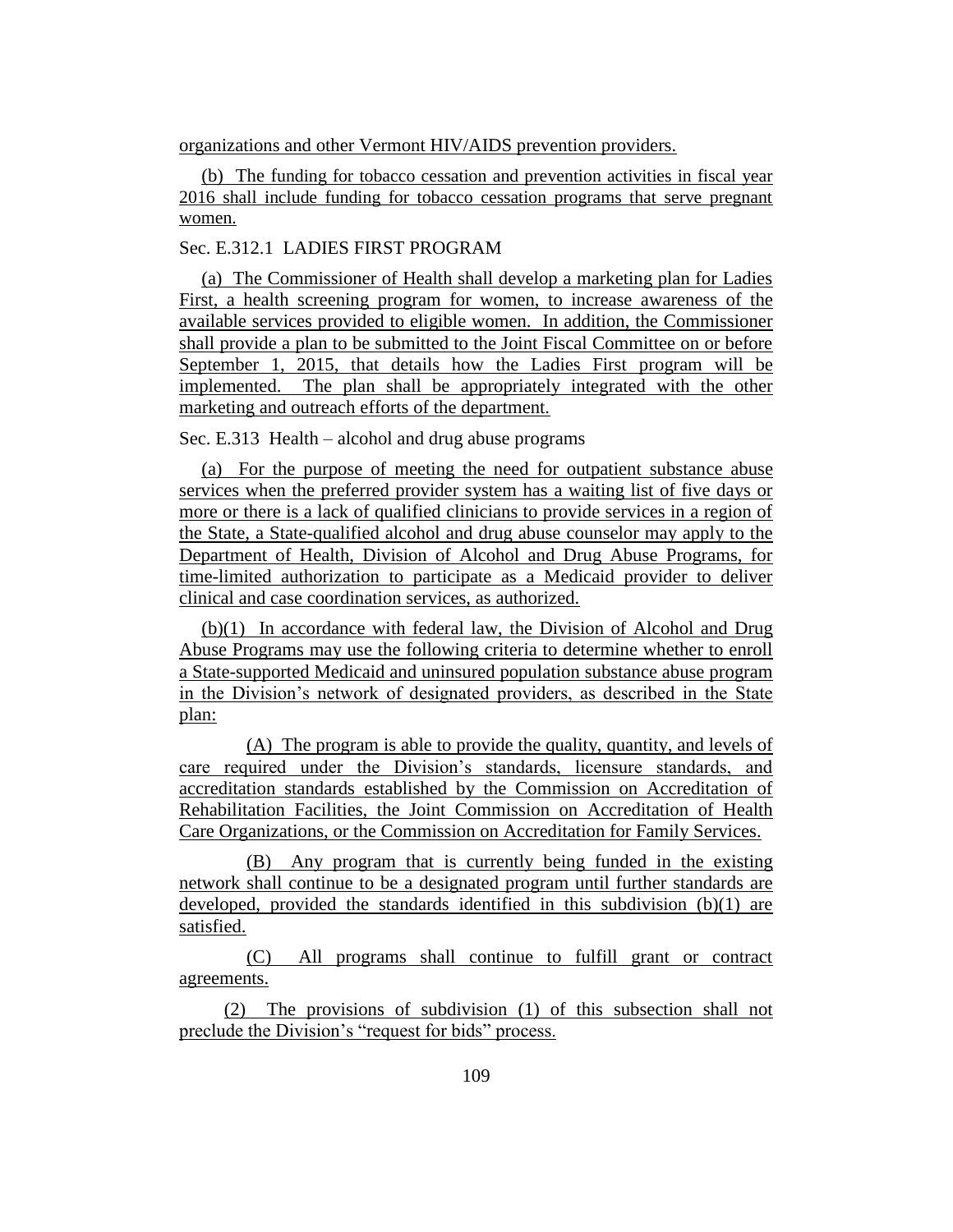### Sec. E.314 [DELETED]

## Sec. E.314.1 MENTAL HEALTH BUDGET PRESENTATION

(a) In order for the General Assembly to assess the segmentation of funding streams for publically funded mental health services, the Departments of Mental Health and of Vermont Health Access shall in consultation with the State's Chief Performance Officer, as designee of the Secretary of Administration, provide a longitudinal capacity, caseload, expenditure, and utilization analysis with the fiscal year 2017 budget presentation identifying the budget categories incorporated within each department for:

(1) Inpatient services by the following funding categories, including any subdivision between persons served by the community rehabilitation and treatment program:

(A) the State-run inpatient hospital;

(B) Level 1 inpatient psychiatric services delivered in private hospitals;

(C) other involuntary inpatient psychiatric services; and

(D) voluntary inpatient psychiatric services.

(2) Residential services by categories of service, including any subdivision between persons served by the community rehabilitation and treatment program, including:

(A) intensive recovery;

(B) crisis Residential and Hospital Diversion;

(C) group homes;

(D) supported independent living; and

(E) secure residential.

(3) Community mental health services provided by designated agencies, by categories of service, including:

(A) community rehabilitation and treatment;

(B) crisis programs; and

(C) outpatient.

(4) Other publically funded mental health services, including:

(A) peer support programs;

(B) outpatient services by private clinicians.

(5) The administration and oversight of mental health services.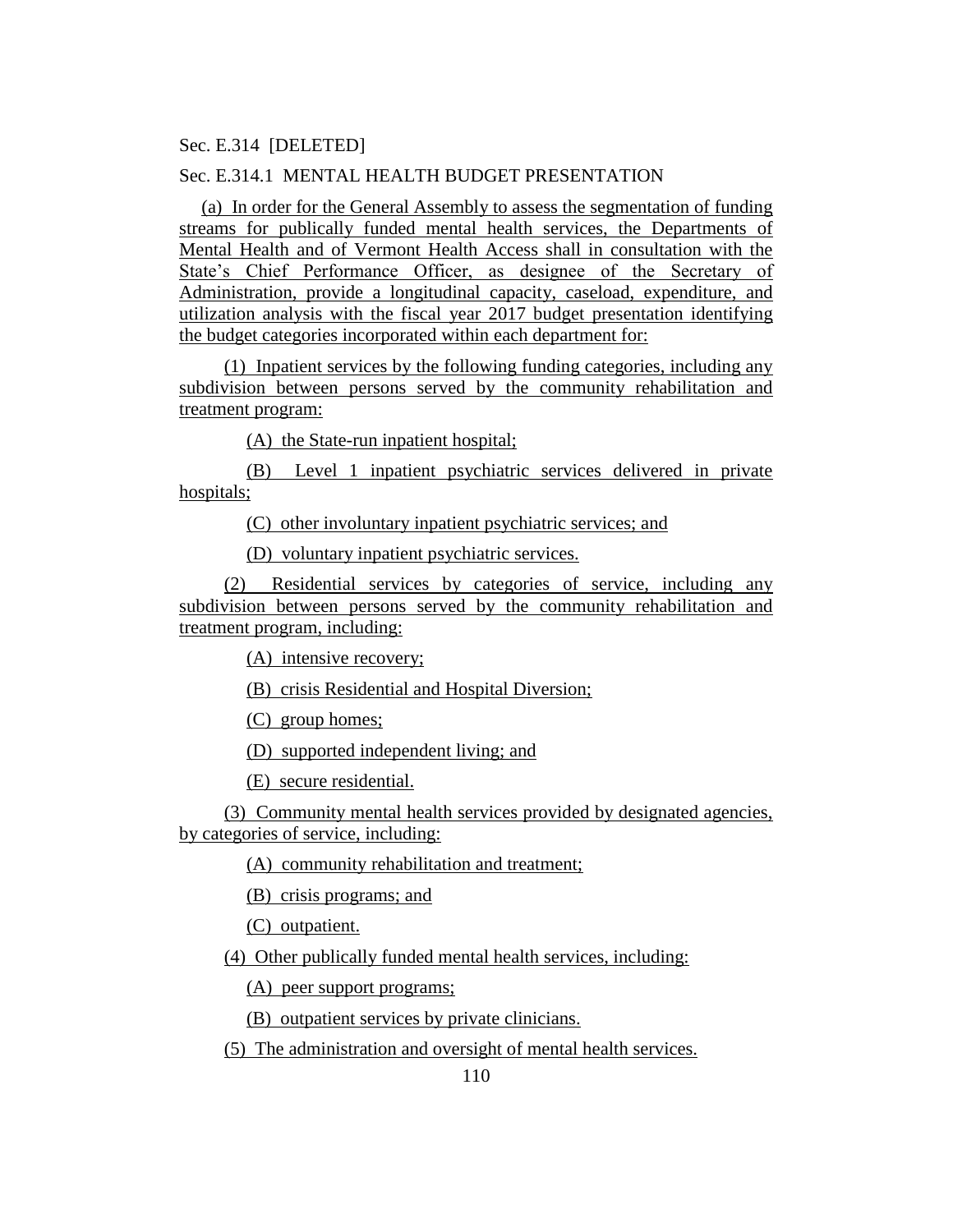Sec. E.314.2 UNIFIED MENTAL HEALTH SERVICES IMPLEMENTATION PLAN

(a) As part of their fiscal year 2017 budget presentations, the Departments of Mental Health and of Vermont Health Access shall present an implementation plan for a unified service and financial allocation for publically funded mental health services as part of an integrated health care system. The goal of the plan is to integrate public funding for direct mental health care services within the Department of Vermont Health Access while maintaining oversight functions and the data necessary to perform those functions within the department of appropriate jurisdiction. The implementation plan shall contain a projected timeline for moving toward the goals presented therein.

(b) On or before both August 1, 2015 and October 1, 2015, the Departments of Mental Health and of Vermont Health Access shall present a status update on the development of the implementation plan required pursuant to subsection (a) of this section to the Health Reform Oversight Committee.

Sec. E.314.3 PLANNING FOR INTEGRATED MENTAL HEALTH AND HEALTH CARE SERVICES

(a) The Departments of Mental Health and of Vermont Health Access shall identify a plan and performance measures for agencies designated under 18 V.S.A. § 8907 to provide more integrated health services for persons served through local or regional initiatives or coordinated networks of care. The plan and measures shall promote serving individuals through these initiatives targeting effective coordination of health care delivery and more cost-efficient cost outcomes. Plans shall establish thresholds for shared incentives and disincentives for partnering agencies.

Sec. E.316 DEPARTMENT FOR CHILDREN AND FAMILIES; REVISED APPROPRIATIONS STRUCTURE

(a) The House and Senate Committees on Appropriations endorse the revised appropriation structure for fiscal year 2017.

#### Sec. E.316.1 [DELETED]

Sec. E.316.2 [DELETED]

Sec. E.318 33 V.S.A. § 3505 is amended to read:

#### § 3505. SUPPLEMENTAL CHILD CARE GRANTS

(a)(1) The Commissioner for Children and Families may reserve up to one-half of one percent of the child care programs that are at risk of closing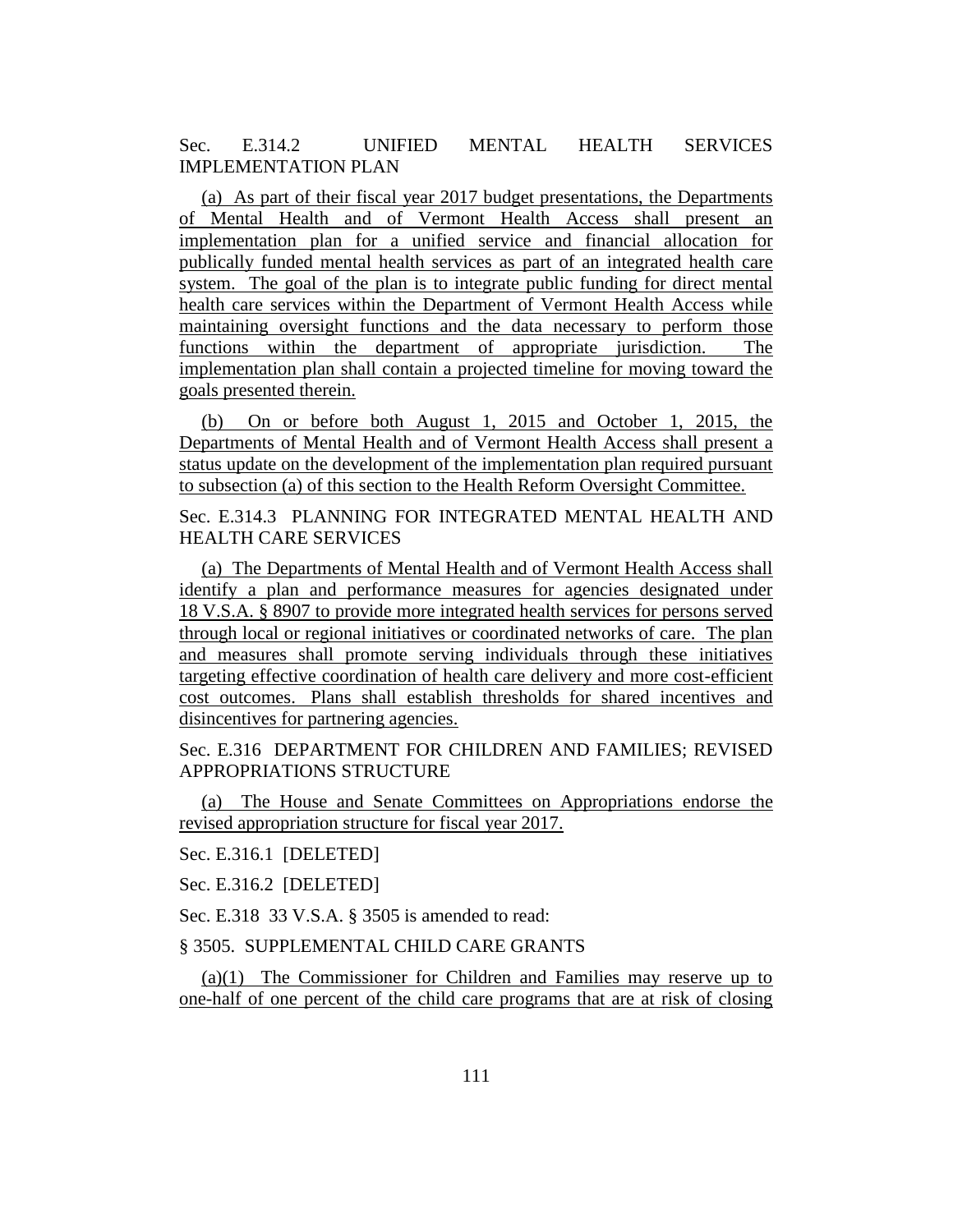due to financial hardship. The Commissioner shall develop guidelines for providing assistance and shall prioritize extraordinary financial relief to child care programs in areas of the State with high poverty and low access to high quality child care. If the Commissioner determines a child care program is at risk of closure because its operations are not fiscally sustainable, he or she may provide assistance to transition children served by the child care operator in an orderly fashion and to help secure other child care opportunities for children served by the program in an effort to minimize a disruption of services. The Commissioner has the authority to request tax returns and other financial documents to verify the financial hardship and ability to sustain operations.

(2) Annually on or before January 15, the Commissioner shall report to the Senate Committee on Health and Welfare and to the House Committee on Human Services regarding any funds distributed pursuant to subdivision (1) of this subsection. Specifically, the report shall address how funds were distributed and used. It shall also address outcomes related to any distribution of funds.

(b) In instances in which extraordinary financial relief will not maintain ongoing access to high quality child care, the Department for Children and Families may provide additional support to ensure access to high-quality high quality, comprehensive child care that meets the needs of working parents in high-poverty areas of Vermont. Licensed child care centers may be considered for this additional financial support to help ensure ongoing access to high-quality high quality child care in areas of the State where none exists, as determined by the Commissioner. Financial assistance may be granted, at the discretion of the Commissioner, if the child care center meets the following criteria:

\* \* \*

Sec. E.318.1 [DELETED]

#### Sec. E.318.2 CHILD CARE SERVICES PROGRAM; WAITLIST

(a) Prior to implementing a waitlist for or cap on the number of subsidized child care slots in fiscal year 2016, the Department for Children and Families shall report to the Joint Fiscal Committee.

Sec. E.321 HOUSING ASSISTANCE BENEFITS; FLEXIBILITY PROGRAM

(a) For State fiscal year 2016, the Agency of Human Services may continue a housing assistance program within the General Assistance program to create flexibility to provide these General Assistance benefits. The purpose of the program is to mitigate poverty and serve applicants more effectively than they are currently being served with General Assistance funds. The program shall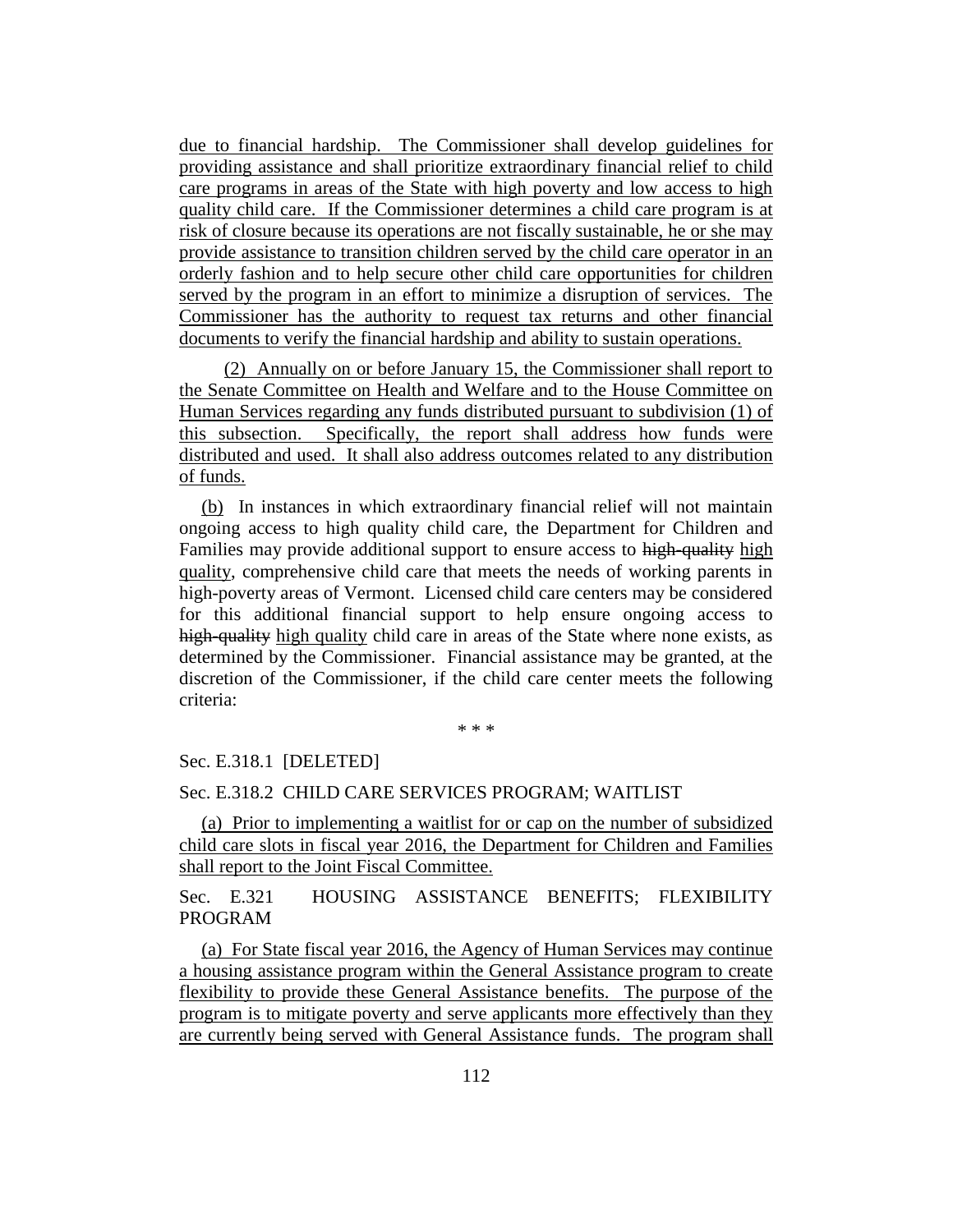operate in a consistent manner within existing statutes and rules and policies effective on July 1, 2013, and any succeeding amendments thereto, and may create programs and provide services consistent with these policies. Eligible activities shall include, among others, the provision of shelter, overflow shelter, case management, transitional housing, deposits, down payments, rental assistance, upstream prevention, and related services that ensure that all Vermonters have access to shelter, housing, and the services they need to become safely housed. The Agency may award grants to homeless and housing service providers for eligible activities. The assistance provided under this section is not an entitlement and may be discontinued when the appropriation has been fully spent.

(b) The program may operate in up to 12 districts designated by the Secretary of Human Services. The Agency shall establish outcomes and procedures for evaluating the program overall, and for each district in which the Agency operates the program, it shall establish procedures for evaluating the district program and its effects.

(c) The Agency shall continue to engage interested parties, including both statewide organizations and local agencies, in the design, implementation, and evaluation of the General Assistance flexibility program.

# Sec. E.321.1 GENERAL ASSISTANCE HOUSING

(a) Funds appropriated to the Agency of Human Services in the General Assistance program in fiscal year 2016 may be used for temporary housing in catastrophic situations and for vulnerable populations, as defined in rules adopted by the Agency. The cold weather exception policy issued by the Department for Children and Families' Economic Services Division dated October 25, 2012, and any succeeding amendments to it, shall remain in effect.

Sec. E.321.2 2013 Acts and Resolves No. 50, Sec. E.321.2(c) is amended to read:

(c) On or before  $J_{\text{anuary}}$  15 January 31 and  $J_{\text{uly}}$  15 July 31 of each year beginning in 2014 2015, the Agency of Human Services shall report statewide statistics related to the use of emergency housing vouchers during the preceding calendar half-year, including demographic information, deidentified client data, shelter and motel usage rates, clients' primary stated cause of homelessness, average lengths of stay in emergency housing by demographic group and by type of housing, and such other relevant data as the Secretary deems appropriate. When the General Assembly is in session, the Agency shall provide its report to the House Committee on General, Housing and Military Affairs, the Senate Committee on Economic Development, Housing and General Affairs, and the House and Senate Committees on Appropriations. When the General Assembly is not in session, the Agency shall provide its report to the Joint Fiscal Committee.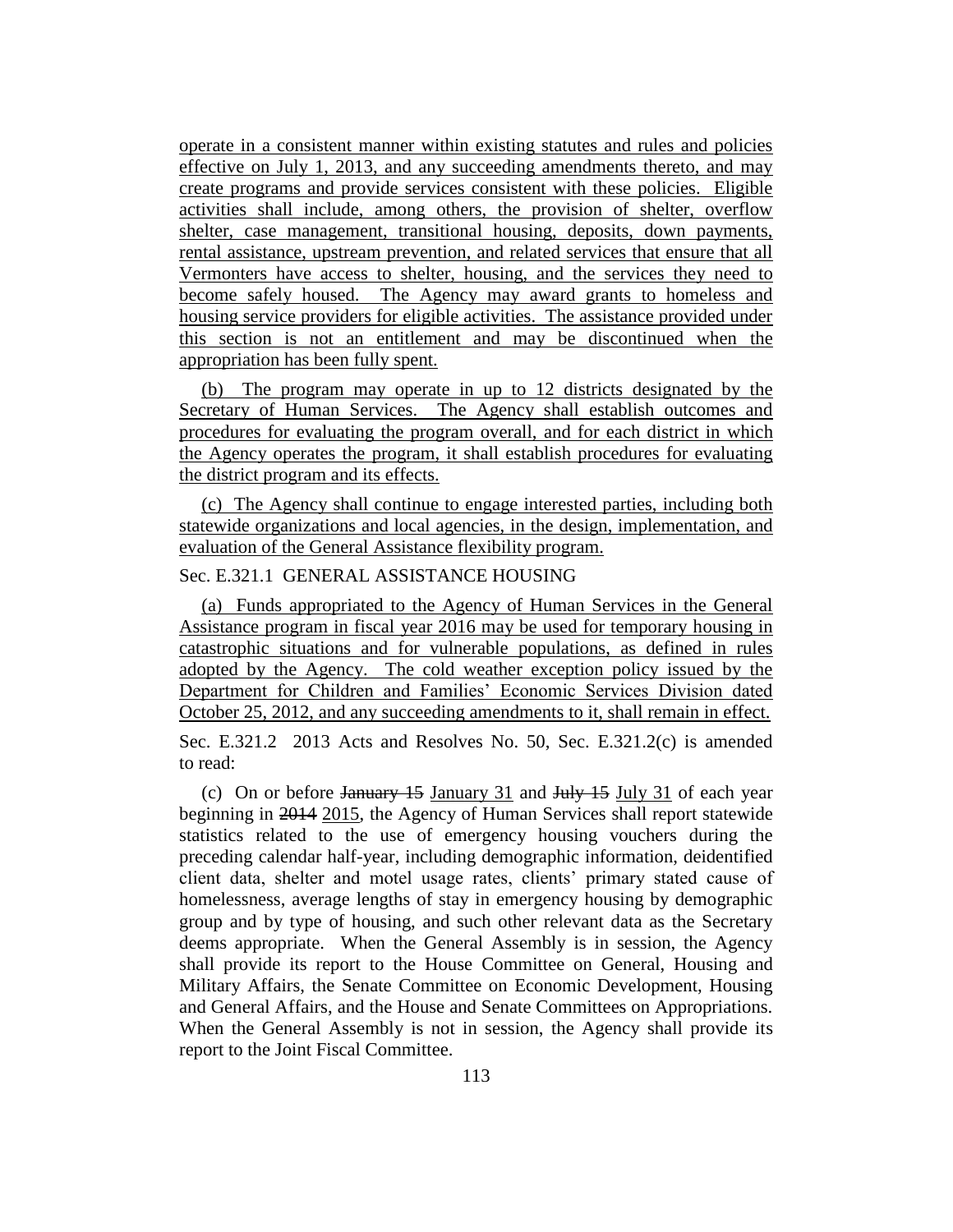Sec. E.321.3 9 V.S.A. § 4452(8) is added to read:

(8) transient occupancy in a hotel, motel, or lodgings during the time the occupant is a recipient of General Assistance or Emergency Assistance temporary housing assistance, regardless of whether the occupancy is subject to a tax levied under 32 V. S.A. chapter 225.

#### Sec. E.321.4 FUNDING FLEXIBILITY

(a) In fiscal year 2016, if the Secretary of Human Services and the Commissioner for Children and Families determines such funding is available, up to \$100,000 of funding provided the General Assistance may be transferred to the Agency central office to be used as flexible funding to prevent homelessness or address other needs for at-risk families and youth. The Agency shall report the Joint Fiscal Committee if any funds are anticipated to be transferred under the provisions of this section

Sec. E.323 33 V.S.A. § 1103(c) is amended to read:

(c) The Commissioner shall adopt rules for the determination of eligibility for the Reach Up program and benefit levels for all participating families that include the following provisions:

\* \* \*

(9) The amount of \$125.00 of the Supplemental Security Income payment received by a parent excluding payments received on behalf of a child shall count toward the determination of the amount of the family's financial assistance grant.

Sec. E.323.1 33 V.S.A. § 1134 is amended to read:

### § 1134. PROGRAM EVALUATION

 $(a)$  On or before January 31 of each year, the Commissioner shall design and implement procedures to evaluate, measure, and report to the Governor and the General Assembly the Department's progress in implementing Reach First, Reach Up, and Reach Ahead and achieving the goals of the programs provided for in sections 1002, 1102, and 1202 of this title. The report shall include:

(1) the types of barriers facing Reach Up families seeking economic self-sufficiency, the number of families with each type of barrier, the frequency of occurrence of each type of barrier, and how support services and incentives assist in overcoming barriers;

(2) documentation of participant outcomes, including specific information relating to the number of persons employed, by occupation, industry, and wage; the types of subsidized and unsubsidized jobs secured by participants; any available information about outcomes for children who have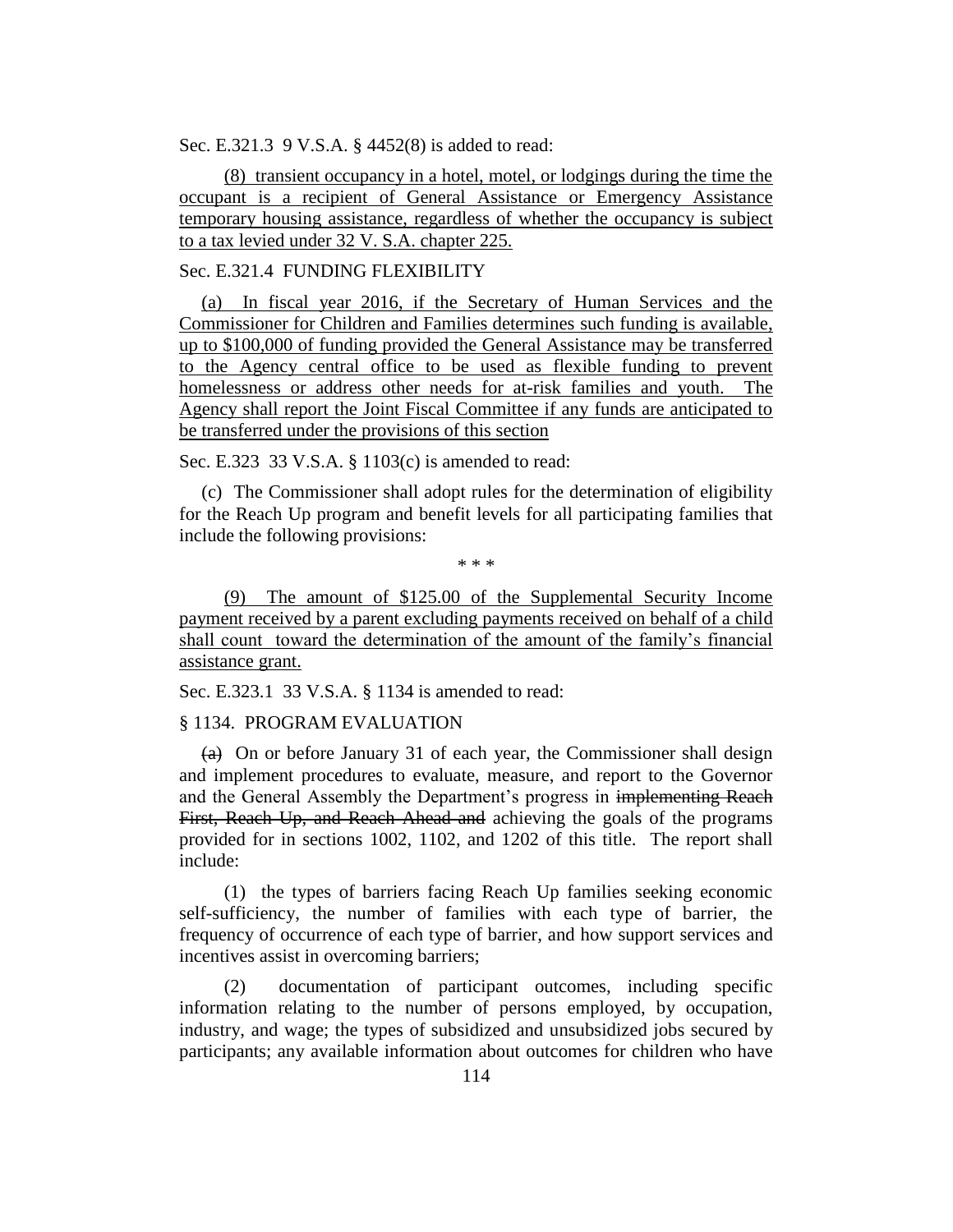participated in the programs, including objective indicators of improved conditions; the number of participating families involved in training programs; and whether the support services and incentives assist in keeping families employed;

(3) data about the Supplemental Nutrition Assistance Program participation of households who have left the programs during the last fiscal year, including the number of households, adults, and children participating in the Supplemental Nutrition Assistance Program three months after leaving the applicable program, broken down by reason for termination or leaving, and the Department's plan to identify and assist eligible households to apply for Supplemental Nutrition Assistance Program benefits;

(4) data about the enrollment of individuals who have left the programs during the last fiscal year in a Health Care Assistance Program, including the number of adults and children enrolled in a Health Care Assistance Program three months after leaving the applicable program, broken down by reason for termination or leaving, and the Department's plan to identify and assist eligible households to apply for health care assistance;

(5) a summary of all interim and final reports submitted by independent evaluation contractors to the Agency or the Department relating to the programs;

(6) a description of the work participation rates, including the method of calculating the caseload reduction credit, for the most recent federal fiscal year;

(7) a description of the current basic needs budget and housing allowance, the current maximum grant amounts, and the basic needs budget and housing allowance adjusted to reflect an annual cost-of-living increase; and

(8) a summary of the analysis done under subsection (b) of this section.

(b) On or before January 15, 2010 for the analysis of Reach First and on or before January 15, 2012 for the analysis of all programs, the Department shall analyze the effectiveness of the programs and shall consider the following indicators:

(1) for Reach First, the types of crises presented by applicants; the type and duration of case management necessary to respond to a crisis; and the impact of the services on the family, including the actual and perceived outcomes and material indicators of stability;

(2) for Reach Up, the type and duration of case management provided; and the impact of the services on the family; the family's achievement of the goals in the family development plan; the types of employment engaged in by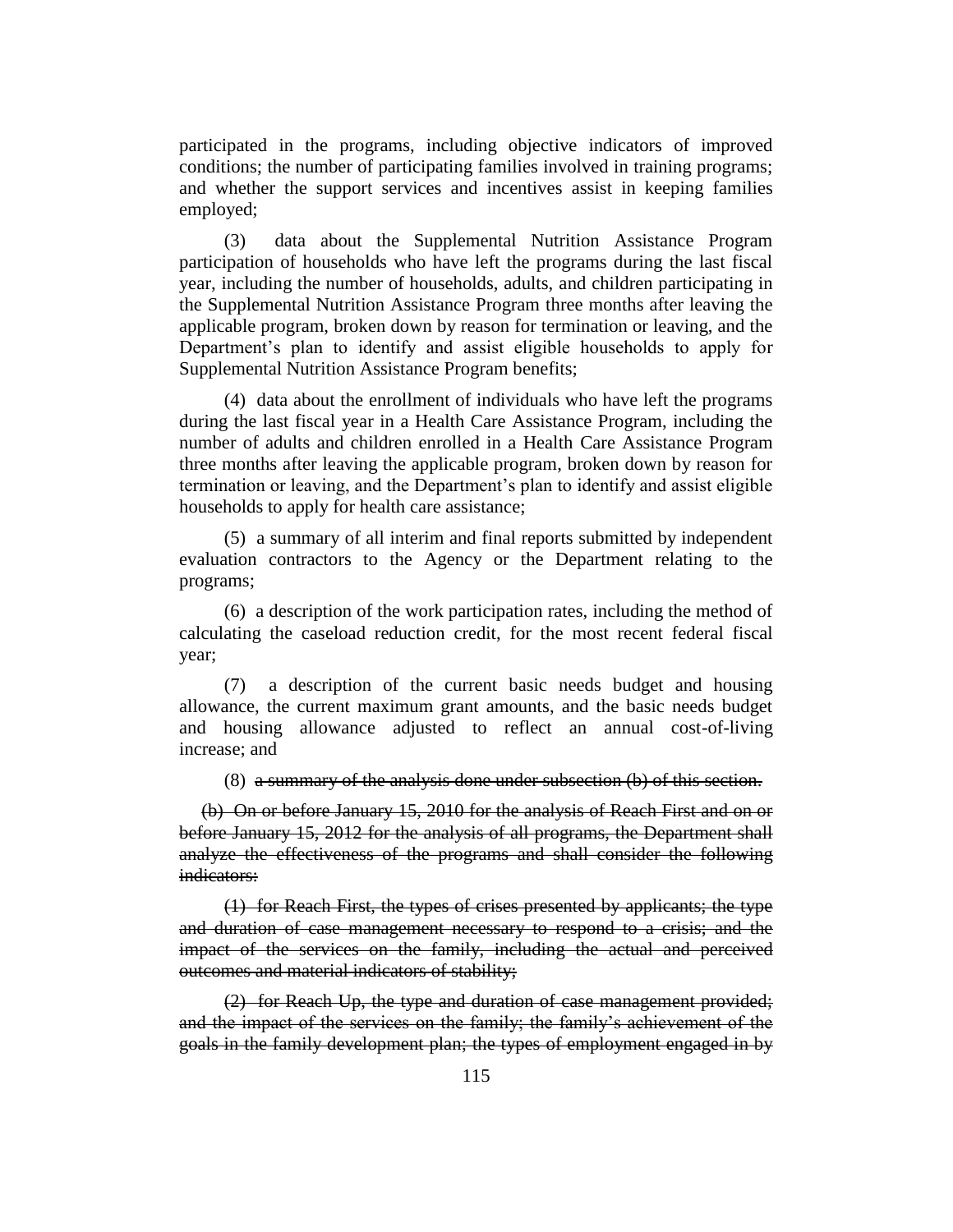families; the duration of employment; and actual and perceived outcomes and material indicators of stability and well-being;

(3) for Reach Ahead, the types of employment engaged in by families; the duration of employment; the type and duration of services necessary to maintain employment; the duration of time the family received food assistance and services in the program; and the impact of the services on the family, including the actual and perceived well-being of the family and material indicators of well-being; and

(4) whether the programs are effectively integrated and transitions between programs are simple, and the number of families who choose not to participate, and why.

(c) Beginning on or before January 15, 2008, and annually thereafter, the Commissioner shall report to the House Committees on Human Services and on Appropriations and Senate Committees on Health and Welfare and on Appropriations on families' long-term receipt of financial assistance authorized by this chapter. Such reports shall include:

(1) the number of families receiving financial assistance in the most recent federal fiscal year that included an adult family member who has received TANF-funded financial assistance, as an adult, 60 or more months in his or her lifetime;

(2) the average proportion of the monthly TANF-funded caseload during the same fiscal year that such families represent;

(3) when such proportion exceeds 20 percent, the sufficiency of general funds appropriated to support financial assistance authorized by this chapter to fund financial assistance for those families in excess of 20 percent while, at the same time, providing financial assistance and services, supported solely by general funds, to other families as authorized by this chapter; and

(4) when appropriated general funds are insufficient to fund financial assistance for all such families, the modifications in policy, appropriated general funds, or combination thereof that the Commissioner recommends to support families receiving financial assistance under this chapter in their achievement of self-sufficiency and to protect the children in these families.

a description of the families, during the last fiscal year, that included an adult family member receiving financial assistance for 60 or more months in his or her lifetime, including:

(A) the number of families and the types of barriers facing these families; and

(B) the number of families that became ineligible for the Reach Up program pursuant to subsection 1108(a) of this title, and the types of income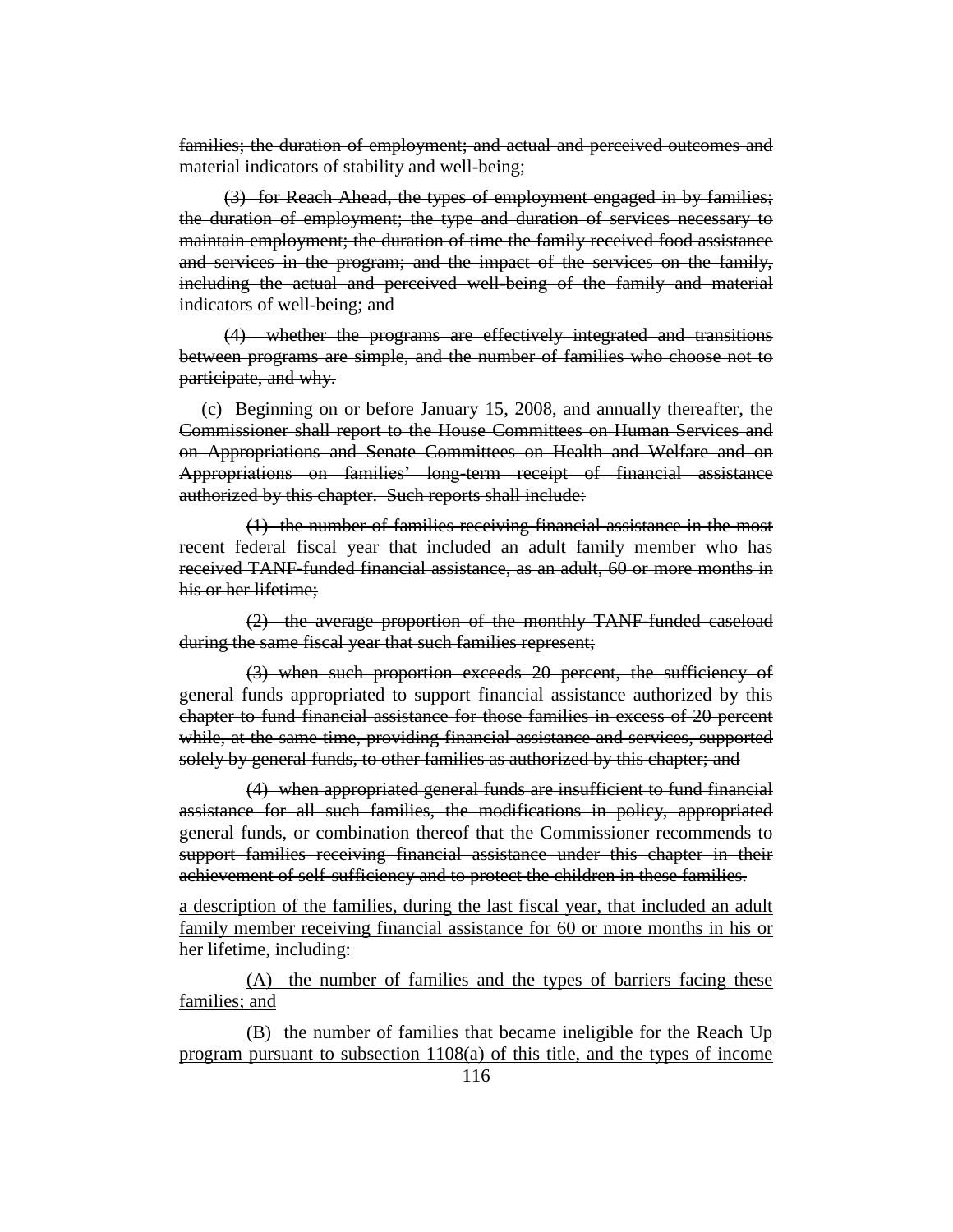and financial assistance received by those families that did not return to the Reach Up program within 90 days of becoming ineligible.

## Sec. E.323.2 REPEAL

(a) 33 V.S.A. § 1103(c)(9) (SSI determination in Reach Up) is repealed on July 1, 2017.

## Sec. E.324 HOME HEATING FUEL ASSISTANCE/LIHEAP

(a) For the purpose of a crisis set-aside, for seasonal home heating fuel assistance through December 31, 2015, and for program administration, the Commissioner of Finance and Management shall transfer \$2,550,000 from the Home Weatherization Assistance Fund to the Home Heating Fuel Assistance Fund to the extent that federal LIHEAP or similar federal funds are not available. An equivalent amount shall be returned to the Home Weatherization Fund from the Home Heating Fuel Assistance Fund to the extent that federal LIHEAP or similar federal funds are received. Should a transfer of funds from the Home Weatherization Assistance Fund be necessary for the 2015–2016 crisis set-aside and for seasonal home heating fuel assistance through December 31, 2015 and if LIHEAP funds awarded as of December 31, 2015 for fiscal year 2016 do not exceed \$2,550,000, subsequent payments under the Home Heating Fuel Assistance Program shall not be made prior to January 30, 2016. Notwithstanding any other provision of law, payments authorized by the Department for Children and Families' Economic Services Division shall not exceed funds available, except that for fuel assistance payments made through December 31, 2015, the Commissioner of Finance and Management may anticipate receipts into the Home Weatherization Assistance Fund.

### Sec. E.324.1 EXPEDITED CRISIS FUEL ASSISTANCE

(a) The Commissioner for Children and Families or designee may authorize crisis fuel assistance to those income-eligible households that have applied for an expedited seasonal fuel benefit but have not yet received it, if the benefit cannot be executed in time to prevent them from running out of fuel. The crisis fuel grants authorized pursuant to this section count toward the one crisis fuel grant allowed per household for the winter heating season pursuant to 33 V.S.A. § 2609(b).

#### Sec. E.324.2 LIHEAP AND WEATHERIZATION

(a) Notwithstanding 33 V.S.A. §§ 2603 and 2501, in fiscal year 2016, the Secretary of Administration may, upon recommendation of the Secretary of Human Services, transfer up to 15 percent of the federal fiscal year 2016 federal Low Income Home Energy Assistance Program (LIHEAP) block grant from the federal funds appropriation in Sec. B.324 of this act to the Home Weatherization Assistance appropriation in Sec. B.326 of this act to be used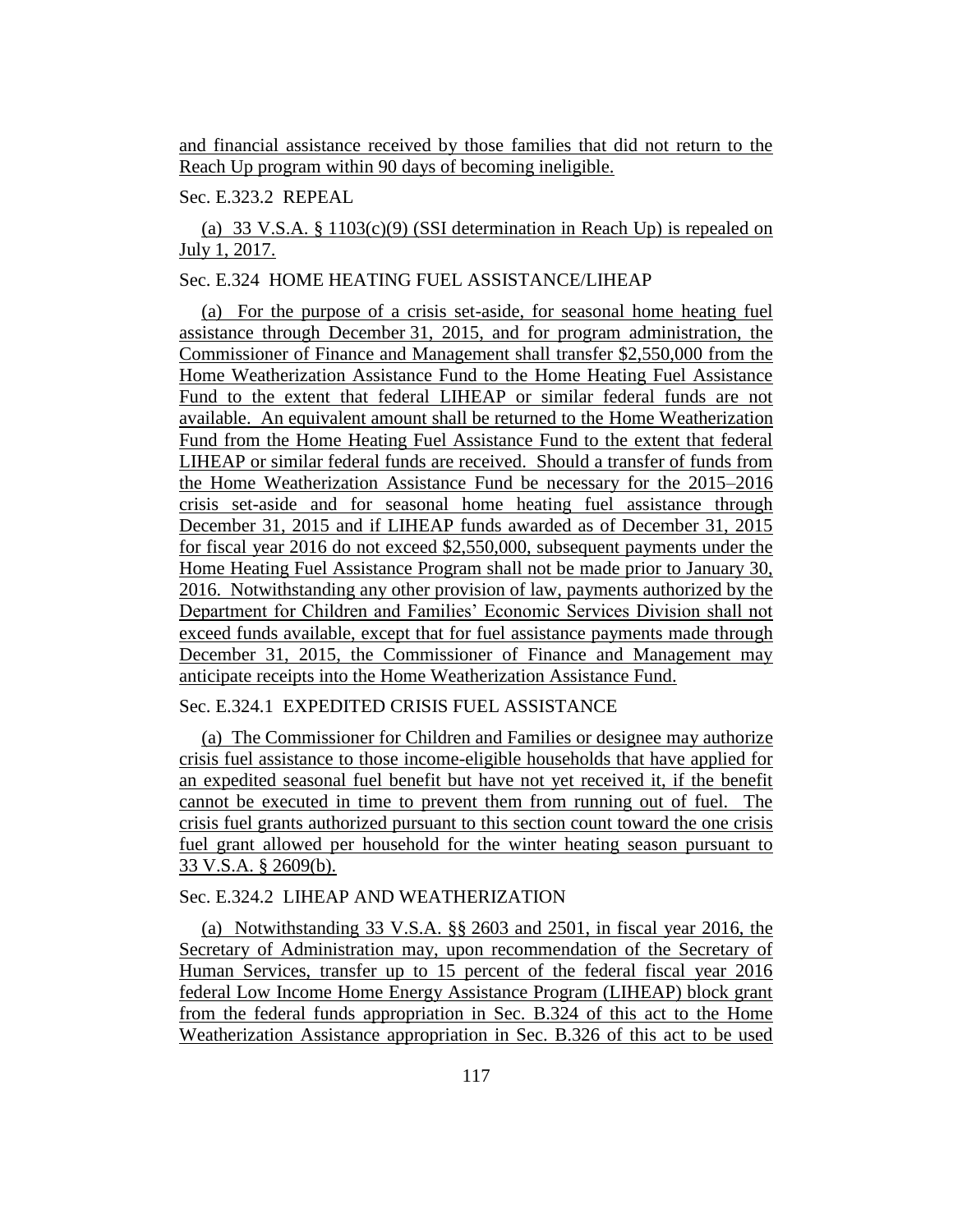for weatherization in State fiscal year 2016. An equivalent appropriation transfer shall be made to Sec. B.324 of this act, Low Income Home Energy Assistance Program, from the Home Weatherization Assistance Fund in Sec. B.326 of this act to provide home heating fuel benefits in State fiscal year 2016. At least three days prior to any such transfer being made, the Secretary of Administration shall report the intended transfer to the Joint Fiscal Office and shall report any completed transfers to the Joint Fiscal Committee at its next meeting.

Sec. E.325 Department for children and families – office of economic opportunity

(a) Of the General Fund appropriation in Sec. B.325 of this act, \$1,092,000 shall be granted to community agencies for homeless assistance by preserving existing services, increasing services, or increasing resources available statewide. These funds may be granted alone or in conjunction with federal Emergency Solutions Grants funds. Grant decisions shall be made with assistance from the Vermont Coalition to End Homelessness.

Sec. E.326 Department for children and families – OEO – weatherization assistance

(a) Of the Special Fund appropriation in Sec. B.326 of this act, \$750,000 is for the replacement and repair of home heating equipment.

Sec. E.329 INTERIM REPORT ON DEVELOPMENTAL SERVICES AND CHOICES FOR CARE

(a) The Commissioner of Disabilities, Aging, and Independent Living shall provide interim reports to the Joint Fiscal Committee in September 2015 and November 2015 on:

(1) The Choices for Care program and shall specifically address the likelihood of Adult Day programs needing to curtail services to existing clients or to cap enrollment of new clients.

(2) The Development Services program on the status of caseload and utilization trends to date in the program.

Sec. E.333 [DELETED]

Sec. E.335 2 V.S.A. chapter 23 is redesignated to read:

## CHAPTER 23. JOINT LEGISLATIVE CORRECTIONS JUSTICE OVERSIGHT COMMITTEE

Sec. E.335.1 2 V.S.A. § 801 is amended to read:

### § 801. CREATION OF COMMITTEE

(a) There is created a joint legislative corrections oversight committee Joint Legislative Justice Oversight Committee whose membership shall be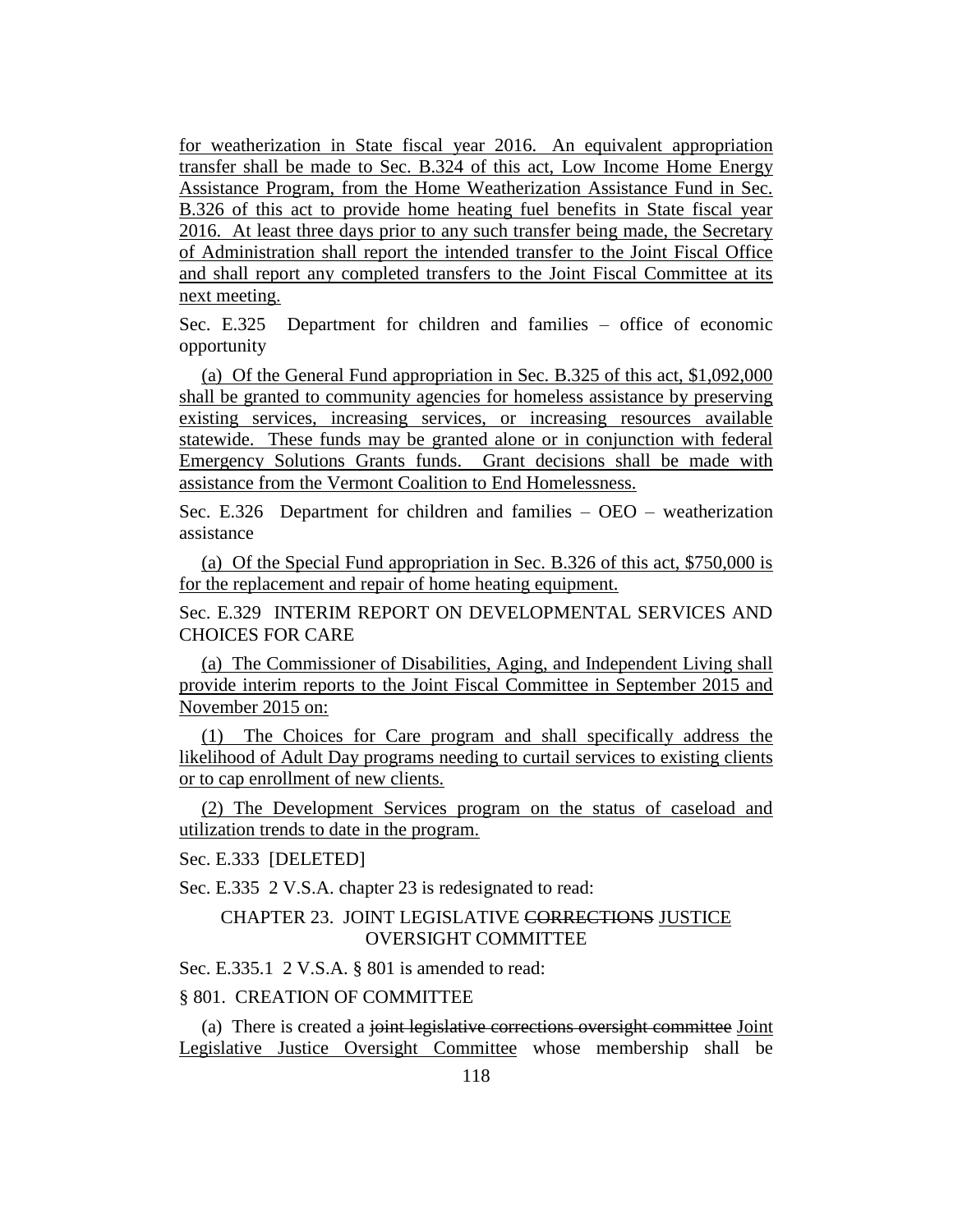appointed each biennial session of the general assembly General Assembly. The committee Committee shall exercise oversight over the department of corrections Department of Corrections and work with and provide assistance to other legislative committees on matters related to corrections juvenile justice and criminal justice policies.

(b) The committee Committee shall be composed of 10 members: five members of the house of representatives House of Representatives, who shall not all be from the same party, appointed by the speaker of the house Speaker of the House; and five members of the senate Senate, who shall not all be from the same party, appointed by the committee on committees Committee on Committees. In addition to one member-at-large appointed from each chamber, one appointment shall be made from each of the following house and senate House and Senate Committees: appropriations, judiciary, institutions on Appropriations and on Judiciary, the senate committee on health and welfare, and the house committee on human services Senate Committees on Health and Welfare and on Institutions, and the House Committees on Corrections and Institutions and on Human Services.

(c) The committee Committee shall elect a chair, vice chair, and clerk from among its members and shall adopt rules of procedure. The chair Chair shall rotate biennially between the house House and the senate Senate members. The committee Committee shall keep minutes of its meetings and maintain a file thereof. A quorum shall consist of six members.

(d) When the general assembly General Assembly is in session, the committee Committee shall meet at the call of the chair Chair. The committee Committee may meet six times during adjournment, and may meet more often subject to approval of the speaker of the house Speaker of the House and the president pro tempore of the senate President Pro Tempore of the Senate.

(e) For attendance at a meeting when the general assembly General Assembly is not in session, members of the committee Committee shall be entitled to compensation for services and reimbursement of expenses as provided under subsection 406(a) of this title.

(f) The professional and clerical services of the joint fiscal office Joint Fiscal Office and the legislative council Office of Legislative Council shall be available to the committee Committee.

Sec. E.335.2 2 V.S.A. § 802 is amended to read:

#### § 802. DUTIES

(a) In addition to the general responsibilities set forth in subsection 801(a) of this title, the Committee shall: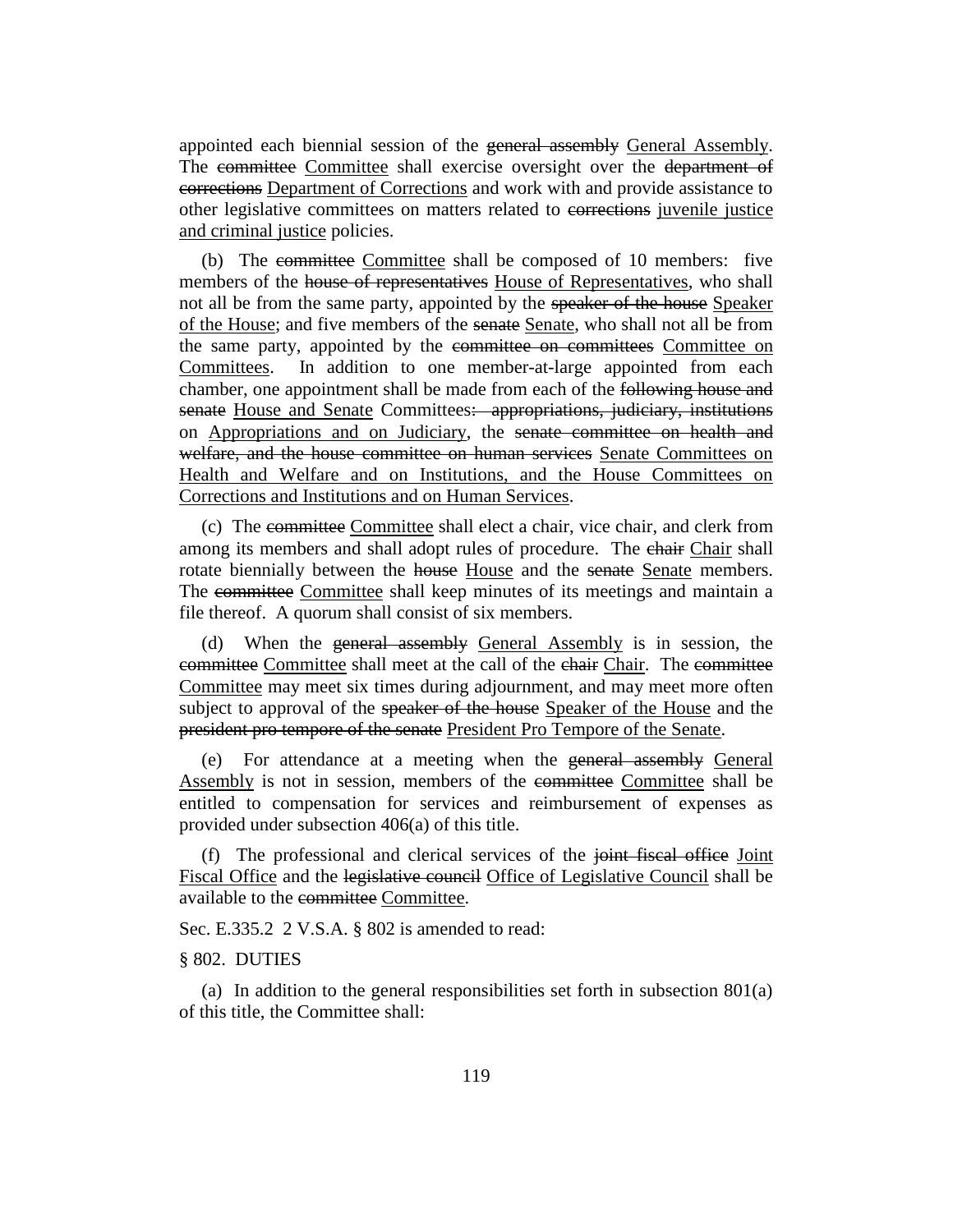(1) Review review and make recommendations regarding the Department of Corrections' strategic, operating, and capital plans.;

(2) Review review and make recommendations to the House and Senate Committees on Appropriations regarding departmental budget proposals.;

(3) Provide provide general oversight on departmental policy development.;

(4) Encourage encourage improved communication between the department Department and other relevant components of the administrative branch and the criminal justice system;

(5) evaluate the statewide system of pretrial services, court diversion programs, community justice center services, and other relevant programs and services, and determine whether there is variation in policies, procedures, practices, and outcomes between different areas of the State and the causes of any such variation;

(6) make recommendations to the General Assembly regarding the creation of a consistent and cost-efficient statewide juvenile justice system and criminal justice system;

(7) review and make recommendations to the General Assembly to ensure the juvenile justice and criminal justice statutes reflect principles of restorative justice; and

(8) review and make recommendations to the General Assembly regarding the timeliness of judicial proceedings.

(b) At least annually, the Committee shall report its activities, together with recommendations, if any, to the General Assembly. The provisions of subsection 20(d) (expiration of required reports) of this title shall not apply to the report to be made under this subsection. The Committee shall report any proposed legislation on or before January 15, 2016 to the House Committees on Corrections and Institutions, on Judiciary, and on Human Services, and the Senate Committees on Institutions, on Judiciary, and on Health and Welfare.

Sec. E.335.3 JOINT LEGISLATIVE JUSTICE OVERSIGHT COMMITTEE; 2015 INTERIM MEMBERSHIP AND RESPONSIBILITIES

(a) The membership of the Joint Legislative Corrections Oversight Committee appointed for the 2015-2016 biennial session of the General Assembly shall also be the first appointed membership of the Joint Legislative Justice Oversight Committee, as established in Sec. E.335.1 of this act.

(b) During the 2015 legislative interim, the Joint Legislative Justice Oversight Committee shall: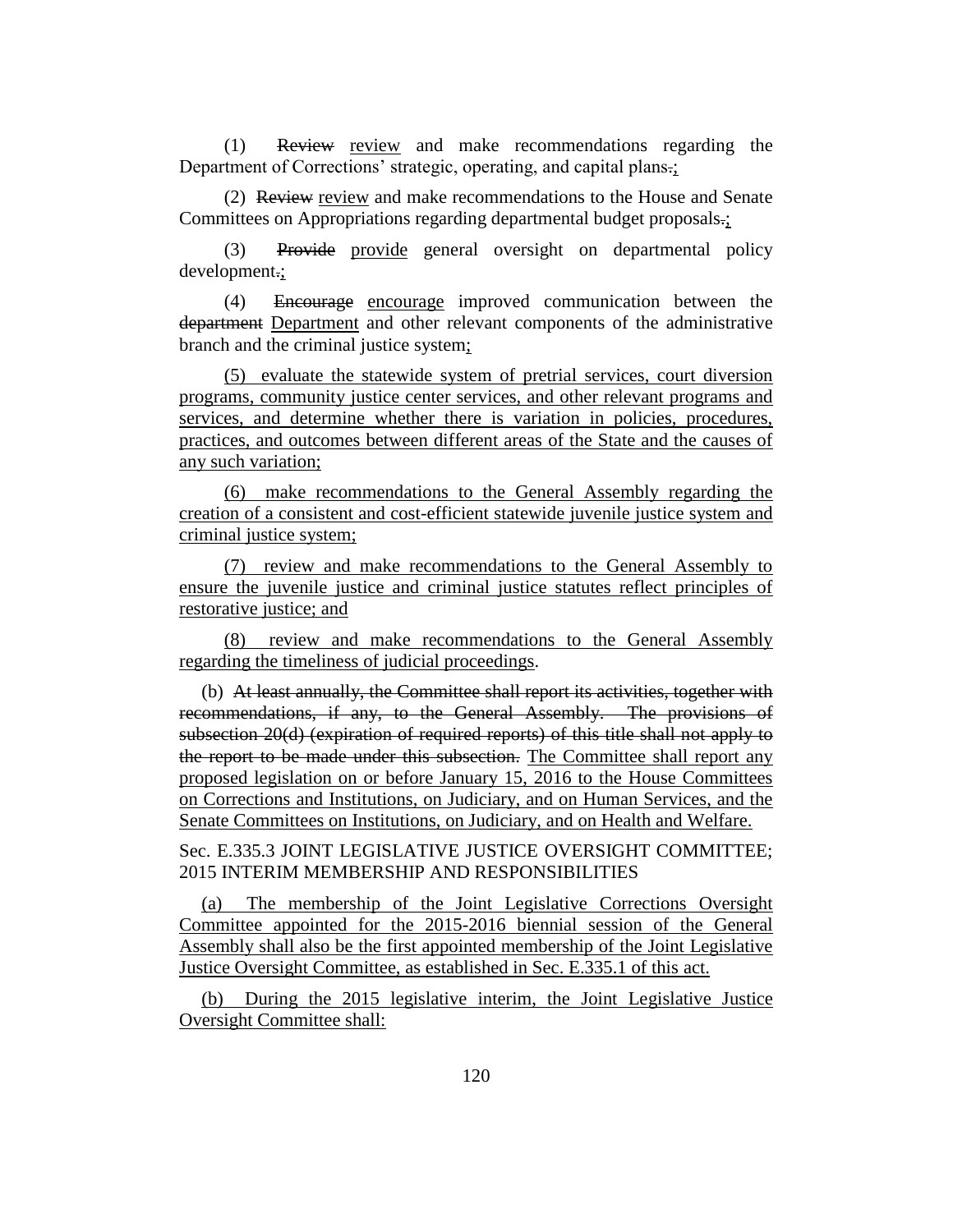(1) Review and make recommendations on the respective roles of Community High School of Vermont and Adult Education and Literacy programs in serving the Department of Corrections, alternative justice, and diversion populations.

(2) Analyze to what extent the criminal justice system is impacted by school disciplinary matters, including review of the available data regarding use of exclusionary discipline in Vermont public and approved independent schools and whether to identify whether students' access to education is impaired as a result of disciplinary actions.

(3) Review issues related to transports by sheriffs and other law enforcement agencies for the following populations.

(A) Criminal offenders, defendants, detainees, and other persons in the custody of the Department of Corrections. The Committee shall consider flexibility in the hourly rate for reimbursement to sheriffs.

(B) Juveniles in the custody of the Department for Children and Families. The Committee shall consider methods to improve the transport of children and reduce the number of children transported in restraints.

(C) Persons in the custody of the Department of Mental Health. The Committee shall review compliance with the requirements of 18 V.S.A. § 7511 and review and make recommendations for standards for transport reimbursement including the appropriate training, authorization process, required documentation and reports, and payment level for transports made using soft restraints.

(4) Review whether efficiencies can be achieved within counties that have more than one courthouse and thereafter review whether regional venue should be adopted for all categories of cases.

(5) In light of the Department of Corrections' aging facilities and reliance on out-of-state beds to house Vermont's incarcerated populations, review and make recommendations on the advisability and feasibility of creating a centralized correctional facility for all incarcerated men in the State, establishing one centralized detention facility for statewide use in an optimal location, or both.

(c) On or before November 1, 2015, the Court Administrator, the Department for Children and Families, the Department of Corrections, the Department of State's Attorneys and Sheriffs, the Defender General, and any other impacted entity deemed relevant by the Committee shall report to the Joint Legislative Justice Oversight Committee on the estimated fiscal year 2017 avoided costs resulting from the budget and cost-saving measures undertaken during the 2015 legislative session, including whether there are any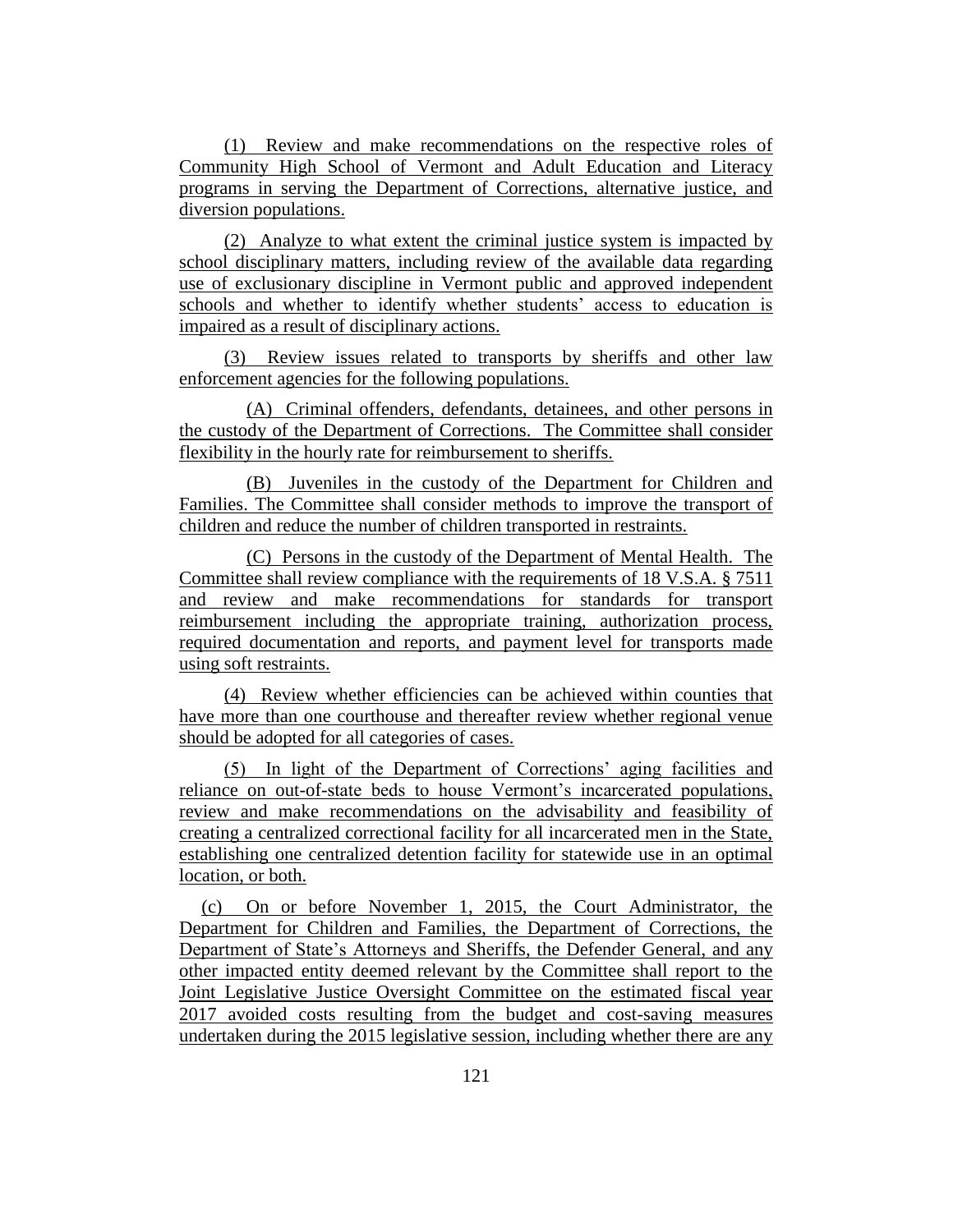reductions in Department of Corrections' demand for out-of-state beds, reductions in demand for sheriffs' transports resulting from expansion of home detention and video conferencing initiatives, and the impact of regional venue on termination of parental rights proceedings.

(d) On or before November 1, 2015, the Department for Children and Families and the Department of Corrections shall report to the Joint Legislative Justice Oversight Committee on the financial impact and policy considerations of treating all 16-year-old offenders as juveniles rather than adults unless the offense is one of those specified in of 33 V.S.A.  $\S$  5204(a)(1)–(12). For purposes of the report required by this subsection, the Departments shall consult with:

(1) the Chief Superior judge or designee;

(2) the Juvenile Defender or designee:

(3) the Executive Director of the Department of State's Attorneys and Sheriffs or designee;

(4) the Executive Director of the Vermont Association of Chiefs of Police or designee; and

(5) any other person the Departments deem would be of assistance.

Sec. E.337 28 V.S.A. § 120 is amended to read:

§ 120. DEPARTMENT OF CORRECTIONS EDUCATION PROGRAM; INDEPENDENT SCHOOL

(a) Authority. An education program is established within the Department of Corrections for the education of persons who have not completed secondary education and who are committed to the custody of the Commissioner.

\* \* \*

(h) Required participation. All persons under the custody of the Commissioner who are under the age of 23 or who are enrolled in an alternative justice or diversion program and have not received a high school diploma shall participate in an education program unless exempted by the Commissioner.

Sec. E.338 [DELETED]

Sec. E.342 Vermont veterans' home – care and support services

(a) The Vermont Veterans' Home will use the Global Commitment funds appropriated in this section for the purpose of increasing the access of quality health care to uninsured persons, underinsured persons, and Medicaid beneficiaries.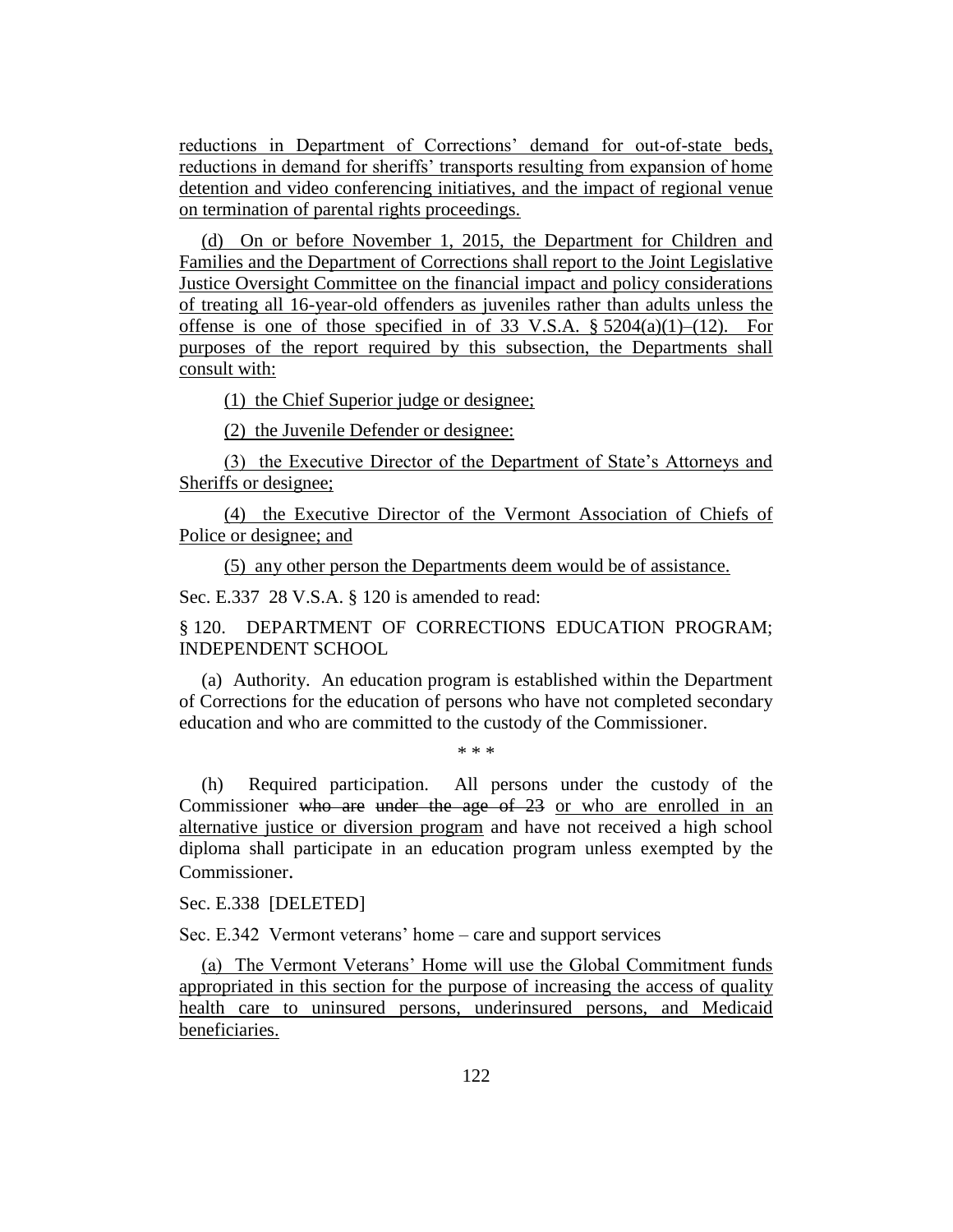## Sec. E.342.1 REPEAL

# (a) 2014 Acts and Resolves No. 179, Sec. E.342.2 (eliminating classified employee position on Vermont Veterans' Home Board of Trustees) is repealed.

# Sec. E.342.2 VERMONT VETERANS' HOME WORKING GROUP

(a) A four-member working group is established consisting of the Secretary of Administration or designee, the Administrator of the Vermont Veterans' Home, a member of the board of trustees, and a classified employee of the Home who is also a member of VSEA. The working group shall identify and undertake actions that seek to minimize operational costs and maximize patient revenue and revenue from other sources that are consistent and compatible with the mission and operations of the Home. This shall include implementing a routine review of patient acuity to ensure Medicaid reimbursement is at the maximum level possible. The working group shall provide a report on the status of its findings to the Joint Fiscal Committee in November 2015 and shall provide written recommendations by January 15, 2016 for legislative action or statutory amendment needed for actions identified under this section.

Sec. E.342.3 VERMONT VETERANS' HOME; COST-EFFECTIVE STAFFING

(a) The current operating costs of the Vermont Veterans' Home exceed the upper payment level allowed by Medicaid; therefore, the facility is not eligible to receive reimbursement for the full cost of care for a Medicaid patient. In order to operate the Home in the most costeffective manner, the governing Board and Chief Executive Officer of the Home are authorized to exercise their authority to hire and utilize part-time employees where such actions are necessary and appropriate, and help to bring the operating costs of the Home closer to the upper payment limit allowed by Medicaid.

Sec. E.345 Green mountain care board

(a) The Green Mountain Care Board shall use the Global Commitment Funds appropriated in this section to encourage the formation and maintenance of public-private partnerships in health care, including initiatives to support and improve the health care delivery system.

 $*** K-12$  EDUCATION  $***$ 

Sec. E.500 Education – finance and administration

(a) The Global Commitment funds appropriated in this section for school health services, including school nurses, shall be used for the purpose of funding certain health-care-related projects. It is the goal of these projects to reduce the rate of uninsured or underinsured persons, or both, in Vermont and to increase the access of quality health care to uninsured persons, underinsured persons, and Medicaid beneficiaries.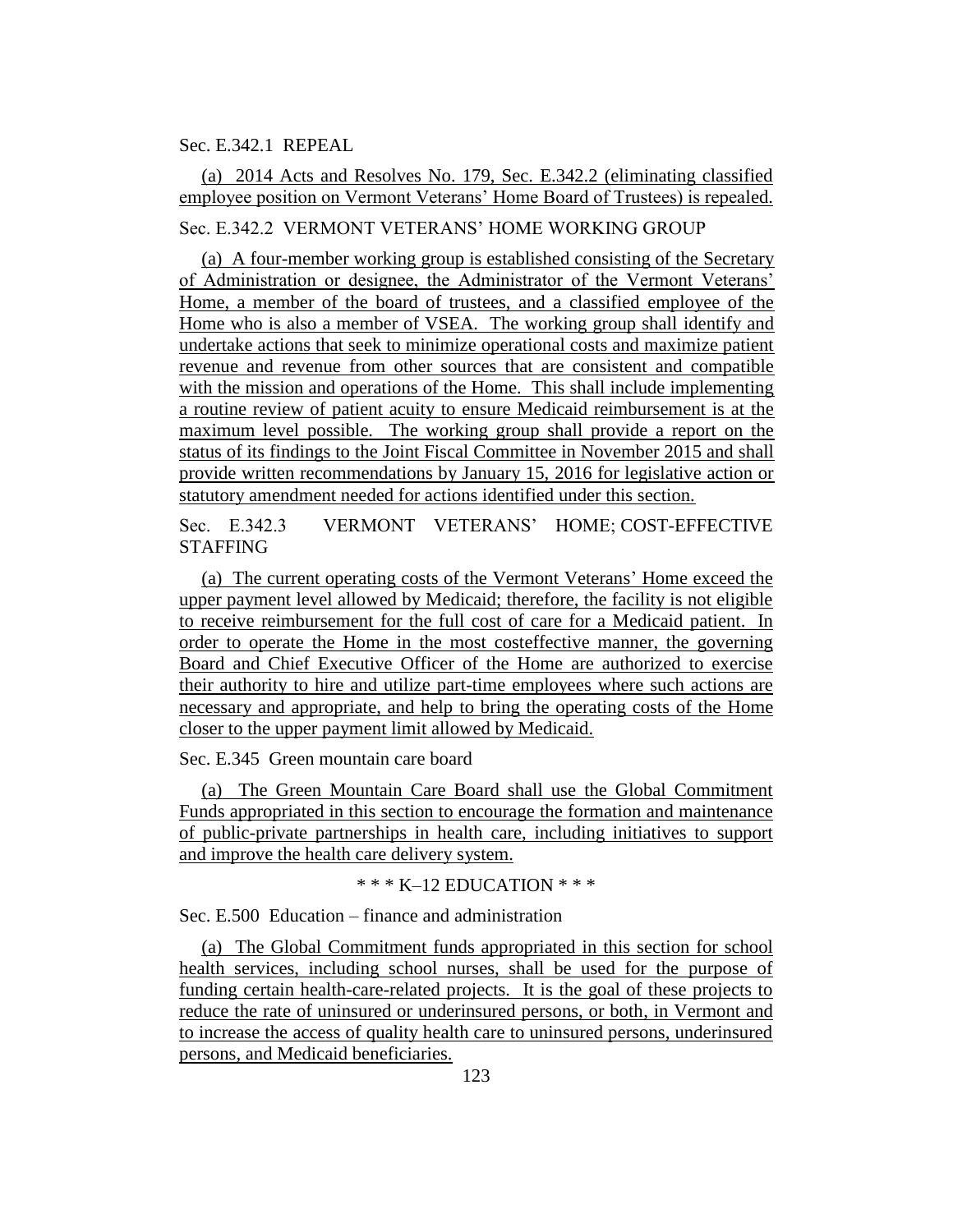Sec. E.500.1 2014 Acts and Resolves No. 179, Sec. E.500.1 is amended to read:

Sec. E.500.1 UNIFORM CHART OF ACCOUNTS COMPLETION, TRANSITION, TRAINING AND SUPPORT

(a) On or before June 30, 2015, A GASB compliant Uniform Chart of Accounts and Financial Reporting requirements shall be established by the Agency of Education which shall:

(1) be comprehensive in respect to compliance with federal funds reporting requirements; and

(2) provide the financial information necessary for State and local education decision makers in regard to specific program costs and evaluation of student outcomes.

(b) The Agency of Education shall hire a contractor or contractors through the State's procurement process to assist them in the establishment and completion of the requirements of subsection (a) of this section. Contract deliverables shall include but not be limited to:

(1) a comprehensive accounting manual, with related business rules;

(2) specifications for school financial software; and

(3) a detailed transition and support plan that ensures local reporting entities required to record and report information consistent with requirements of subsection (a) of this section can fully comply on or before July 1, 2017; and

(4) the requirements of subsection (a) of this section shall be in effect by July 1, 2017.

Sec. E.502 Education – special education: formula grants

(a) Of the appropriation authorized in this section, and notwithstanding any other provision of law, an amount not to exceed \$3,646,521 shall be used by the Agency of Education in fiscal year 2016 as funding for 16 V.S.A.  $§$  2967(b)(2)–(6). In distributing such funds, the Secretary shall not be limited by the restrictions contained within 16 V.S.A. § 2969(c) and (d). In addition to funding for 16 V.S.A. § 2967(b)(2)–(6), up to \$181,438 may be used by the Agency of Education for its participation in the higher education partnership plan.

Sec. E.503 Education – state-placed students

(a) The Independence Place Program of the Lund Family Center shall be considered a 24-hour residential program for the purposes of reimbursement of education costs.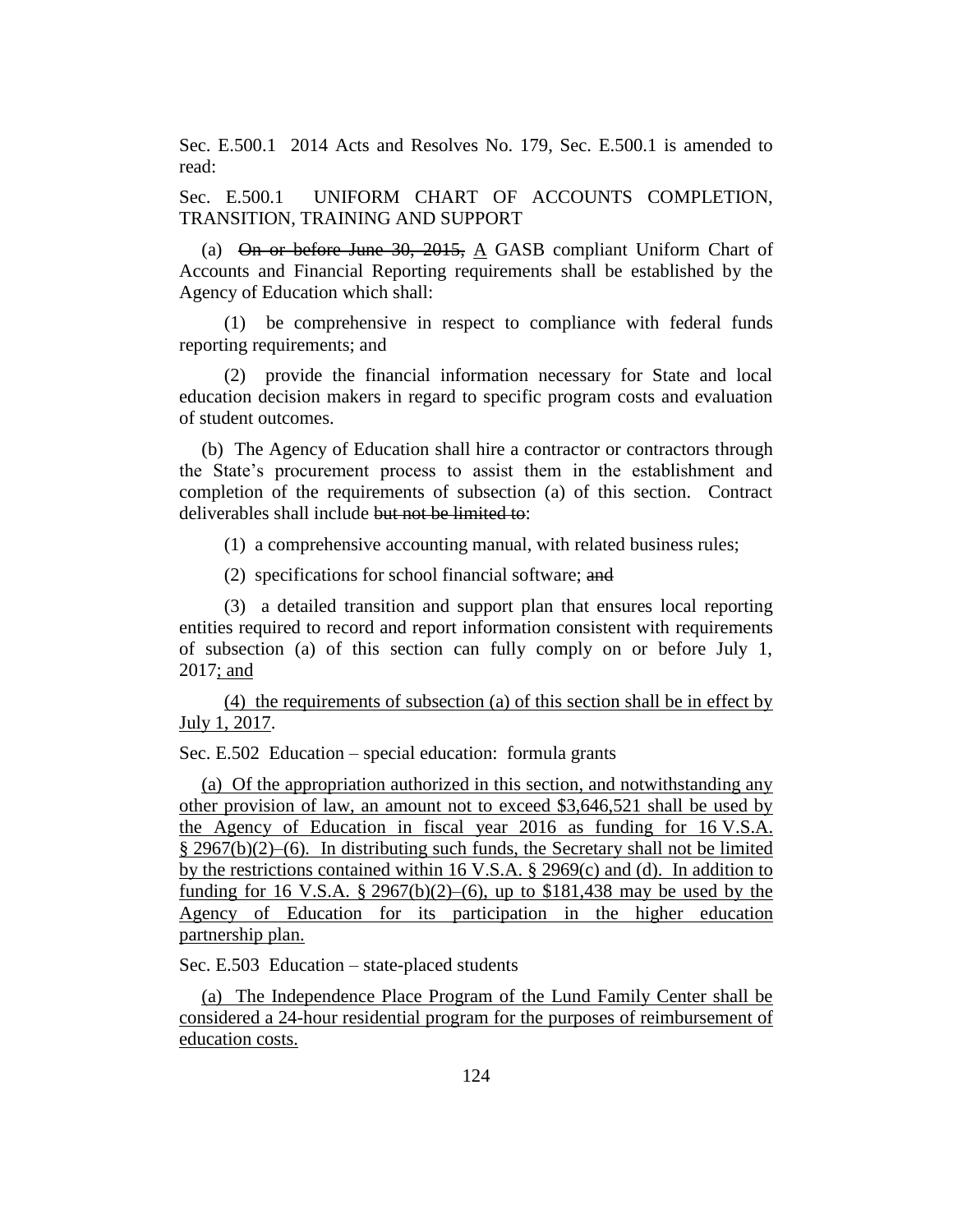Sec. E.504 Education – adult education and literacy

(a) Of this appropriation, \$3,225,000 from the Education Fund shall be distributed to school districts for reimbursement of high school completion services pursuant to 16 V.S.A. § 1049a(c). Notwithstanding 16 V.S.A. § 4025(b), of this Education Fund appropriation, the amount of:

(1) \$600,000 is available for dual enrollment programs consistent with 16 V.S.A. § 944(f)(2), and the amount \$25,000 is available for use pursuant to Sec. E.605.1 of this act; and

(2) \$100,000 is available to support the Vermont Virtual Learning Collaborative at the River Valley Regional Technical Center School District.

Sec. E.504.1 16 V.S.A. § 944 is amended to read:

§ 944. DUAL ENROLLMENT PROGRAM

\* \* \*

(f) Tuition and funding

(1) Tuition shall be paid to public postsecondary institutions in Vermont as follows:

(A) For any course for which the postsecondary institution pays the instructor, the student's school district of residence shall pay tuition shall be paid to the postsecondary institution in an amount equal to the tuition rate charged by the Community College of Vermont (CCV) at the time the dual enrollment course is offered; provided however, that tuition paid to CCV under this subdivision (A) shall be in an amount equal to 90 percent of the CCV rate.

(B) For any course that is taught by an instructor who is paid as part of employment by a secondary school, the student's school district of residence shall pay tuition shall be paid to the postsecondary institution in an amount equal to 20 percent of the tuition rate charged by the Community College of Vermont at the time the dual enrollment course is offered.

(2) Notwithstanding subdivision (1) of this subsection requiring the district of residence to pay tuition, the The State shall pay 50 percent of the tuition owed to public postsecondary institutions under subdivision  $(1)(A)$  of this subsection from the Next Generation Initiative Fund created in section 2887 of this title; provided, however, that the total amount paid by the State in any fiscal year shall not exceed the total amount of General Fund dollars the General Assembly appropriated from the Fund in that year for dual enrollment purposes plus any balance carried forward from the previous fiscal year; and further provided that, notwithstanding subdivision (b)(2) of this section, the cumulative amount to be paid by school districts under subdivision  $(1)(A)$  in any fiscal year shall not exceed the amount available to be paid by General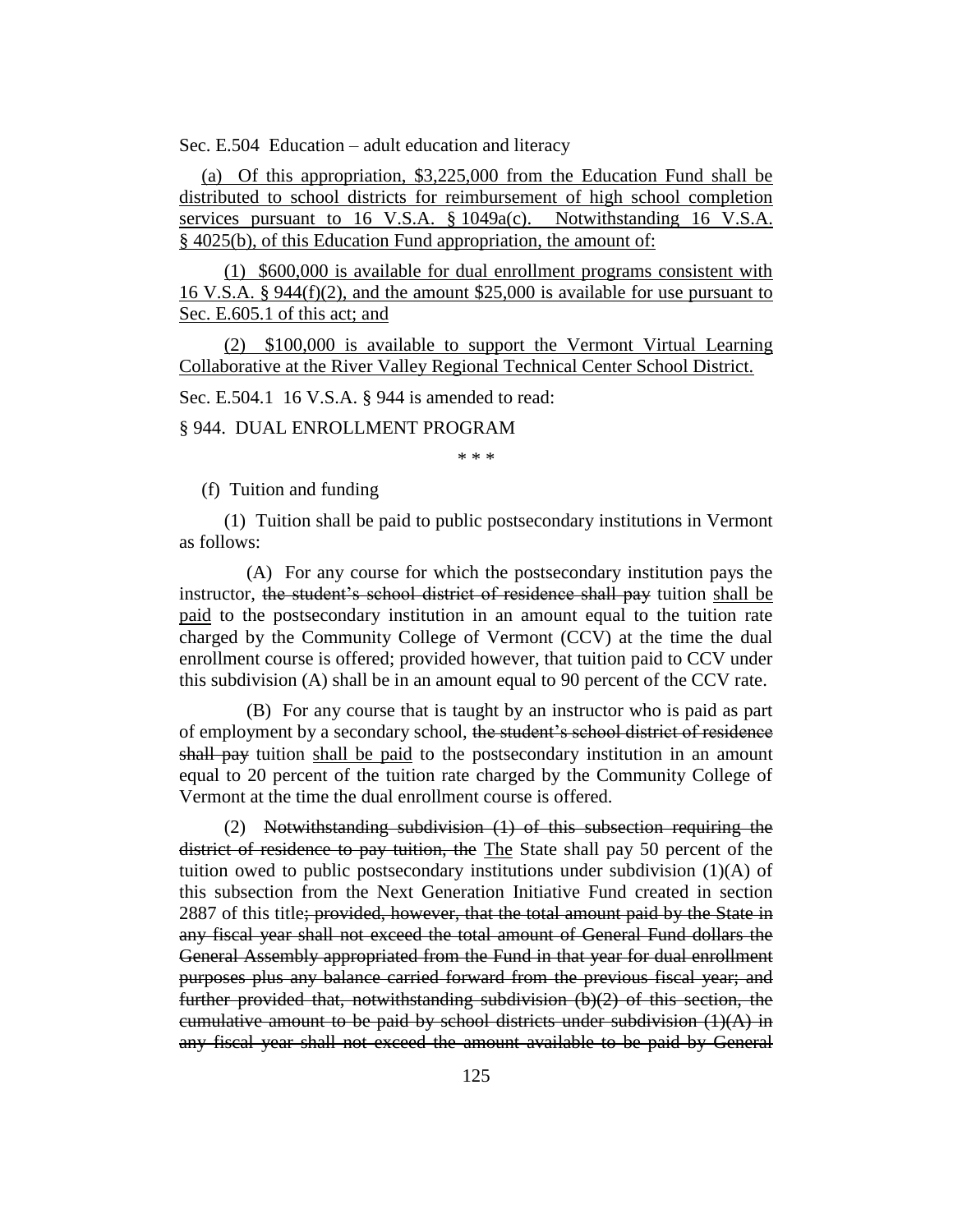Fund dollars in that year, and 50 percent from funds appropriated from the Education Fund, notwithstanding subsection 4025(b) of this title.

\* \* \*

Sec. E.512 Education – Act 117 cost containment

(a) Notwithstanding any other provision of law, expenditures made from this section shall be counted under 16 V.S.A. § 2967(b) as part of the State's 60 percent of the statewide total special education expenditures of funds which are not derived from federal sources.

Sec. E.513 Appropriation and transfer to education fund

(a) Pursuant to Sec. B.513 and 16 V.S.A.  $\S$  4025(a)(2), there is appropriated in fiscal year 2016 from the General Fund for transfer to the Education Fund the amount of \$303,343,381.

Sec. E.514 State teachers' retirement system

(a) In accordance with 16 V.S.A.  $\S$  1944(g)(2), the annual contribution to the State Teachers' Retirement System (STRS) shall be \$76,102,909, of which \$73,102,909 shall be the State's contribution and \$3,000,000 shall be contributed from local school systems or educational entities pursuant to 16 V.S.A. § 1944c .

(b) In accordance with 16 V.S.A.  $\S$  1944(c)(2), of the annual contribution of \$76,102,909, \$10,384,106 is the "normal contribution," and \$65,718,803 is the "accrued liability contribution."

Sec. E.515 Retired teachers' health care and medical benefits

(a) In accordance with 16 V.S.A. § 1944b(b)(2), \$15,576,468 will be contributed to the Retired Teachers' Health and Medical Benefits plan.

\* \* \* HIGHER EDUCATION \* \* \*

Sec. E.600 University of Vermont

(a) The Commissioner of Finance and Management shall issue warrants to pay one-twelfth of this appropriation to the University of Vermont on or about the 15th day of each calendar month of the year.

(b) Of this appropriation, \$380,326 shall be transferred to EPSCoR (Experimental Program to Stimulate Competitive Research) for the purpose of complying with State matching fund requirements necessary for the receipt of available federal or private funds, or both.

(c) If Global Commitment fund monies are unavailable, the total grant funding for the University of Vermont shall be maintained through the General Fund or other State funding sources.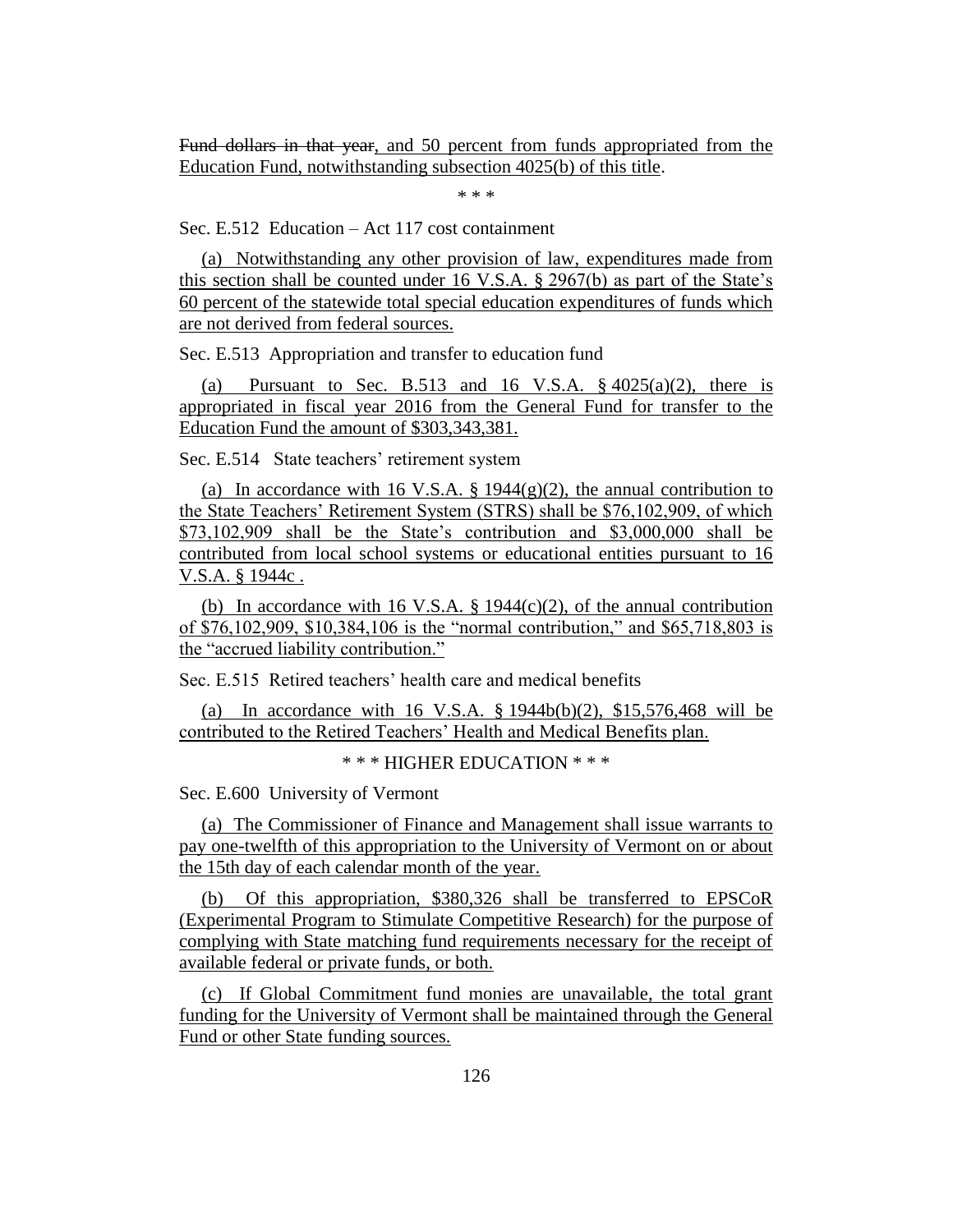(d) The University of Vermont will use the Global Commitment funds appropriated in this section to support Vermont physician training. The University of Vermont prepares students, both Vermonters and out-of-state, and awards approximately 100 medical degrees annually. Graduates of this program, currently representing a significant number of physicians practicing in Vermont, deliver high quality health care services to Medicaid beneficiaries and to the uninsured or underinsured persons, or both, in Vermont and across the nation.

Sec. E.602 Vermont state colleges

(a) The Commissioner of Finance and Management shall issue warrants to pay one-twelfth of this appropriation to the Vermont State Colleges on or about the 15th day of each calendar month of the year.

(b) Of this appropriation, \$427,898 shall be transferred to the Vermont Manufacturing Extension Center for the purpose of complying with State matching fund requirements necessary for the receipt of available federal or private funds, or both.

Sec. E.603 Vermont state colleges – allied health

(a) If Global Commitment fund monies are unavailable, the total grant funding for the Vermont State Colleges shall be maintained through the General Fund or other State funding sources.

(b) The Vermont State Colleges shall use the Global Commitment funds appropriated in this section to support the dental hygiene, respiratory therapy, and nursing programs which graduate approximately 315 health care providers annually. These graduates deliver direct, high quality health care services to Medicaid beneficiaries and uninsured or underinsured persons, or both.

Sec. E.605 Vermont student assistance corporation

(a) Of this appropriation, \$25,000 is appropriated from the General Fund to the Vermont Student Assistance Corporation to be deposited into the Trust Fund established in 16 V.S.A. § 2845.

(b) Except as provided in subsection (a) of this section, not less than 93 percent of grants shall be used for direct student aid.

(c) Funds available to the Vermont Student Assistance Corporation pursuant to Sec. E.215(a) of this act shall be used for the purposes of 16 V.S.A. § 2856. Any unexpended funds from this allocation shall carry forward for this purpose.

(d) Of this appropriation, not more than \$100,000 may be used by the Vermont Student Assistance Corporation for a student aspirational pilot initiative to serve one or more high schools.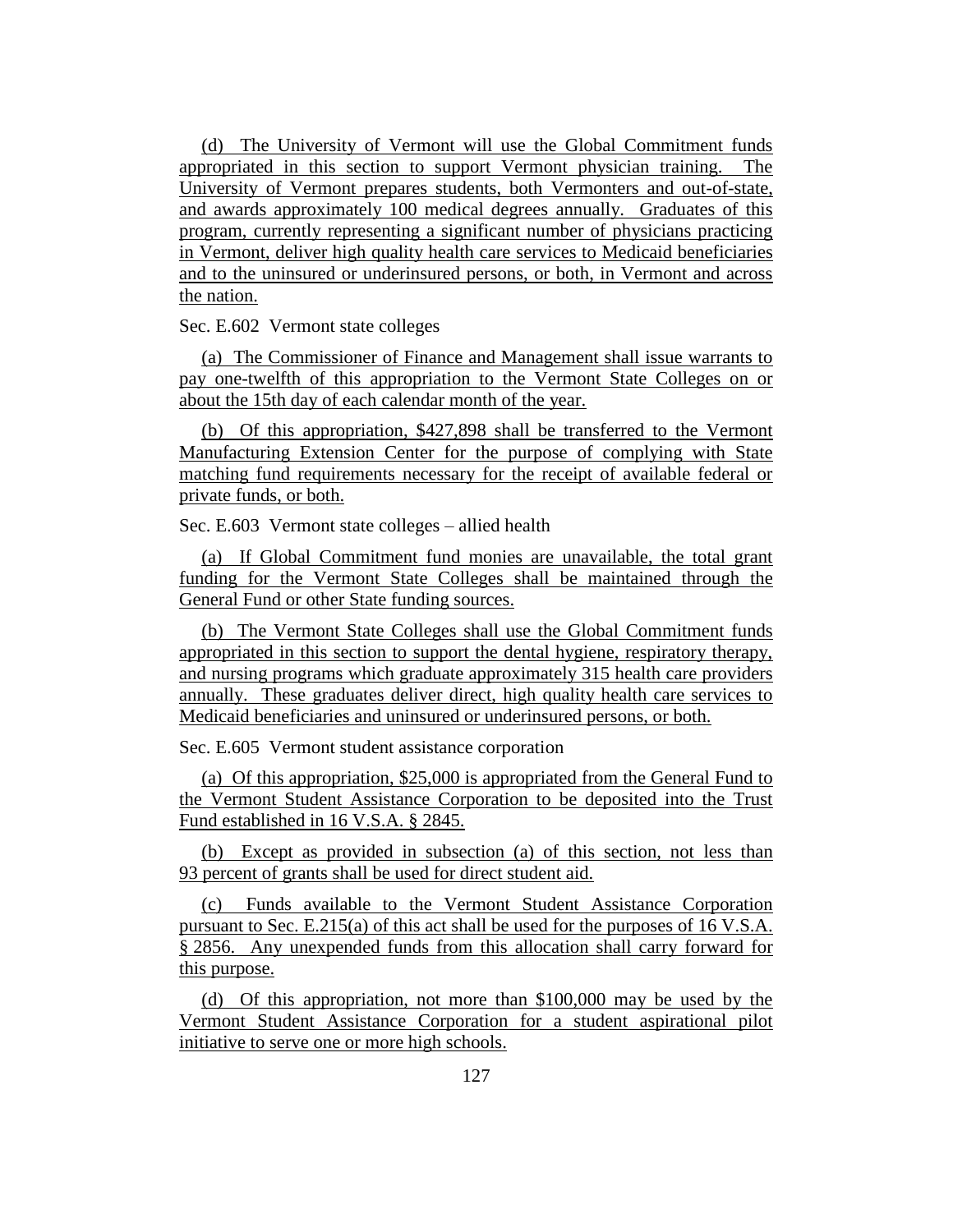Sec. E.605.1 NEED-BASED STIPEND FOR DUAL ENROLLMENT AND EARLY COLLEGE STUDENTS

(a) The sum of \$50,000 shall be transferred to the Vermont Student Assistance Corporation (VSAC) as follows:

(1)  $$25,000$  from Sec. B.1100(a)(3)(C) (Next Generation funds appropriated for dual enrollment purposes).

(2) \$25,000 from Sec. E.504(a) (adult education and literacy funds appropriated for dual enrollment purposes).

(b) The sums transferred to VSAC in this section shall be used to fund a flat-rate, need-based stipend or voucher program for financially needy students enrolled in a dual enrollment course pursuant to 16 V.S.A. § 944 or in early college pursuant to 16 V.S.A. § 4011(e) to be used for the purchase of books, cost of transportation, and payment of fees. VSAC shall establish the criteria for program eligibility. Funds shall be granted to eligible students on a first-come, first-served basis until funds are depleted.

(c) VSAC shall report on the program to the House and Senate Committees on Education and on Appropriations on or before January 15, 2016.

Sec. E.608 STATE FUNDING FOR HIGHER EDUCATION; STUDY AND PROPOSAL; PREKINDERGARTEN–16 COUNCIL

(a) The Secretary of Administration and those members of the Prekindergarten–16 Council identified in 16 V.S.A. § 2905(d) who, with the Secretary, are charged with performing duties relating to the Higher Education Endowment Trust Fund shall develop a proposal by which a portion of State funding for the Vermont State Colleges and the University of Vermont would be allocated based on identified educational outcomes, such as the number of Vermonters earning a degree from each institution, the number of first generation and socioeconomically disadvantaged students earning a degree from each institution, and the number of students enrolled in and completing programs identified as important to Vermont's economy pursuant to 16 V.S.A. § 2888(b) (Vermont Strong Loan Forgiveness Program).

(b) The individuals identified in subsection (a) of this section shall meet no more than three times. On or before December 15, 2015, they shall present an outcome-based funding proposal to the Governor and General Assembly together with any legislative changes necessary to implement the proposal.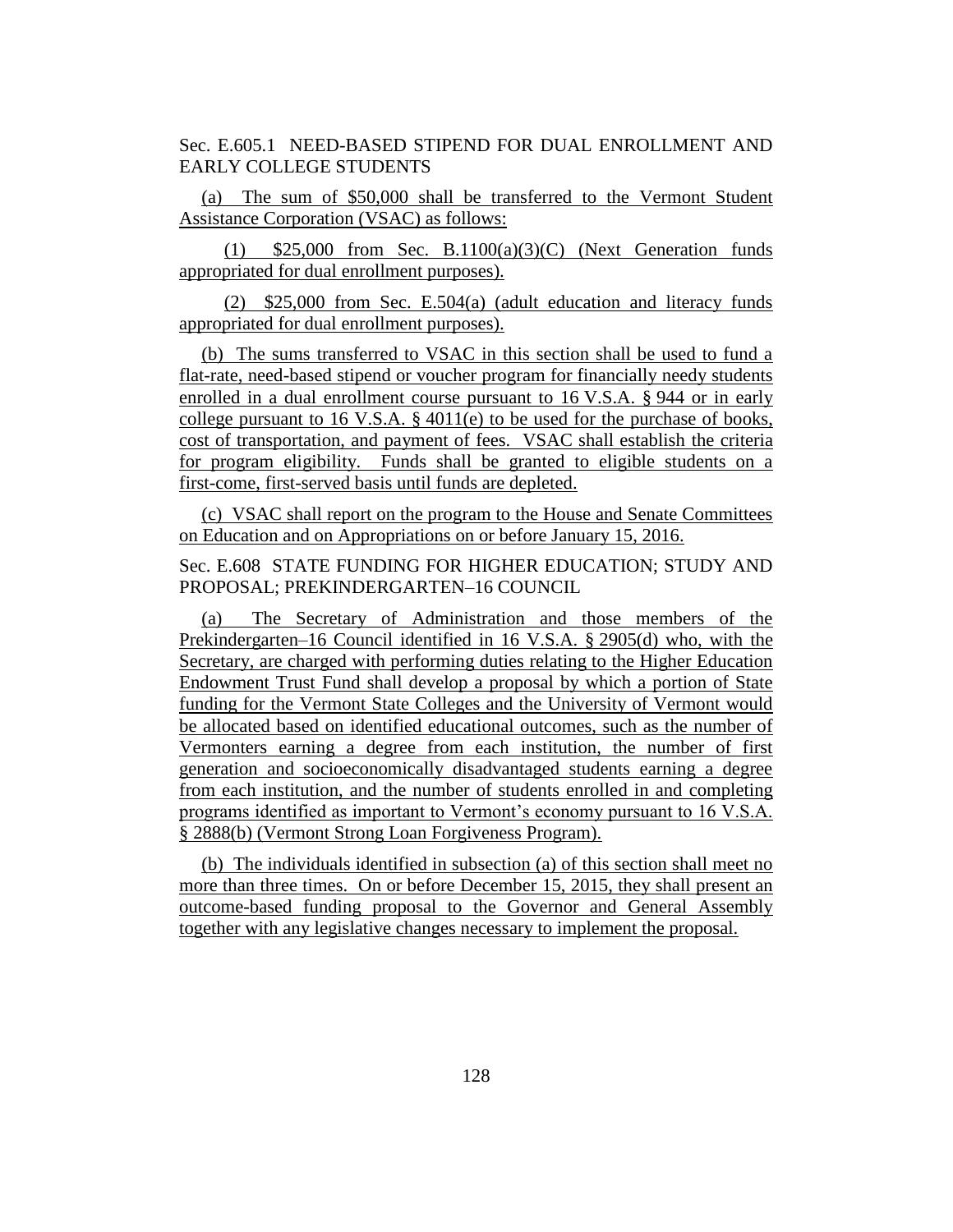#### \* \* \* NATURAL RESOURCES \* \* \*

## Sec. E.701 AGENCY OF NATURAL RESOURCES PAYMENT IN LIEU OF TAXES

(a) Payment Amount moratorium. For the purpose of payments in lieu of taxes to municipalities in fiscal year 2016, lands held by the Agency of Natural Resources (ANR) and subject to the provisions of  $32 \text{ V.S.A.}$  §  $3708(a)(1)$  shall be appraised at the fair market value of the land in fiscal year 2014, as was then certified by the Director of Property Valuation and Review, provided that in fiscal year 2016, the payment in lieu of taxes on account of such lands held by ANR shall be calculated and paid at 102 percent of the amount of the payments paid in fiscal year 2014. For lands held by ANR and subject to the provisions of 32 V.S.A.  $\S 3708(a)(2)$ , payments in lieu of taxes to municipalities in fiscal year 2016 shall be made as specified in 32 V.S.A. § 3708(a)(2). Payments in fiscal year 2016 with respect to parcels acquired or reconfigured after April 1, 2014 shall be based on values established using the methodology used to value the properties owned by ANR as valued in fiscal year 2014.

(b) Appeals of appraisal. During the moratorium established under subsection (a) of this section, there shall be no right, in fiscal year 2016, for a municipality to appeal the appraised values of ANR lands certified by the Director of Property Valuation and Review in fiscal year 2014.

(c) Repeal. Subsections (a) and (b) of this section shall be repealed on July 1, 2016.

Sec. E.701.1 32 V.S.A. § 3708 is amended to read:

§ 3708. PAYMENTS IN LIEU OF TAXES FOR LANDS HELD BY THE AGENCY OF NATURAL RESOURCES

(a) All ANR land, excluding buildings or other improvements thereon, shall be appraised at fair market value by the Director of Property Valuation and Review and listed separately in the grand list of the town in which it is located. Annually, the State shall pay to each municipality an amount which is the lesser of:

(1) one 0.5 percent of the Director's appraisal value for the current year for ANR land; or

(2) one percent of the current year use value of ANR land enrolled by the Agency of Natural Resources in the Use Value Appraisal Program under chapter 124 of this title before January 1999; except that no municipality shall receive in any taxable year a State payment in lieu of property taxes for ANR land in an amount less than it received in the fiscal year 1980.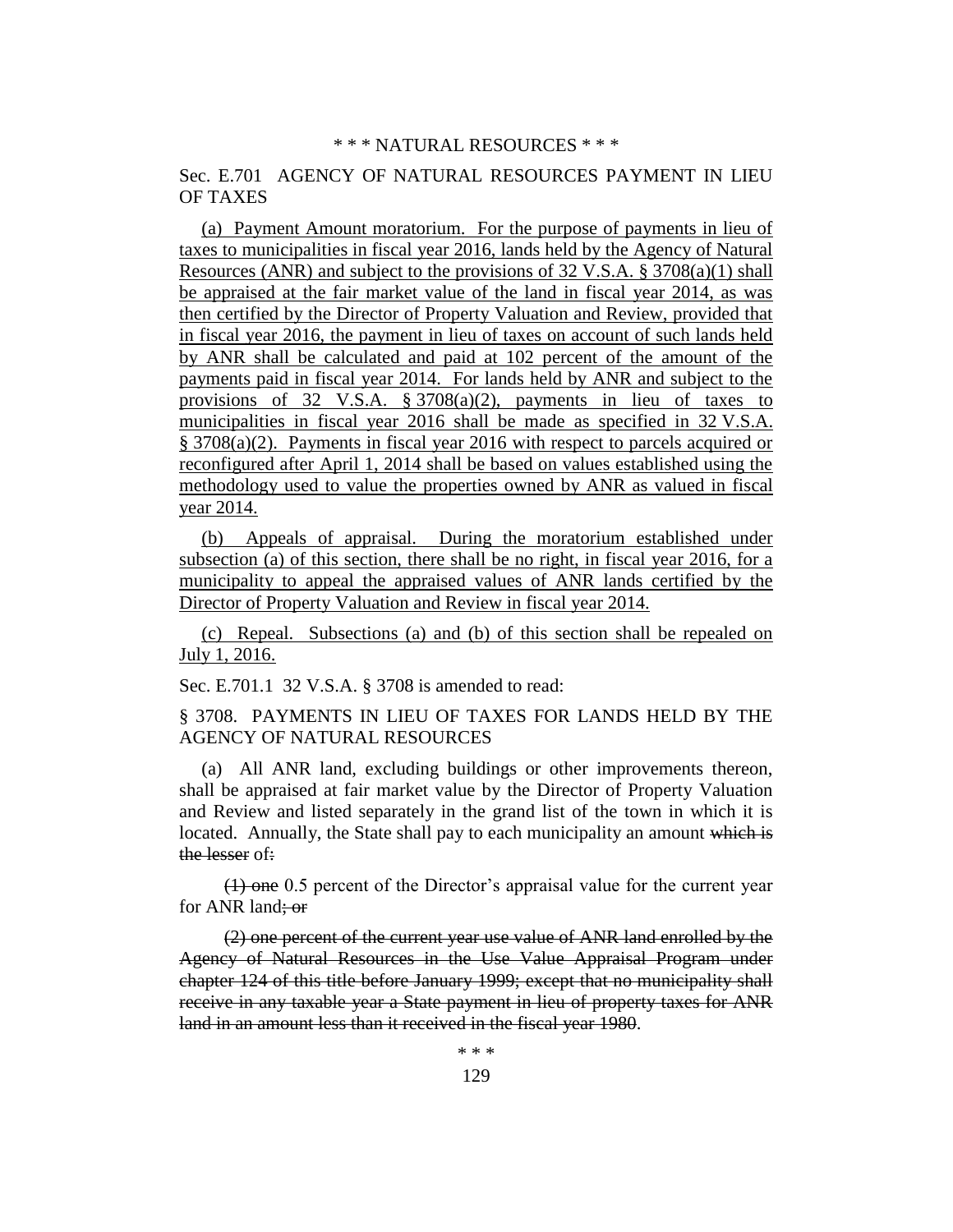Sec. E.701.2 PAYMENT IN LIEU OF TAXES FOR AGENCY OF NATURAL RESOURCES LANDS IN FISCAL YEARS 2017 AND 2018

(a) Notwithstanding the requirements of 32 V.S.A. § 3708 to the contrary, for purposes of payment in lieu of taxes (PILOT) for lands held by the Agency of Natural Resources, the State shall pay to each municipality:

(1) in fiscal year 2017, the PILOT amount received by the municipality in fiscal year 2016 plus or minus one-third of the difference between the PILOT amount the municipality received in fiscal year 2016 and the PILOT amount the municipality would receive under 32 V.S.A. § 3708, as amended by Sec. E.701.1 of this act; and

(2) in fiscal year 2018, the PILOT amount received by the municipality in fiscal year 2016 plus or minus two-thirds of the difference between the PILOT amount the municipality received in fiscal year 2016 and the PILOT amount the municipality would receive under 32 V.S.A. § 3708, as amended by Sec. E.701.1 of this act.

(b) If the Agency of Natural Resources acquires land in a municipality after April 1, 2015, the State shall make a PILOT payment on the newly acquired land to the municipality under Sec. E.701.1 of this act, and the newly acquired land shall not be subject to this section.

Sec. E.701.3 AGENCY OF NATURAL RESOURCES; REPORT ON PAYMENT IN LIEU OF TAXES

(a) On or before November 30, 2015, the Agency of Natural Resources and the Division of Property Valuation and Review (PVR), after consultation with the Vermont League of Cities and Towns and the Joint Fiscal Office, shall submit to the House and Senate Committees on Natural Resources and Energy, the House Committee on Ways and Means, and the Senate Committee on Finance a report regarding payment in lieu of taxes (PILOT) for lands held by the Agency of Natural Resources (ANR lands). The report shall recommend:

(1) whether and how the PILOT requirements for ANR lands set forth in 32 V.S.A. § 3708, as amended by section E.701.1 of this act, should be further amended; and

(2) methods to facilitate in the transition of municipalities from the existing funding PILOT formula for ANR lands to the requirements of 32 V.S.A. § 3708, as amended by Sec. E.701.1, or to the alternative PILOT formula recommended under subdivision (1) of this subsection.

(b) In developing the recommendations required of this section, the Agency of Natural Resources may recommend revisions to requirements or criteria for calculation of the PILOT payment for ANR lands, including the definition of "parcel" for ANR lands PILOT purposes, the amount of ANR lands in the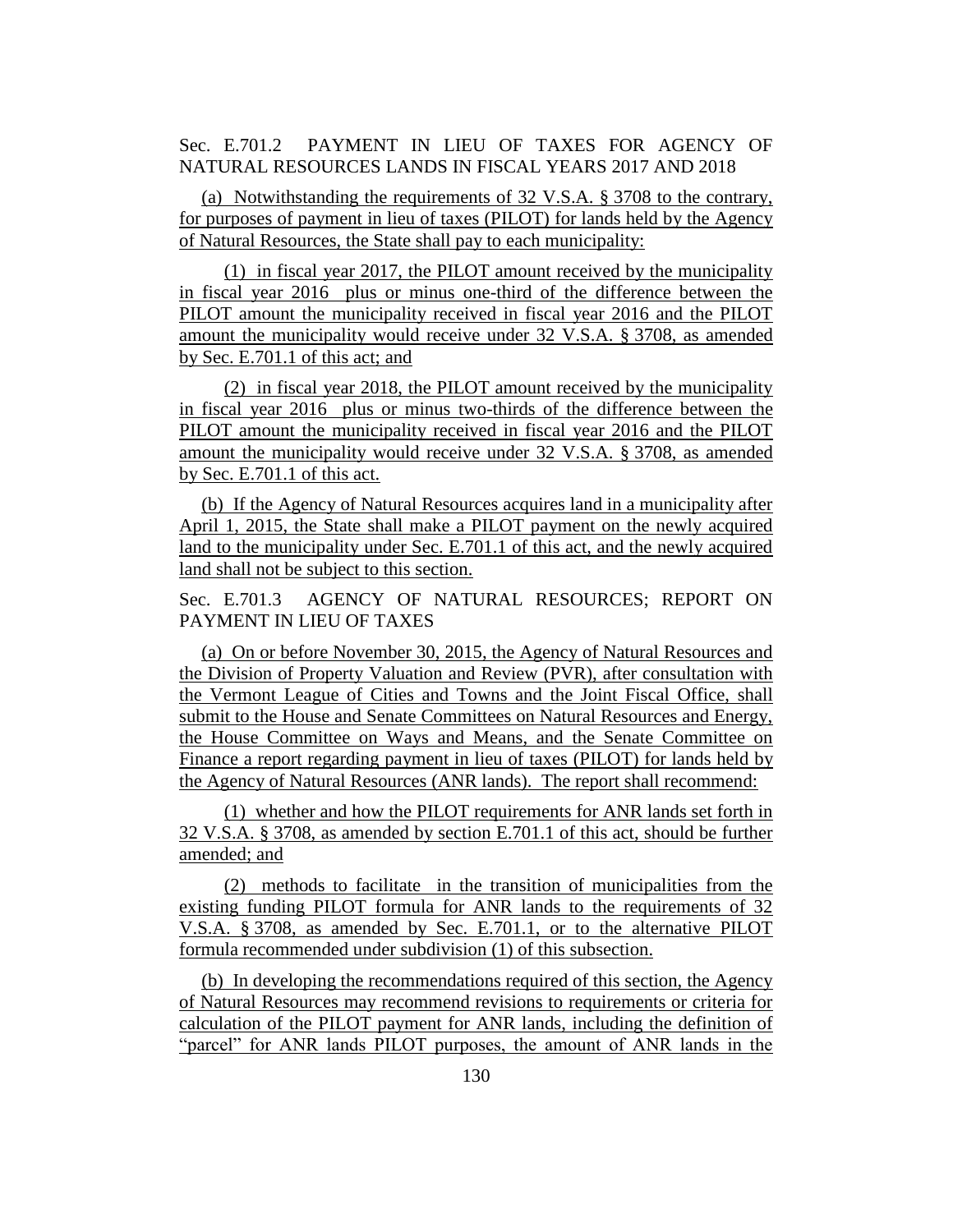municipality in comparison to other municipalities, and the degree of public use of the ANR lands in comparison to ANR lands in other municipalities.

(c) Any unexpended appropriations in the ANR lands PILOT program in fiscal years 2016 through 2019 shall be carried forward for expenditure for implementation of transition recommendations resulting from the report required this section.

Sec. E.704 Forests, parks and recreation - forestry

(a) This Special Fund appropriation shall be authorized, notwithstanding the provisions of 3 V.S.A.  $\S 2807(c)(2)$ .

Sec. E.706 Forests, parks and recreation – lands administration

(a) This Special Fund appropriation shall be authorized, notwithstanding the provisions of  $3 \text{ V.S.A. }$  \$ 2807(c)(2).

Sec. E.713 [DELETED]

\* \* \* COMMERCE AND COMMUNITY DEVELOPMENT \* \* \*

Sec. E.800 VERMONT STRONG SCHOLARSHIPS PROGRAM

(a) No financial commitments shall be made to potential recipients of the Vermont Strong program under 16 V.S.A. §2888 until sufficient funds to meet those commitments are appropriated to or deposited into the Vermont Strong Scholars Fund created by 16 V.S.A.  $\S$  2888(d)(1)(A)(i).

Sec. E.802 REPEAL

(a) 3 V.S.A. § 2471c (Office of Creative Economy) is repealed.

Sec. E.804 Community development block grants

(a) Community Development Block Grants shall carry forward until expended.

Sec. E.805 24 V.S.A. § 2796 is amended to read:

§ 2796. DOWNTOWN TRANSPORTATION AND RELATED CAPITAL IMPROVEMENT FUND

(a) There is created a downtown transportation and related capital improvement fund Downtown Transportation and Related Capital Improvement Fund, to be also known as the fund Fund, which shall be a special fund created under 32 V.S.A. chapter 7, subchapter 5 of chapter 7 of Title 32, to be administered by the Vermont downtown development board Downtown Development Board in accordance with this chapter to aid municipalities with designated downtown districts in financing capital transportation and related improvement projects to support economic development.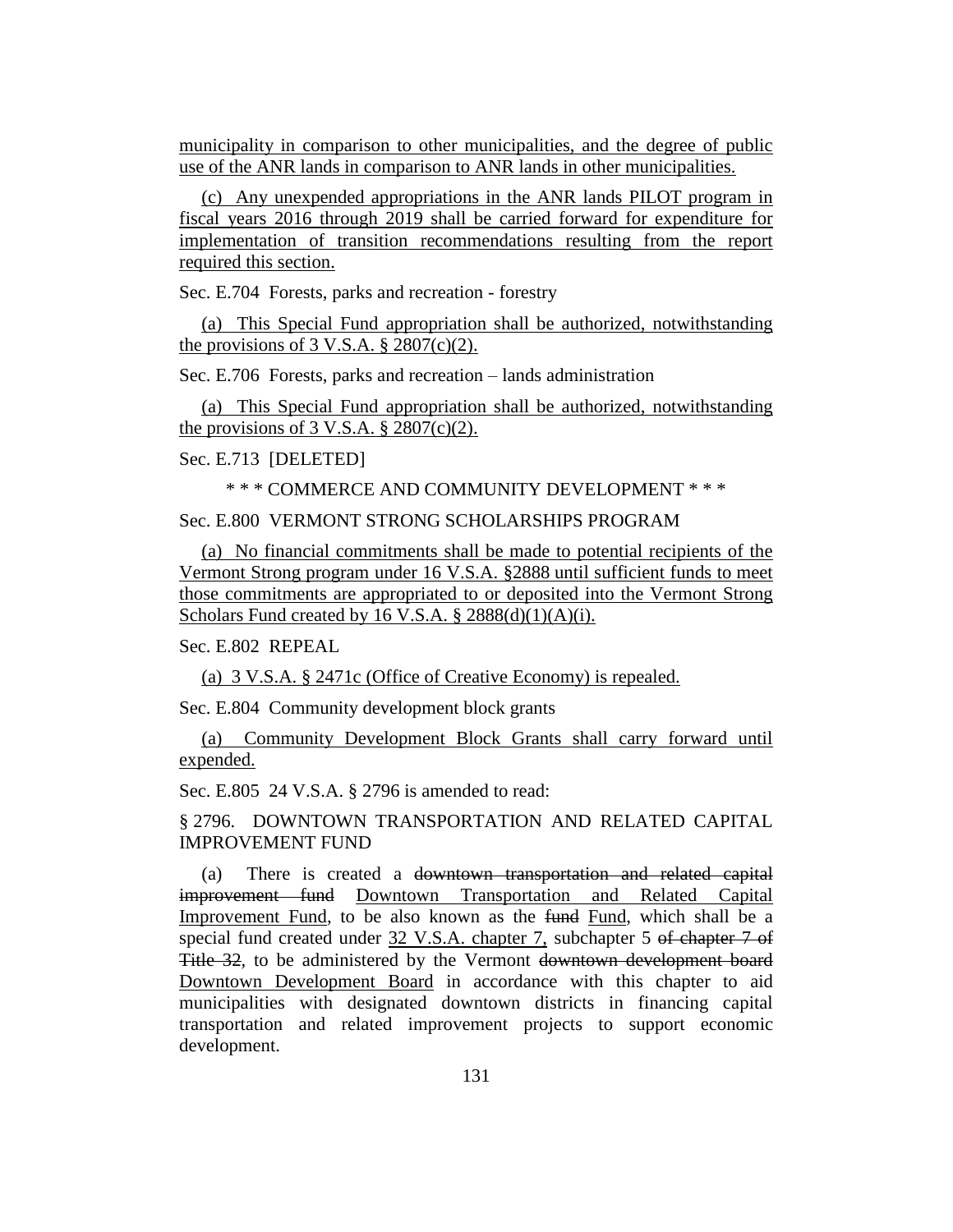(c) Any municipality with a designated downtown development district may apply to the Vermont downtown development board Downtown Development Board for financial assistance from the fund Fund for capital transportation and related improvement projects within or serving the district. The board Board may award to any municipality grants in amounts not to exceed \$250,000.00 annually, loans, or loan guarantees for financing capital transportation projects, including but not limited to construction or alteration of roads and highways, parking facilities, and rail or bus facilities or equipment, or for the underground relocation of electric utility, cable and telecommunications lines, but shall not include assistance for operating costs. Grants awarded by the board Board shall not exceed 50 80 percent of the overall cost of the project. The approval of the board Board may be conditioned upon the repayment to the fund of some or all of the amount of a loan or other financial benefits and such repayment may be from local taxes, fees, or other local revenues sources. The board Board shall consider geographical distribution in awarding the resources of the fund Fund.

(d) Each fiscal year, \$40,000.00 of the fund The Fund shall be available to the department of housing and community affairs Department of Housing and Community Development for the reasonable and necessary costs of administering the fund Fund. The amount projected to be spent on administration shall be included in the Department's fiscal year budget presentations to the General Assembly.

Sec. E.806 [DELETED]

#### \* \* \* TRANSPORTATION \* \* \*

Sec. E.900 19 V.S.A. § 11a is amended to read:

## § 11a. TRANSPORTATION FUNDS APPROPRIATED FOR THE DEPARTMENT OF PUBLIC SAFETY

No transportation funds shall be appropriated for the support of government other than for the Agency, the Board, Transportation Pay Act Funds, construction of transportation capital facilities, transportation debt service, the operation of information centers by the Department of Buildings and General Services, and the Department of Public Safety. The amount of transportation funds appropriated to the Department of Public Safety shall not exceed:

(1) \$25,250,000.00 in fiscal year 2014;

(2) \$22,750,000.00 in fiscal year years 2015 and 2016; and

(3) \$20,250,000.00 in fiscal year 2016 2017 and in succeeding fiscal years.

#### \* \* \*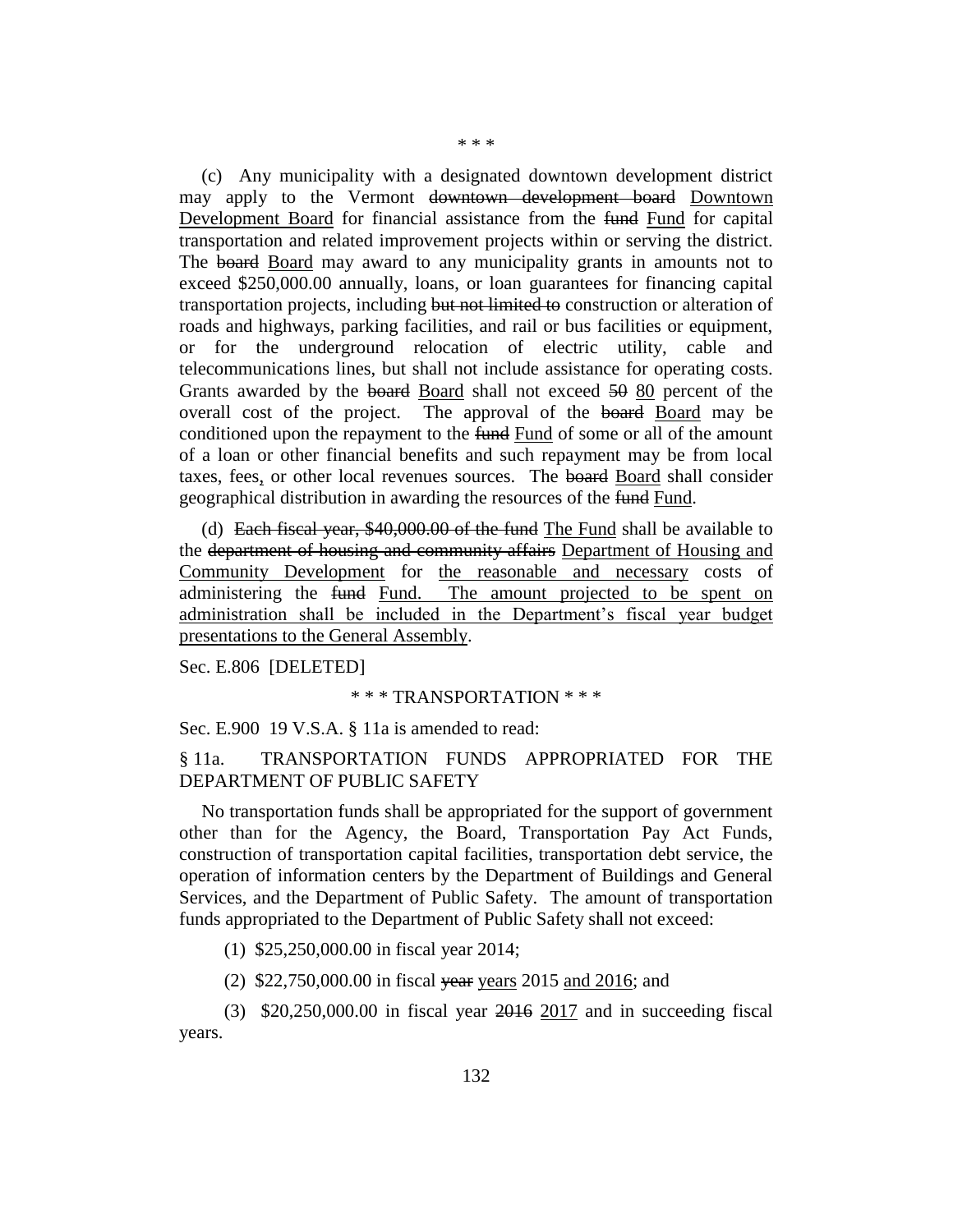Sec. E.903 Transportation – program development

(a) In fiscal year 2016 the Secretary of Transportation is authorized to make post disaster awards to municipalities that relied on specific instructions from State employees other than the Agency of Transportation for transportation projects.

Sec. E.909 Transportation – central garage

(a) Of this appropriation, \$7,123,455 is appropriated from the Transportation Equipment Replacement Account within the Central Garage Fund for the purchase of equipment as authorized in 19 V.S.A. § 13(b).

Sec. E.915 Transportation – town highway aid program

(a) This appropriation is authorized, notwithstanding the provisions of 19 V.S.A. § 306(a).

Sec. F.100 EFFECTIVE DATES

(a) This section and Secs. B.1104.1 (State employee retirement incentive), C.101 (Blue Ribbon Commission on Financing High Quality Affordable Child Care), C.102 (fiscal year 2015 transfer to the Transportation Infrastructure Bond Fund), C.102.1 (Transportation contingent spending authority), C.103 (Rescission process), C.104 (fiscal year 2015 one-time appropriations), C.105 (transfer to Sergeant at Arms), C.106-C.106.3 (Vermont Health Connect report), C.107 (government restructuring review; report), D.100.1 (fiscal year 2015; year-end undesignated general fund), D.102 (tobacco litigation settlement fund balance), E.100.1 (State employee classification study), E.100.2-E.100.3 ( ERF reorganization to Secretary of Administration), E.112 (energy efficiency; state buildings), E.145.1 (special committee on IT utilization), E.103 (Defender General; ad hoc immunity), E.204 (suspension of video arraignments repeal), E.204.6 (remedies for failure to pay fines; community service), E.204.10 (expenses for Masters), E.204.11 (Regional Venue), E.204.12-E.204.13 (Assistant judges), E.204.14 (court security), E.204.15 (legislative intent; court fees), E.208.3 (Dispatch cost report), E.112 (energy efficiency; State buildings and facilities), E.225.1(c) (Agriculture/Natural Resources lab MOU/governance), E.300.5 (Health Care funding intent), E.308 (Choices for Care), E.500.1 (Agency of Education uniform chart of accounts), E.713 (ANR - NRB plan to achieve savings), and E.802 (Office of Creative Economy) of this act shall take effect on passage.

(b) Notwithstanding 1 V.S.A. § 214, Sec. B.1112.2, 2 V.S.A. § 63 (Sergeant at Arms), shall take effect retroactively as of January 1, 2015.

(c) Sec. C.100 (Interim Study on Feasibility of Establishing a Public Retirement Plan) shall take effect retroactively to January 1, 2015.